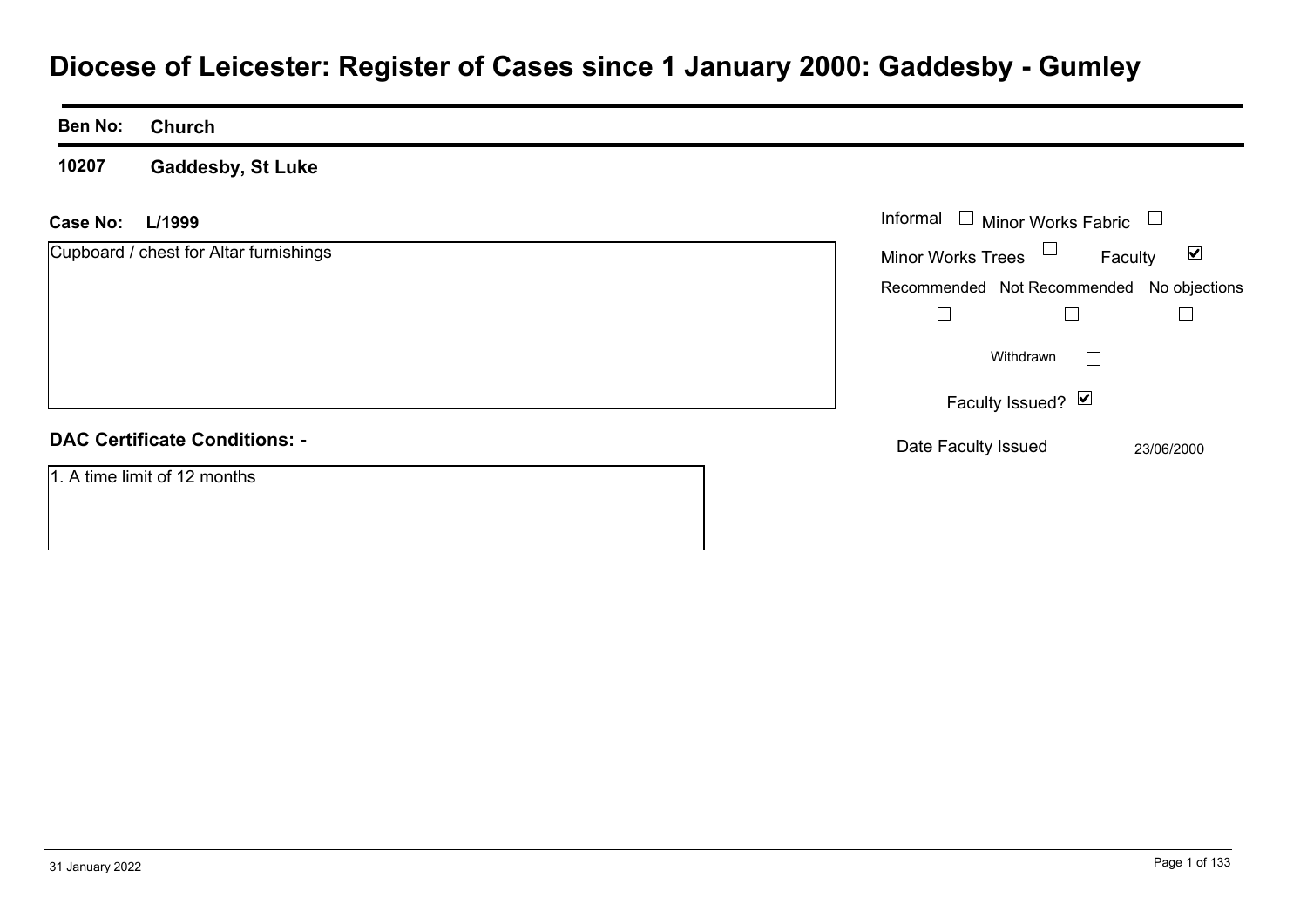| <b>Case No:</b><br>L143/2000                                                                                                                                                                                                                                       | Informal<br>Minor Works Fabric                                                                                                                                                         |
|--------------------------------------------------------------------------------------------------------------------------------------------------------------------------------------------------------------------------------------------------------------------|----------------------------------------------------------------------------------------------------------------------------------------------------------------------------------------|
| 1. Installation of Toilet and Kitchen facilities and meeting room in the North Aisle<br>2. New gas-fired heating involving the installation of up to 11 drugasar heaters - these would require<br>flue vents through the wall of the church (withdrawn March 2002) | $\blacktriangledown$<br>Minor Works Trees<br>Faculty<br>Recommended Not Recommended<br>No objections<br>$\blacktriangledown$<br>$\Box$<br>$\Box$                                       |
|                                                                                                                                                                                                                                                                    | Withdrawn<br>Faculty Issued? Ø                                                                                                                                                         |
| <b>DAC Certificate Conditions: -</b>                                                                                                                                                                                                                               | Date Faculty Issued<br>03/08/2001                                                                                                                                                      |
| 1. A time limit of 12 months                                                                                                                                                                                                                                       |                                                                                                                                                                                        |
| <b>Case No:</b><br>L012/2004                                                                                                                                                                                                                                       | Informal<br>Minor Works Fabric $\Box$                                                                                                                                                  |
| Work to Tower and Spire as set out in the letter sent to the Archdeacon of Leicester from Michael<br>Goodhart, Architect for Pick Everard, dated 6 January 2004 in respect of Steeplejack's Report                                                                 | $\blacktriangledown$<br><b>Minor Works Trees</b><br>Faculty<br>Recommended Not Recommended No objections<br>$\blacktriangledown$<br>$\Box$<br>$\Box$<br>Withdrawn<br>Faculty Issued? Ø |
| <b>DAC Certificate Conditions: -</b>                                                                                                                                                                                                                               | Date Faculty Issued<br>09/03/2004                                                                                                                                                      |
| 1. A time limit of 12 months                                                                                                                                                                                                                                       |                                                                                                                                                                                        |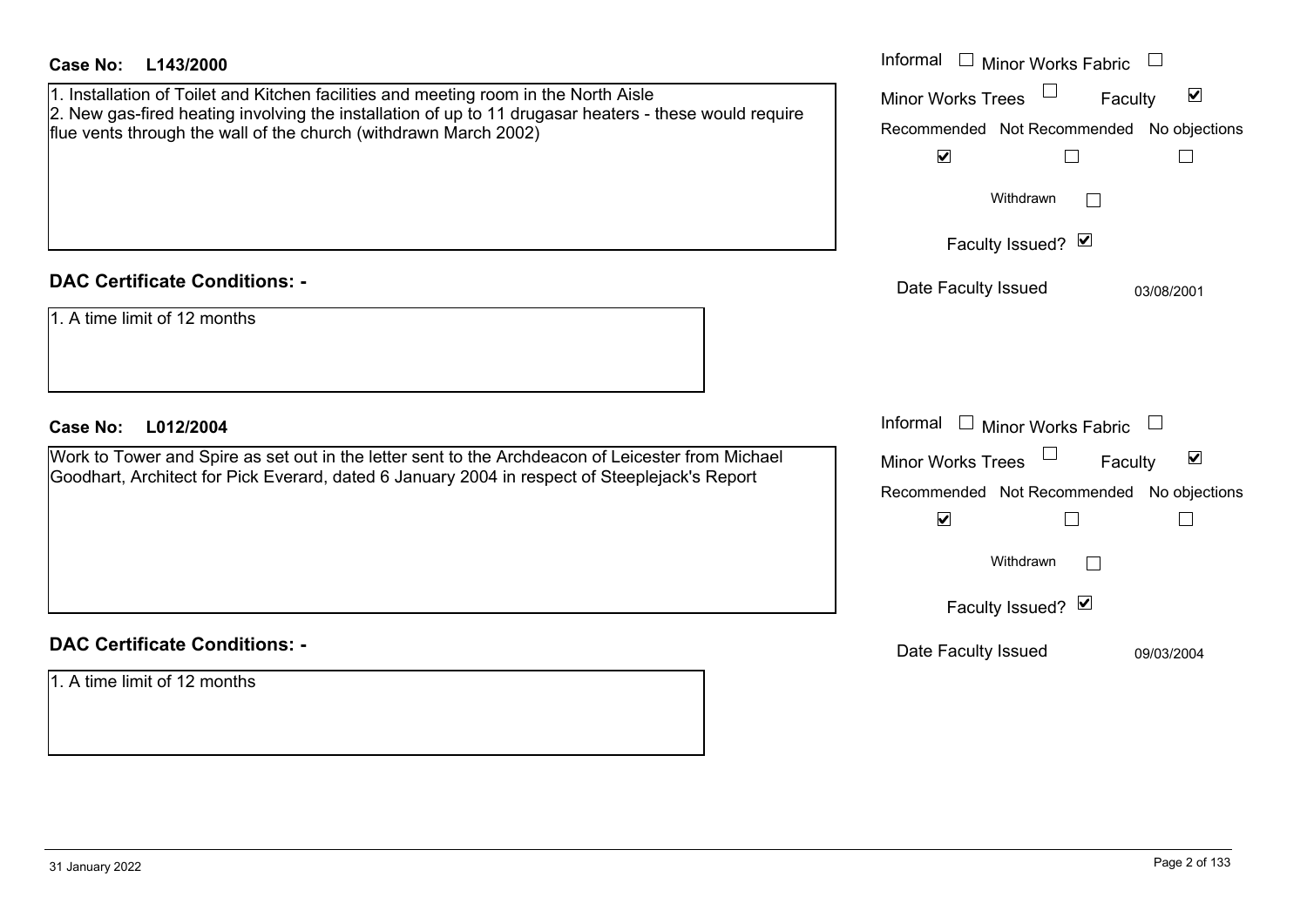| <b>Case No:</b><br>L135/2005                                                                                                                                                                                                                              | Informal □ Minor Works Fabric                               |
|-----------------------------------------------------------------------------------------------------------------------------------------------------------------------------------------------------------------------------------------------------------|-------------------------------------------------------------|
| Structural repairs to the South Aisle: -<br>1. Lead roof                                                                                                                                                                                                  | $\blacktriangledown$<br>Minor Works Trees<br>Faculty        |
| 2. Carved stonework                                                                                                                                                                                                                                       | Recommended Not Recommended No objections                   |
| 3. Rainwater disposal system                                                                                                                                                                                                                              | $\blacktriangledown$                                        |
|                                                                                                                                                                                                                                                           | Withdrawn                                                   |
|                                                                                                                                                                                                                                                           | Faculty Issued? Ø                                           |
| <b>DAC Certificate Conditions: -</b>                                                                                                                                                                                                                      | Date Faculty Issued<br>08/12/2005                           |
| 1. A time limit of 12 months<br>2. That no new ground excavation is involved<br>3. That any plumbers marks found on existing lead should be identified and cut-out,<br>then retained or spot-welded back into the new leadwork according to the advice of |                                                             |
| <b>Case No:</b><br>L117/2007                                                                                                                                                                                                                              | Informal<br>$\Box$ Minor Works Fabric                       |
| Covering existing brickwork floor of the WC with a skim, latex waterproof levelling compound and non-                                                                                                                                                     | $\blacktriangledown$<br><b>Minor Works Trees</b><br>Faculty |
| slip vinyl covering                                                                                                                                                                                                                                       | Recommended Not Recommended No objections                   |
|                                                                                                                                                                                                                                                           |                                                             |
|                                                                                                                                                                                                                                                           | Withdrawn<br>$\Box$                                         |
|                                                                                                                                                                                                                                                           | Faculty Issued? $\Box$                                      |
| <b>DAC Certificate Conditions: -</b>                                                                                                                                                                                                                      | Date Faculty Issued                                         |
| 1. A time limit of 12 months                                                                                                                                                                                                                              |                                                             |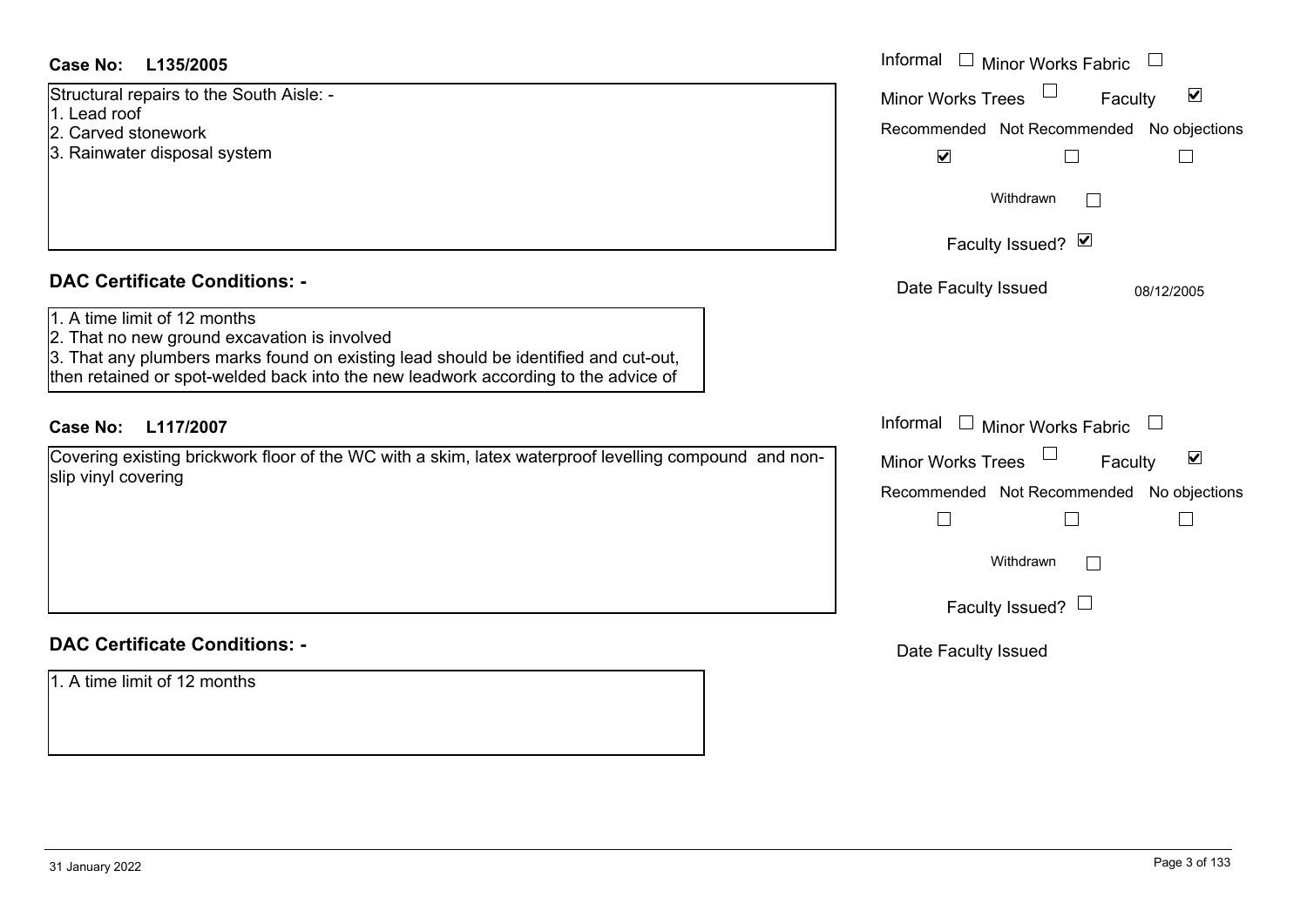#### **L014/2007Case No:**

| $\overline{\mathbf{S}}$<br>To reduce in height the Holly Hedge<br><b>Minor Works Trees</b><br>Faculty<br>Recommended Not Recommended No objections | $\Box$                                |
|----------------------------------------------------------------------------------------------------------------------------------------------------|---------------------------------------|
|                                                                                                                                                    |                                       |
|                                                                                                                                                    |                                       |
| $\Box$<br>$\Box$                                                                                                                                   | $\begin{array}{c} \hline \end{array}$ |
| Withdrawn<br>$\mathbf{I}$                                                                                                                          |                                       |
| Faculty Issued? $\Box$                                                                                                                             |                                       |
| <b>DAC Certificate Conditions: -</b><br>Date Faculty Issued                                                                                        |                                       |
| 1. A time limit of 12 months                                                                                                                       |                                       |
| Informal<br>$\Box$ Minor Works Fabric $\Box$<br><b>Case No:</b><br>L152/2008                                                                       |                                       |
| 1. Installation of new Altar<br>Minor Works Trees<br>Faculty                                                                                       | $\blacktriangledown$                  |
| 2. Refurbishment and re-location of existing Altar table for use as a literature table<br>Recommended Not Recommended No objections                |                                       |
| $\blacktriangledown$                                                                                                                               |                                       |
| Withdrawn<br>$\mathbb{R}^n$                                                                                                                        |                                       |
| Faculty Issued? Ø                                                                                                                                  |                                       |
| <b>DAC Certificate Conditions: -</b><br>Date Faculty Issued                                                                                        | 21/11/2008                            |
| 1. A time limit of 12 months<br>2. That details of the works are entered in the Log Book so that a record is kept of                               |                                       |

what has been done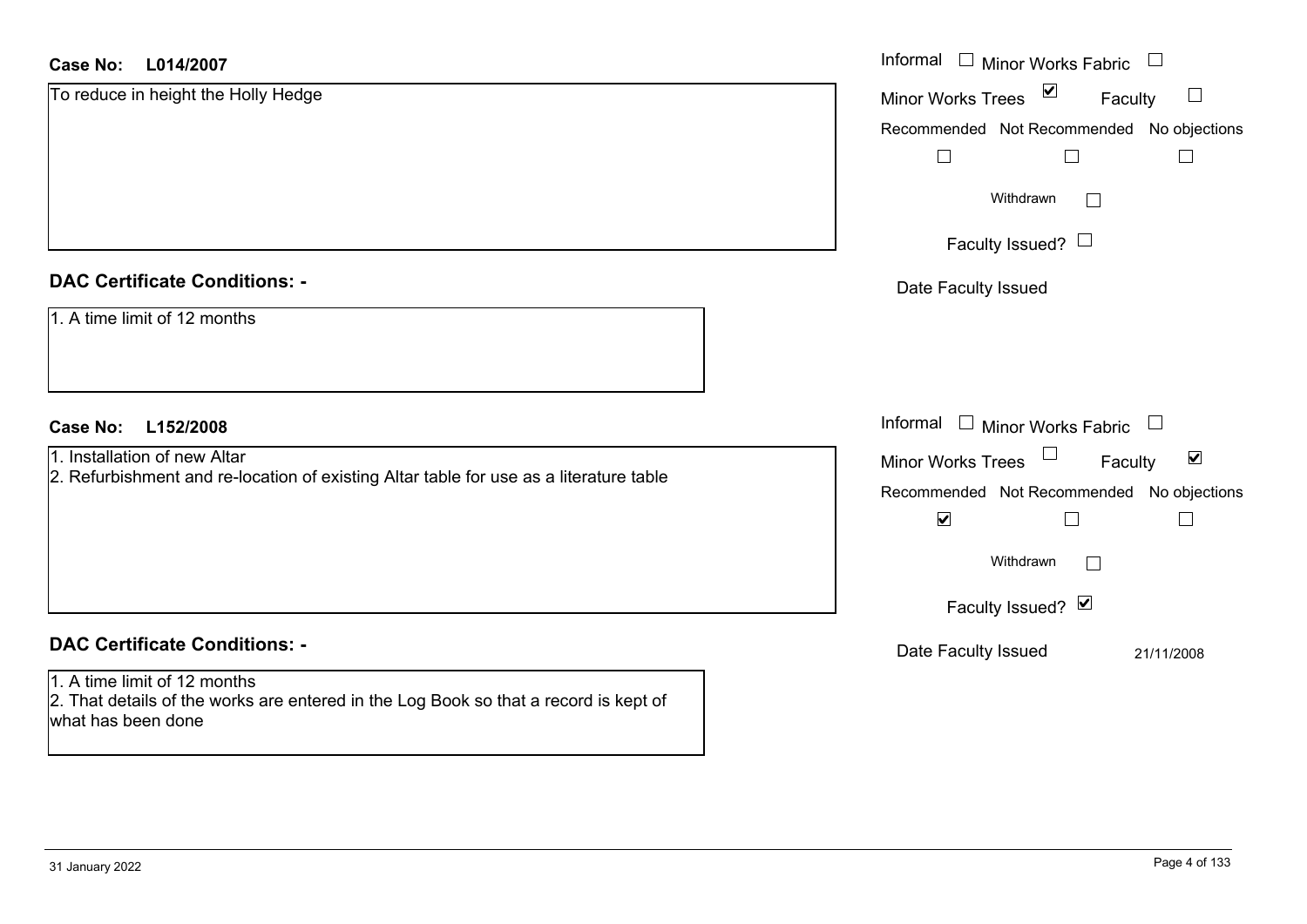| <b>Case No:</b><br>L115/2009                                                                                                                                                                                                 | Informal<br>$\Box$ Minor Works Fabric                            |
|------------------------------------------------------------------------------------------------------------------------------------------------------------------------------------------------------------------------------|------------------------------------------------------------------|
| Removal of reverted branch and deadwood in Weeping Ash                                                                                                                                                                       | $\triangledown$<br><b>Minor Works Trees</b><br>$\Box$<br>Faculty |
|                                                                                                                                                                                                                              | Recommended Not Recommended No objections                        |
|                                                                                                                                                                                                                              | $\blacktriangledown$<br>$\Box$<br>$\Box$                         |
|                                                                                                                                                                                                                              | Withdrawn<br>$\Box$                                              |
|                                                                                                                                                                                                                              | Faculty Issued? $\Box$                                           |
| <b>DAC Certificate Conditions: -</b>                                                                                                                                                                                         | Date Faculty Issued                                              |
| 1. That details of the works are entered in the Log Book so that a record is kept of<br>what has been done                                                                                                                   |                                                                  |
| <b>Case No:</b><br>L029/2009                                                                                                                                                                                                 | Informal<br>$\Box$ Minor Works Fabric                            |
| Repairs to: -                                                                                                                                                                                                                | $\blacktriangledown$<br>Minor Works Trees<br>Faculty             |
| 1. Spire<br>2. Belfry louvres                                                                                                                                                                                                | Recommended Not Recommended No objections                        |
|                                                                                                                                                                                                                              | $\blacktriangledown$<br>$\Box$<br>$\Box$                         |
|                                                                                                                                                                                                                              | Withdrawn                                                        |
|                                                                                                                                                                                                                              | Faculty Issued? Ø                                                |
| <b>DAC Certificate Conditions: -</b>                                                                                                                                                                                         | Date Faculty Issued<br>08/04/2009                                |
| 1. A time limit of 12 months<br>2. That details of the works are entered in the Log Book so that a record is kept of<br>what has been done<br>3. That the PCC considers installing a "Galebreak" membrane to keep water from |                                                                  |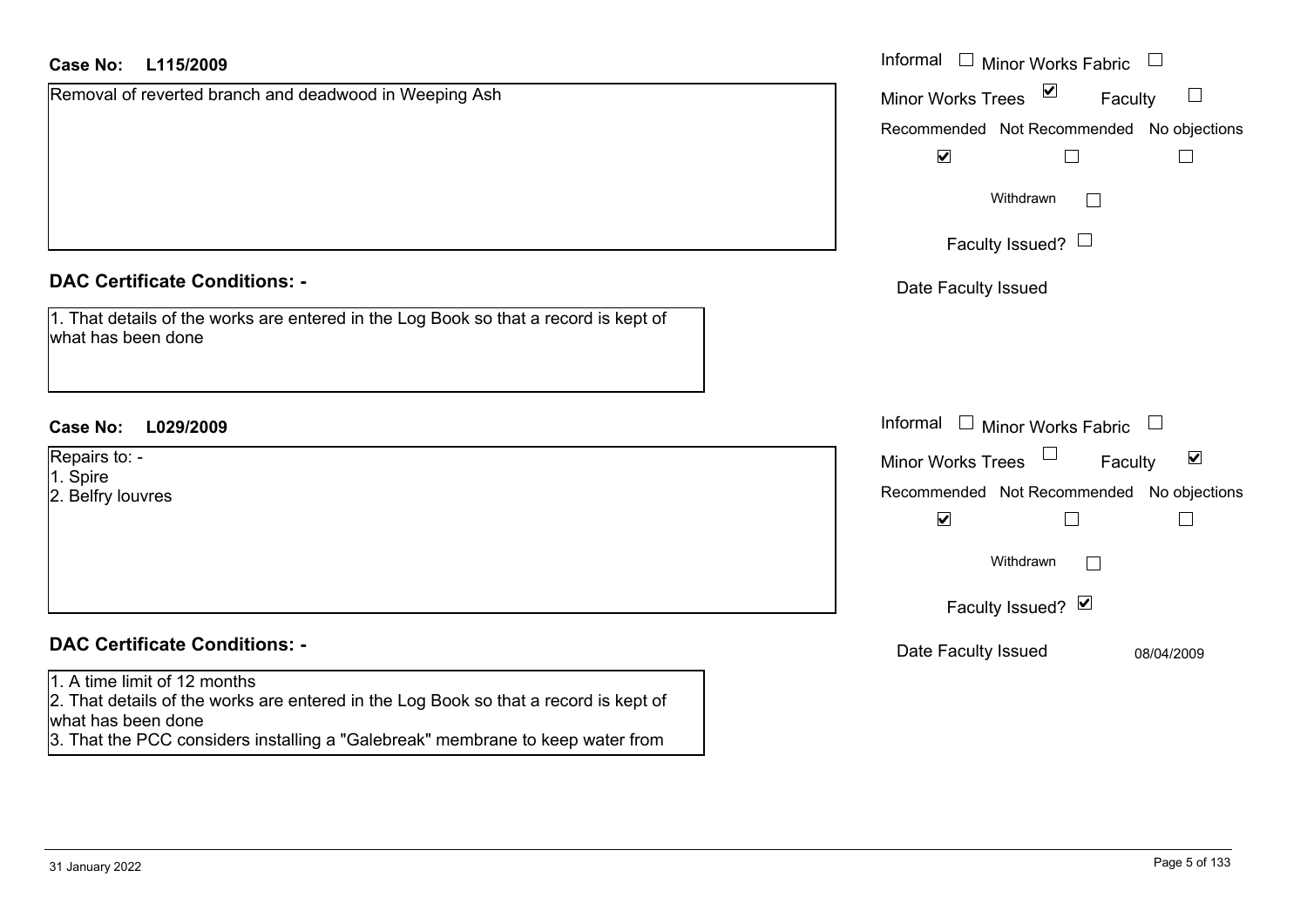| Repairs of minor leaks in the coverings of the Chancel and North Aisle roofs |  |
|------------------------------------------------------------------------------|--|
|                                                                              |  |
|                                                                              |  |
|                                                                              |  |
|                                                                              |  |
|                                                                              |  |

#### **DAC Certificate Conditions: -**

| 1. That details of the works are entered in the Log Book so that a record is kept of |  |  |  |  |
|--------------------------------------------------------------------------------------|--|--|--|--|
| what has been done                                                                   |  |  |  |  |
|                                                                                      |  |  |  |  |

2. That all lead work must take place under a "Hot Work" Permit

### **L203/2010Case No:** Informal

Installation of Roof Security System

#### **DAC Certificate Conditions: -**

#### 1. A time limit of 12 months 2. That details of the works are entered in the Log Book so that a record is kept of what has been done

| L034/2009                                                                   | Informal $\Box$ Minor Works Fabric $\Box$ |
|-----------------------------------------------------------------------------|-------------------------------------------|
| of minor leaks in the coverings of the Chancel and North Aisle roofs        | Minor Works Trees<br>Faculty<br>$\Box$    |
|                                                                             | Recommended Not Recommended No objections |
|                                                                             | $\blacktriangledown$                      |
|                                                                             | Withdrawn                                 |
|                                                                             | Faculty Issued? $\Box$                    |
| rtificate Conditions: -                                                     | Date Faculty Issued                       |
| etails of the works are entered in the Log Book so that a record is kept of |                                           |
| been done<br>Il lead work must take place under a "Hot Work" Permit         |                                           |
| L203/2010                                                                   | Informal <b>⊘</b> Minor Works Fabric      |
| on of Roof Security System                                                  | Minor Works Trees<br>$\Box$<br>Faculty    |
|                                                                             | Recommended Not Recommended No objections |
|                                                                             | $\Box$<br>$\mathsf{L}$                    |
|                                                                             | Withdrawn<br>$\mathbb{R}^n$               |
|                                                                             | Faculty Issued? $\Box$                    |
| rtificate Conditions: -                                                     | Date Faculty Issued                       |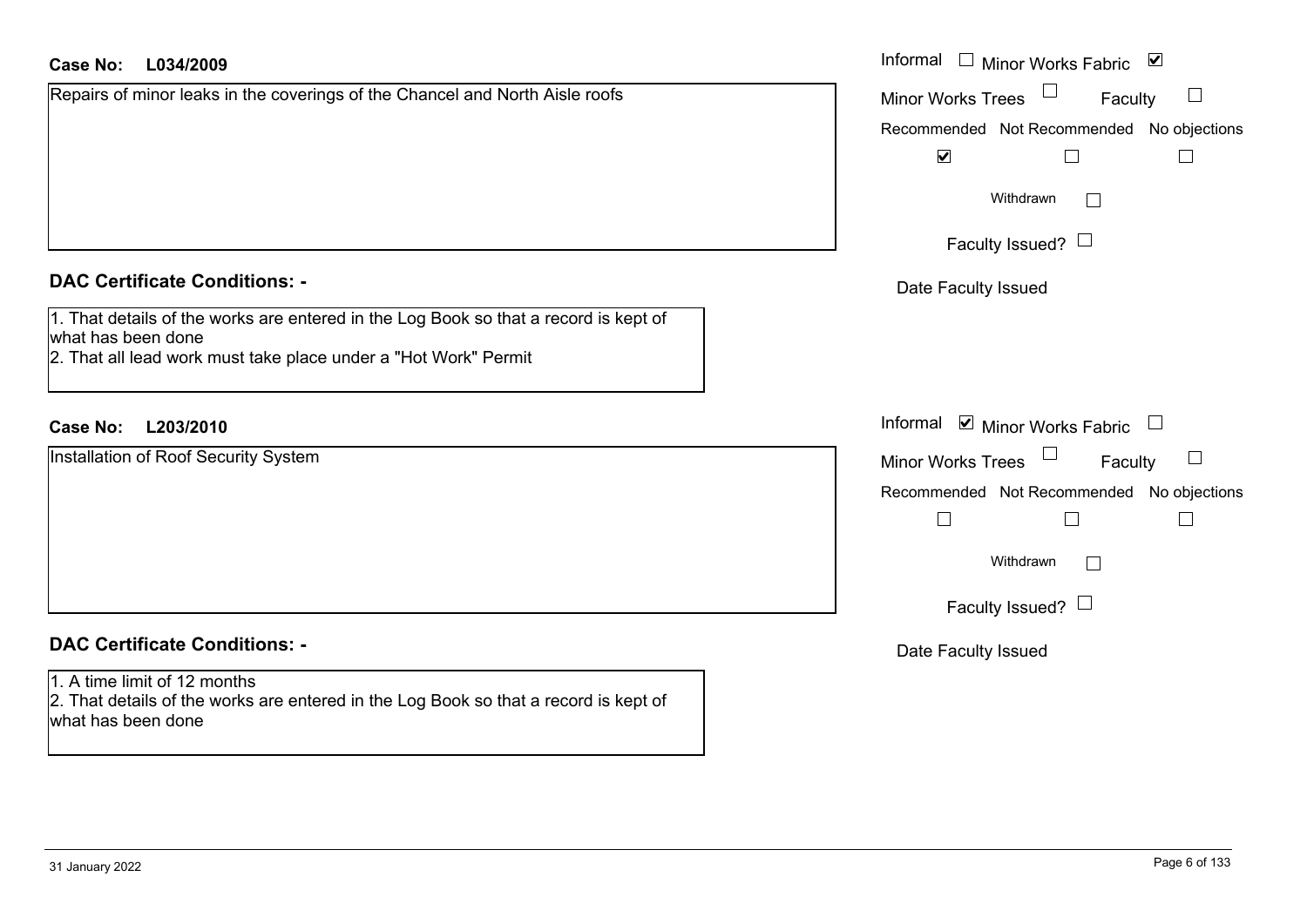| <b>Case No:</b><br>L106/2011                                                                                                                                                                                                           | Informal $\Box$ Minor Works Fabric $\Box$                   |
|----------------------------------------------------------------------------------------------------------------------------------------------------------------------------------------------------------------------------------------|-------------------------------------------------------------|
| Replacement of the doors between the South Porch and the South Aisle                                                                                                                                                                   | $\blacktriangledown$<br><b>Minor Works Trees</b><br>Faculty |
|                                                                                                                                                                                                                                        | Recommended Not Recommended No objections                   |
|                                                                                                                                                                                                                                        | $\blacktriangledown$<br>$\Box$                              |
|                                                                                                                                                                                                                                        | Withdrawn                                                   |
|                                                                                                                                                                                                                                        | Faculty Issued? Ø                                           |
| <b>DAC Certificate Conditions: -</b>                                                                                                                                                                                                   | Date Faculty Issued<br>14/11/2011                           |
| 1. A time limit of 12 months<br>2. That details of the works are entered in the Log Book so that a record is kept of<br>what has been done<br>3. That a report on the condition and significance of the existing doors be submitted to |                                                             |
| L037/2011<br><b>Case No:</b>                                                                                                                                                                                                           | Informal<br>$\Box$ Minor Works Fabric                       |
| Replacement of headstock on 7th Bell                                                                                                                                                                                                   | $\blacktriangledown$<br><b>Minor Works Trees</b><br>Faculty |
|                                                                                                                                                                                                                                        | Recommended Not Recommended No objections                   |
|                                                                                                                                                                                                                                        | $\blacktriangledown$                                        |
|                                                                                                                                                                                                                                        | Withdrawn                                                   |
|                                                                                                                                                                                                                                        | Faculty Issued? Ø                                           |
| <b>DAC Certificate Conditions: -</b>                                                                                                                                                                                                   | Date Faculty Issued<br>14/02/2011                           |
| 1. A time limit of 12 months<br>2. That details of the works are entered in the Log Book so that a record is kept of<br>what has been done                                                                                             |                                                             |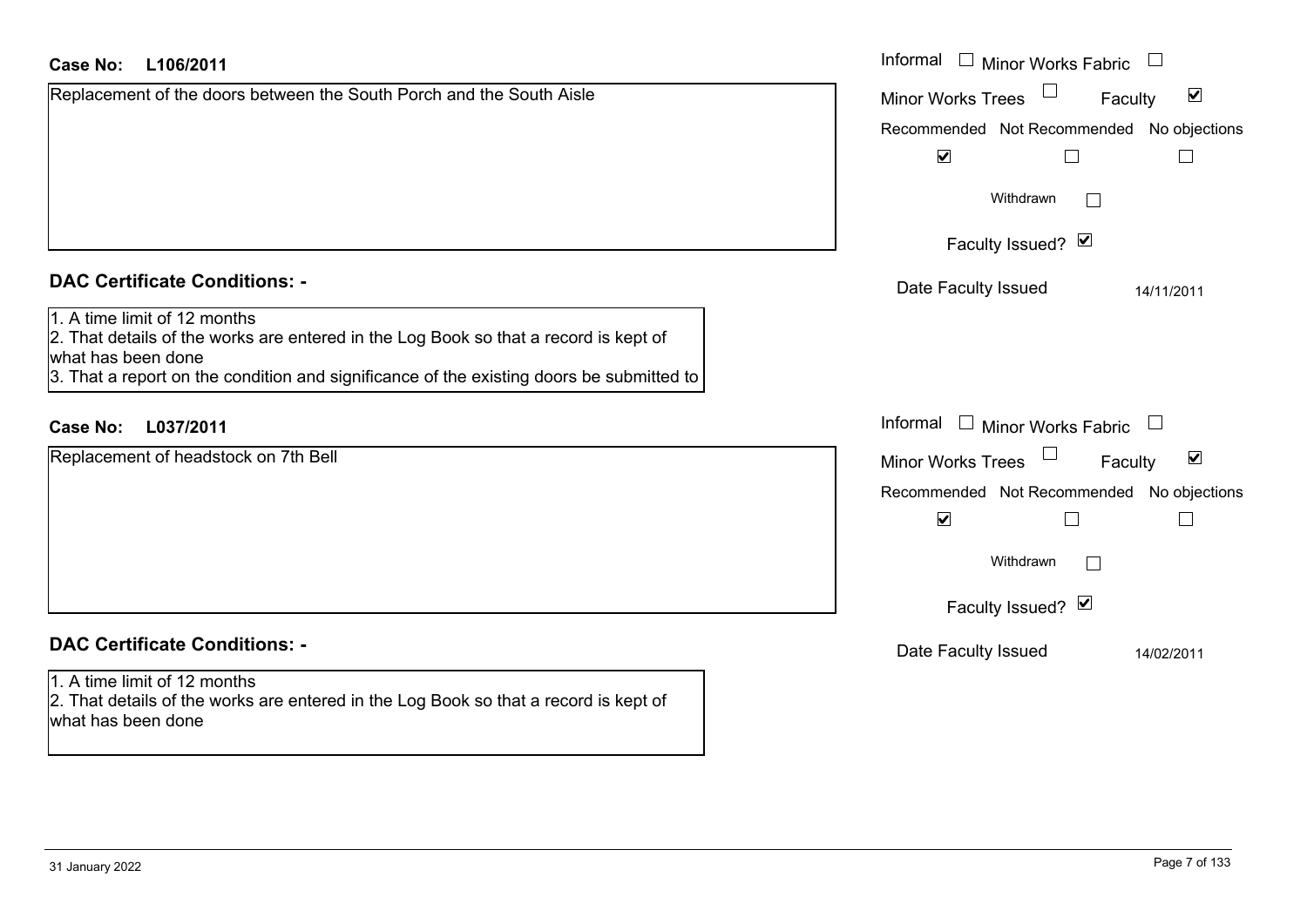| Case No:<br>L091/2012                                                                                                                      | Informal |
|--------------------------------------------------------------------------------------------------------------------------------------------|----------|
| Fell Acacia Tree (no. 32 on plan)                                                                                                          | Minor W  |
|                                                                                                                                            | Recomm   |
|                                                                                                                                            |          |
|                                                                                                                                            |          |
| <b>DAC Certificate Conditions: -</b>                                                                                                       | Date I   |
| 1. A time limit of 12 months<br>2. That details of the works are entered in the Log Book so that a record is kept of<br>what has been done |          |
| Case No:<br>L130/2014                                                                                                                      | Informal |
| 1. New Heating System<br>2. Some re-ordering comprising: -                                                                                 | Minor W  |
| a) At the west end, removal, disposal and replacement of existing chairs<br>b) In the North Aisle: -                                       | Recomm   |
| i) Alterations to the existing kitchen area and Vestry<br>ii) Removal and disposal of Benches and other seating                            |          |
|                                                                                                                                            |          |
|                                                                                                                                            |          |

### **DAC Certificate Conditions: -**

1. That details of the works are entered in the Log Book so that a record is kept of what has been done

2. That, where possible, all fixings should be made into joints, not stonework, using stainless steel or non-ferrous screws in fibre plugs

| Informal<br>$\overline{\phantom{a}}$<br>Minor Works Fabric<br>⊻<br><b>Minor Works Trees</b><br>Faculty<br>Recommended Not Recommended No objections<br>Withdrawn |
|------------------------------------------------------------------------------------------------------------------------------------------------------------------|
| Faculty Issued? $\Box$                                                                                                                                           |
| Date Faculty Issued                                                                                                                                              |
| Informal <b>v</b> Minor Works Fabric                                                                                                                             |
| $\overline{\mathbf{v}}$<br><b>Minor Works Trees</b><br>Faculty                                                                                                   |
| Recommended Not Recommended No objections<br>$\blacktriangledown$                                                                                                |
| Withdrawn                                                                                                                                                        |
| Faculty Issued? Ø                                                                                                                                                |
| Date Faculty Issued<br>21/12/2015                                                                                                                                |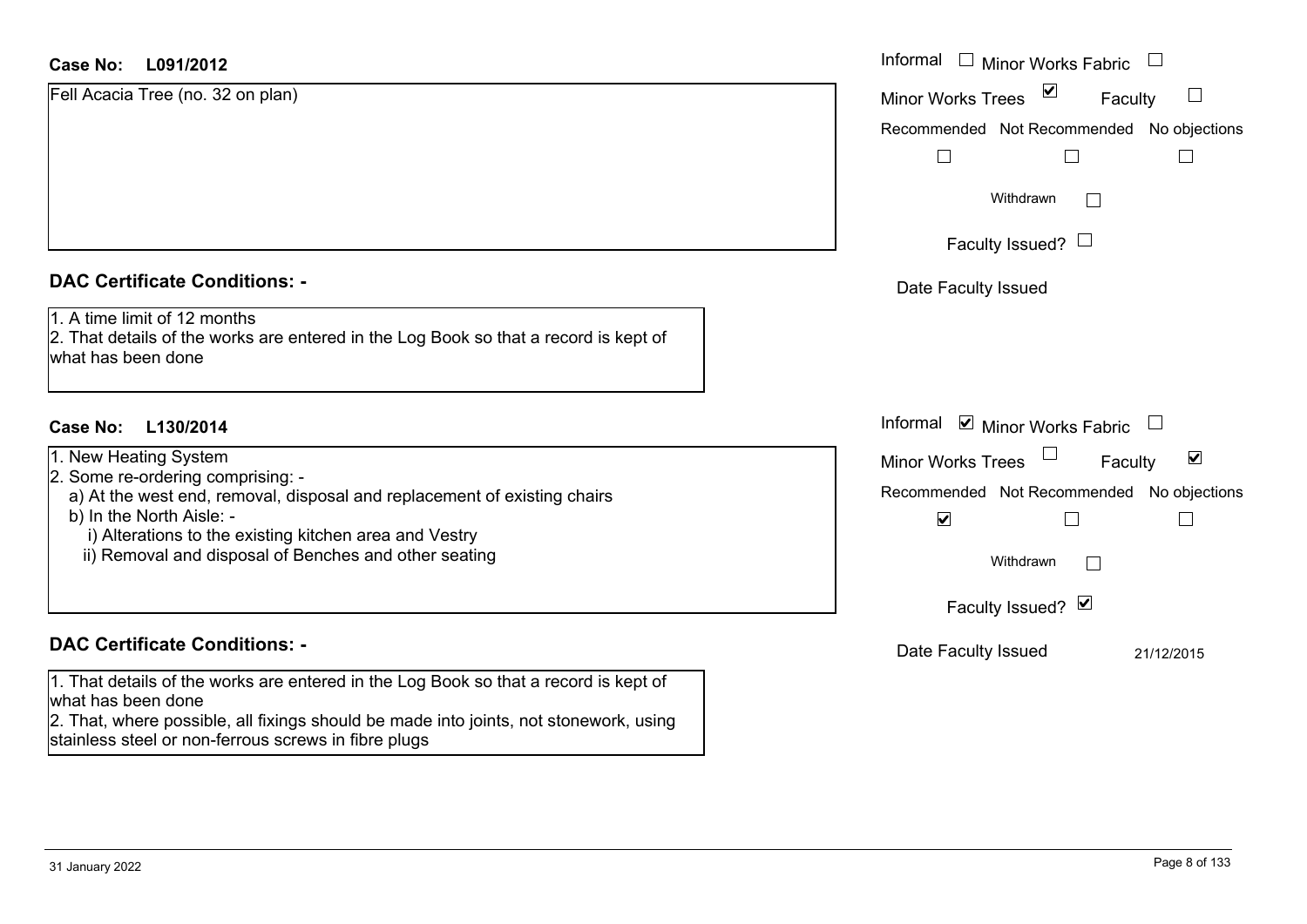| <b>Case No:</b>                                                                                             | Informal □ Minor Works Fabric ⊠               |
|-------------------------------------------------------------------------------------------------------------|-----------------------------------------------|
| Installation of Roof Alarm                                                                                  | $\Box$<br><b>Minor Works Trees</b><br>Faculty |
|                                                                                                             | Recommended Not Recommended No objections     |
|                                                                                                             | $\blacktriangledown$<br>$\Box$                |
|                                                                                                             | Withdrawn<br>$\Box$                           |
|                                                                                                             | Faculty Issued? $\Box$                        |
| <b>DAC Certificate Conditions: -</b>                                                                        | Date Faculty Issued                           |
| "1. That details of the works are entered in the Log Book so that a record is kept of<br>what has been done |                                               |
| 2. That, in line with the requirement and advice of the Ecclesiastical Insurance Group,                     |                                               |
| the installation and/or testing must be carried out by an electrician who is an                             |                                               |
| <b>Case No:</b>                                                                                             | Informal □ Minor Works Fabric ⊠               |
| To site a NEW bench (with a memorial plaque) in the Churchyard in memory of Michael Charles Hubert          | Minor Works Trees<br>Faculty                  |
|                                                                                                             | Recommended Not Recommended No objections     |
|                                                                                                             | $\blacktriangledown$                          |
|                                                                                                             | Withdrawn<br>$\vert \ \ \vert$                |
|                                                                                                             | Faculty Issued? $\Box$                        |
| <b>DAC Certificate Conditions: -</b>                                                                        | Date Faculty Issued                           |
| 1. That details of the works are entered in the Log Book so that a record is kept of<br>what has been done  |                                               |
|                                                                                                             |                                               |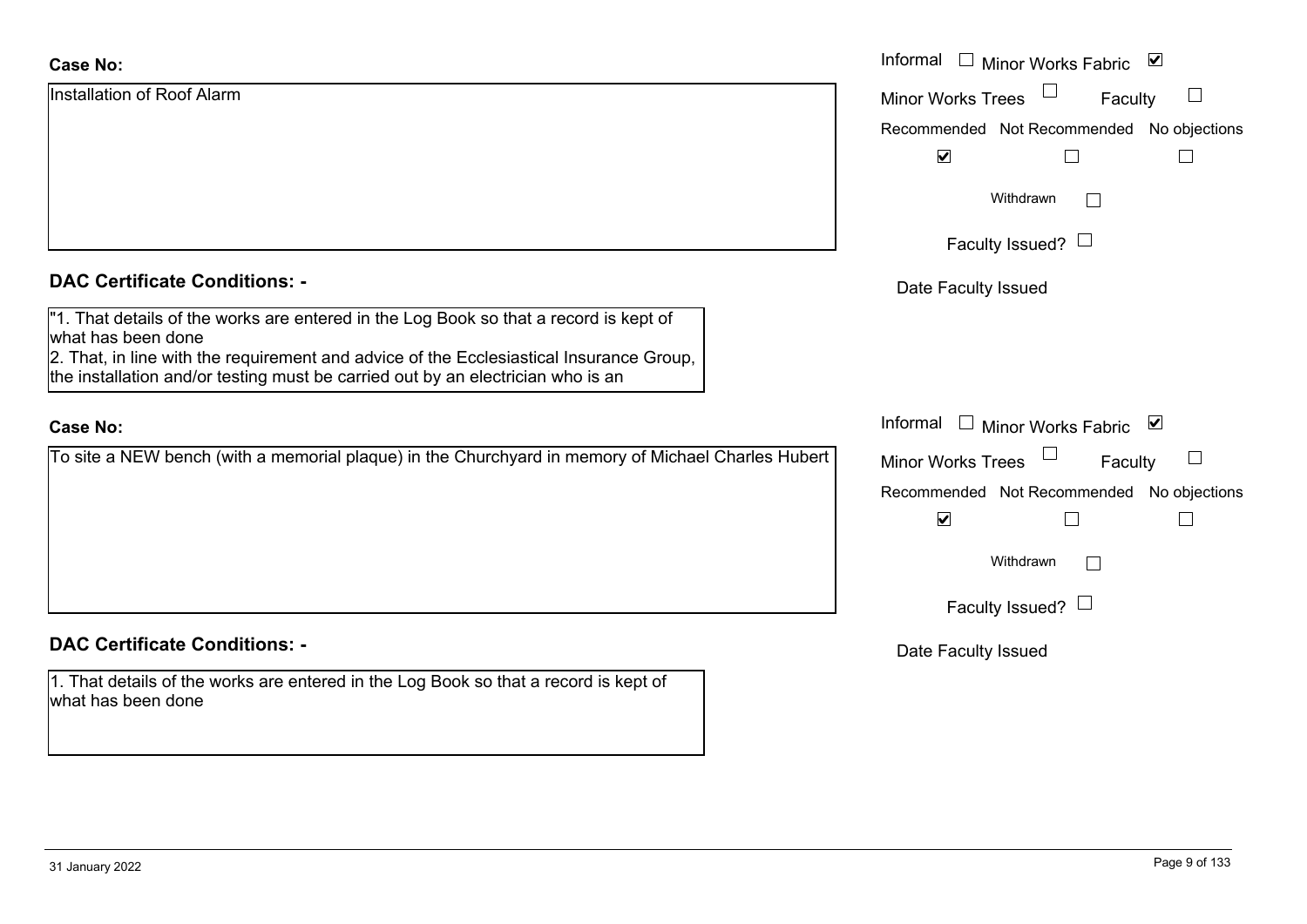To relocate an existing memorial bench in the Churchyard

**DAC Certificate Conditions: -**

1. That details of the works are entered in the Log Book so that a record is kept of what has been done

|                                                 | Informal $\Box$ Minor Works Fabric $\Box$ |  |  |
|-------------------------------------------------|-------------------------------------------|--|--|
| te an existing memorial bench in the Churchyard | Minor Works Trees $\quad \Box$<br>Faculty |  |  |
|                                                 | Recommended Not Recommended No objections |  |  |
|                                                 | ⊻                                         |  |  |
|                                                 | Withdrawn<br>$\mathbf{L}$                 |  |  |
|                                                 | Faculty Issued? L                         |  |  |

Date Faculty Issued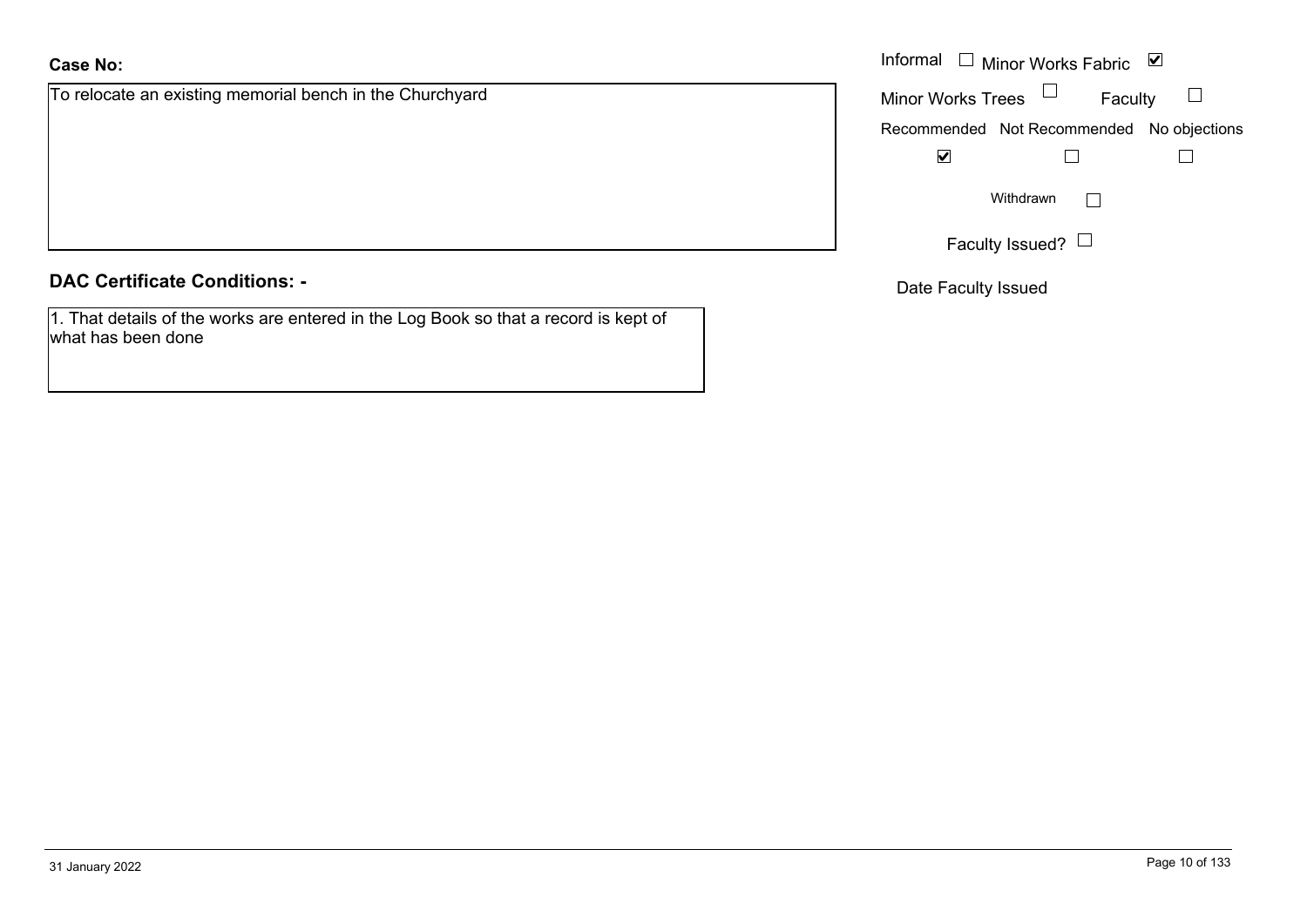#### **Ben No: Church**

#### **10210 Garthorpe, St Mary**

with paragraph 4 of the attached archaeological conditions

| L157/2006<br>Case No:                                                                                                                             | Informal $\square$<br><b>Minor Works Fabric</b>                                            |  |  |
|---------------------------------------------------------------------------------------------------------------------------------------------------|--------------------------------------------------------------------------------------------|--|--|
| 1. Underpinning of ne corner of north Aisle wall<br>2. Removal of dilapidated concrete & brick edging to Nave & Chancel and replacement with turf | ☑<br><b>Minor Works Trees</b><br>Faculty<br>Recommended Not Recommended No objections<br>V |  |  |
|                                                                                                                                                   | Withdrawn<br>Faculty Issued? Ø                                                             |  |  |
| <b>DAC Certificate Conditions: -</b>                                                                                                              | Date Faculty Issued<br>22/11/2006                                                          |  |  |
| 1. A time limit of 12 months<br>2. That the works be the subject of an archaeological watching brief in accordance                                |                                                                                            |  |  |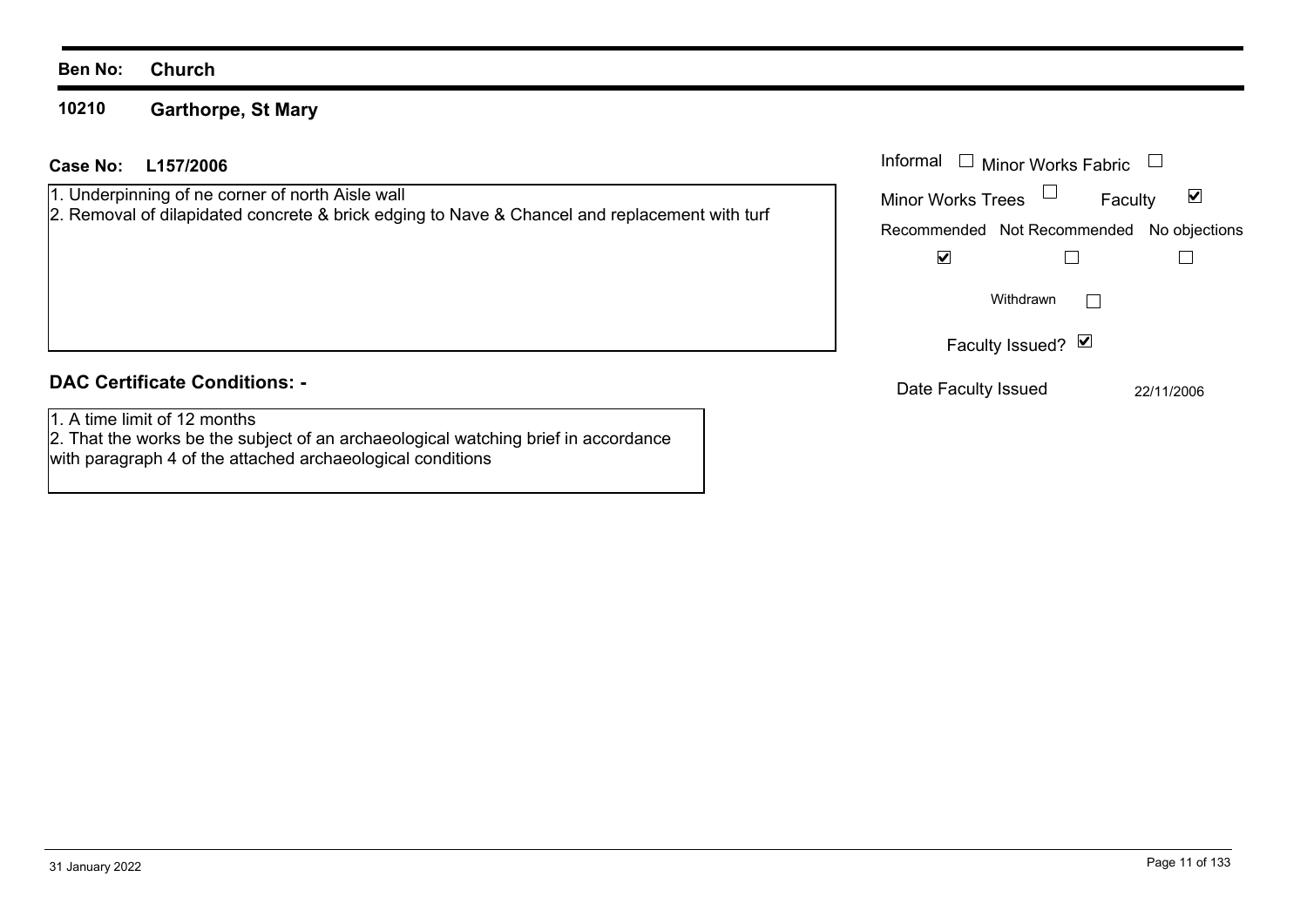| Case No:<br>L003/2006                                                                                                                                                                                                                          | Informal $\Box$ Minor Works Fabric $\Box$                                                                                                                                                   |
|------------------------------------------------------------------------------------------------------------------------------------------------------------------------------------------------------------------------------------------------|---------------------------------------------------------------------------------------------------------------------------------------------------------------------------------------------|
| Improvement and adaptations to the surface water drainage to try to resolve long standing damp<br>problem in the base of the Tower: -<br>1. Formation of 2 soakaways<br>2. Re-laying to appropriate new falls existing brick drainage channels | $\blacktriangledown$<br><b>Minor Works Trees</b><br>Faculty<br>Recommended Not Recommended No objections<br>$\blacktriangledown$<br>$\Box$<br>$\Box$                                        |
|                                                                                                                                                                                                                                                | Withdrawn                                                                                                                                                                                   |
|                                                                                                                                                                                                                                                | Faculty Issued? Ø                                                                                                                                                                           |
| <b>DAC Certificate Conditions: -</b>                                                                                                                                                                                                           | Date Faculty Issued<br>07/03/2006                                                                                                                                                           |
| 1. A time limit of 12 months<br>2. That any trenching be the subject of an archaeological watching brief in<br>accordance with paragraph 4 of the attached archaeological conditions                                                           |                                                                                                                                                                                             |
| <b>Case No:</b><br>L053/2014                                                                                                                                                                                                                   | Informal $\Box$ Minor Works Fabric $\Box$                                                                                                                                                   |
| Installation of Churches Conservation Trust Noticeboard in the churchyard                                                                                                                                                                      | $\blacktriangledown$<br><b>Minor Works Trees</b><br>Faculty<br>Recommended Not Recommended No objections<br>$\blacktriangledown$<br>$\Box$<br>$\Box$<br>Withdrawn<br>Faculty Issued? $\Box$ |
| <b>DAC Certificate Conditions: -</b>                                                                                                                                                                                                           | Date Faculty Issued                                                                                                                                                                         |
| 1. That details of the works are entered in the Log Book so that a record is kept of<br>what has been done<br>2. That the holes for the posts are hand dug<br>3. Human Remains should be expected when excavating within a churchyard. Any     |                                                                                                                                                                                             |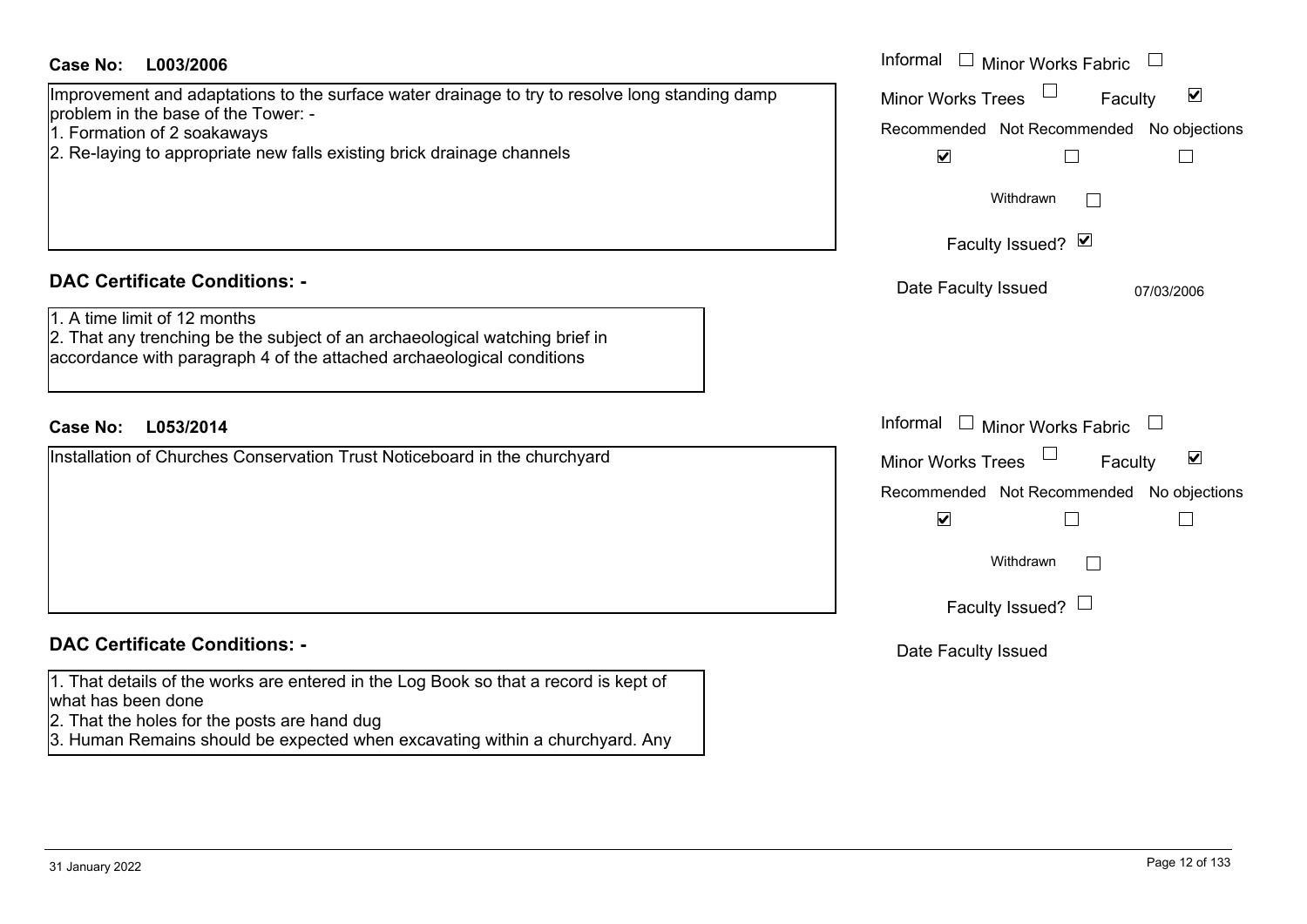### **Case No:**

Replacement of rotted Noticeboard with new

### **DAC Certificate Conditions: -**

1. That details of the works are entered in the Log Book so that a record is kept of what has been done

2. That any post holes should be hand-dug

|                                     | Informal $\Box$ Minor Works Fabric $\Box$ |  |  |
|-------------------------------------|-------------------------------------------|--|--|
| nent of rotted Noticeboard with new | Minor Works Trees<br>Faculty              |  |  |
|                                     | Recommended Not Recommended No objections |  |  |
|                                     | ⊻                                         |  |  |
|                                     | Withdrawn                                 |  |  |
|                                     | Faculty Issued?                           |  |  |

Date Faculty Issued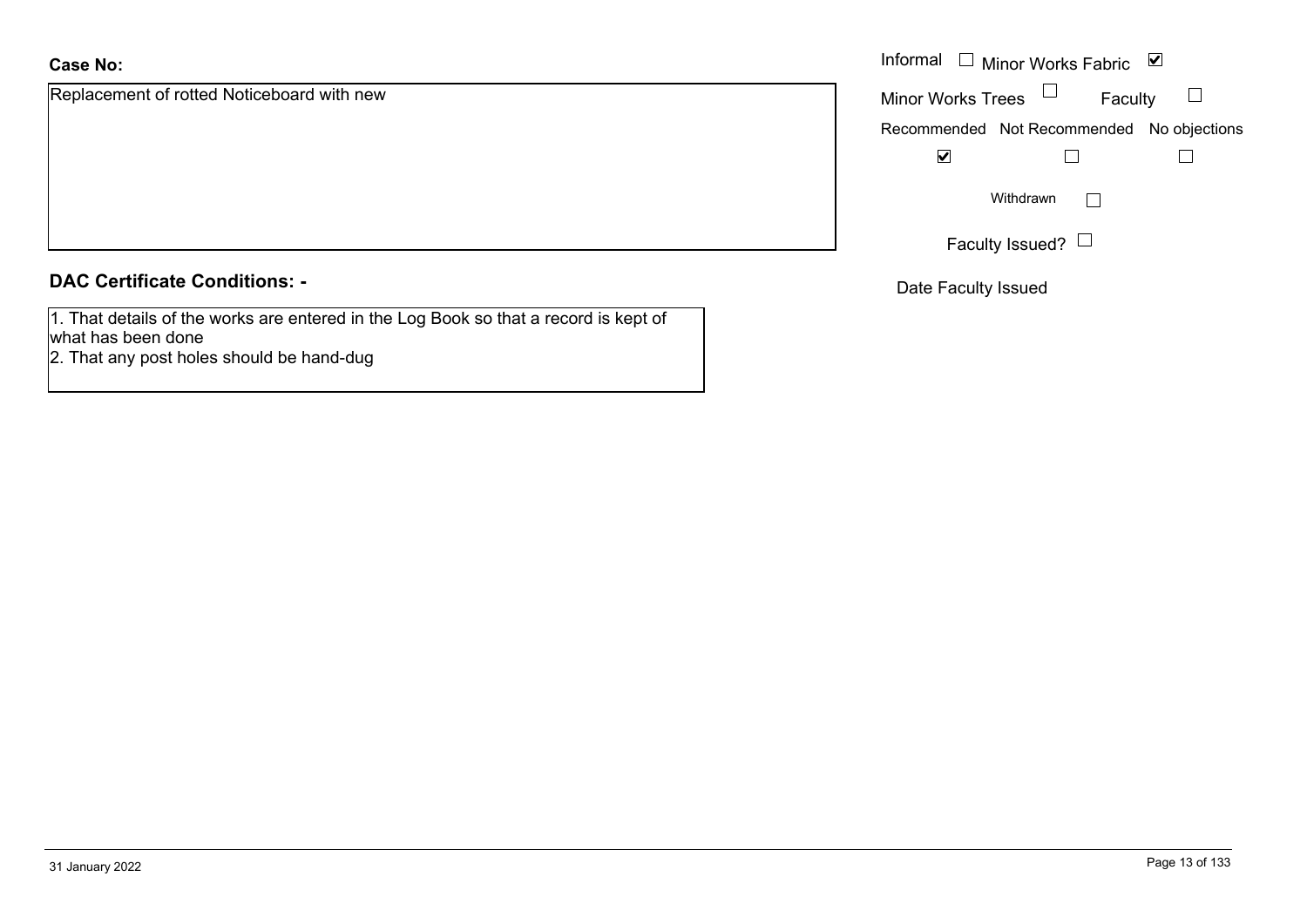#### **Ben No: Church**

#### **10402Gaulby, St Peter**

### **L169/2004Case No:** Informal

1. Minor repairs to roof-joints and stonework

- 2. Interior re-decoration
- 3. Improved kitchen facility at west end
- 4. Provision of accessible toilet facility

All according to specifications agreed with Dr J Eaton - appointed architect

### **DAC Certificate Conditions: -**

- 1. A time limit of 12 months
- 2. That the PCC provides details of the foul water drainage arrangements
- 3. That any trenching be the subject of an archaeological watching brief in

accordance with paragraph 4 of the attached archaeological conditions

| Informal                                  | $\triangleright$ Minor Works Fabric |         |            |
|-------------------------------------------|-------------------------------------|---------|------------|
| <b>Minor Works Trees</b>                  |                                     | Faculty |            |
| Recommended Not Recommended No objections |                                     |         |            |
|                                           |                                     |         |            |
|                                           | Withdrawn                           |         |            |
|                                           | Faculty Issued? Ø                   |         |            |
| Date Faculty Issued                       |                                     |         | 01/03/2006 |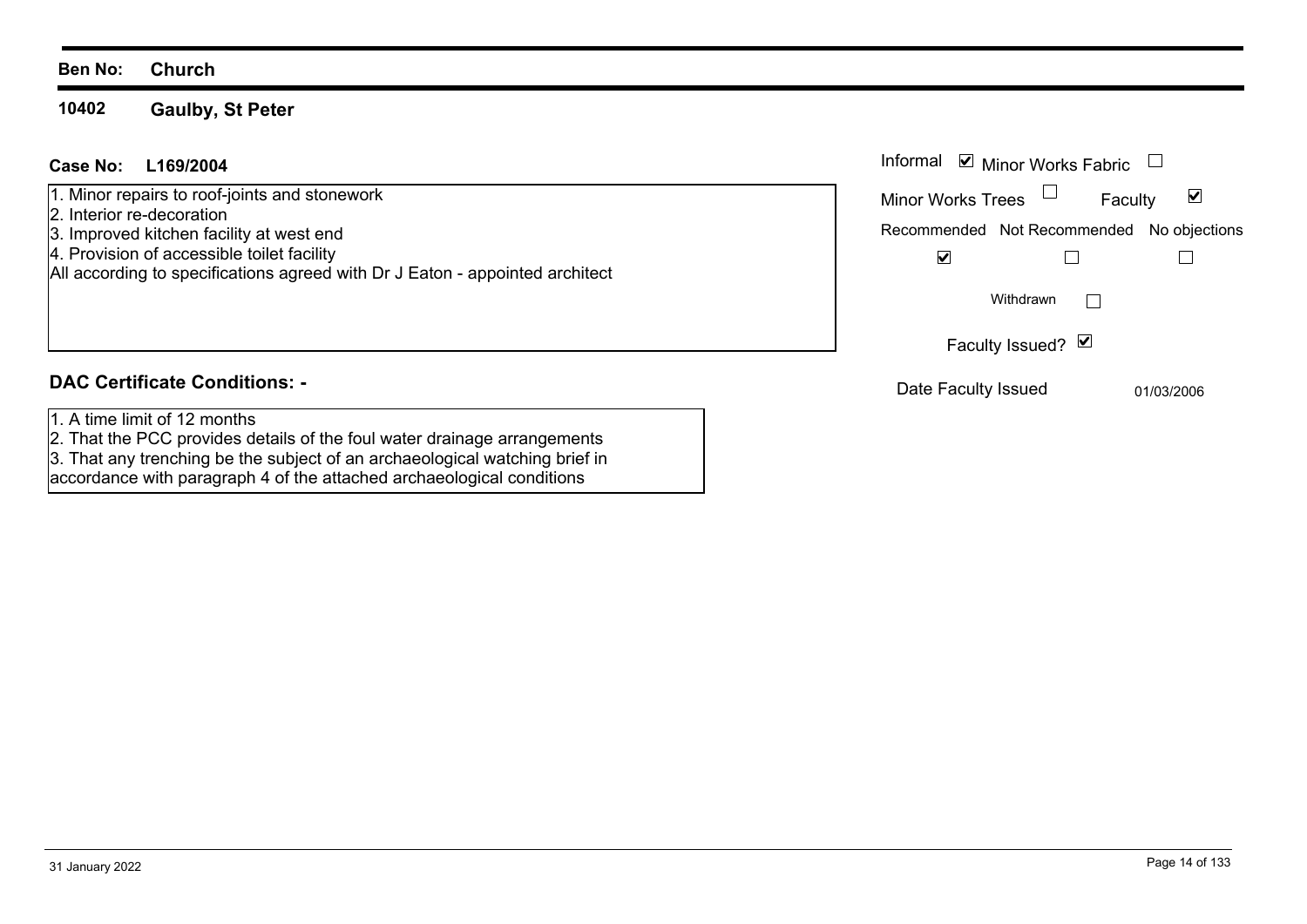#### **L172/2006Case No:**

| <b>Case No:</b><br>L172/2006                                                                                                                                                                        | Informal $\Box$ Minor Works Fabric $\Box$                   |
|-----------------------------------------------------------------------------------------------------------------------------------------------------------------------------------------------------|-------------------------------------------------------------|
| Creation of 10' x 10' Garden of Remembrance                                                                                                                                                         | $\blacktriangledown$<br><b>Minor Works Trees</b><br>Faculty |
|                                                                                                                                                                                                     | Recommended Not Recommended No objections                   |
|                                                                                                                                                                                                     | $\blacktriangledown$                                        |
|                                                                                                                                                                                                     | Withdrawn<br>$\mathbb{R}^n$                                 |
|                                                                                                                                                                                                     | Faculty Issued? $\Box$                                      |
| <b>DAC Certificate Conditions: -</b>                                                                                                                                                                | Date Faculty Issued                                         |
| 1. A time limit of 12 months                                                                                                                                                                        |                                                             |
| <b>Case No:</b><br>L146/2015                                                                                                                                                                        | Informal<br>$\Box$ Minor Works Fabric $\Box$                |
| 1. CONFIRMATORY APPLICATION: -                                                                                                                                                                      | $\blacktriangledown$<br><b>Minor Works Trees</b><br>Faculty |
| a) Introduction of AV Screen suspended from the Chancel arch - hidden behind the arch when not in<br>use - operated electrically                                                                    | Recommended Not Recommended No objections                   |
| 2. Modification of the west end of the church to: -<br>a) Re-order the west end of the Nave by removing oak screen and storage cupboards, and installing                                            | $\blacktriangledown$                                        |
| a new Servery<br>b) Alteration of the existing accessible WC and associated cupboards in the base of the Tower and                                                                                  | Withdrawn<br>$\mathbb{R}^n$                                 |
| installation of new ringing chamber above with access from the stone winding staircase<br>c) Re-location of the Font to the east of the South Door                                                  | Faculty Issued? $\Box$                                      |
| <b>DAC Certificate Conditions: -</b>                                                                                                                                                                | Date Faculty Issued<br>02/10/2018                           |
| 1. That details of the works are entered in the Log Book so that a record is kept of<br>what has been done<br>2. That, where possible, all fixings should be made into joints, not stonework, using |                                                             |

stainless steel or non-ferrous screws in fibre plugs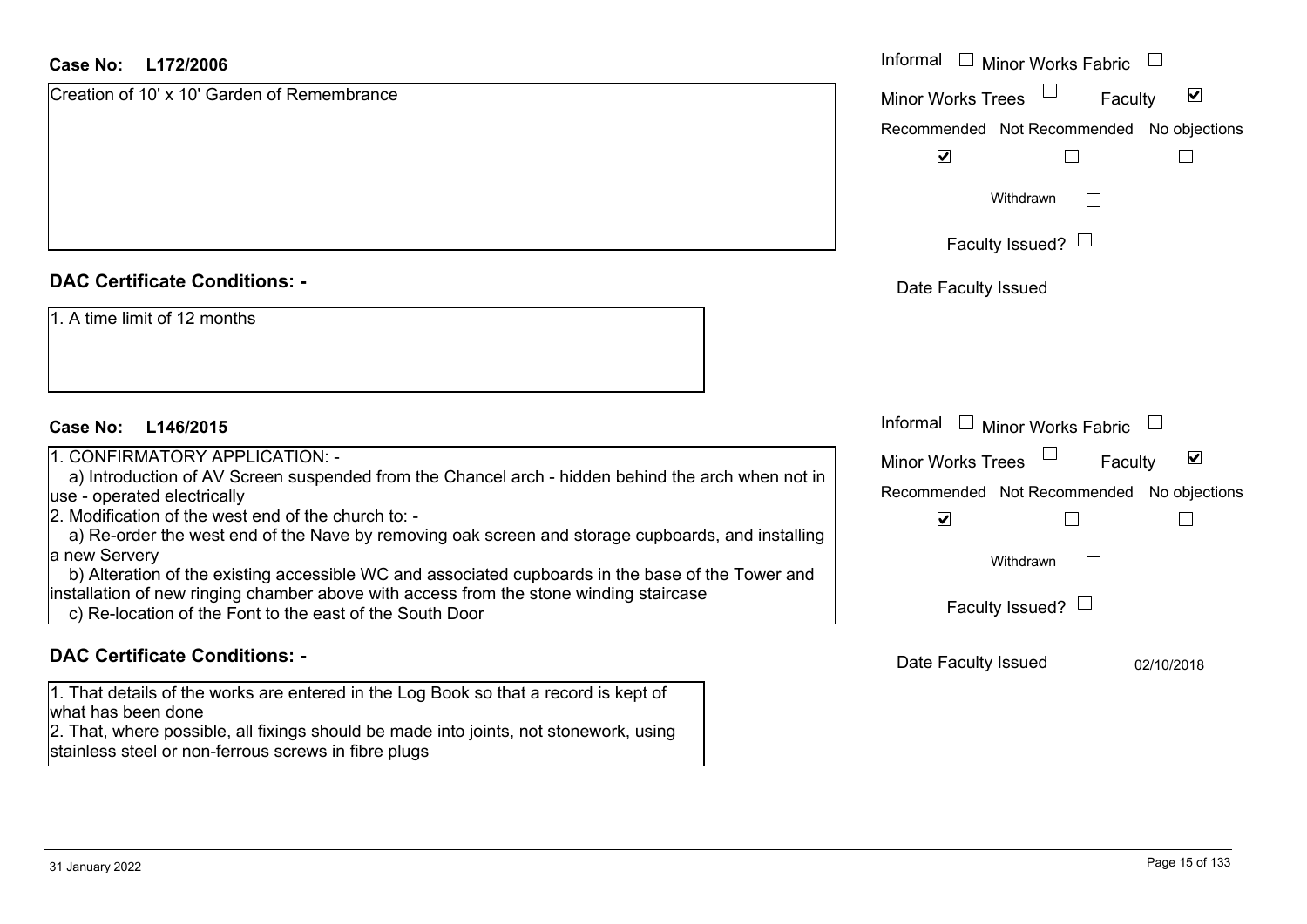| <b>Case No:</b>                                                                                            | Informal □ Minor Works Fabric                                   |  |  |
|------------------------------------------------------------------------------------------------------------|-----------------------------------------------------------------|--|--|
| Installation of Broadband Antennae in the Tower                                                            | $\blacktriangledown$<br><b>Minor Works Trees</b><br>Faculty     |  |  |
|                                                                                                            | Recommended Not Recommended No objections                       |  |  |
|                                                                                                            | $\blacktriangledown$                                            |  |  |
|                                                                                                            | Withdrawn                                                       |  |  |
|                                                                                                            | Faculty Issued? Ø                                               |  |  |
| <b>DAC Certificate Conditions: -</b>                                                                       | Date Faculty Issued<br>20/07/2016                               |  |  |
| 1. That details of the works are entered in the Log Book so that a record is kept of<br>what has been done |                                                                 |  |  |
| 2. That the Licence be submitted to the Diocesan Registrar for approval                                    |                                                                 |  |  |
| 3. That the transmitter dish be coloured to match the surrounding stonework                                |                                                                 |  |  |
| <b>Case No:</b>                                                                                            | Informal<br>$\mathbf{1}$<br>Minor Works Fabric<br>$\mathcal{L}$ |  |  |
| Installation of a defibrillator in the Porch                                                               | $\blacktriangledown$<br><b>Minor Works Trees</b><br>Faculty     |  |  |
|                                                                                                            | Recommended Not Recommended No objections                       |  |  |
|                                                                                                            | $\Box$                                                          |  |  |
|                                                                                                            | Withdrawn                                                       |  |  |
|                                                                                                            | Faculty Issued? $\Box$                                          |  |  |
| <b>DAC Certificate Conditions: -</b>                                                                       | Date Faculty Issued                                             |  |  |
| 1. That details of the works are entered in the Log Book so that a record is kept of<br>what has been done |                                                                 |  |  |
|                                                                                                            |                                                                 |  |  |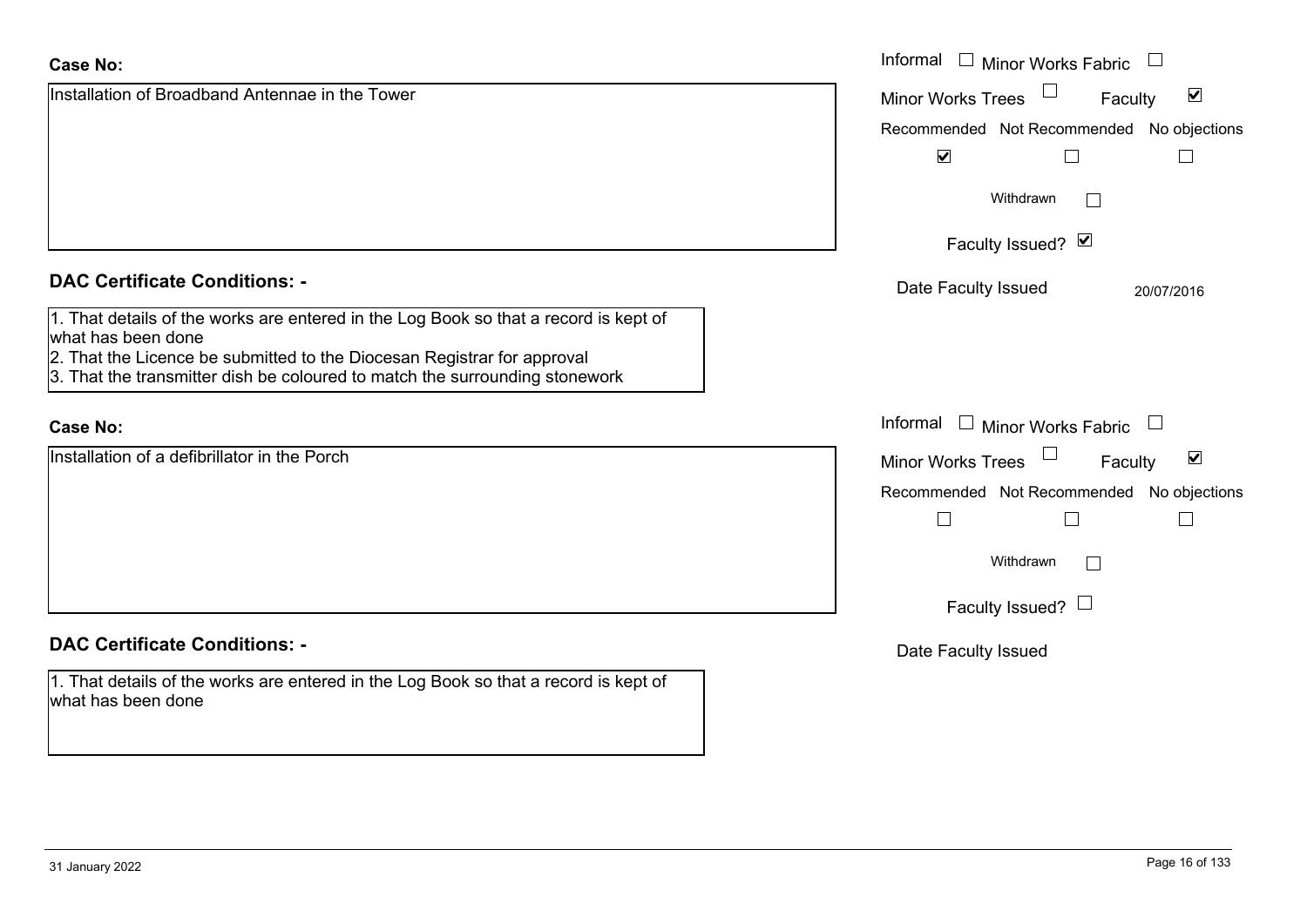| Case No:                                                                                                                                                                                                                     | Informal $\Box$ Minor Works Fabric                                               |            |  |
|------------------------------------------------------------------------------------------------------------------------------------------------------------------------------------------------------------------------------|----------------------------------------------------------------------------------|------------|--|
| 1. Works to the Clock and its case comprising: -<br>a) Removal of Clock, clock stand, clock hand and clock case<br>b) Re-gilding of Clock hand as per original finish                                                        | Minor Works Trees $\Box$<br>Faculty<br>Recommended Not Recommended No objections | ☑          |  |
| c) Strip down and clean the clock mechanism and replace any worn bearings<br>d) Remove the two existing auto winders and discard                                                                                             | $\blacktriangledown$                                                             |            |  |
| e) Fit two new Richard White compact auto winders within the clocks birdcage frame via sprockets<br>land chains<br>f) Fit Richard White STC time regulator                                                                   | Withdrawn<br>Faculty Issued? ⊠                                                   |            |  |
| g) Adapt and replace Clock case onto steel support beams in a new raised position with minor<br>trimming to clear the ceiling above<br>h) Retain the original wooden Clock stand for use as a table base in the ringing room |                                                                                  |            |  |
| 2. Re-align the drop of the bell ropes to ensure adequate space for the ringers between the ropes and<br>the walls in the ringing room                                                                                       |                                                                                  |            |  |
| <b>DAC Certificate Conditions: -</b>                                                                                                                                                                                         | Date Faculty Issued                                                              | 01/05/2019 |  |

1. That details of the works are entered in the Log Book so that a record is kept of

what has been done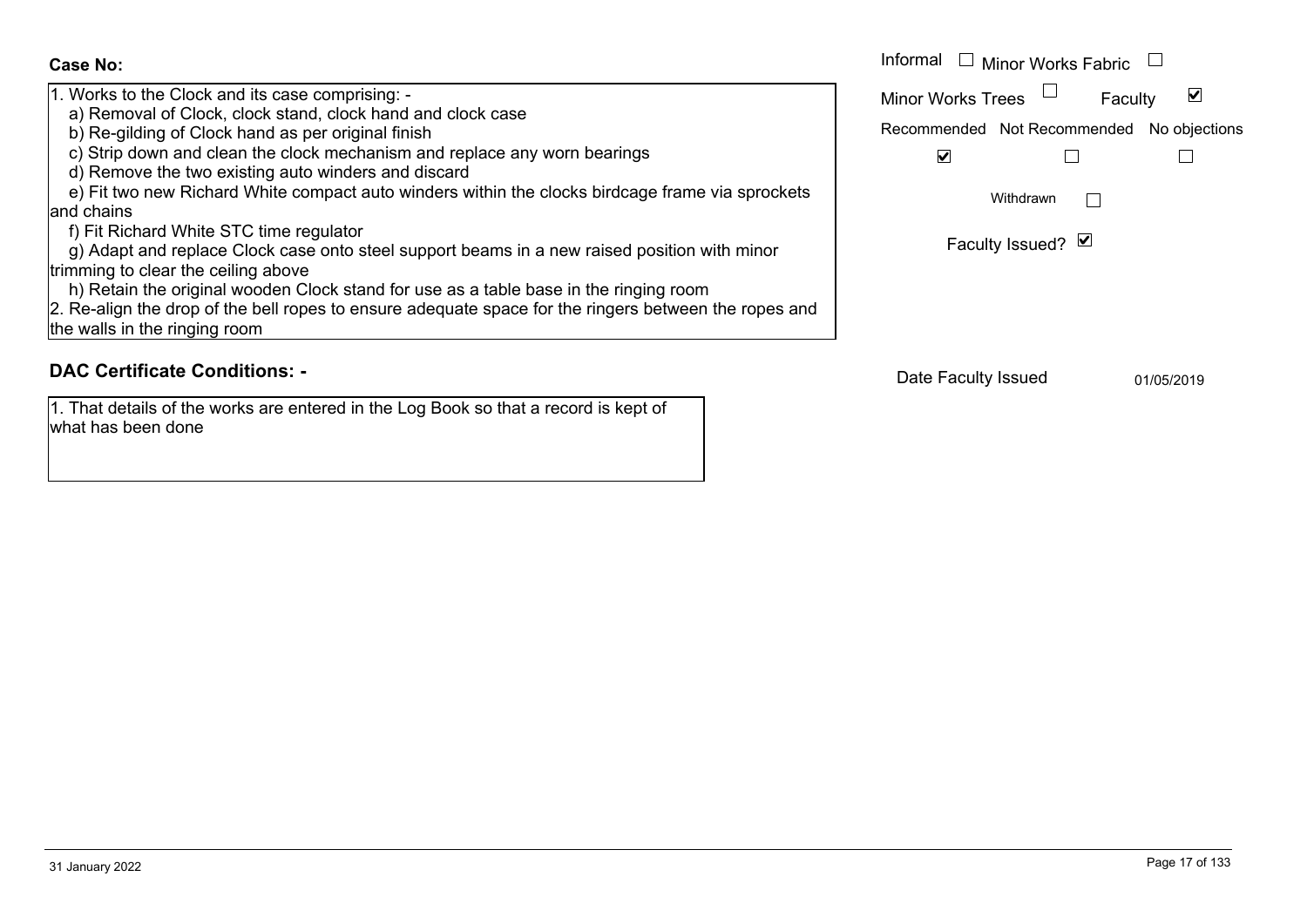| <b>Case No:</b>                                                                                                                                                                                                                                                                | Informal $\Box$ Minor Works Fabric $\Box$                                                                                                                |  |  |
|--------------------------------------------------------------------------------------------------------------------------------------------------------------------------------------------------------------------------------------------------------------------------------|----------------------------------------------------------------------------------------------------------------------------------------------------------|--|--|
| 1. Removal of 15 pews from the Nave & retention of 2 pews in the Nave and 2 pews in the Chancel<br>2. Introduction of 50 lightweight stackable wood chairs                                                                                                                     | $\blacktriangledown$<br><b>Minor Works Trees</b><br>Faculty<br>Recommended Not Recommended No objections<br>$\blacktriangledown$                         |  |  |
|                                                                                                                                                                                                                                                                                | Withdrawn<br>Faculty Issued? Ø                                                                                                                           |  |  |
| <b>DAC Certificate Conditions: -</b>                                                                                                                                                                                                                                           | Date Faculty Issued<br>05/08/2021                                                                                                                        |  |  |
| 1. That details of the works are entered in the Log Book so that a record is kept of<br>what has been done<br>2. That the PCC makes a photographic record of the church before and after the<br>works to be submitted to the DAC, the Diocesan Record Office and the Sites and |                                                                                                                                                          |  |  |
| <b>Case No:</b>                                                                                                                                                                                                                                                                | Informal $\Box$ Minor Works Fabric $\Box$                                                                                                                |  |  |
| Replacement of carpet and vinyl to cover existing concrete flooring                                                                                                                                                                                                            | Minor Works Trees<br>$\mathbf{L}$<br>Faculty<br>Recommended Not Recommended No objections<br>$\blacktriangledown$<br>Withdrawn<br>Faculty Issued? $\Box$ |  |  |
| <b>DAC Certificate Conditions: -</b>                                                                                                                                                                                                                                           | Date Faculty Issued                                                                                                                                      |  |  |
| 1. That details of the works are entered in the Log Book so that a record is kept of<br>what has been done                                                                                                                                                                     |                                                                                                                                                          |  |  |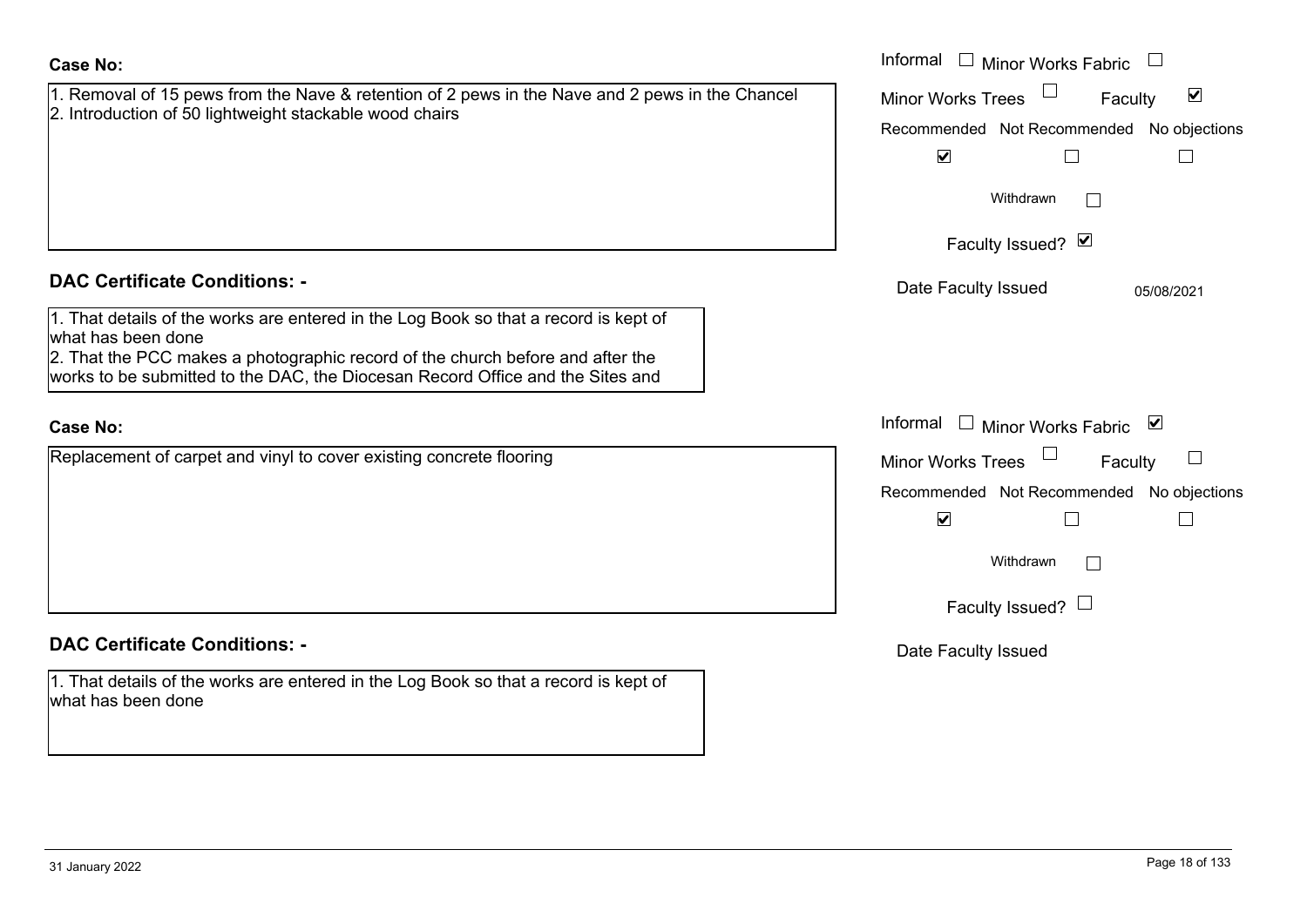| Case No:                                                                                                                                                                     | Informal<br>$\Box$ Minor Works Fabric<br>$\overline{\phantom{a}}$ |
|------------------------------------------------------------------------------------------------------------------------------------------------------------------------------|-------------------------------------------------------------------|
| 1. CONFIRMATORY APPLICATION for works undertaken: -<br>a) Dangerous torn out branches removed urgently                                                                       | $\blacktriangledown$<br><b>Minor Works Trees</b><br>Faculty       |
| 2. Dismantle diseased pine tree to ground level                                                                                                                              | Recommended Not Recommended No objections                         |
|                                                                                                                                                                              | $\blacktriangledown$<br>$\Box$                                    |
|                                                                                                                                                                              | Withdrawn                                                         |
|                                                                                                                                                                              | Faculty Issued? $\Box$                                            |
| <b>DAC Certificate Conditions: -</b>                                                                                                                                         | Date Faculty Issued<br>23/07/2020                                 |
| 1. That details of the works are entered in the Log Book so that a record is kept of<br>what has been done                                                                   |                                                                   |
| 2. Under the current circumstances, the PCC is advised to read the national guidance<br>(https://www.churchofengland.org/more/media-centre/coronavirus-covid-19-guidance-    |                                                                   |
|                                                                                                                                                                              |                                                                   |
| <b>Case No:</b>                                                                                                                                                              | Informal<br>$\Box$ Minor Works Fabric<br>$\overline{\phantom{a}}$ |
| Re-pollard lower growth of Lime Tree                                                                                                                                         | ⊻<br><b>Minor Works Trees</b><br>Faculty                          |
|                                                                                                                                                                              | Recommended Not Recommended No objections                         |
|                                                                                                                                                                              | $\blacktriangledown$                                              |
|                                                                                                                                                                              | Withdrawn                                                         |
|                                                                                                                                                                              | Faculty Issued? $\Box$                                            |
| <b>DAC Certificate Conditions: -</b>                                                                                                                                         | Date Faculty Issued                                               |
| 1. That details of the works are entered in the Log Book so that a record is kept of<br>what has been done                                                                   |                                                                   |
| 2. That work should avoid disturbance to nesting birds. Birds can nest in many places<br>including buildings, trees, shrubs dense ivy, and bramble/rose scrub. Nesting birds |                                                                   |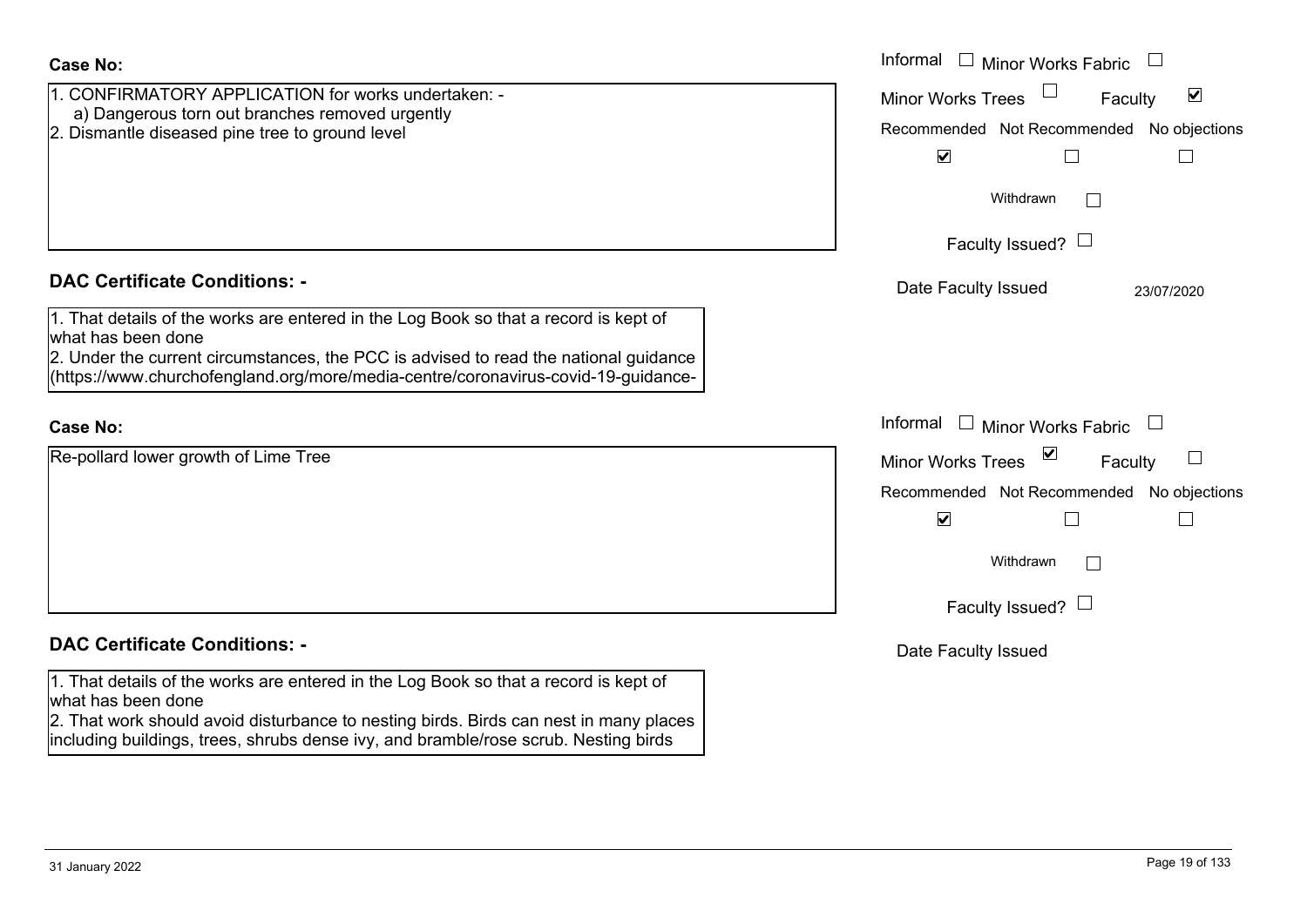#### **Ben No: Church**

#### **20308 Gilmorton, All Saints**

#### **L109/2000 Case No:** Informal

| Repairs and refurbishment of Bells and Bellframe | <b>Minor Works Trees</b> | $\blacktriangledown$<br>Faculty           |
|--------------------------------------------------|--------------------------|-------------------------------------------|
|                                                  |                          | Recommended Not Recommended No objections |
|                                                  | ☑                        |                                           |
|                                                  | Withdrawn                |                                           |
|                                                  | Faculty Issued? Ø        |                                           |
| <b>DAC Certificate Conditions: -</b>             | Date Faculty Issued      | 09/01/2001                                |
| 1. A time limit of 12 months                     |                          |                                           |

Minor Works Fabric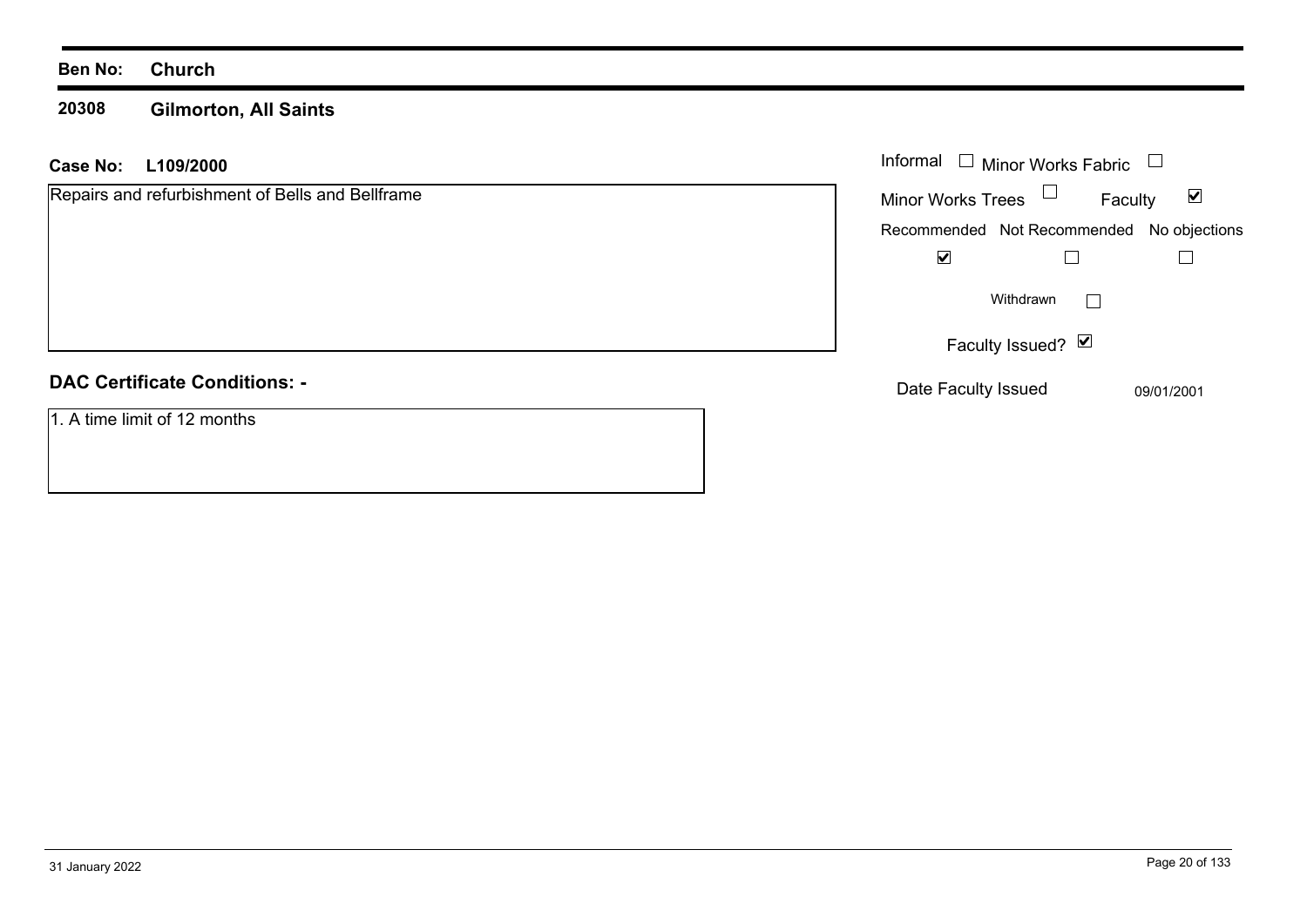#### **L002/2001Case No:**

| <b>Case No:</b><br>L002/2001                                                                                                                                                 | Informal □ Minor Works Fabric                               |
|------------------------------------------------------------------------------------------------------------------------------------------------------------------------------|-------------------------------------------------------------|
| Stonework repairs to Tower and Spire                                                                                                                                         | $\blacktriangledown$<br><b>Minor Works Trees</b><br>Faculty |
|                                                                                                                                                                              | Recommended Not Recommended No objections                   |
|                                                                                                                                                                              | $\blacktriangledown$<br>$\Box$                              |
|                                                                                                                                                                              | Withdrawn                                                   |
|                                                                                                                                                                              | Faculty Issued? $\Box$                                      |
| <b>DAC Certificate Conditions: -</b>                                                                                                                                         | Date Faculty Issued                                         |
| 1. A time limit of 12 months                                                                                                                                                 |                                                             |
| L140/2004<br>Case No:                                                                                                                                                        | Informal $\Box$ Minor Works Fabric                          |
| CONFIRMATORY FACULTY: -                                                                                                                                                      | $\blacktriangledown$<br>Minor Works Trees<br>Faculty        |
| 1. Repair to stained glass window damaged during break-in. Window to be repaired in accordance with<br>original window from photographic evidence and pieces of broken glass | Recommended Not Recommended No objections                   |
| 2. Fitting of Chubb seven-lever locks to north and south doors to replace original box locks. These to be<br>fitted on advice of police crime prevention officer             | $\blacktriangledown$                                        |
|                                                                                                                                                                              | Withdrawn                                                   |
|                                                                                                                                                                              | Faculty Issued? Ø                                           |
| <b>DAC Certificate Conditions: -</b>                                                                                                                                         | Date Faculty Issued<br>15/03/2005                           |
| 1. A time limit of 12 months                                                                                                                                                 |                                                             |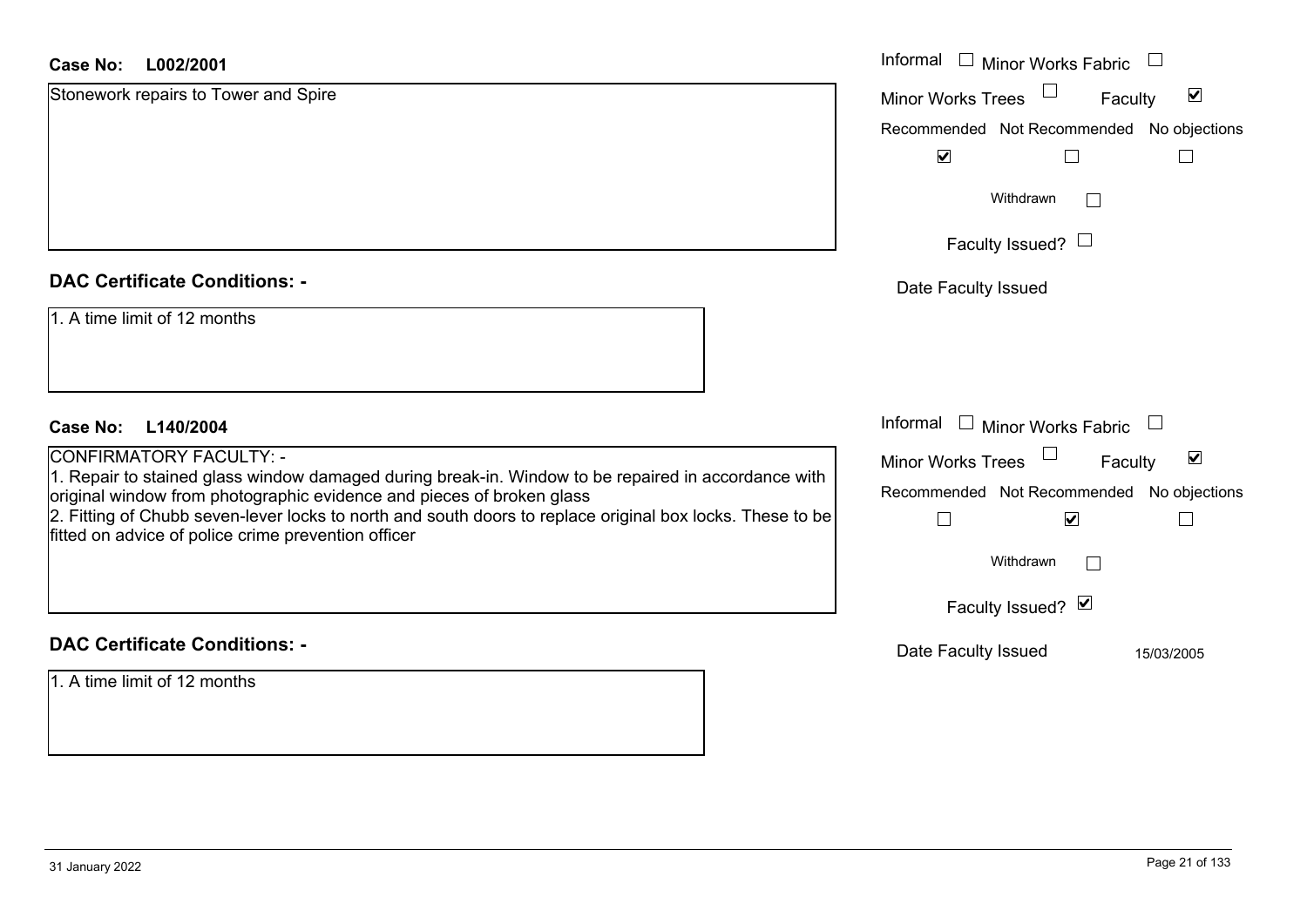### **L201/2006Case No:** Informal

Re-decoration of: -

- a) Gates to Porch & churchyard
- b) Railings around 'Fox' vault & louvred slat to boiler room
- c) Bell-frame and oak screen to Tower arch

#### **DAC Certificate Conditions: -**

- 1. A time limit of 12 months
- 2. The bell frame to be thoroughly cleaned down, primed with rust inhibiting primer,
- and painted with 2 coats of undercoat and gloss
- 3. If the existing finish to the screen is wax, it should be re-waxed not lacquered

### **L148/2006Case No:** Informal

Installation of Sound Re-inforcement System

### **DAC Certificate Conditions: -**

#### 1. A time limit of 12 months

- 2. That, where possible, all fixings should be made into joints, not stonework, using stainless steel or non-ferrous screws in fibre plugs
- 3. That all wiring should be as unobtrusive as possible and of an appropriate colour to

| Informal<br>$\overline{\mathbf{v}}$<br>Minor Works Fabric         |
|-------------------------------------------------------------------|
| <b>Minor Works Trees</b><br>Faculty                               |
| Recommended Not Recommended No objections                         |
| Withdrawn                                                         |
| Faculty Issued? $\Box$                                            |
| Date Faculty Issued                                               |
|                                                                   |
| Informal<br>$\overline{\phantom{a}}$<br>Minor Works Fabric        |
| ⊻<br><b>Minor Works Trees</b><br>Faculty                          |
| Recommended Not Recommended No objections<br>$\blacktriangledown$ |
| Withdrawn                                                         |
| Faculty Issued? Ø                                                 |
| Date Faculty Issued<br>18/12/2006                                 |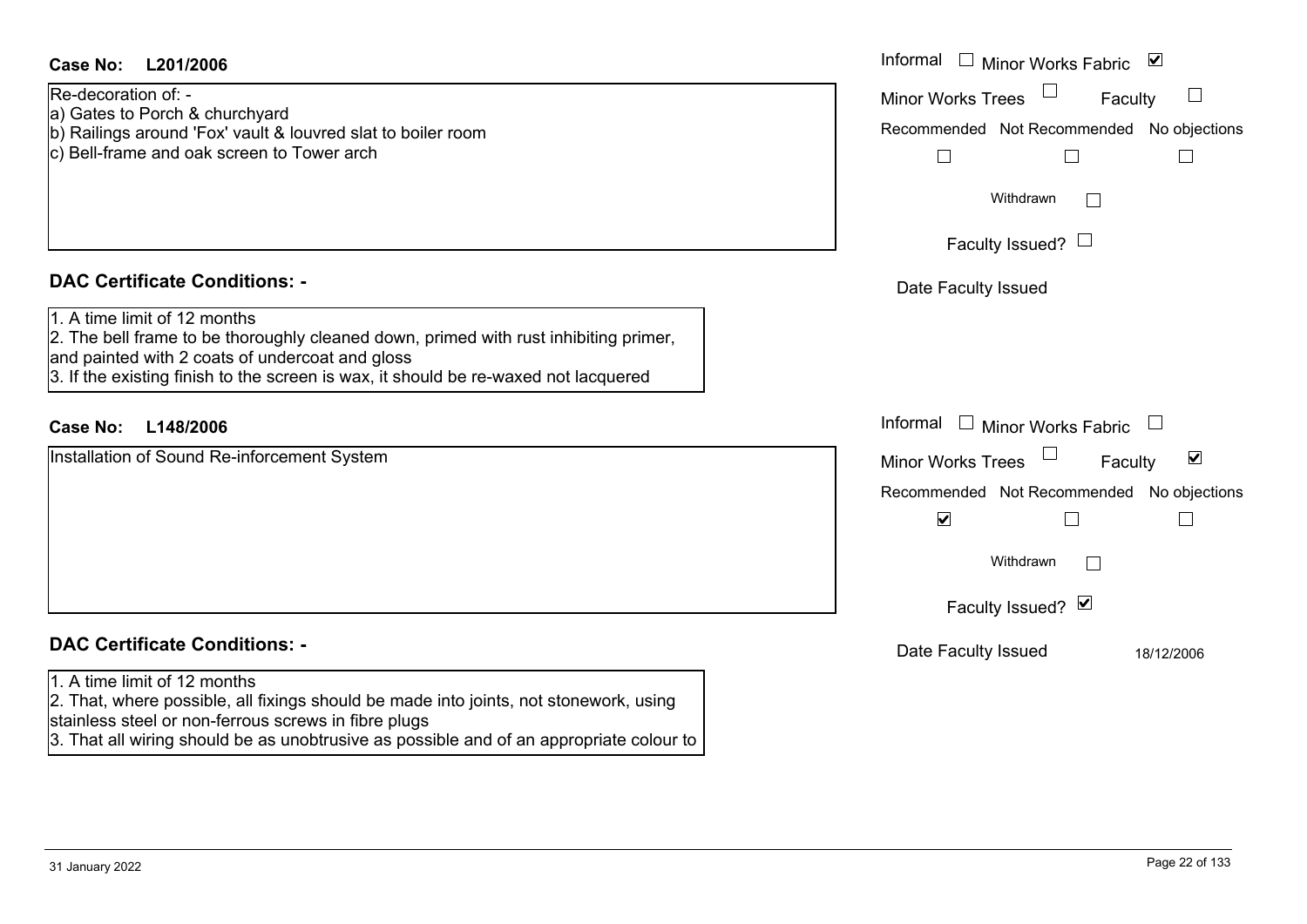#### **L200/2006Case No:**

| L200/2006<br><b>Case No:</b>                                             | Informal<br>$\blacktriangledown$<br>Minor Works Fabric |
|--------------------------------------------------------------------------|--------------------------------------------------------|
| Re-slate North Porch and other minor roof repairs                        | $\Box$<br><b>Minor Works Trees</b><br>Faculty          |
|                                                                          | Recommended Not Recommended No objections              |
|                                                                          | $\Box$<br>$\Box$                                       |
|                                                                          | Withdrawn                                              |
|                                                                          | Faculty Issued? $\Box$                                 |
| <b>DAC Certificate Conditions: -</b>                                     | Date Faculty Issued                                    |
| 1. A time limit of 12 months                                             |                                                        |
| <b>Case No:</b><br>L143/2007                                             | Informal $\Box$ Minor Works Fabric $\Box$              |
| CONFIRMATORY FACULTY for works carried out under Chancellor's Consent: - | $\blacktriangledown$<br>Minor Works Trees<br>Faculty   |
| Repairs of storm damage the Spire and Clock                              | Recommended Not Recommended<br>No objections           |
|                                                                          | $\vert \ \ \vert$                                      |
|                                                                          | Withdrawn                                              |
|                                                                          | Faculty Issued? Ø                                      |
| <b>DAC Certificate Conditions: -</b>                                     | Date Faculty Issued<br>01/08/2007                      |
| 1. A time limit of 12 months                                             |                                                        |
|                                                                          |                                                        |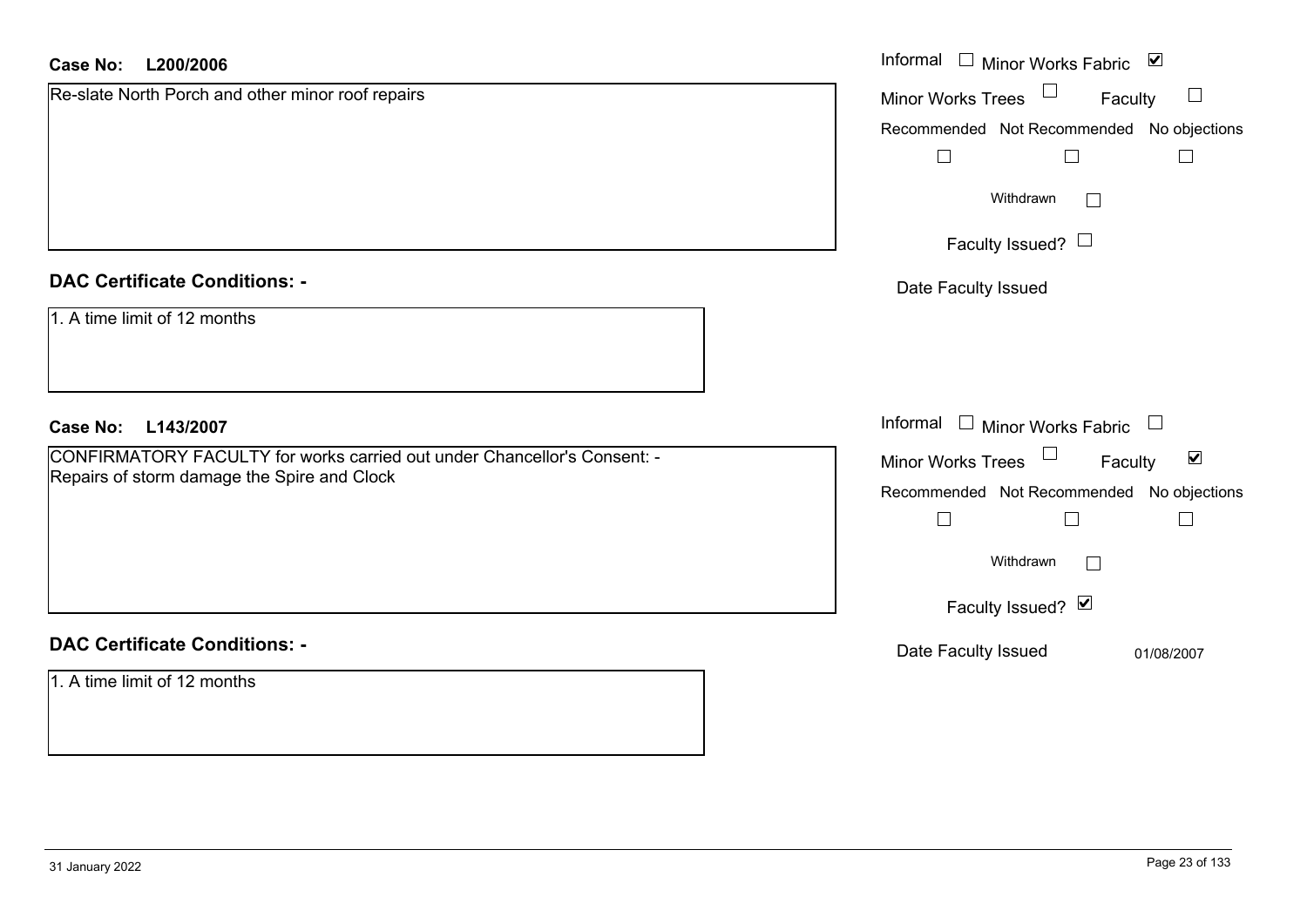#### **L144/2007Case No:**

| <b>Case No:</b><br>L144/2007                                                                                            | Informal □ Minor Works Fabric<br>$\overline{\phantom{a}}$             |
|-------------------------------------------------------------------------------------------------------------------------|-----------------------------------------------------------------------|
| Installation of autowinding of the church Clock                                                                         | $\Box$<br>$\blacktriangledown$<br>Minor Works Trees<br>Faculty        |
|                                                                                                                         | Recommended Not Recommended No objections                             |
|                                                                                                                         | $\blacktriangledown$<br>$\Box$                                        |
|                                                                                                                         | Withdrawn<br>$\Box$                                                   |
|                                                                                                                         | Faculty Issued? $\Box$                                                |
| <b>DAC Certificate Conditions: -</b>                                                                                    | Date Faculty Issued                                                   |
| 1. A time limit of 12 months                                                                                            |                                                                       |
| <b>Case No:</b><br>L108/2007                                                                                            | Informal<br>$\Box$ Minor Works Fabric $\Box$                          |
| Introduction of: -                                                                                                      | $\Box$<br>$\blacktriangledown$<br><b>Minor Works Trees</b><br>Faculty |
| 1. Altar Frontal for the Lady Chapel<br>2. Altar Frontal for the High Altar with matching Pulpit / Priest's Stall falls | Recommended Not Recommended No objections                             |
|                                                                                                                         | $\blacktriangledown$<br>L                                             |
|                                                                                                                         | Withdrawn<br>$\Box$                                                   |
|                                                                                                                         | Faculty Issued? Ø                                                     |
| <b>DAC Certificate Conditions: -</b>                                                                                    | Date Faculty Issued<br>11/12/2007                                     |
| 1. A time limit of 12 months                                                                                            |                                                                       |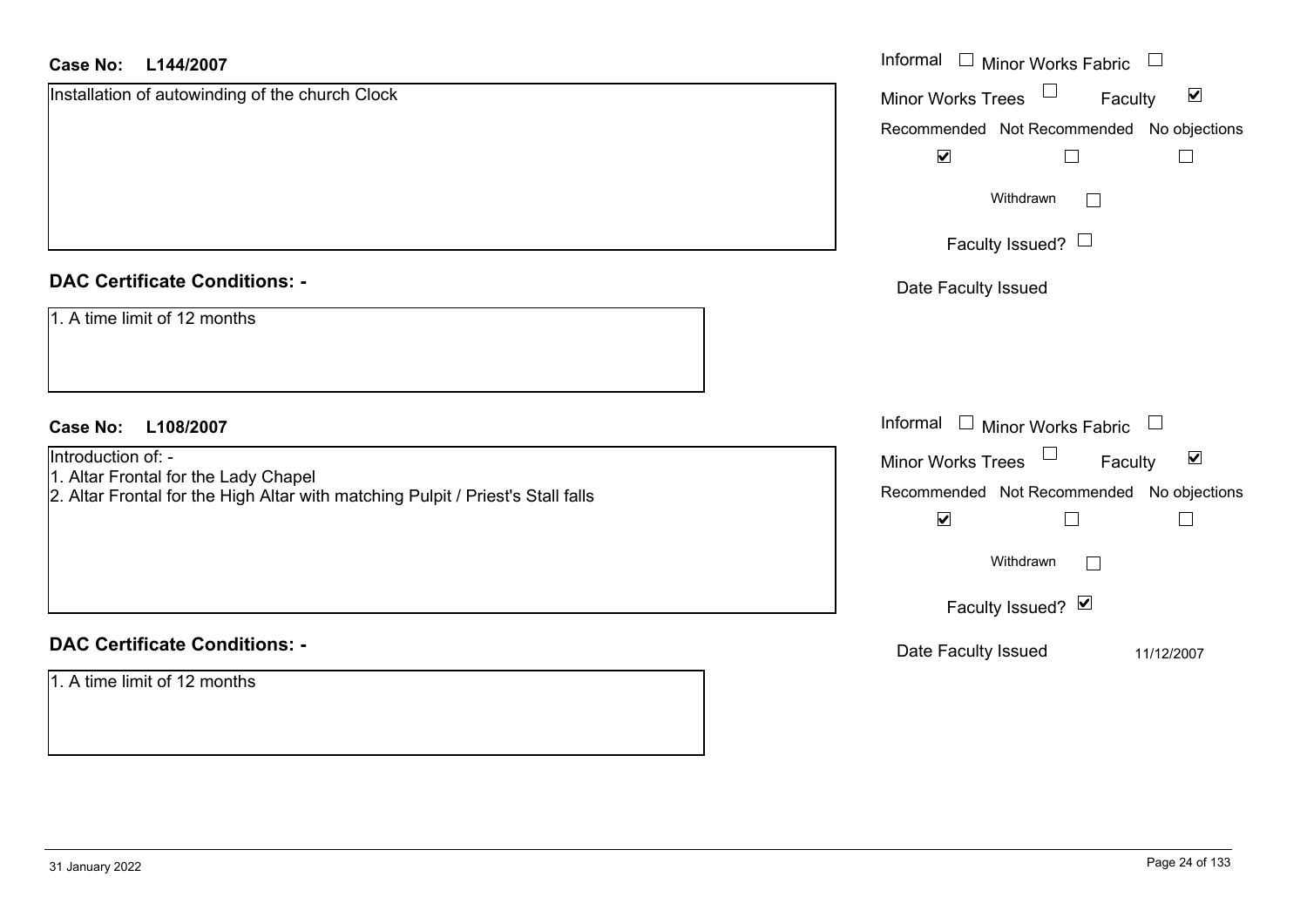#### **L107/2007Case No:**

| L107/2007<br>Case No:                                                                                                                                                                                                               | Informal □ Minor Works Fabric □                                       |
|-------------------------------------------------------------------------------------------------------------------------------------------------------------------------------------------------------------------------------------|-----------------------------------------------------------------------|
| Repairs to several of the Kempe windows                                                                                                                                                                                             | $\Box$<br>$\blacktriangleright$<br>Minor Works Trees<br>Faculty       |
|                                                                                                                                                                                                                                     | Recommended Not Recommended No objections                             |
|                                                                                                                                                                                                                                     | $\blacktriangledown$<br>$\perp$                                       |
|                                                                                                                                                                                                                                     | Withdrawn<br>$\mathbf{L}$                                             |
|                                                                                                                                                                                                                                     | Faculty Issued? $\Box$                                                |
| <b>DAC Certificate Conditions: -</b>                                                                                                                                                                                                | Date Faculty Issued                                                   |
| 1. A time limit of 12 months                                                                                                                                                                                                        |                                                                       |
| L160a/2008<br><b>Case No:</b>                                                                                                                                                                                                       | Informal $\blacksquare$ Minor Works Fabric $\blacksquare$             |
| Installation of: -                                                                                                                                                                                                                  | $\Box$<br>$\blacktriangledown$<br><b>Minor Works Trees</b><br>Faculty |
| 1. WC and Servery at west end of the South Aisle<br>2. Trench arch drainage system                                                                                                                                                  | Recommended Not Recommended No objections                             |
|                                                                                                                                                                                                                                     | $\blacktriangledown$                                                  |
|                                                                                                                                                                                                                                     | Withdrawn<br>$\vert \hspace{.06cm} \vert$                             |
|                                                                                                                                                                                                                                     | Faculty Issued? $\Box$                                                |
| <b>DAC Certificate Conditions: -</b>                                                                                                                                                                                                | Date Faculty Issued                                                   |
| 1. A time limit of 12 months<br>2. That details of the works are entered in the Log Book so that a record is kept of<br>what has been done<br>3. That no works shall take place until the PCC, after consultation with the Diocesan |                                                                       |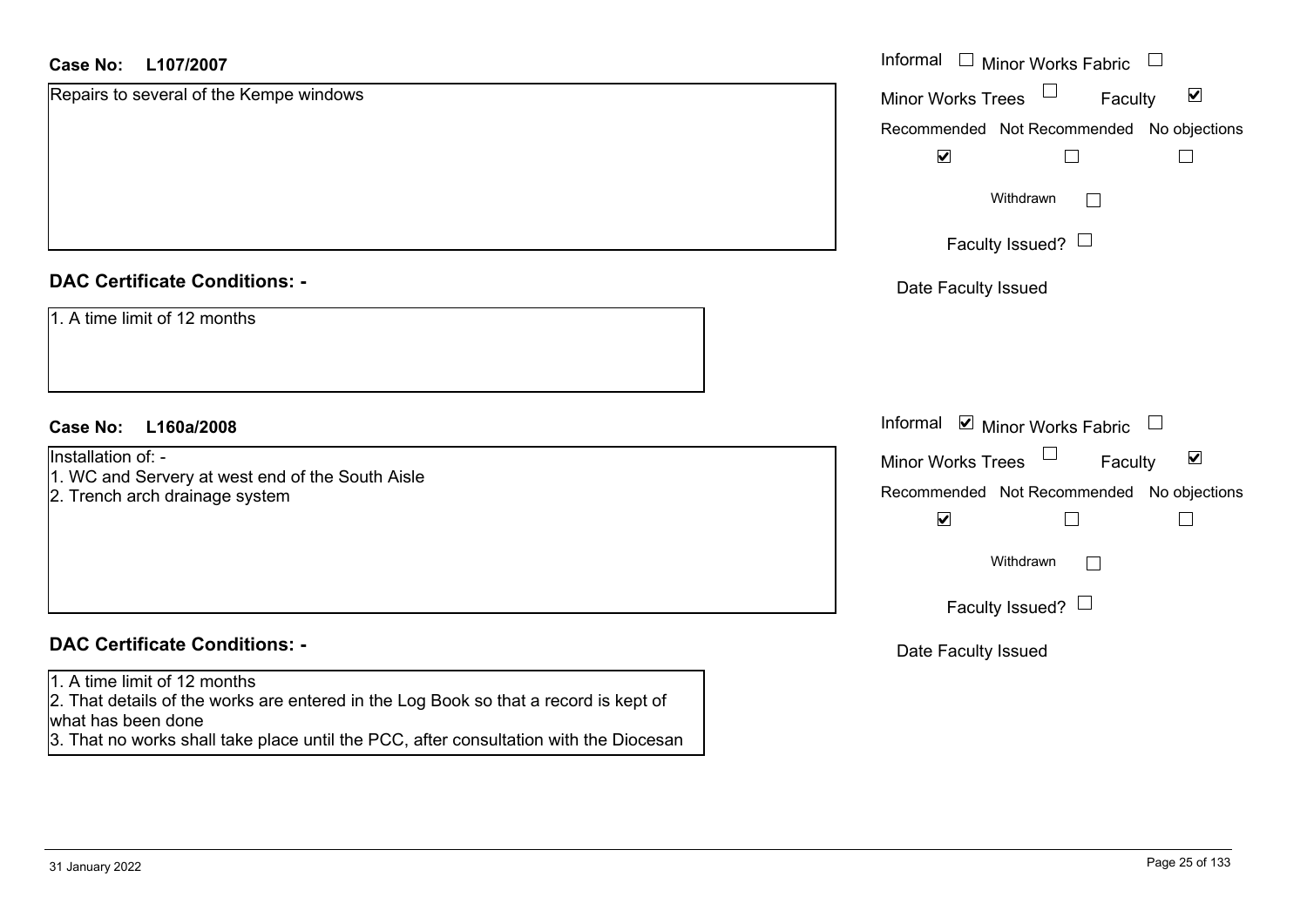| Case No:<br>L16b/2008                                                                                                                                               | Informal Ø Minor Works Fabric U                                                            |
|---------------------------------------------------------------------------------------------------------------------------------------------------------------------|--------------------------------------------------------------------------------------------|
| 1. In the South Aisle: -<br>a) Removal and disposal of pews<br>b) Shortening of, and retention of pew ends from, Nave south pews                                    | <b>Minor Works Trees</b><br>$\Box$<br>Faculty<br>Recommended Not Recommended No objections |
| 2. At the Chancel step: -<br>a) Remove existing raised wooden dais<br>b) Level the floor<br>c) Extend bottom Chancel step into the Nave to create new carpeted dais | $\Box$<br>$\Box$<br>$\Box$<br>Withdrawn<br>$\sim$                                          |
|                                                                                                                                                                     | Faculty Issued? Ø                                                                          |
| <b>DAC Certificate Conditions: -</b><br>1. A time limit of 12 months                                                                                                | Date Faculty Issued<br>16/09/2009                                                          |
| 2. That details of the works are entered in the Log Book so that a record is kept of<br>what has been done                                                          |                                                                                            |
|                                                                                                                                                                     |                                                                                            |
| <b>Case No:</b><br>L098/2009                                                                                                                                        | Informal $\Box$ Minor Works Fabric $\Box$                                                  |
| Installation of churchyard bench in memory of David Turner                                                                                                          | $\Box$<br><b>Minor Works Trees</b><br>Faculty                                              |
|                                                                                                                                                                     | Recommended Not Recommended No objections                                                  |
|                                                                                                                                                                     | $\Box$<br>П<br>$\overline{\phantom{a}}$                                                    |
|                                                                                                                                                                     | Withdrawn<br>$\mathbb{R}^n$                                                                |
|                                                                                                                                                                     | Faculty Issued? $\Box$                                                                     |
| <b>DAC Certificate Conditions: -</b>                                                                                                                                | Date Faculty Issued                                                                        |
| 1. That details of the works are entered in the Log Book so that a record is kept of<br>what has been done                                                          |                                                                                            |
| 2. That, if at all possible, the inscription should be incised into the back bar of the<br>bench rather than be on a plaque screwed into the back bar               |                                                                                            |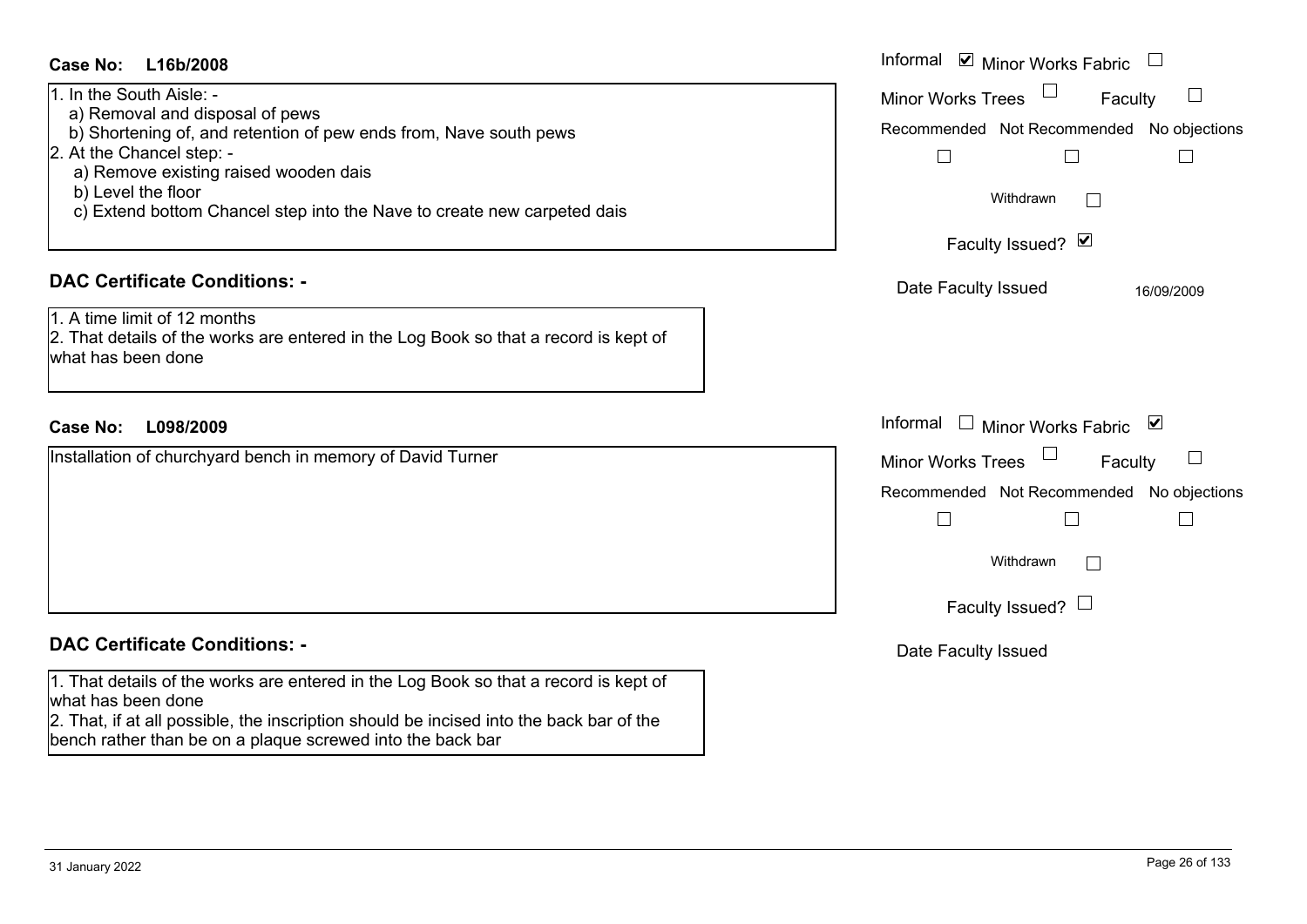31 January 2022 Page 27 of 133

#### **L097/2009Case No:** Informal

In the Tower: -

- 1. Treatment of timber for woodworm infestation
- 2. Removal of bird foul

### **DAC Certificate Conditions: -**

1. That details of the works are entered in the Log Book so that a record is kept of what has been done 2. That the treatment of the timber on the ground floor of the tower is the only fabric to be disturbed

### **L096/2009Case No:** Informal

1. To fell, if absolutely necessary, Trees T9 (Maple) and T17 (Norway Maple)

2. To fell Tree T7 (Cypress)

3. To make safe, if appropriate Trees T9 and T17

4. Removal of limbs and crown lifts to Trees T5 & T6, T8, T11 - T16, T18 and T19

### **DAC Certificate Conditions: -**

1. That details of the works are entered in the Log Book so that a record is kept of what has been done

| Informal<br>Minor Works Fabric $\blacksquare$ |
|-----------------------------------------------|
| <b>Minor Works Trees</b><br>Faculty           |
| Recommended Not Recommended No objections     |
| $\blacktriangledown$                          |
| Withdrawn                                     |
| Faculty Issued? $\Box$                        |
| Date Faculty Issued                           |
|                                               |
|                                               |
|                                               |
| Informal<br>Minor Works Fabric                |
| ⊻<br><b>Minor Works Trees</b><br>Faculty      |
| Recommended Not Recommended No objections     |
| V                                             |
| Withdrawn                                     |
|                                               |
| Faculty Issued? $\Box$                        |
| Date Faculty Issued                           |
|                                               |
|                                               |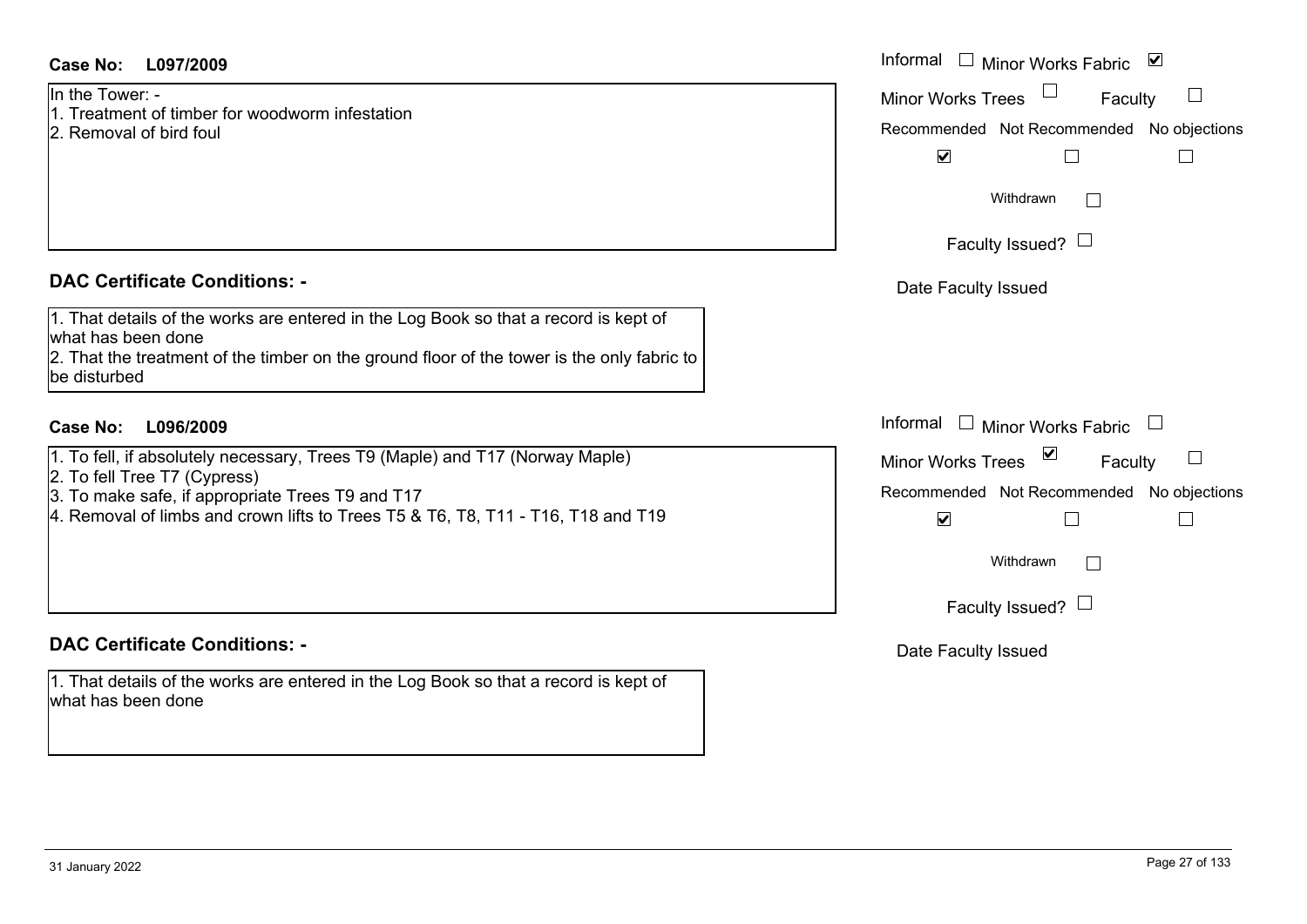#### **L037/2010Case No:**

| <b>Case No:</b><br>L037/2010                                                                                                                                                                                                   | Informal □ Minor Works Fabric<br>$\Box$                     |
|--------------------------------------------------------------------------------------------------------------------------------------------------------------------------------------------------------------------------------|-------------------------------------------------------------|
| Re-pointing of stonework                                                                                                                                                                                                       | $\blacktriangledown$<br><b>Minor Works Trees</b><br>Faculty |
|                                                                                                                                                                                                                                | Recommended Not Recommended No objections                   |
|                                                                                                                                                                                                                                | $\blacktriangledown$                                        |
|                                                                                                                                                                                                                                | Withdrawn<br>$\sim$                                         |
|                                                                                                                                                                                                                                | Faculty Issued? $\vee$                                      |
| <b>DAC Certificate Conditions: -</b>                                                                                                                                                                                           | Date Faculty Issued<br>13/09/2010                           |
| 1. A time limit of 12 months<br>2. That details of the works are entered in the Log Book so that a record is kept of<br>what has been done<br>3. That the Church Architect approves a sample of the mortar mix and re-pointing |                                                             |
| L199/2012<br><b>Case No:</b>                                                                                                                                                                                                   | Informal Ø Minor Works Fabric □                             |
| Installation of Heating System in the South Aisle                                                                                                                                                                              | Minor Works Trees<br>$\Box$<br>Faculty                      |
|                                                                                                                                                                                                                                | Recommended Not Recommended No objections                   |
|                                                                                                                                                                                                                                | $\Box$                                                      |
|                                                                                                                                                                                                                                | Withdrawn<br>$\Box$                                         |
|                                                                                                                                                                                                                                | Faculty Issued? $\Box$                                      |
| <b>DAC Certificate Conditions: -</b>                                                                                                                                                                                           | Date Faculty Issued                                         |
| 1. A time limit of 12 months<br>2. That details of the works are entered in the Log Book so that a record is kept of<br>what has been done                                                                                     |                                                             |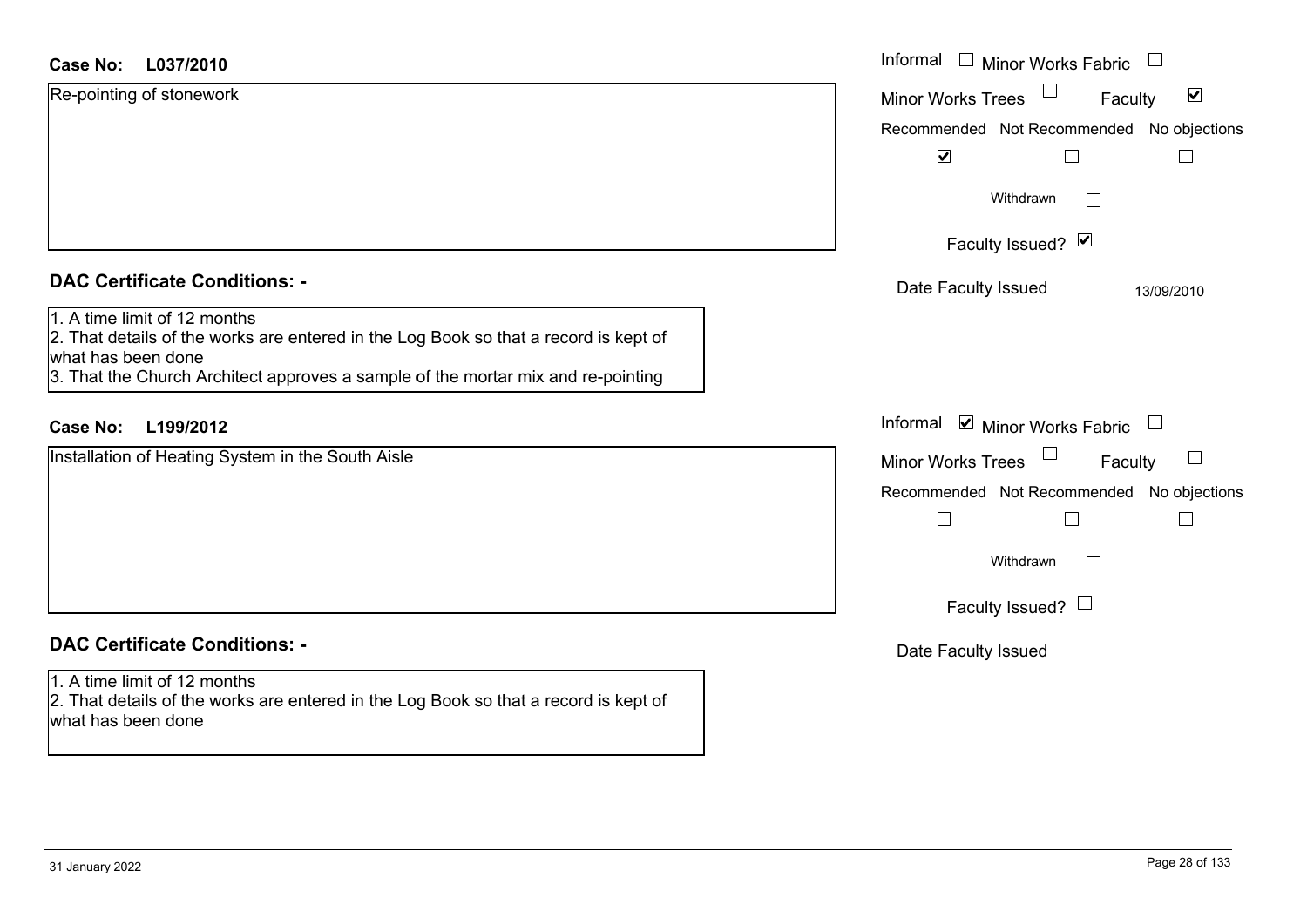| Case No: | L080/2012                       |
|----------|---------------------------------|
|          | <b>Restoration of the Bells</b> |

|  | <b>DAC Certificate Conditions: -</b> |  |  |
|--|--------------------------------------|--|--|
|--|--------------------------------------|--|--|

## **DAC Certificate Conditions: -**

#### 1. A time limit of 12 months

2. That details of the works are entered in the Log Book so that a record is kept of what has been done

3. That, where possible, all fixings should be made into joints, not stonework, using

| <b>Case No:</b><br>L080/2012                                                                                                                                                       | Informal $\Box$ Minor Works Fabric $\Box$                                                                                                                                               |
|------------------------------------------------------------------------------------------------------------------------------------------------------------------------------------|-----------------------------------------------------------------------------------------------------------------------------------------------------------------------------------------|
| <b>Restoration of the Bells</b>                                                                                                                                                    | $\blacktriangledown$<br><b>Minor Works Trees</b><br>$\Box$<br>Faculty<br>Recommended Not Recommended No objections<br>$\blacktriangledown$<br>$\mathbf{L}$<br>Withdrawn<br>$\Box$       |
|                                                                                                                                                                                    | Faculty Issued? Ø                                                                                                                                                                       |
| <b>DAC Certificate Conditions: -</b><br>1. A time limit of 12 months<br>2. That details of the works are entered in the Log Book so that a record is kept of<br>what has been done | Date Faculty Issued<br>01/06/2012                                                                                                                                                       |
| <b>Case No:</b><br>L161/2014                                                                                                                                                       | Informal □ Minor Works Fabric ⊠                                                                                                                                                         |
| Installation of additional Peal Board (there being three already)                                                                                                                  | $\Box$<br>$\Box$<br><b>Minor Works Trees</b><br>Faculty<br>Recommended Not Recommended No objections<br>$\blacktriangledown$<br>$\Box$<br>Withdrawn<br>$\Box$<br>Faculty Issued? $\Box$ |
| <b>DAC Certificate Conditions: -</b>                                                                                                                                               | Date Faculty Issued                                                                                                                                                                     |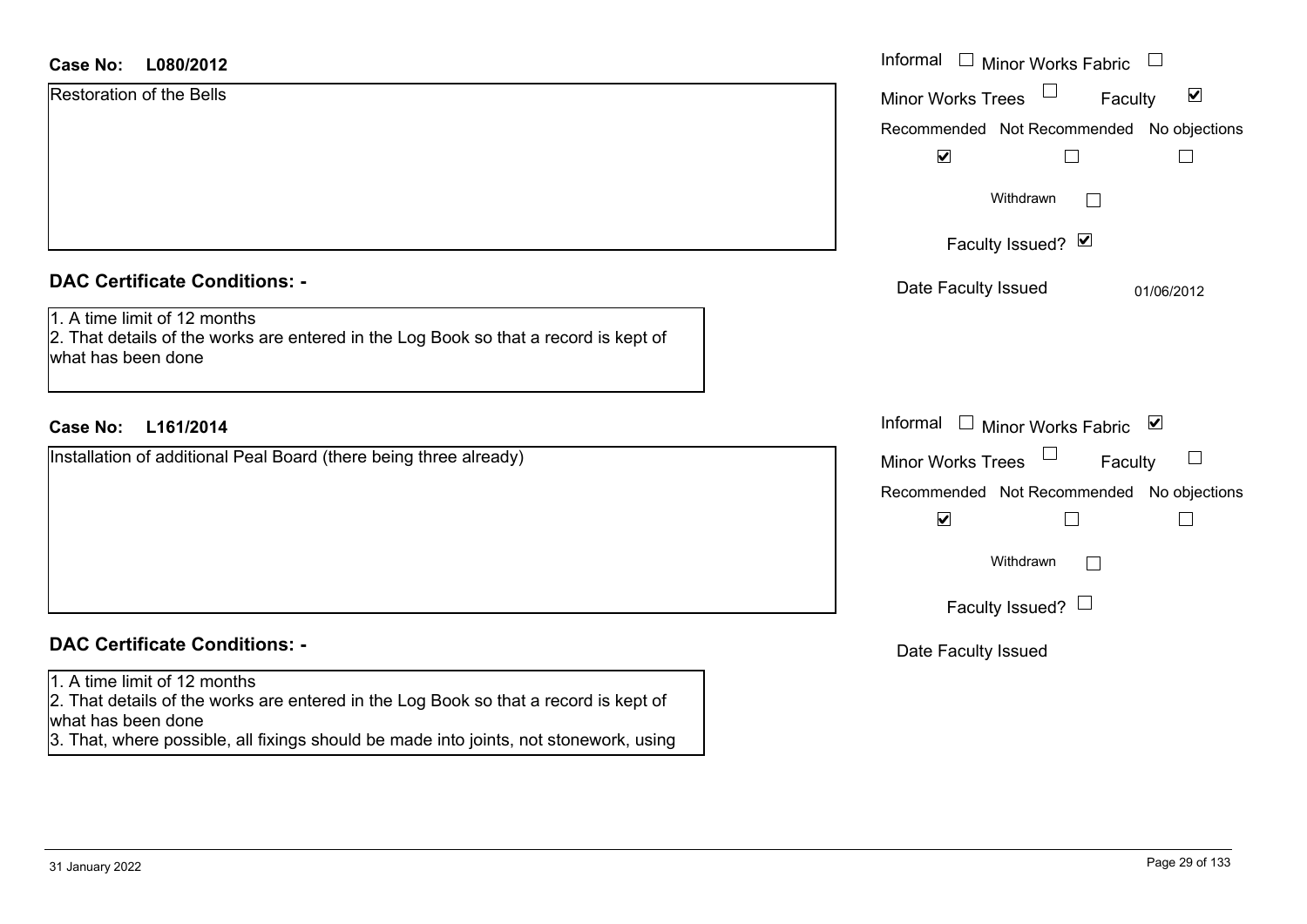| L230/2014<br>Case No:                                                                                                                                                                          | Informal $\Box$ Minor Works Fabric $\Box$                       |
|------------------------------------------------------------------------------------------------------------------------------------------------------------------------------------------------|-----------------------------------------------------------------|
| Installation of a Bat Box in an Acer Tree in the churchyard                                                                                                                                    | $\blacktriangledown$<br><b>Minor Works Trees</b><br>Faculty     |
|                                                                                                                                                                                                | Recommended Not Recommended No objections                       |
|                                                                                                                                                                                                | $\blacktriangledown$<br>$\Box$<br>$\Box$                        |
|                                                                                                                                                                                                | Withdrawn<br>$\Box$                                             |
|                                                                                                                                                                                                | Faculty Issued? Ø                                               |
| <b>DAC Certificate Conditions: -</b>                                                                                                                                                           | Date Faculty Issued<br>06/05/2015                               |
| 1. That details of the works are entered in the Log Book so that a record is kept of<br>what has been done<br>2. That the Box should be fixed to the Tree with a timber peg rathan than a nail |                                                                 |
| <b>Case No:</b>                                                                                                                                                                                | Informal<br>$\Box$ Minor Works Fabric $\Box$                    |
| Repair of plaster adjacent to the Chancel Arch                                                                                                                                                 | <b>Minor Works Trees</b><br>$\overline{\phantom{a}}$<br>Faculty |
|                                                                                                                                                                                                | Recommended Not Recommended No objections                       |
|                                                                                                                                                                                                | $\Box$<br>$\Box$                                                |
|                                                                                                                                                                                                | Withdrawn                                                       |
|                                                                                                                                                                                                | Faculty Issued? $\Box$                                          |
| <b>DAC Certificate Conditions: -</b>                                                                                                                                                           | Date Faculty Issued                                             |
| 1. That details of the works are entered in the Log Book so that a record is kept of<br>what has been done<br>2. That the Church Architect agrees to the mix supplied by the plasterer         |                                                                 |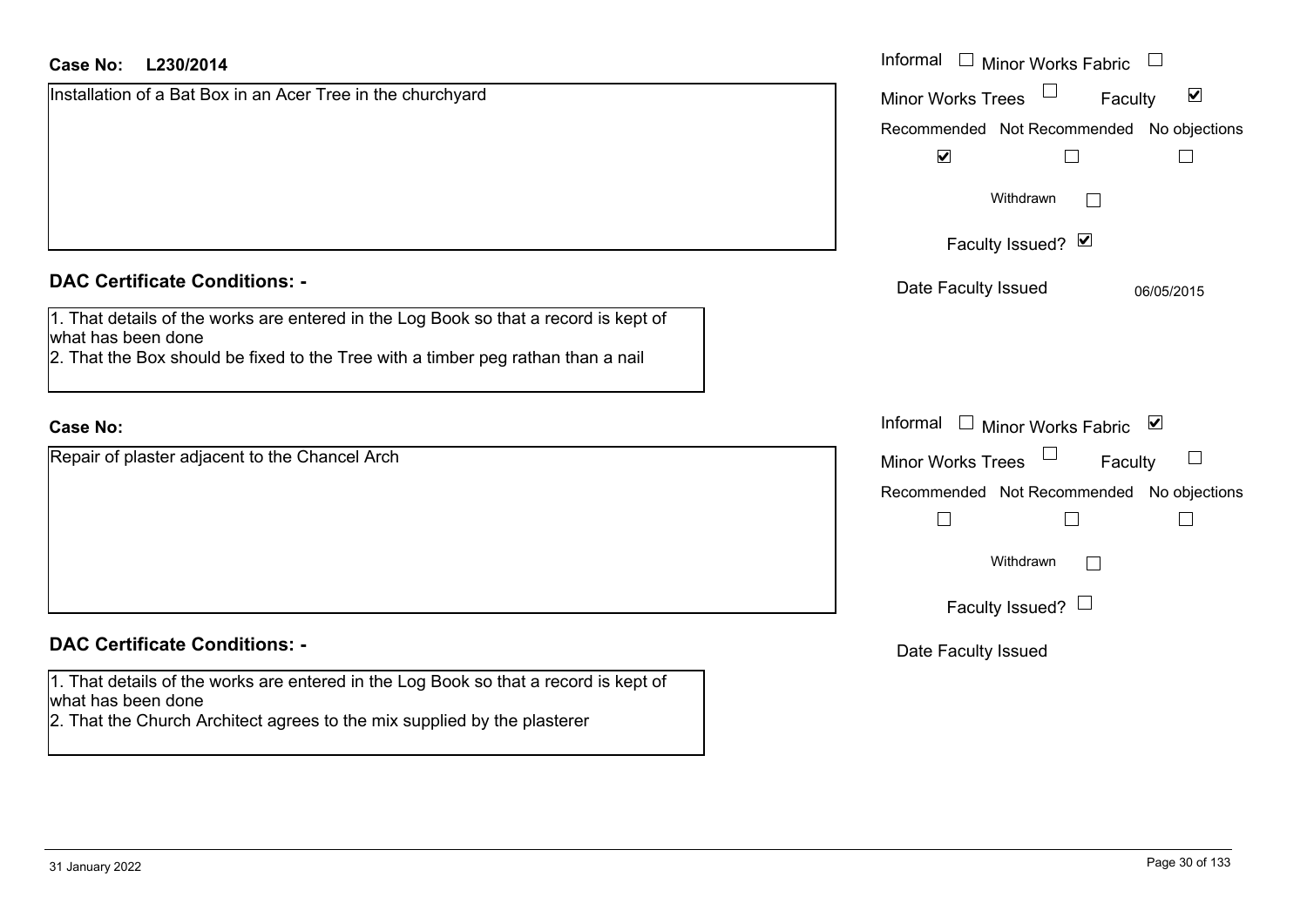| <b>Case No:</b>                                                                                            | Informal <u>I</u> Minor Works Fabric <b>⊻</b>               |
|------------------------------------------------------------------------------------------------------------|-------------------------------------------------------------|
| Repairs to the plaster adjacent to the Chancel Arch                                                        | $\sqcup$<br><b>Minor Works Trees</b><br>Faculty             |
|                                                                                                            | Recommended Not Recommended No objections                   |
|                                                                                                            | $\vert \ \ \vert$                                           |
|                                                                                                            | Withdrawn<br>$\begin{array}{ c } \hline \hline \end{array}$ |
|                                                                                                            | Faculty Issued? $\Box$                                      |
| <b>DAC Certificate Conditions: -</b>                                                                       | Date Faculty Issued                                         |
| 1. That details of the works are entered in the Log Book so that a record is kept of<br>what has been done |                                                             |
| <b>Case No:</b>                                                                                            | Informal □ Minor Works Fabric                               |
| 1. Removal of two pews                                                                                     | $\blacktriangledown$<br>Minor Works Trees<br>Faculty        |
| 2. Level and tile floor                                                                                    | Recommended Not Recommended No objections                   |
|                                                                                                            | $\blacktriangledown$<br>$\Box$<br>$\mathcal{L}$             |
|                                                                                                            | Withdrawn<br>$\mathbb{R}^n$                                 |
|                                                                                                            | Faculty Issued? $\Box$                                      |
| <b>DAC Certificate Conditions: -</b>                                                                       | Date Faculty Issued                                         |
| 1. That details of the works are entered in the Log Book so that a record is kept of<br>what has been done |                                                             |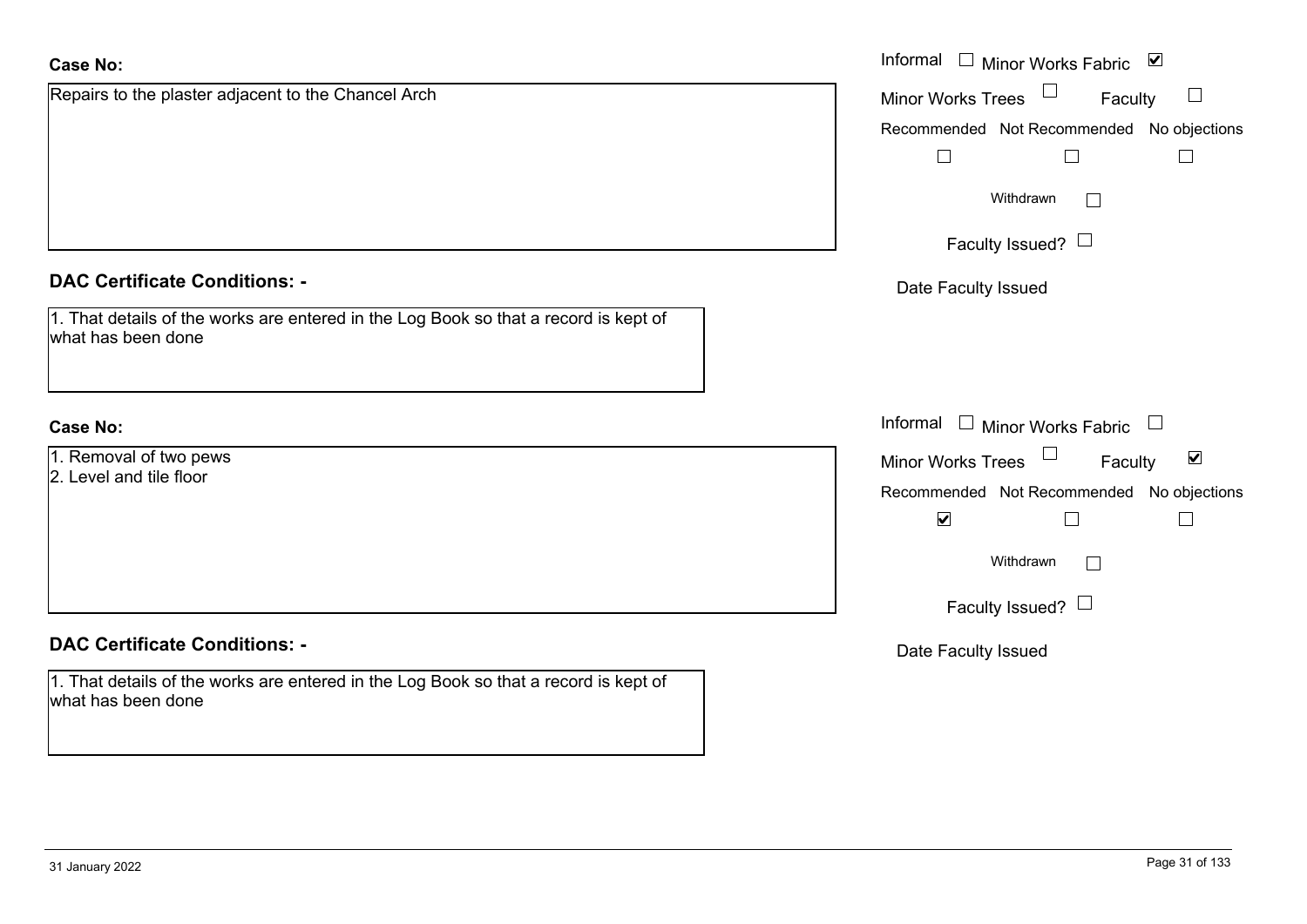#### **Ben No: Church**

#### **10403 Glen Magna, St Cuthbert**

| <b>Case No:</b><br>L037/2000         | Informal $\Box$<br>Minor Works Fabric<br>$\Box$             |
|--------------------------------------|-------------------------------------------------------------|
| <b>Votive Candle Stand</b>           | Minor Works Trees $\Box$<br>$\blacktriangledown$<br>Faculty |
|                                      | Recommended Not Recommended No objections                   |
|                                      | $\blacktriangledown$                                        |
|                                      | Withdrawn<br>$\mathbf{I}$                                   |
|                                      | Faculty Issued? Ø                                           |
| <b>DAC Certificate Conditions: -</b> | Date Faculty Issued<br>11/07/2000                           |
| 1. A time limit of 12 months         |                                                             |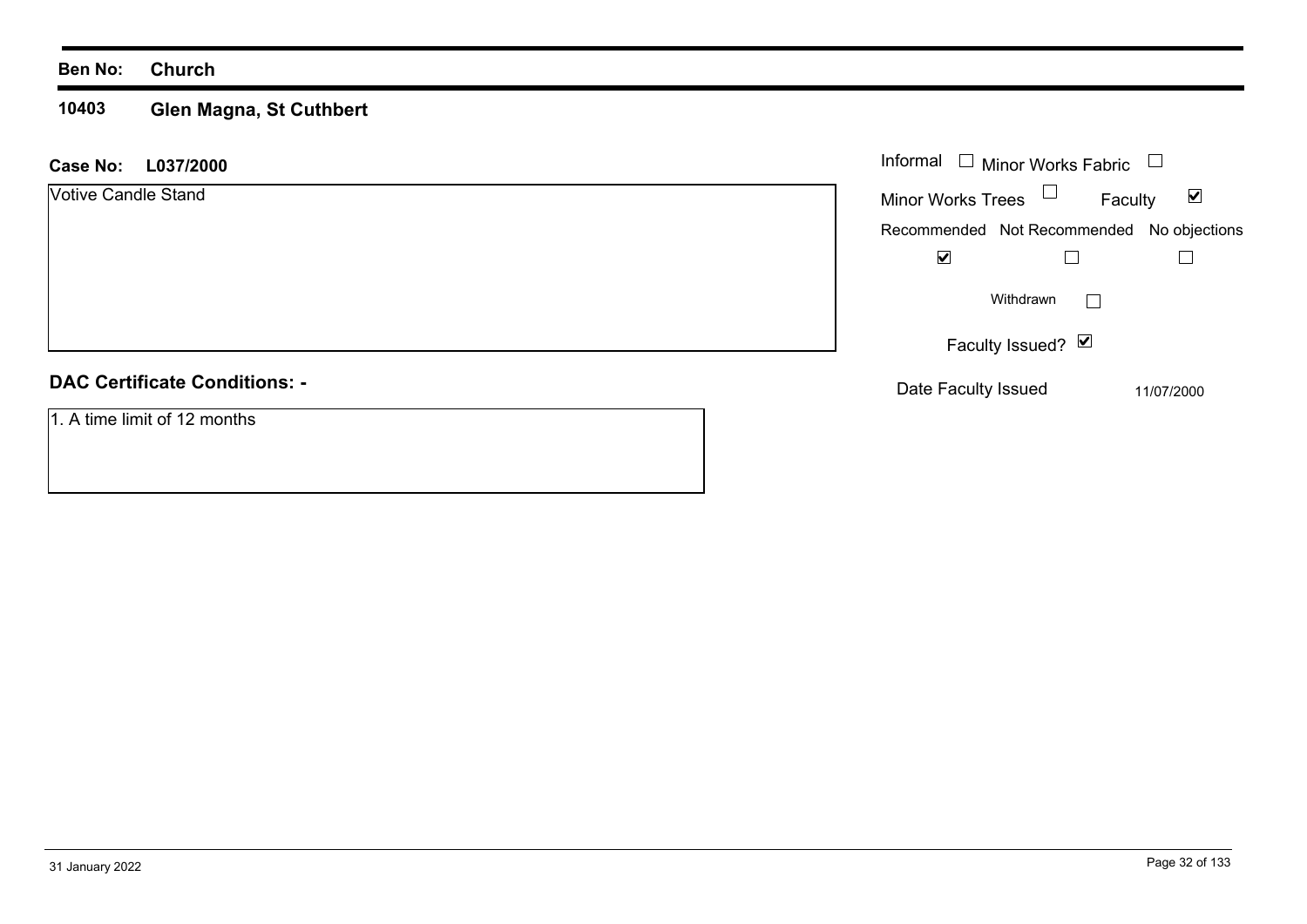| <b>Case No:</b><br>L130/2000                                                                                                                                       | Informal $\Box$ Minor Works Fabric $\Box$                                                                                                                                                                    |
|--------------------------------------------------------------------------------------------------------------------------------------------------------------------|--------------------------------------------------------------------------------------------------------------------------------------------------------------------------------------------------------------|
| New memorial window in window above belfry screen dedicated to the late Mr Stan Allen. (N.B.<br>Original proposals for a stained glass window not approved by DAC) | Minor Works Trees<br>$\blacktriangledown$<br>Faculty<br>Recommended Not Recommended No objections<br>$\blacktriangledown$<br>$\Box$<br>$\Box$<br>Withdrawn<br>$\blacktriangledown$<br>Faculty Issued? $\Box$ |
| <b>DAC Certificate Conditions: -</b>                                                                                                                               | Date Faculty Issued                                                                                                                                                                                          |
| 1. A time limit of 12 months                                                                                                                                       |                                                                                                                                                                                                              |
| L066/2000<br><b>Case No:</b>                                                                                                                                       | Informal<br>$\Box$ Minor Works Fabric $\Box$                                                                                                                                                                 |
| Upgrading of the Heating System                                                                                                                                    | Minor Works Trees<br>$\blacktriangledown$<br>Faculty<br>Recommended Not Recommended No objections<br>$\blacktriangledown$<br>$\perp$<br>$\Box$<br>Withdrawn<br>Faculty Issued? Ø                             |
| <b>DAC Certificate Conditions: -</b>                                                                                                                               | Date Faculty Issued<br>23/08/2000                                                                                                                                                                            |
| 1. A time limit of 12 months                                                                                                                                       |                                                                                                                                                                                                              |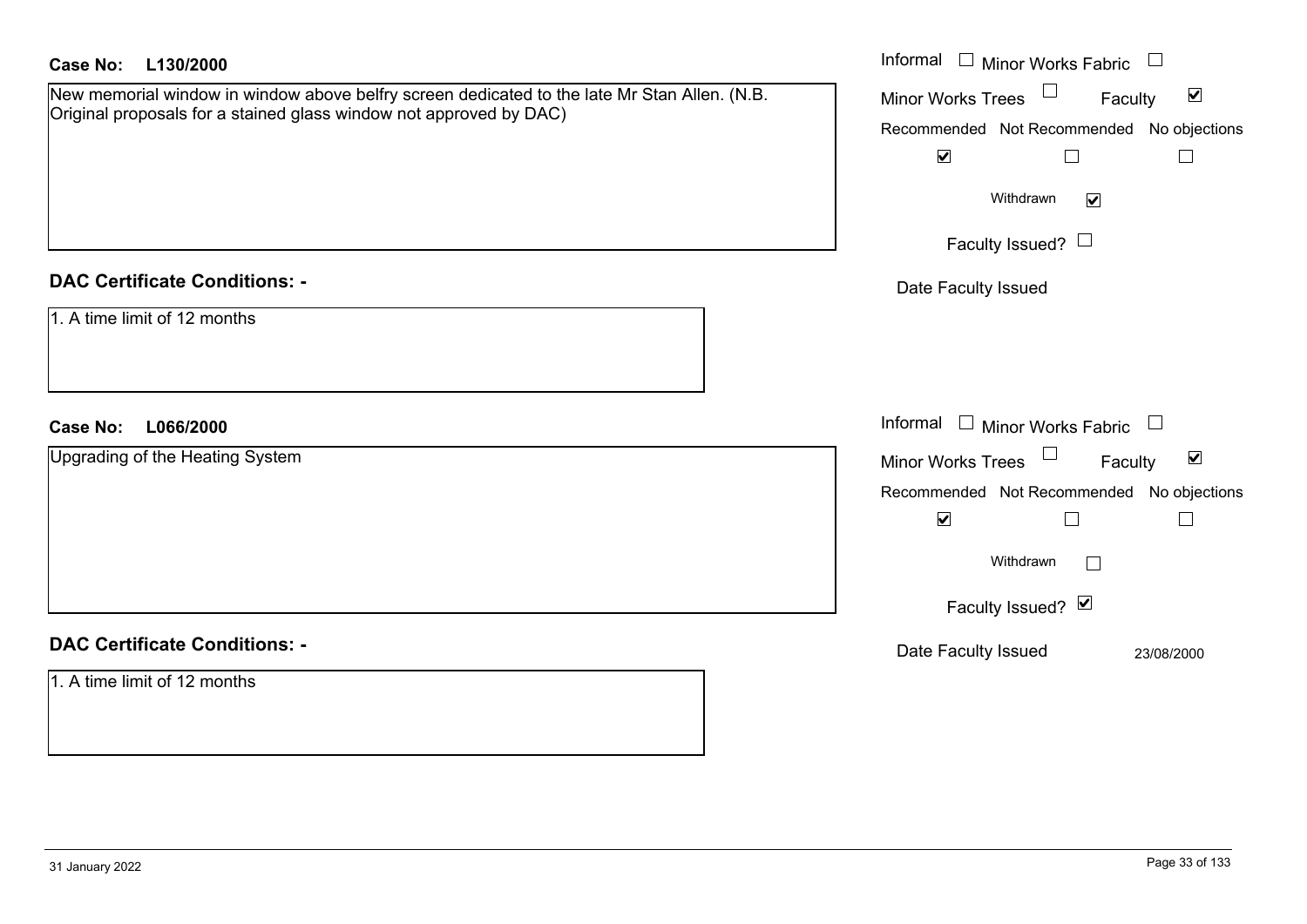| Case No:<br>L122/2002 & L104/2003                                                                                       | Informal $\Box$ Minor Works Fabric $\Box$                                                                                                                                                                     |
|-------------------------------------------------------------------------------------------------------------------------|---------------------------------------------------------------------------------------------------------------------------------------------------------------------------------------------------------------|
| 1. Installation of disabled toilet, kitchenette and meeting room<br>2. Removal of Pews to North Aisle to replace chairs | $\blacktriangledown$<br><b>Minor Works Trees</b><br>Faculty<br>Recommended Not Recommended No objections<br>$\blacktriangledown$<br>$\Box$<br>$\Box$                                                          |
|                                                                                                                         | Withdrawn<br>$\perp$<br>Faculty Issued? $\Box$                                                                                                                                                                |
| <b>DAC Certificate Conditions: -</b>                                                                                    | Date Faculty Issued                                                                                                                                                                                           |
| 1. A time limit of 12 months                                                                                            |                                                                                                                                                                                                               |
| <b>Case No:</b><br>L090/2004                                                                                            | Informal<br>$\Box$ Minor Works Fabric $\Box$                                                                                                                                                                  |
| 1. Installation of new Lightening Conductor<br>2. Replacement of fibre-glass Flagpole with an aluminium one             | $\blacktriangledown$<br><b>Minor Works Trees</b><br>$\sqcup$<br>Faculty<br>Recommended Not Recommended No objections<br>$\blacktriangledown$<br>$\Box$<br>$\Box$<br>Withdrawn<br>$\perp$<br>Faculty Issued? Ø |
|                                                                                                                         |                                                                                                                                                                                                               |
| <b>DAC Certificate Conditions: -</b>                                                                                    | Date Faculty Issued<br>03/11/2004                                                                                                                                                                             |
| 1. A time limit of 12 months                                                                                            |                                                                                                                                                                                                               |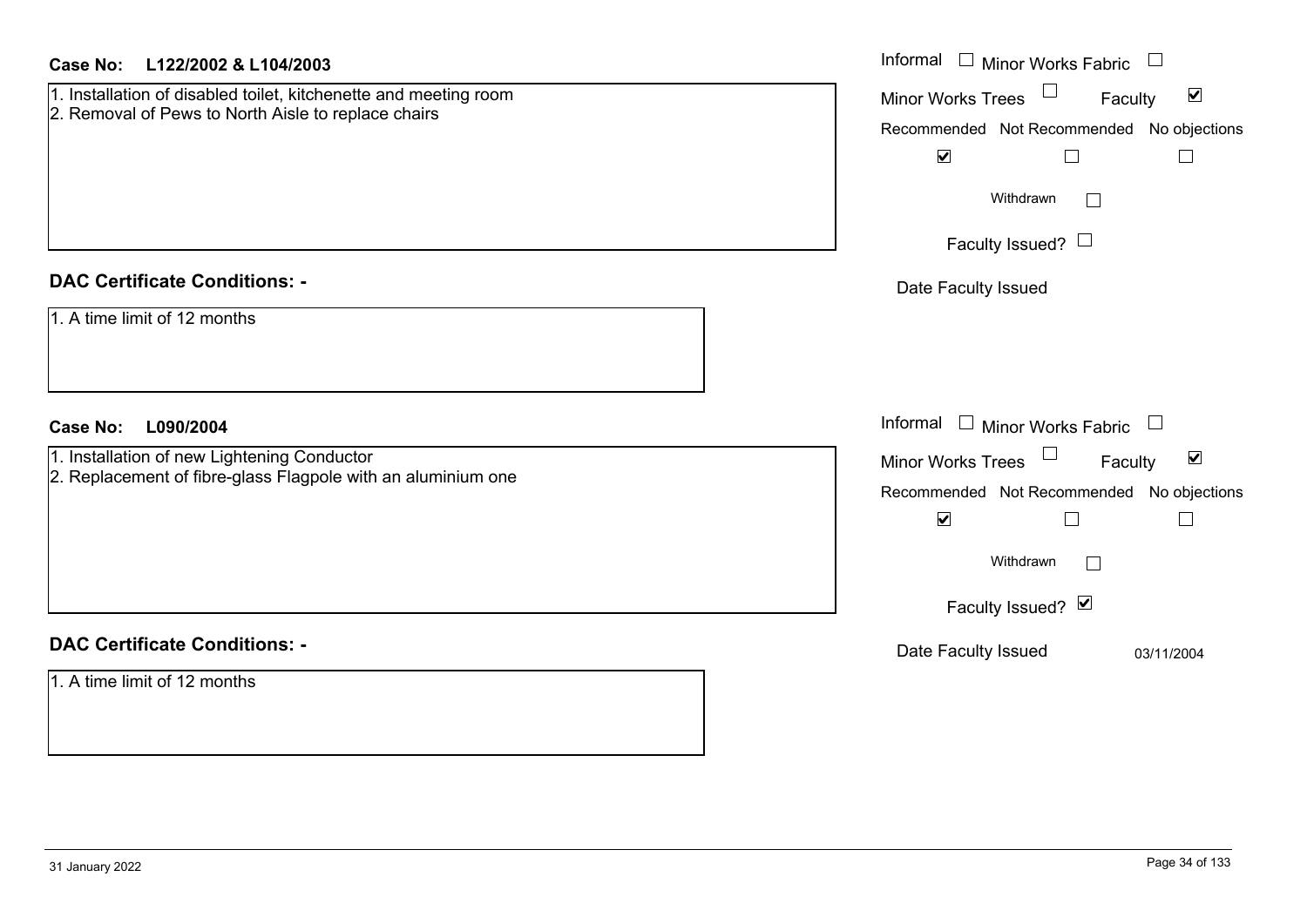#### **L020/2006Case No:**

| <b>Case No:</b><br>L020/2006                                                | Informal Ø Minor Works Fabric U                                             |
|-----------------------------------------------------------------------------|-----------------------------------------------------------------------------|
| 1. North Porch extension for toilet facilities<br>2. Servery in North Aisle | Minor Works Trees<br>$\blacktriangledown$<br>Faculty                        |
|                                                                             | Recommended Not Recommended No objections<br>$\blacktriangledown$<br>$\Box$ |
|                                                                             | Withdrawn<br>$\Box$                                                         |
|                                                                             | Faculty Issued? Ø                                                           |
| <b>DAC Certificate Conditions: -</b>                                        | Date Faculty Issued<br>09/07/2007                                           |
| 1. A time limit of 12 months                                                |                                                                             |
| L072/2006<br><b>Case No:</b>                                                | Informal Ø Minor Works Fabric Ø                                             |
| Vestry door: -<br>1. Installation of 5-lever mortice lock                   | Minor Works Trees<br>Faculty<br>$\Box$                                      |
| 2. Re-locate / remove existing bolt                                         | Recommended Not Recommended No objections                                   |
|                                                                             | $\blacktriangledown$<br>$\Box$                                              |
|                                                                             | Withdrawn<br>$\Box$                                                         |
|                                                                             | Faculty Issued? $\Box$                                                      |
| <b>DAC Certificate Conditions: -</b>                                        | Date Faculty Issued                                                         |
| 1. A time limit of 12 months                                                |                                                                             |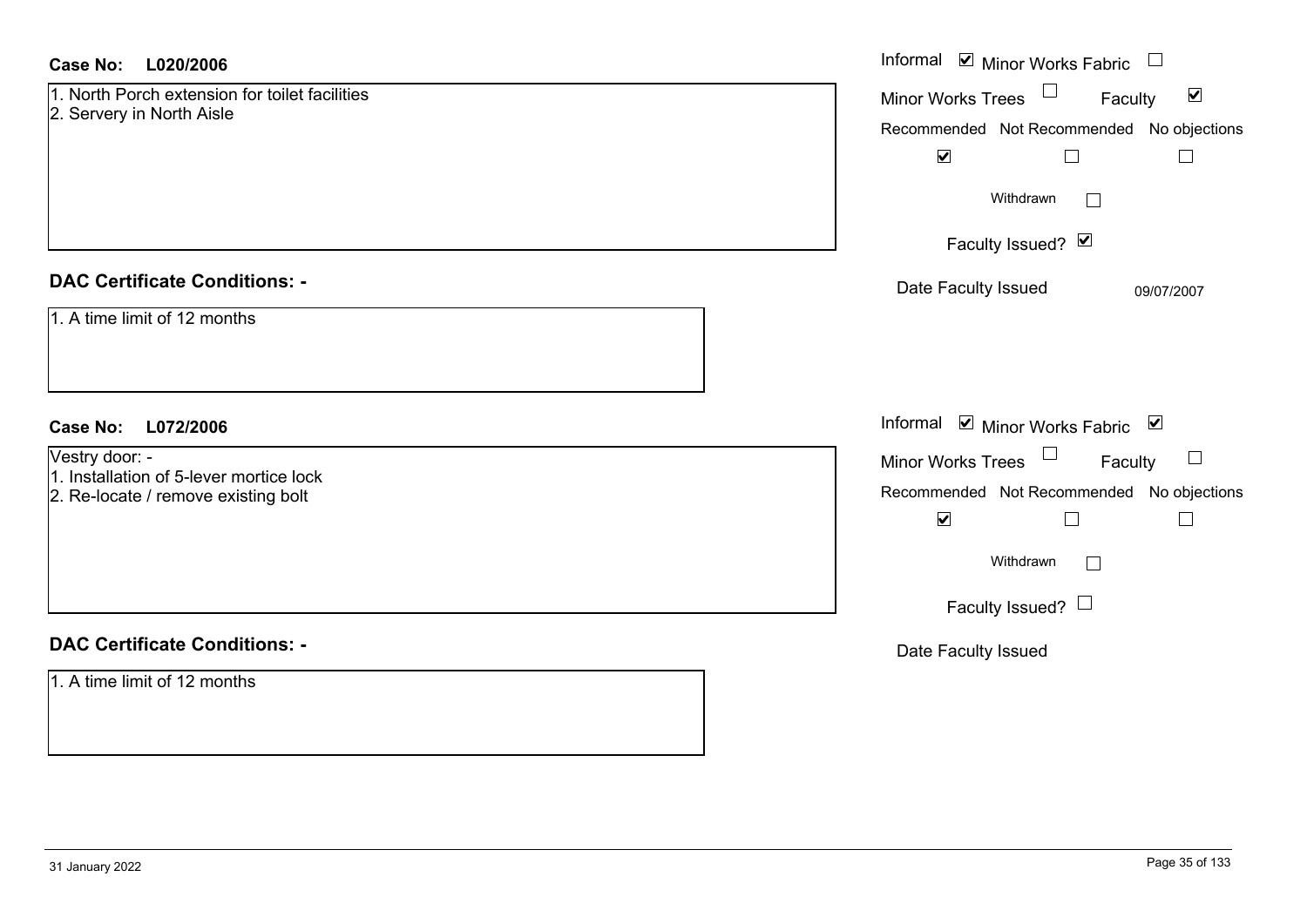| <b>Case No:</b><br>L230/2010                                                                                                               | Informal<br>Minor Works Fabric ⊠                            |
|--------------------------------------------------------------------------------------------------------------------------------------------|-------------------------------------------------------------|
| Repairs to the north facing Vestry windows                                                                                                 | <b>Minor Works Trees</b><br>Faculty                         |
|                                                                                                                                            | Recommended Not Recommended No objections                   |
|                                                                                                                                            | $\perp$                                                     |
|                                                                                                                                            | Withdrawn<br>$\sim$                                         |
|                                                                                                                                            | Faculty Issued? $\Box$                                      |
| <b>DAC Certificate Conditions: -</b>                                                                                                       | Date Faculty Issued                                         |
| 1. A time limit of 12 months<br>2. That details of the works are entered in the Log Book so that a record is kept of<br>what has been done |                                                             |
| <b>Case No:</b><br>L146/2010                                                                                                               | Informal<br>$\Box$<br>Minor Works Fabric ⊠                  |
| 1. Replacement of stolen leaded window in the Chancel                                                                                      | Minor Works Trees<br>$\mathcal{L}_{\mathcal{A}}$<br>Faculty |
| 2. Repair of light in North Aisle and associated up-grading works                                                                          | Recommended Not Recommended No objections                   |
|                                                                                                                                            | $\blacktriangledown$                                        |
|                                                                                                                                            | Withdrawn<br>$\mathcal{L}_{\mathcal{A}}$                    |
|                                                                                                                                            | Faculty Issued? $\Box$                                      |
| <b>DAC Certificate Conditions: -</b>                                                                                                       | Date Faculty Issued                                         |
| 1. That details of the works are entered in the Log Book so that a record is kept of<br>what has been done                                 |                                                             |
| 2. That any cracked glass should be replaced by an exact match                                                                             |                                                             |
|                                                                                                                                            |                                                             |

L.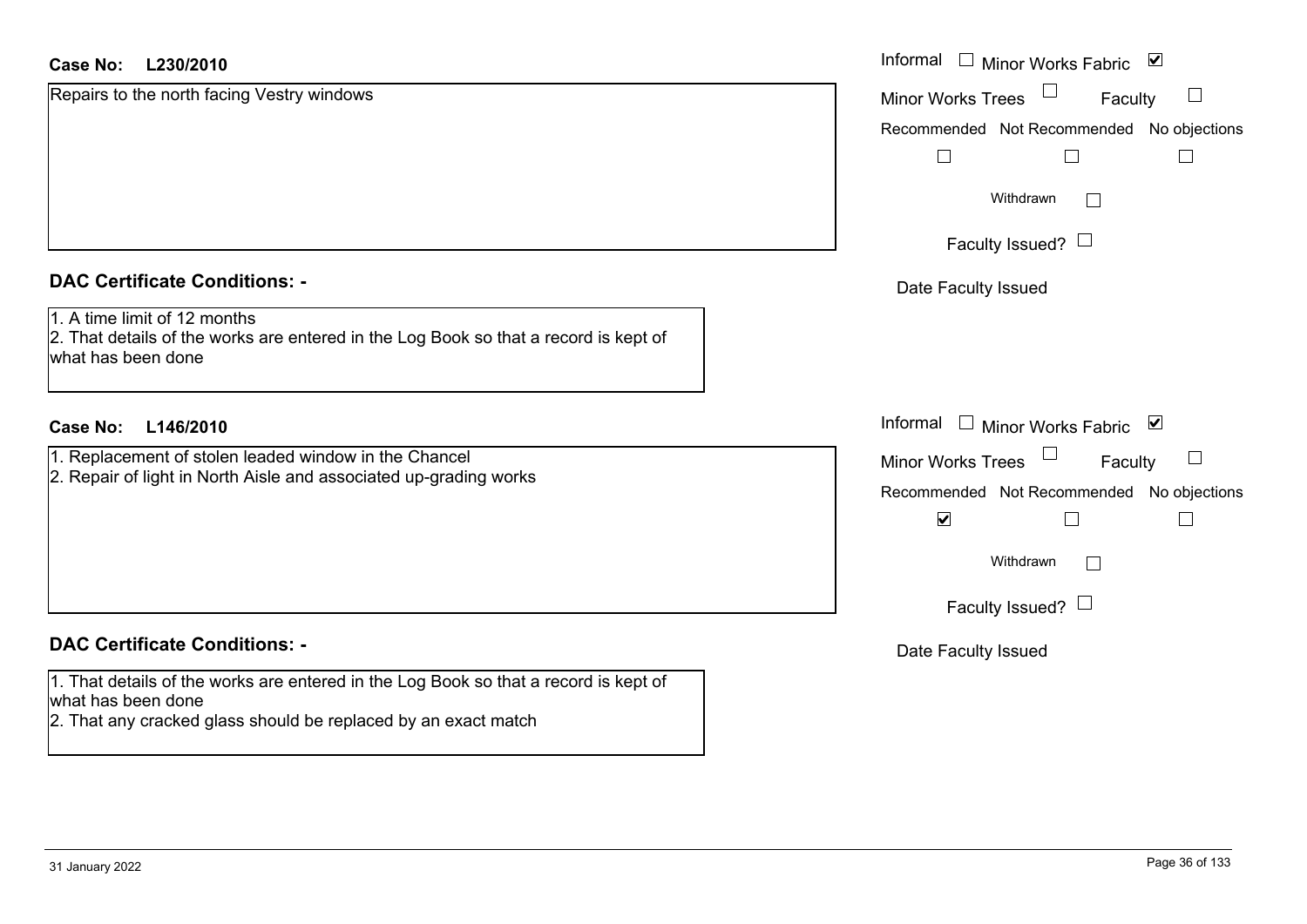| Case No: L201/2011                                                                                                                                                                                                                | Informal □ Minor Works Fabric<br>⊻                          |
|-----------------------------------------------------------------------------------------------------------------------------------------------------------------------------------------------------------------------------------|-------------------------------------------------------------|
| Installation of "spy hole" to the Vestry door                                                                                                                                                                                     | <b>Minor Works Trees</b><br>Faculty                         |
|                                                                                                                                                                                                                                   | Recommended Not Recommended No objections                   |
|                                                                                                                                                                                                                                   | $\Box$<br>$\overline{\phantom{0}}$                          |
|                                                                                                                                                                                                                                   | Withdrawn<br>$\Box$                                         |
|                                                                                                                                                                                                                                   | Faculty Issued? $\Box$                                      |
| <b>DAC Certificate Conditions: -</b>                                                                                                                                                                                              | Date Faculty Issued                                         |
| 1. A time limit of 12 months<br>2. That details of the works are entered in the Log Book so that a record is kept of<br>what has been done<br>3. That the PCC confirms that the Vestry door is not of any historical significance |                                                             |
| <b>Case No:</b><br>L226/2012                                                                                                                                                                                                      | Informal<br>$\Box$ Minor Works Fabric<br>$\Box$             |
| Removal of overhanging branches                                                                                                                                                                                                   | $\blacktriangledown$<br><b>Minor Works Trees</b><br>Faculty |
|                                                                                                                                                                                                                                   | Recommended Not Recommended No objections                   |
|                                                                                                                                                                                                                                   | $\mathbf{L}$<br>$\mathbf{I}$                                |
|                                                                                                                                                                                                                                   | Withdrawn<br>$\Box$                                         |
|                                                                                                                                                                                                                                   | Faculty Issued? $\Box$                                      |
| <b>DAC Certificate Conditions: -</b>                                                                                                                                                                                              | Date Faculty Issued                                         |
| 1. A time limit of 12 months<br>2. That details of the works are entered in the Log Book so that a record is kept of<br>what has been done                                                                                        |                                                             |
|                                                                                                                                                                                                                                   |                                                             |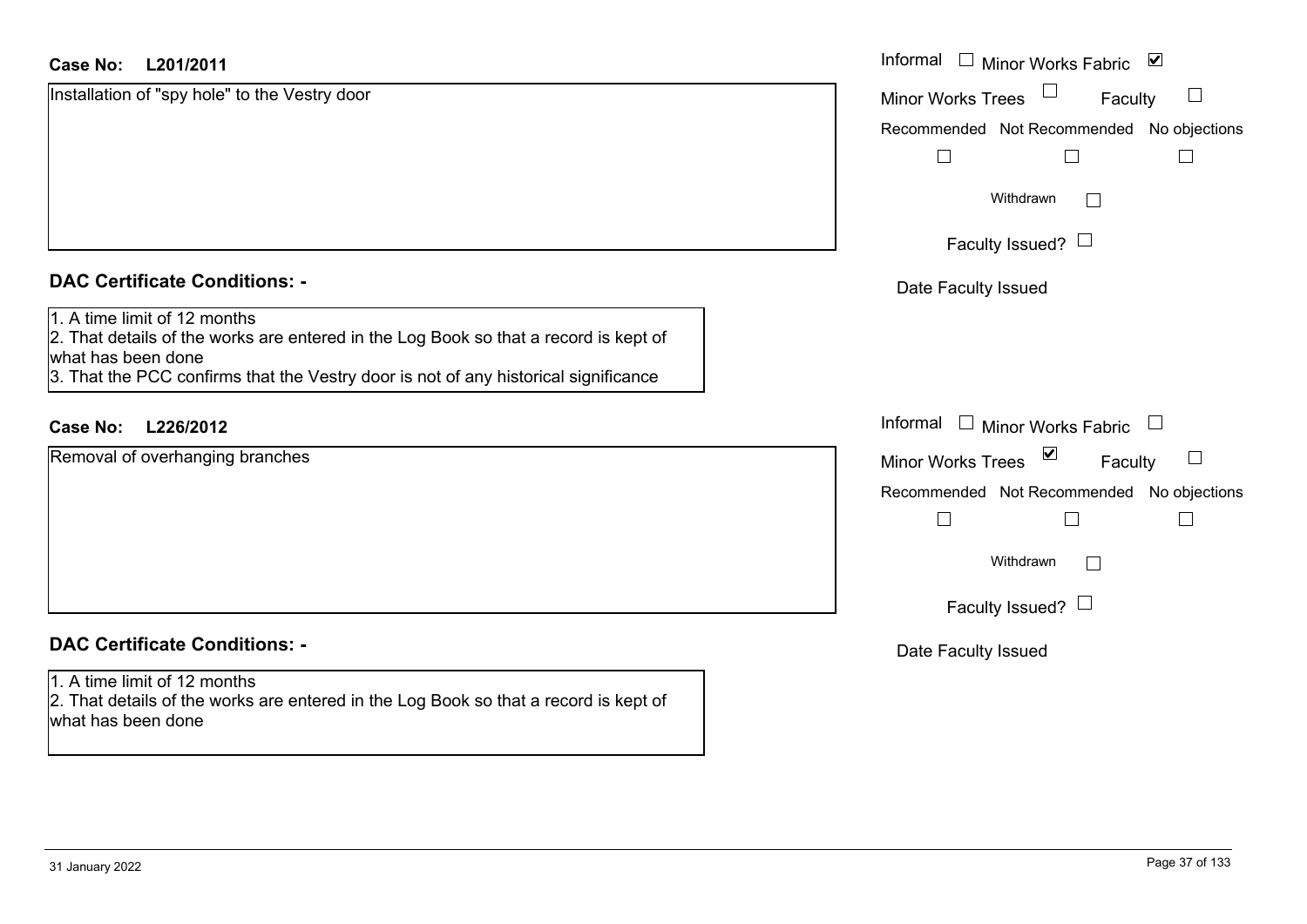| <b>Case No:</b><br>L074/2012                                                                                                               | Informal $\square$<br>Minor Works Fabric ⊠    |
|--------------------------------------------------------------------------------------------------------------------------------------------|-----------------------------------------------|
| Re-surfacing of churchyard footpath                                                                                                        | $\Box$<br><b>Minor Works Trees</b><br>Faculty |
|                                                                                                                                            | Recommended Not Recommended No objections     |
|                                                                                                                                            |                                               |
|                                                                                                                                            | Withdrawn<br>$\overline{a}$                   |
|                                                                                                                                            | Faculty Issued? $\Box$                        |
| <b>DAC Certificate Conditions: -</b>                                                                                                       | Date Faculty Issued                           |
| 1. A time limit of 12 months<br>2. That details of the works are entered in the Log Book so that a record is kept of<br>what has been done |                                               |
| L136/2013<br><b>Case No:</b>                                                                                                               | Informal<br>$\Box$<br>Minor Works Fabric ⊠    |
| Installation of Sound and Induction Loop System                                                                                            | $\Box$<br><b>Minor Works Trees</b><br>Faculty |
|                                                                                                                                            | Recommended Not Recommended No objections     |
|                                                                                                                                            | $\blacktriangledown$                          |
|                                                                                                                                            | Withdrawn<br>$\Box$                           |
|                                                                                                                                            | Faculty Issued? $\Box$                        |
| <b>DAC Certificate Conditions: -</b>                                                                                                       | Date Faculty Issued                           |
| 1. A time limit of 12 months<br>2. That details of the works are entered in the Log Book so that a record is kept of<br>what has been done |                                               |
| 3. That the PCC ensures the contractor complies with the DAC Conditions on the                                                             |                                               |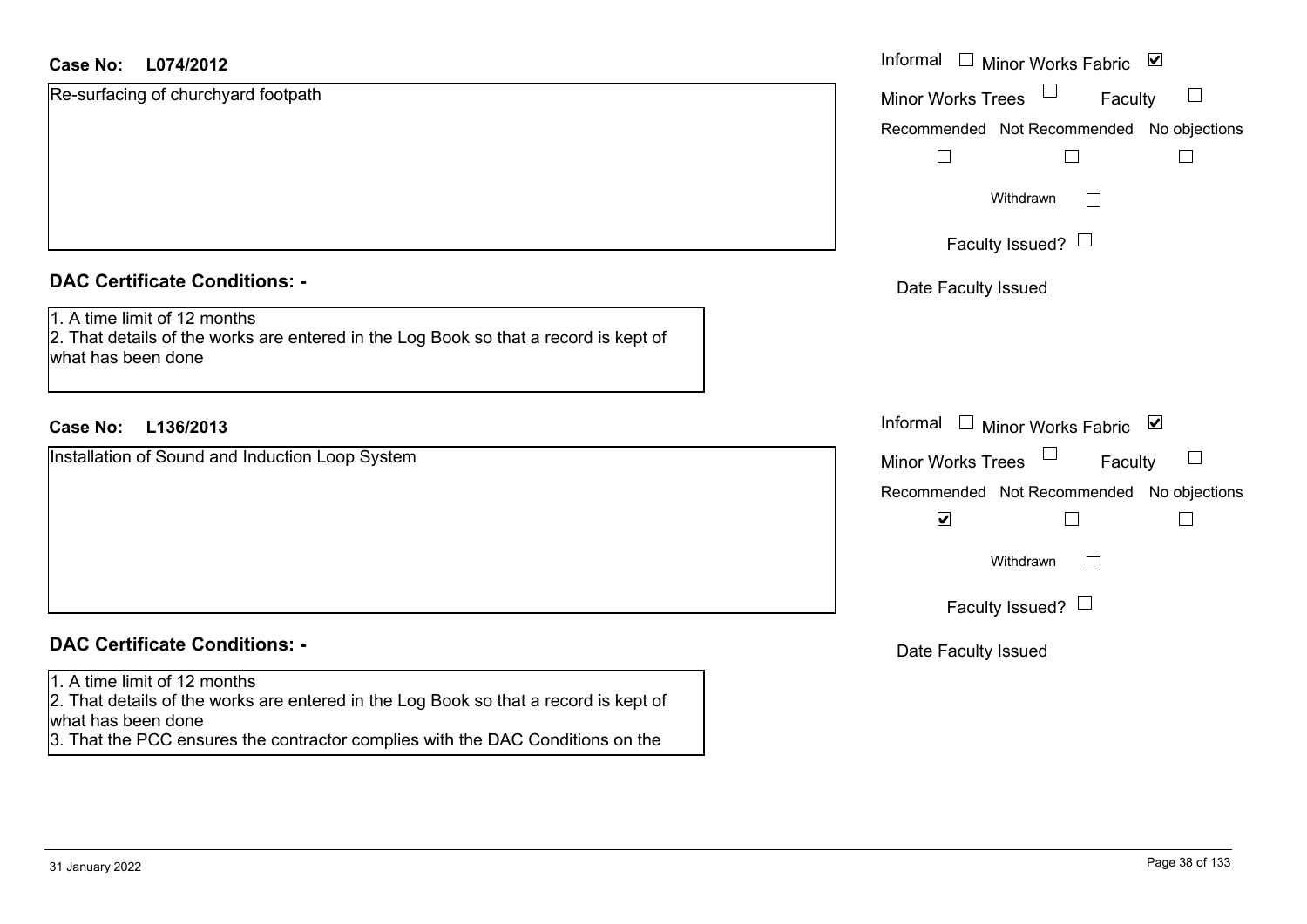# **DAC Certificate Conditions: -**

1. A time limit of 12 months

2. That details of the works are entered in the Log Book so that a record is kept of what has been done

# **L017/2015Case No:** Informal

Installation of autowinding mechanism for the Tower Clock

### **DAC Certificate Conditions: -**

1. That details of the works are entered in the Log Book so that a record is kept of what has been done

2. That the PCC clarifies the fate of the clock weights, as these may be of historic significance

|                                                                                                                | Informal $\Box$ Minor Works Fabric $\Box$                      |
|----------------------------------------------------------------------------------------------------------------|----------------------------------------------------------------|
| L012/2014                                                                                                      |                                                                |
| inus Tree                                                                                                      | $\blacktriangledown$<br>$\Box$<br>Minor Works Trees<br>Faculty |
|                                                                                                                | Recommended Not Recommended No objections                      |
|                                                                                                                | $\blacktriangledown$<br>$\Box$<br>$\overline{\phantom{a}}$     |
|                                                                                                                | Withdrawn<br>I.                                                |
|                                                                                                                | Faculty Issued? $\Box$                                         |
| rtificate Conditions: -                                                                                        | Date Faculty Issued                                            |
| limit of 12 months<br>etails of the works are entered in the Log Book so that a record is kept of<br>been done |                                                                |
| L017/2015                                                                                                      | Informal $\Box$ Minor Works Fabric $\Box$                      |
| on of autowinding mechanism for the Tower Clock                                                                | Minor Works Trees<br>$\blacktriangledown$<br>Faculty           |
|                                                                                                                | Recommended Not Recommended No objections                      |
|                                                                                                                | $\blacktriangledown$<br>Г<br>$\overline{\phantom{a}}$          |
|                                                                                                                | Withdrawn<br>$\Box$                                            |
|                                                                                                                | Faculty Issued? $\Box$                                         |
| rtificate Conditions: -                                                                                        | Date Faculty Issued                                            |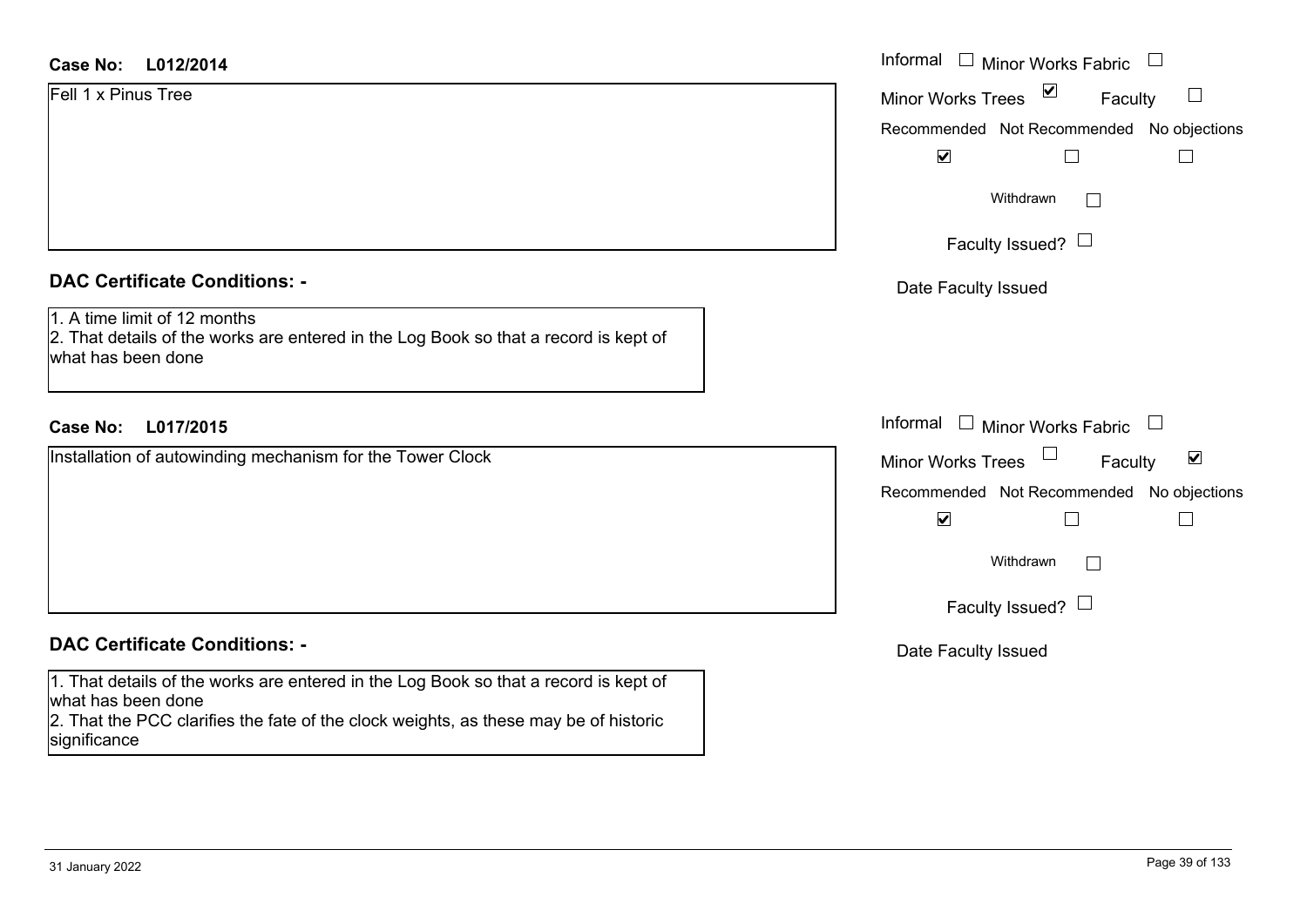| <b>Case No:</b>                                                                                                                                                          | Informal □ Minor Works Fabric                               |
|--------------------------------------------------------------------------------------------------------------------------------------------------------------------------|-------------------------------------------------------------|
| Replacement of external Noticeboard                                                                                                                                      | $\blacktriangledown$<br><b>Minor Works Trees</b><br>Faculty |
|                                                                                                                                                                          | Recommended Not Recommended No objections                   |
|                                                                                                                                                                          | $\blacktriangledown$                                        |
|                                                                                                                                                                          | Withdrawn<br>$\sim$                                         |
|                                                                                                                                                                          | Faculty Issued? Ø                                           |
| <b>DAC Certificate Conditions: -</b>                                                                                                                                     | Date Faculty Issued<br>27/09/2017                           |
| 1. That details of the works are entered in the Log Book so that a record is kept of<br>what has been done                                                               |                                                             |
| 2. That Human Remains should be expected when excavating within a churchyard.<br>Any remains should be recovered, treated in a respectful manner and boxed or            |                                                             |
| <b>Case No:</b>                                                                                                                                                          | Informal<br>$\perp$<br>Minor Works Fabric                   |
| Works to the Trees as set out in the Schedule of Works                                                                                                                   | ☑<br><b>Minor Works Trees</b><br>Faculty                    |
|                                                                                                                                                                          | Recommended Not Recommended No objections                   |
|                                                                                                                                                                          | $\vert \ \ \vert$                                           |
|                                                                                                                                                                          | Withdrawn                                                   |
|                                                                                                                                                                          | Faculty Issued? $\Box$                                      |
| <b>DAC Certificate Conditions: -</b>                                                                                                                                     | Date Faculty Issued                                         |
| 1. That details of the works are entered in the Log Book so that a record is kept of<br>what has been done                                                               |                                                             |
| 2. That if evidence of bats is found during works, work should stop immediately and<br>Natural England must be contacted on 0845 1300 228 or mailto: Jbarker@bats.org.uk |                                                             |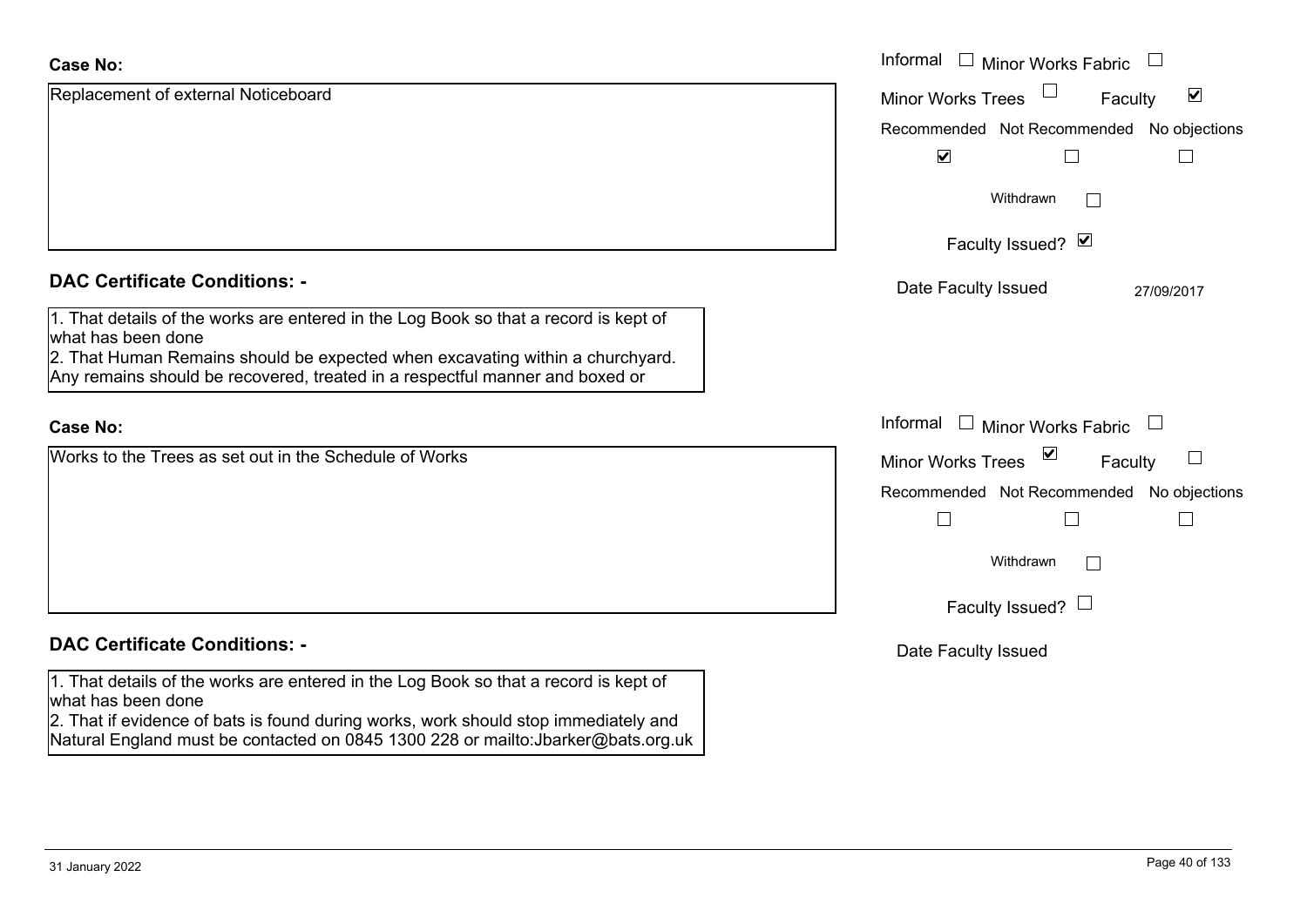| Felling of Trees: - |
|---------------------|
| 1. Tree 624         |
| 2. Tree 627         |
| 3. Tree 651         |
| 4. Tree 665         |
|                     |
|                     |

# **DAC Certificate Conditions: -**

1. That details of the works are entered in the Log Book so that a record is kept of what has been done

2. That if evidence of bats is found during works, work should stop immediately and Natural England must be contacted on 0845 1300 228 or mailto:Jbarker@bats.org.uk

|                | Informal $\Box$ Minor Works Fabric $\Box$ |
|----------------|-------------------------------------------|
| Trees: -<br>24 | Minor Works Trees ⊠<br>Faculty            |
| 27             | Recommended Not Recommended No objections |
| 51<br>65       | $\overline{\mathbf{v}}$                   |
|                | Withdrawn                                 |
|                | Faculty Issued? $\Box$                    |

Date Faculty Issued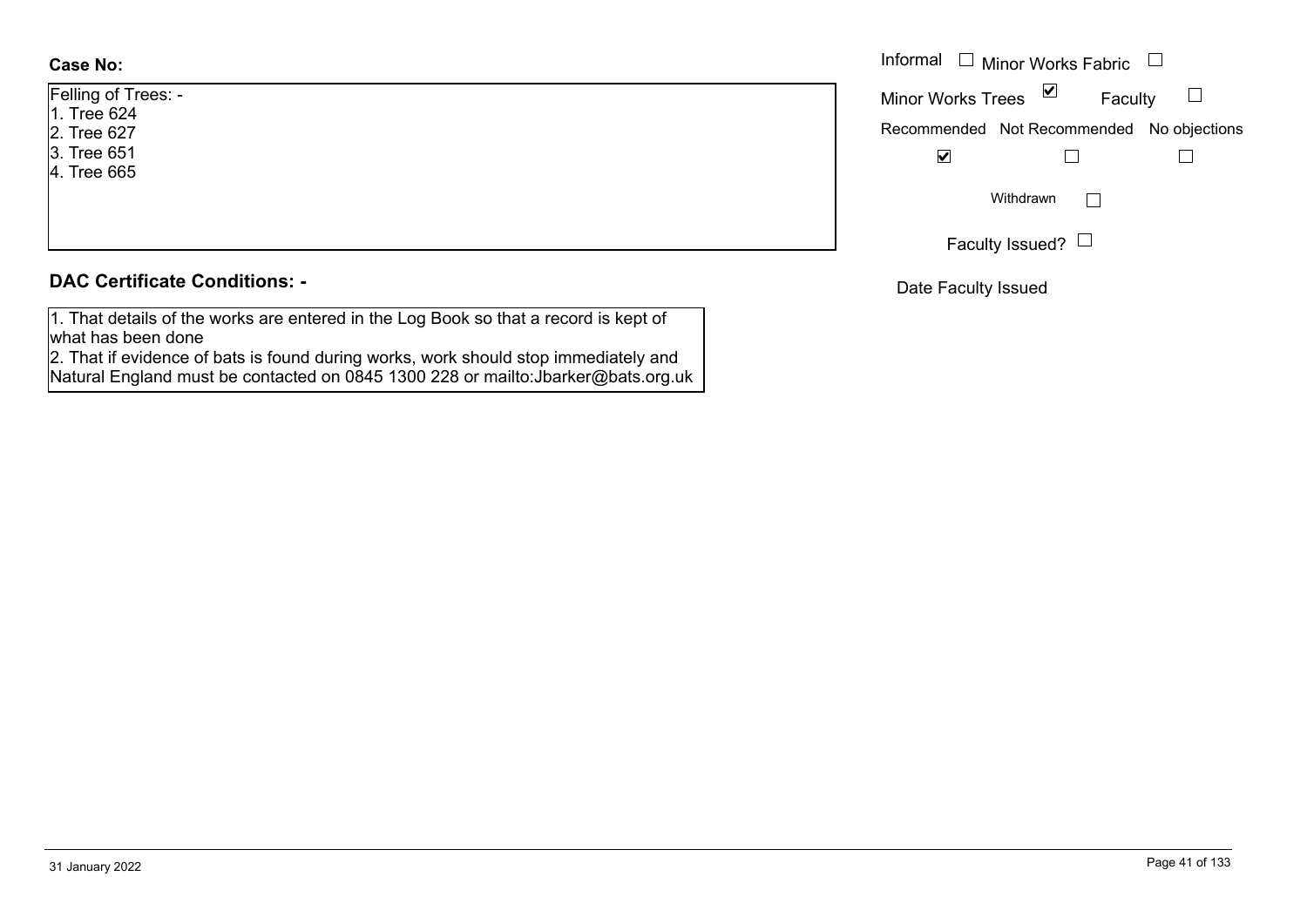#### **20510Glenfield, St Peter**

## **L016/2000 Case No:** Informal

1. Extension of Garden of Remembrance

2. Replacement of existing Noticeboard

# **DAC Certificate Conditions: -**

1. A time limit of 12 months

| Informal<br><b>Minor Works Fabric</b> |                                           |            |
|---------------------------------------|-------------------------------------------|------------|
| Minor Works Trees                     | Faculty                                   | M          |
|                                       | Recommended Not Recommended No objections |            |
|                                       |                                           |            |
|                                       | Withdrawn                                 |            |
| Faculty Issued? Ø                     |                                           |            |
| Date Faculty Issued                   |                                           | 11/07/2000 |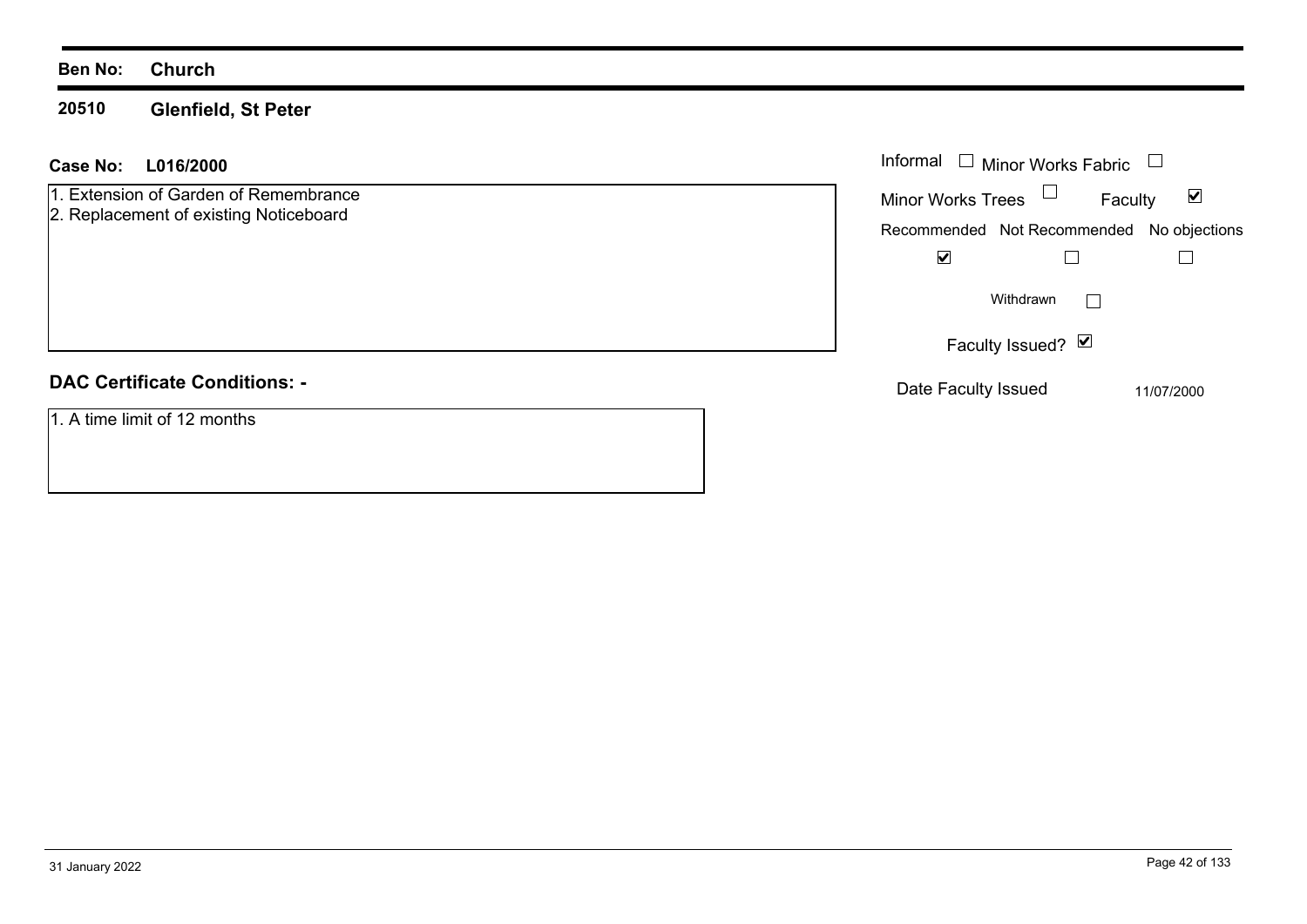| <b>Case No:</b><br>L043/2000                                                                     | Informal □ Minor Works Fabric                                  |
|--------------------------------------------------------------------------------------------------|----------------------------------------------------------------|
| Installation of memorial in the churchyard with incised design (9" x 7") in top left-hand corner | $\Box$<br>$\blacktriangledown$<br>Minor Works Trees<br>Faculty |
|                                                                                                  | Recommended Not Recommended No objections                      |
|                                                                                                  | $\blacktriangledown$<br>$\Box$<br>$\Box$                       |
|                                                                                                  | Withdrawn                                                      |
|                                                                                                  | Faculty Issued? $\Box$                                         |
| <b>DAC Certificate Conditions: -</b>                                                             | Date Faculty Issued                                            |
| 1. A time limit of 12 months                                                                     |                                                                |
| <b>Case No:</b><br>L036/2000                                                                     | Informal $\Box$ Minor Works Fabric $\Box$                      |
| 1. Repairs to roof of North Porch                                                                | Minor Works Trees<br>$\blacktriangledown$<br>Faculty           |
| 2. Replacement of floor tiles Chancel and Altar steps                                            | Recommended Not Recommended No objections                      |
|                                                                                                  | $\blacktriangledown$<br>$\Box$                                 |
|                                                                                                  | Withdrawn<br>$\Box$                                            |
|                                                                                                  | Faculty Issued? Ø                                              |
| <b>DAC Certificate Conditions: -</b>                                                             | Date Faculty Issued<br>12/06/2000                              |
| 1. A time limit of 12 months                                                                     |                                                                |
|                                                                                                  |                                                                |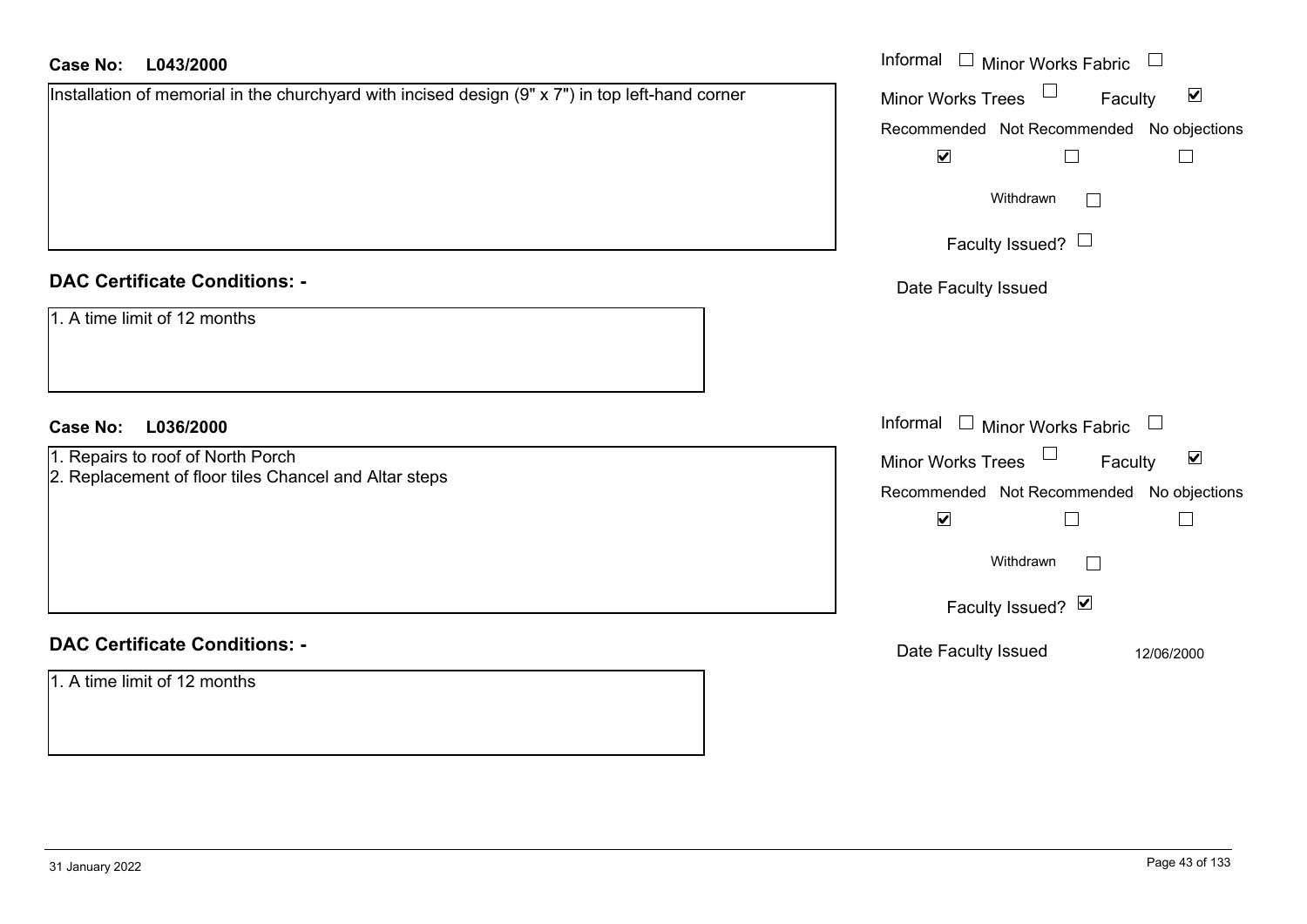| <b>Case No:</b><br>L021/2002                                                                                                                                                                                                                                                                                  | Informal $\Box$ Minor Works Fabric                                                                                                                       |
|---------------------------------------------------------------------------------------------------------------------------------------------------------------------------------------------------------------------------------------------------------------------------------------------------------------|----------------------------------------------------------------------------------------------------------------------------------------------------------|
| Re-pointing work to worst areas of the south, west, north and east elevations of the exterior walls of the<br>church as specified in the 1998 Quinquennial Inspection Report                                                                                                                                  | $\blacktriangledown$<br><b>Minor Works Trees</b><br>Faculty<br>Recommended Not Recommended<br>No objections<br>$\blacktriangledown$<br>$\Box$<br>$\Box$  |
|                                                                                                                                                                                                                                                                                                               | Withdrawn<br>Faculty Issued? $\Box$                                                                                                                      |
| <b>DAC Certificate Conditions: -</b>                                                                                                                                                                                                                                                                          | Date Faculty Issued                                                                                                                                      |
| 1. A time limit of 12 months                                                                                                                                                                                                                                                                                  |                                                                                                                                                          |
| <b>Case No:</b><br>L094/2003                                                                                                                                                                                                                                                                                  | Informal<br><b>Minor Works Fabric</b>                                                                                                                    |
| Re-ordering of Garden of Remembrance by the construction of a second area for approved floral<br>tributes within the designated area of the Garden of Remembrance, similar in size and style to the<br>existing area and to cover the existing area with small gravel stones after removing the large pebbles | $\blacktriangledown$<br>Minor Works Trees<br>Faculty<br>Recommended Not Recommended<br>No objections<br>$\blacktriangledown$<br>$\Box$<br>Г<br>Withdrawn |
|                                                                                                                                                                                                                                                                                                               | Faculty Issued? $\Box$                                                                                                                                   |
| <b>DAC Certificate Conditions: -</b>                                                                                                                                                                                                                                                                          | Date Faculty Issued                                                                                                                                      |
| 1. A time limit of 12 months                                                                                                                                                                                                                                                                                  |                                                                                                                                                          |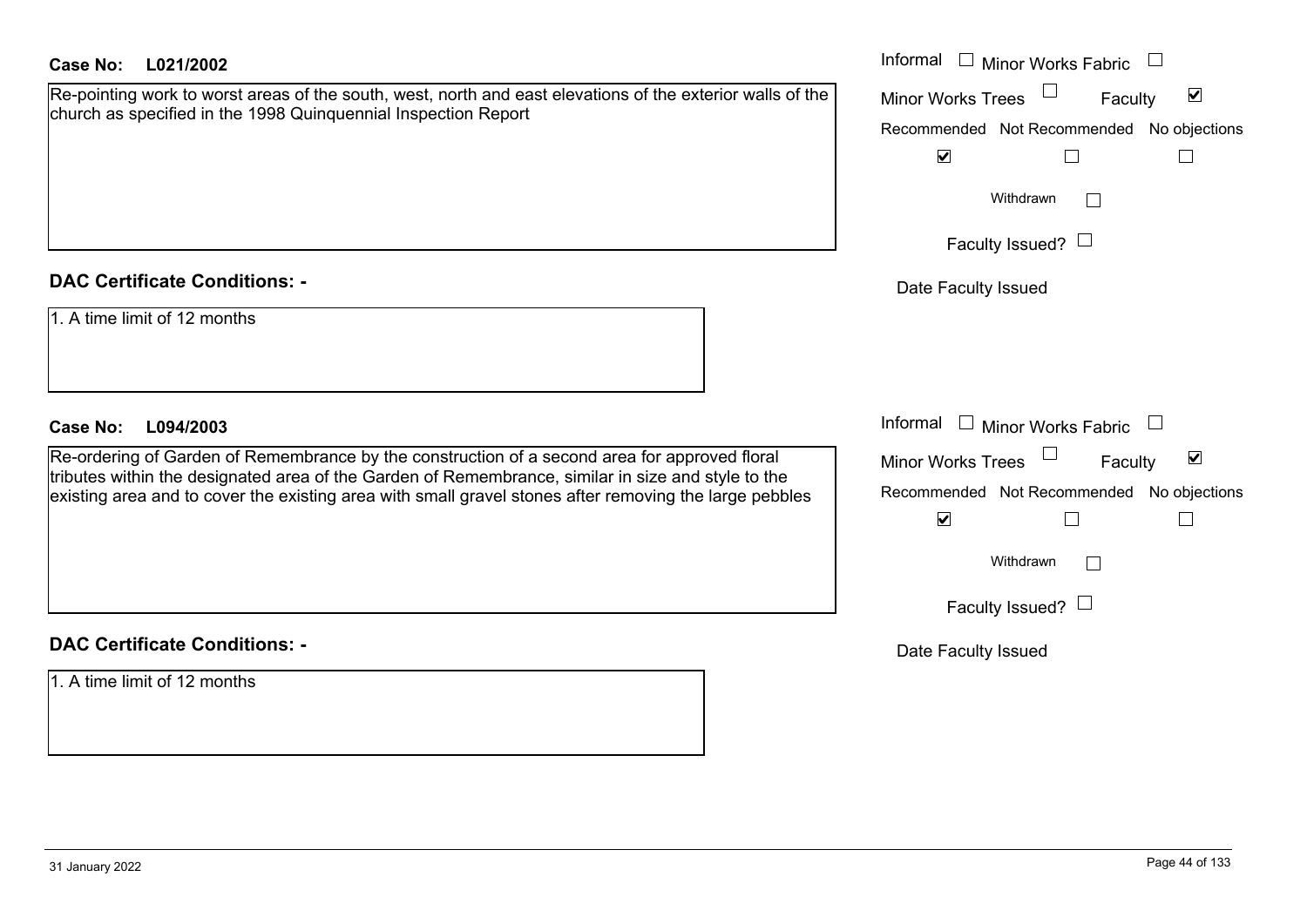| Case No:<br>L050/2004                                                                                                             | Informal $\Box$ Minor Works Fabric                             |
|-----------------------------------------------------------------------------------------------------------------------------------|----------------------------------------------------------------|
| To dispose of 2 surplus front Pews, one from each side of the Aisle                                                               | $\blacktriangledown$<br><b>Minor Works Trees</b><br>Faculty    |
|                                                                                                                                   | Recommended Not Recommended No objections                      |
|                                                                                                                                   | $\blacktriangledown$<br>$\Box$                                 |
|                                                                                                                                   | Withdrawn                                                      |
|                                                                                                                                   | Faculty Issued? Ø                                              |
| <b>DAC Certificate Conditions: -</b>                                                                                              | Date Faculty Issued<br>27/05/2004                              |
| 1. A time limit of 12 months                                                                                                      |                                                                |
| L041/2004<br>Case No:                                                                                                             | Informal $\Box$ Minor Works Fabric $\Box$                      |
| To make the church more accessible to those with disabilities by carrying out the following                                       | $\Box$<br>$\blacktriangledown$<br>Minor Works Trees<br>Faculty |
| improvements: -<br>1. Install a "Hearing Induction Loop" with a new supporting sound system                                       | Recommended Not Recommended No objections                      |
| 2. Build a ramp to the porch entrance                                                                                             | $\blacktriangledown$<br>$\Box$                                 |
| 3. Build a ramp to the choir vestry door<br>4. Replace the mat-well in the porch entrance<br>5. Fit 'nosing' to the Chancel steps | Withdrawn<br>$\Box$                                            |
| 6. Fit firmer underlay to aisle carpet                                                                                            | Faculty Issued? Ø                                              |
| <b>DAC Certificate Conditions: -</b>                                                                                              | Date Faculty Issued<br>27/05/2004                              |
| 1. A time limit of 12 months                                                                                                      |                                                                |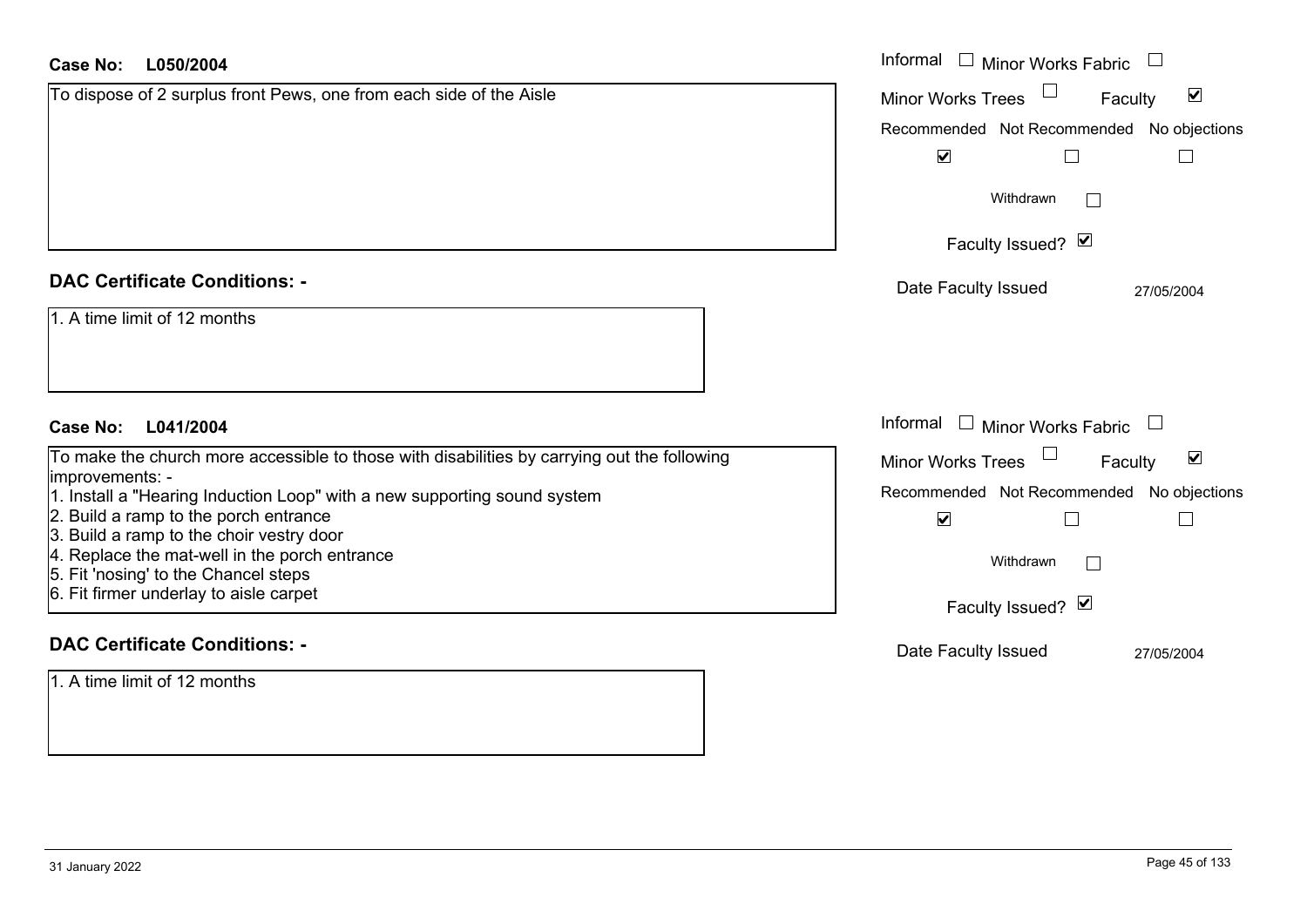| <b>Case No:</b><br>L092/2004                         | Informal □ Minor Works Fabric □                             |
|------------------------------------------------------|-------------------------------------------------------------|
| To fell 3 Lime trees and to plant 1 Midland Hawthorn | Minor Works Trees $\Box$<br>Faculty<br>$\blacktriangledown$ |
|                                                      | Recommended Not Recommended No objections                   |
|                                                      | $\blacktriangledown$<br>$\Box$<br>$\Box$                    |
|                                                      | Withdrawn<br>$\Box$                                         |
|                                                      | Faculty Issued? Ø                                           |
| <b>DAC Certificate Conditions: -</b>                 | Date Faculty Issued<br>09/11/2004                           |
| 1. A time limit of 12 months                         |                                                             |
| <b>Case No:</b><br>L094/2004                         | Informal $\Box$ Minor Works Fabric $\Box$                   |
| To dispose of a Prayer Desk                          | Minor Works Trees $\Box$<br>$\blacktriangledown$<br>Faculty |
|                                                      | Recommended Not Recommended No objections                   |
|                                                      | $\blacktriangledown$<br>$\Box$<br>$\Box$                    |
|                                                      | Withdrawn<br>$\Box$                                         |
|                                                      | Faculty Issued? Ø                                           |
| <b>DAC Certificate Conditions: -</b>                 | Date Faculty Issued<br>09/11/2004                           |
| 1. A time limit of 12 months                         |                                                             |
|                                                      |                                                             |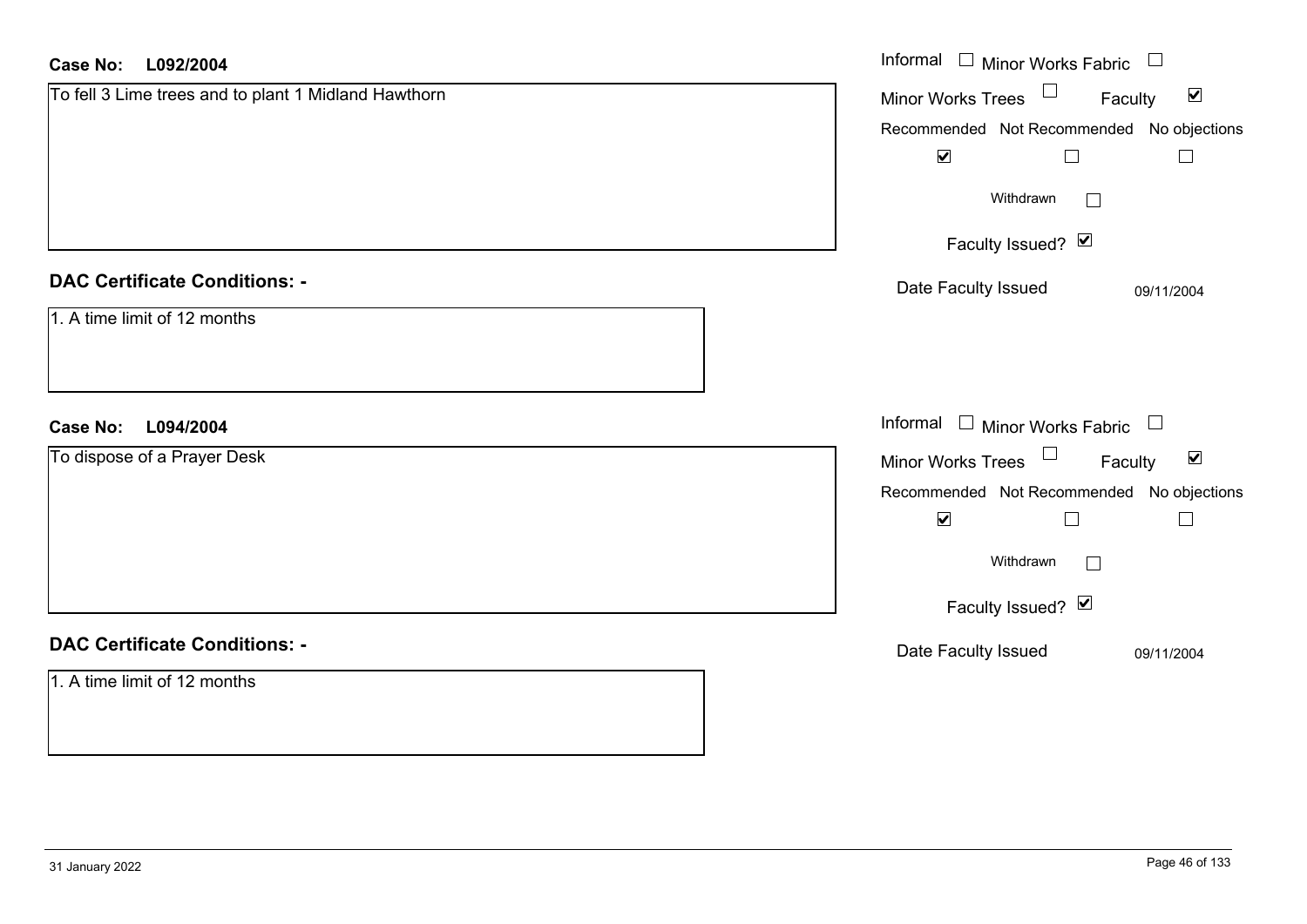| <b>Case No:</b><br>L082/2005                                                                                                                                                                                                                                        | Informal<br>$\Box$ Minor Works Fabric                                                                                                                                                            |
|---------------------------------------------------------------------------------------------------------------------------------------------------------------------------------------------------------------------------------------------------------------------|--------------------------------------------------------------------------------------------------------------------------------------------------------------------------------------------------|
| 1. Install a wall mounted pivotal screen to the left of the chancel arch and to transfer the Mothers' union<br>banner to the right of the chancel arch<br>2. To install a plug socket on the wall forward of the front pew on the left-hand side facing the chancel | $\blacktriangledown$<br><b>Minor Works Trees</b><br>Faculty<br>Recommended Not Recommended No objections<br>$\blacktriangledown$<br>$\Box$<br>$\Box$                                             |
|                                                                                                                                                                                                                                                                     | Withdrawn                                                                                                                                                                                        |
|                                                                                                                                                                                                                                                                     | Faculty Issued? Ø                                                                                                                                                                                |
| <b>DAC Certificate Conditions: -</b>                                                                                                                                                                                                                                | Date Faculty Issued<br>21/09/2005                                                                                                                                                                |
| 1. A time limit of 12 months<br>2. That trailing cables must be covered with flat rubber mats to avoid them becoming<br>a tripping hazard<br>3. That, where possible, all fixings should be made into joints, not stonework, using                                  |                                                                                                                                                                                                  |
| L081/2005<br><b>Case No:</b>                                                                                                                                                                                                                                        | Informal<br>$\Box$ Minor Works Fabric                                                                                                                                                            |
| To install French drains adjacent to the north and south walls of the church building in accordance with<br>architect's drawings                                                                                                                                    | $\blacktriangledown$<br><b>Minor Works Trees</b><br>Faculty<br>Recommended Not Recommended No objections<br>$\overline{\phantom{a}}$<br>$\Box$<br>$\mathbb{R}^n$<br>Withdrawn<br>$\triangledown$ |
|                                                                                                                                                                                                                                                                     | Faculty Issued? $\Box$                                                                                                                                                                           |
| <b>DAC Certificate Conditions: -</b>                                                                                                                                                                                                                                | Date Faculty Issued                                                                                                                                                                              |
| 1. A time limit of 12 months                                                                                                                                                                                                                                        |                                                                                                                                                                                                  |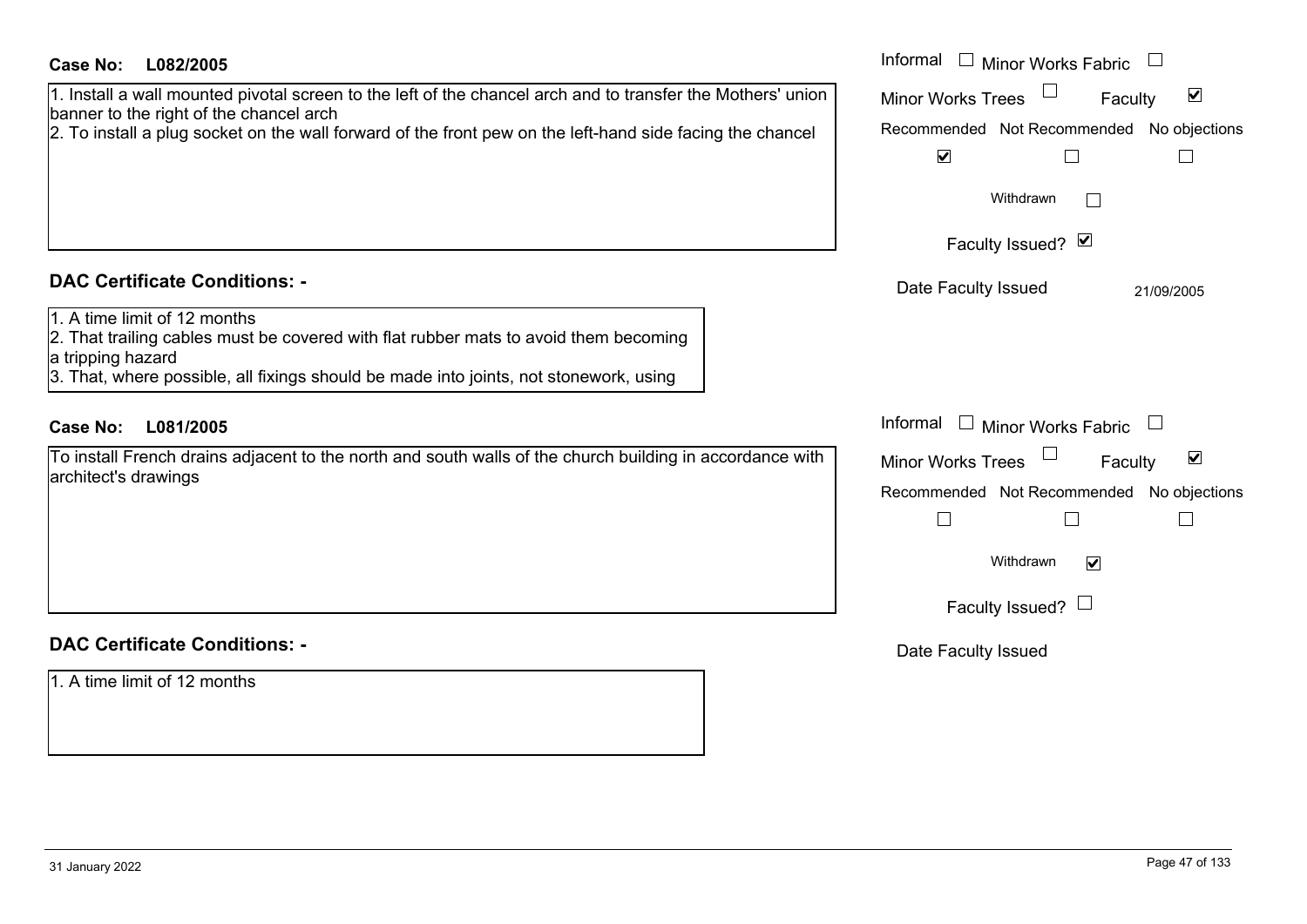| <b>Case No:</b><br>L131/2007<br>Following storm damage, works approved by the Archdeacon of Loughborough: -<br>1. Removal of damaged and snapped limbs/branches from tree crowns<br>2. Trimming back of damaged limbs/branches to the main trunk and branch unions | Informal $\Box$ Minor Works Fabric $\Box$<br>Minor Works Trees ⊠<br>Faculty<br>Recommended Not Recommended No objections<br>$\Box$<br>$\Box$<br>$\perp$<br>Withdrawn<br>Faculty Issued? $\Box$ |
|--------------------------------------------------------------------------------------------------------------------------------------------------------------------------------------------------------------------------------------------------------------------|------------------------------------------------------------------------------------------------------------------------------------------------------------------------------------------------|
| <b>DAC Certificate Conditions: -</b>                                                                                                                                                                                                                               | Date Faculty Issued                                                                                                                                                                            |
| 1. That the works be recorded in the Church Log Book                                                                                                                                                                                                               |                                                                                                                                                                                                |
| <b>Case No:</b><br>L050/2008                                                                                                                                                                                                                                       | Informal □ Minor Works Fabric ⊠                                                                                                                                                                |
| Re-paint Chancel ceiling                                                                                                                                                                                                                                           | Minor Works Trees $\Box$<br>Faculty                                                                                                                                                            |
|                                                                                                                                                                                                                                                                    | Recommended Not Recommended No objections                                                                                                                                                      |
|                                                                                                                                                                                                                                                                    | $\Box$<br>$\Box$<br>$\Box$                                                                                                                                                                     |
|                                                                                                                                                                                                                                                                    | Withdrawn<br>$\Box$                                                                                                                                                                            |
|                                                                                                                                                                                                                                                                    | Faculty Issued? $\Box$                                                                                                                                                                         |
| <b>DAC Certificate Conditions: -</b>                                                                                                                                                                                                                               | Date Faculty Issued                                                                                                                                                                            |
| 1. A time limit of 12 months                                                                                                                                                                                                                                       |                                                                                                                                                                                                |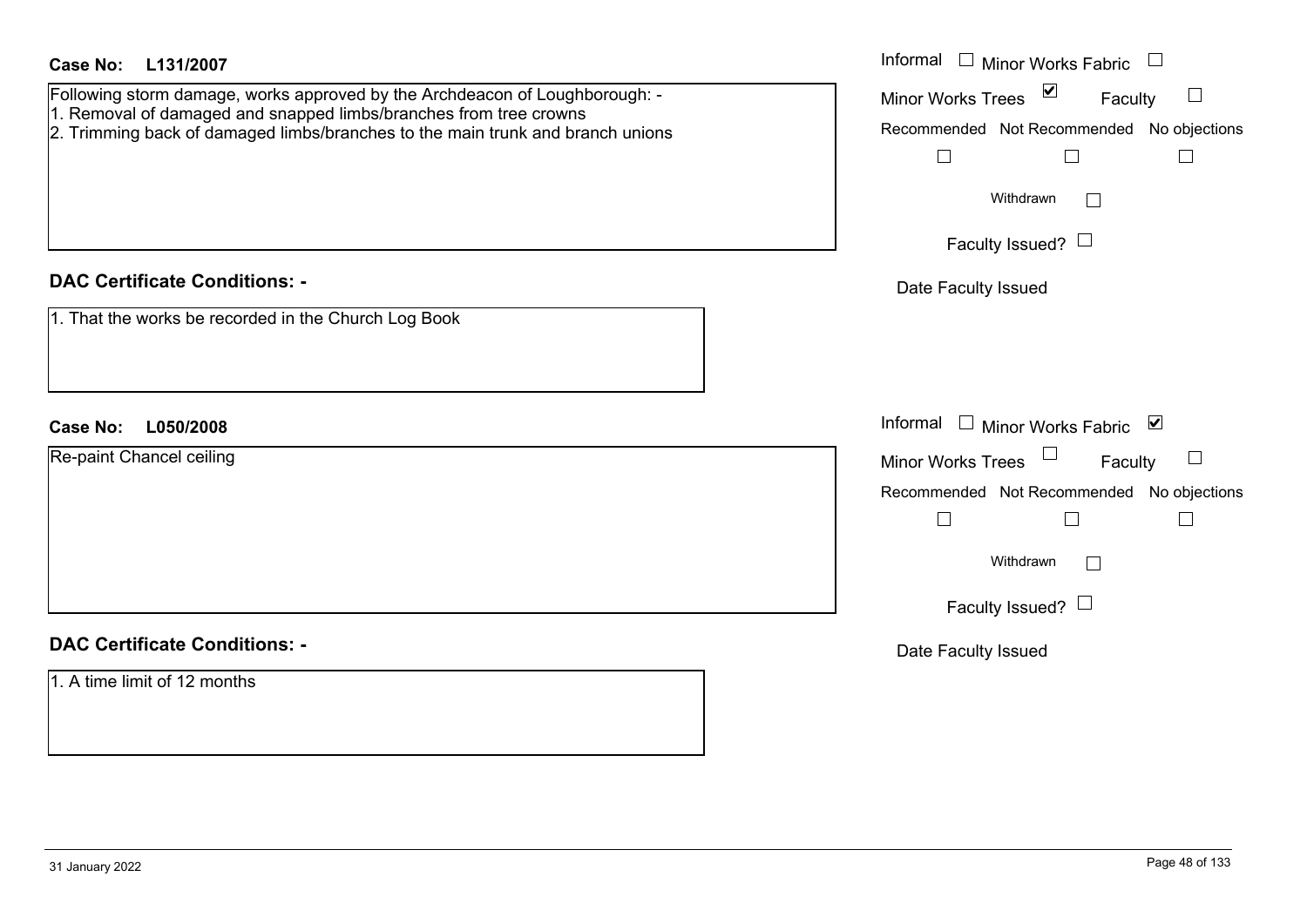| <b>Case No:</b><br>L028/2008                                                                                                               | Informal $\Box$ Minor Works Fabric        |
|--------------------------------------------------------------------------------------------------------------------------------------------|-------------------------------------------|
| Minor Works Trees ⊠<br>1. Fell 2 Holly Trees                                                                                               | Faculty<br>$\Box$                         |
| 2. Raise the crown of 1 Holly Tree                                                                                                         | Recommended Not Recommended No objections |
| $\overline{\phantom{a}}$                                                                                                                   | $\Box$<br>$\Box$                          |
|                                                                                                                                            | Withdrawn<br>$\sim$                       |
|                                                                                                                                            | Faculty Issued? $\Box$                    |
| <b>DAC Certificate Conditions: -</b><br>Date Faculty Issued                                                                                |                                           |
| 1. A time limit of 12 months                                                                                                               |                                           |
| <b>Case No:</b><br>L151/2009                                                                                                               | Informal $\Box$ Minor Works Fabric $\Box$ |
| Replace ladder in Bell Tower<br>Minor Works Trees                                                                                          | Faculty<br>ப                              |
|                                                                                                                                            | Recommended Not Recommended No objections |
| $\overline{\phantom{a}}$                                                                                                                   | $\Box$<br>$\Box$                          |
|                                                                                                                                            | Withdrawn<br>$\mathbf{L}$                 |
|                                                                                                                                            | Faculty Issued? $\Box$                    |
| <b>DAC Certificate Conditions: -</b><br>Date Faculty Issued                                                                                |                                           |
| 1. A time limit of 12 months<br>2. That details of the works are entered in the Log Book so that a record is kept of<br>what has been done |                                           |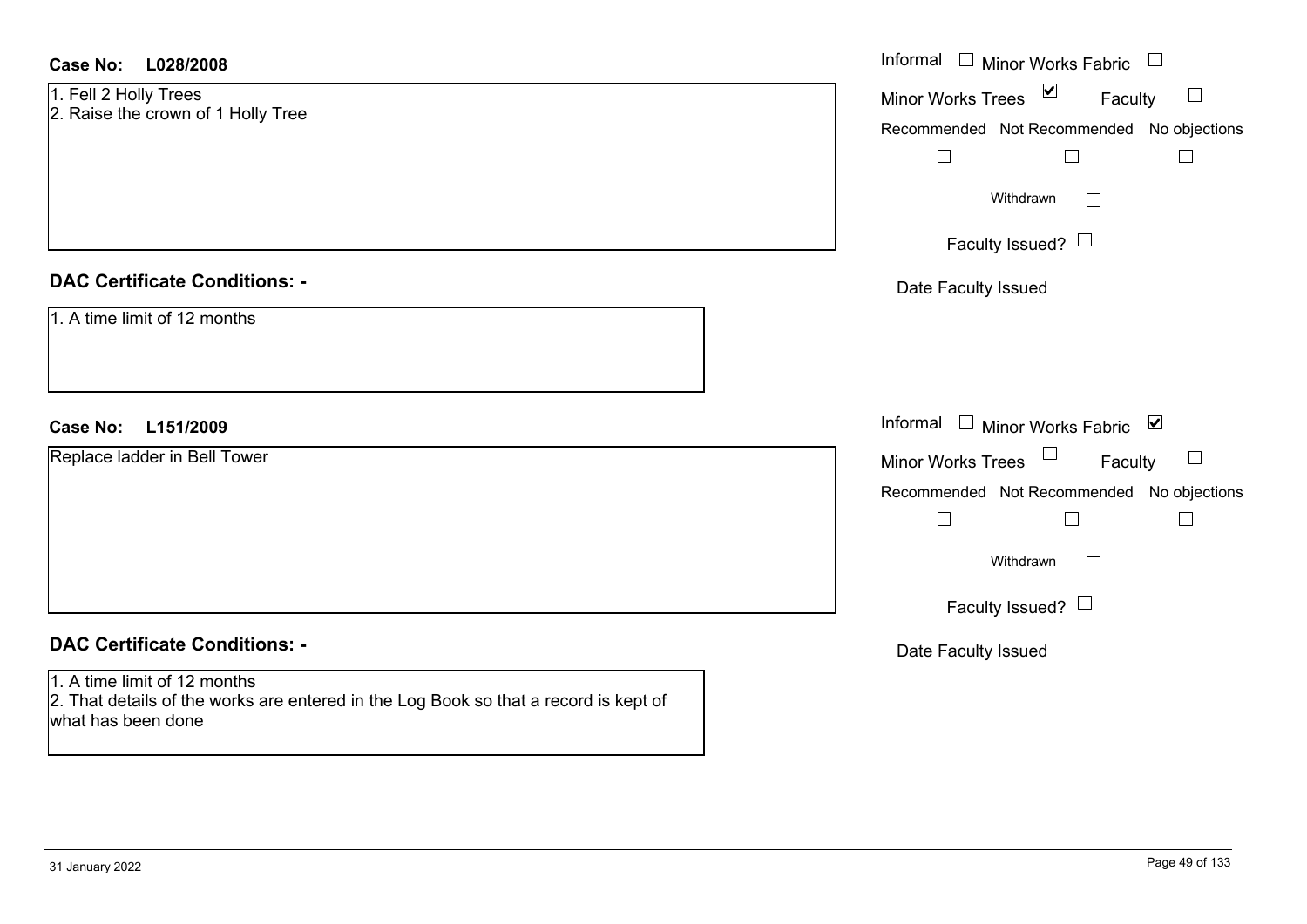| <b>Case No:</b><br>L194/2009                                                                                                                                                                                                   | Informal ☑ Minor Works Fabric                                                                           |
|--------------------------------------------------------------------------------------------------------------------------------------------------------------------------------------------------------------------------------|---------------------------------------------------------------------------------------------------------|
| In respect of the car park: -<br>1. CONFIRMATORY APPLICATION: -<br>a) Lower by 150mm and re-grade the level of the gravel surface to run away from the church building                                                         | $\Box$<br><b>Minor Works Trees</b><br>$\Box$<br>Faculty<br>Recommended Not Recommended<br>No objections |
| 2. Excavation and repair of the soakaways<br>3. Installation of drain adjacent to the west, south and east walls of the church                                                                                                 | $\Box$<br>$\Box$                                                                                        |
|                                                                                                                                                                                                                                | Withdrawn                                                                                               |
|                                                                                                                                                                                                                                | Faculty Issued? $\Box$                                                                                  |
| <b>DAC Certificate Conditions: -</b>                                                                                                                                                                                           | Date Faculty Issued                                                                                     |
| 1. A time limit of 12 months<br>2. That details of the works are entered in the Log Book so that a record is kept of<br>what has been done<br>3. That any any soil excavated is sieved for human remains and any human remains |                                                                                                         |
| <b>Case No:</b><br>L001/2011                                                                                                                                                                                                   | Informal<br>Minor Works Fabric ⊠                                                                        |
| Disposal of 4 seasonal Altar Frontals so that they can be transferred to Appleby Magna, St Michael and                                                                                                                         | Minor Works Trees<br>Faculty                                                                            |
| All Angels                                                                                                                                                                                                                     | Recommended Not Recommended<br>No objections                                                            |
|                                                                                                                                                                                                                                | $\blacktriangledown$<br>$\Box$                                                                          |
|                                                                                                                                                                                                                                | Withdrawn                                                                                               |
|                                                                                                                                                                                                                                | Faculty Issued? $\Box$                                                                                  |
| <b>DAC Certificate Conditions: -</b>                                                                                                                                                                                           | Date Faculty Issued                                                                                     |
| 1. A time limit of 12 months<br>2. That details of the works are entered in the Log Book so that a record is kept of<br>what has been done                                                                                     |                                                                                                         |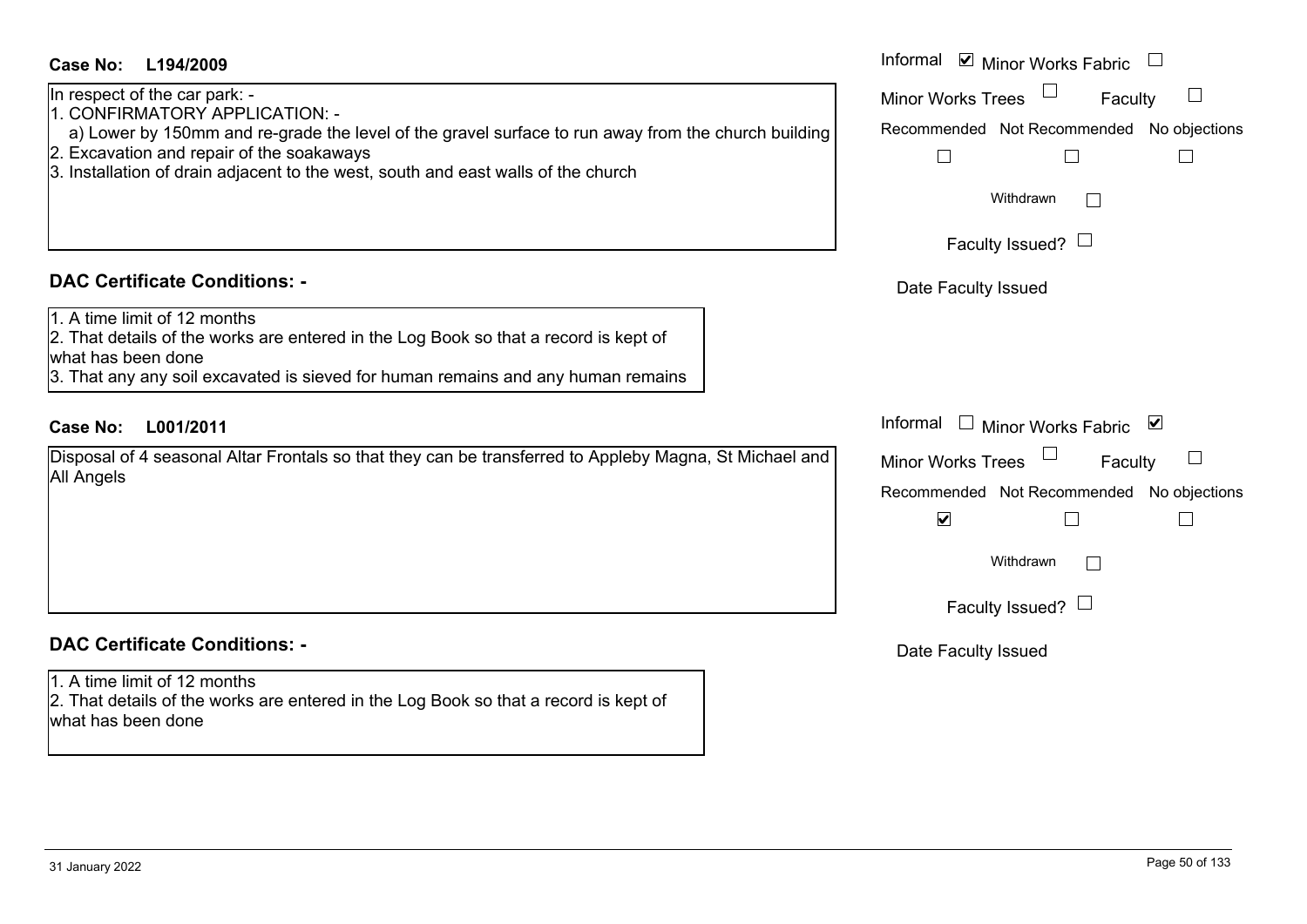# **L128/2012Case No:** Informal

| Conservation of the effigy of Lady Fulleshurst, 'The Lady of Glenfield' (circa 1390) |  |
|--------------------------------------------------------------------------------------|--|
|                                                                                      |  |

## **DAC Certificate Conditions: -**

|  |  |  |  |  |  |  | 1. A time limit of 12 months |
|--|--|--|--|--|--|--|------------------------------|
|--|--|--|--|--|--|--|------------------------------|

2. That details of the works are entered in the Log Book so that a record is kept of what has been done

# **L183/2012Case No:** Informal

Installation of: -

- 1. Automatic winder mechanism to the Clock
- 2. Automatic Regulation equipment
- 3. Wall socket in the Clock Room

# **DAC Certificate Conditions: -**

#### 1. A time limit of 12 months

2. That details of the works are entered in the Log Book so that a record is kept of what has been done

3. That the works be undertaken by an electrical contractor who is NICEIC, ECA or

| Informal<br>$\blacksquare$ Minor Works Fabric  |  |
|------------------------------------------------|--|
| <b>Minor Works Trees</b><br>Faculty            |  |
| Recommended Not Recommended No objections      |  |
| Withdrawn<br>$\blacktriangledown$              |  |
| Faculty Issued? I                              |  |
| Date Faculty Issued                            |  |
|                                                |  |
|                                                |  |
| Informal<br><b>Minor Works Fabric</b>          |  |
| ☑<br><b>Minor Works Trees</b><br>Faculty       |  |
| Recommended Not Recommended No objections<br>V |  |
| Withdrawn                                      |  |
| Faculty Issued? Ø                              |  |
| Date Faculty Issued<br>30/11/2012              |  |
|                                                |  |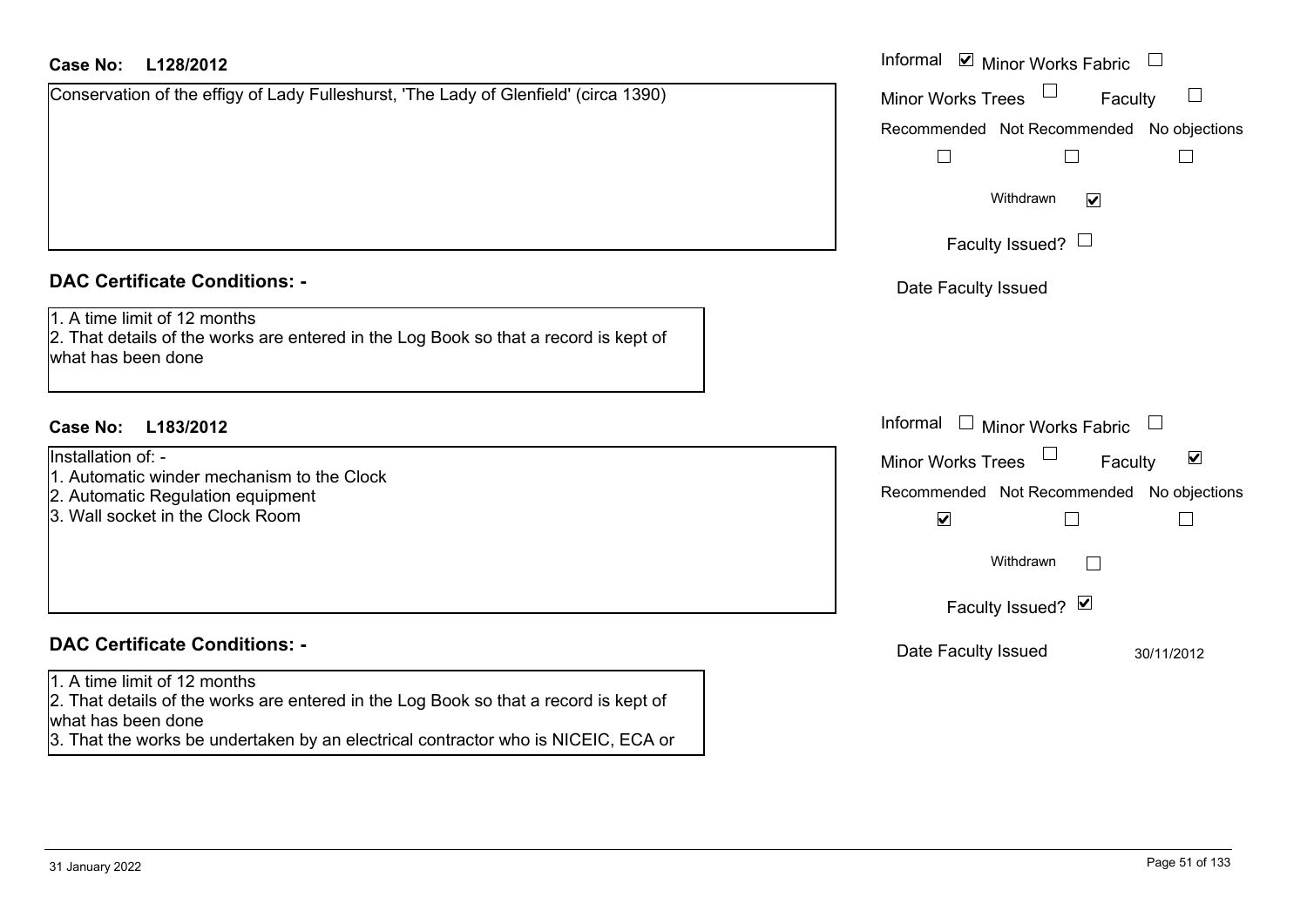# **L160/2014Case No:** Informal

Installation of 2 mini Access Chambers in the Car Park

## **DAC Certificate Conditions: -**

1. A time limit of 12 months

2. That details of the works are entered in the Log Book so that a record is kept of what has been done

3. Human Remains should be expected when excavating within a churchyard. Any

# **L147/2014Case No:** Informal

- Works to Trees as number on Churchyard Plan
- 1. Lime Tree Removal of dead 400mm approx diameter branch
- 2. Removal of 100mm approx diameter branch overhanging path
- 3. Removal of Flowering Cherry Tree
- 4. Removal of Laburnum Tree
- 5. Removal of dying Flowering Cherry Tree

# **DAC Certificate Conditions: -**

1. A time limit of 12 months

2. That details of the works are entered in the Log Book so that a record is kept of what has been done

3. That the PCC, as soon as they are available, submits: -

| Informal<br>Minor Works Fabric ⊠               |
|------------------------------------------------|
| <b>Minor Works Trees</b><br>Faculty            |
| Recommended Not Recommended No objections<br>☑ |
| Withdrawn                                      |
| Faculty Issued?                                |
| Date Faculty Issued                            |
|                                                |
|                                                |
| Informal<br><b>Minor Works Fabric</b>          |
| ⊻<br><b>Minor Works Trees</b><br>Faculty       |
| Recommended Not Recommended No objections      |
| Withdrawn                                      |
| Faculty Issued? L                              |
| Date Faculty Issued                            |
|                                                |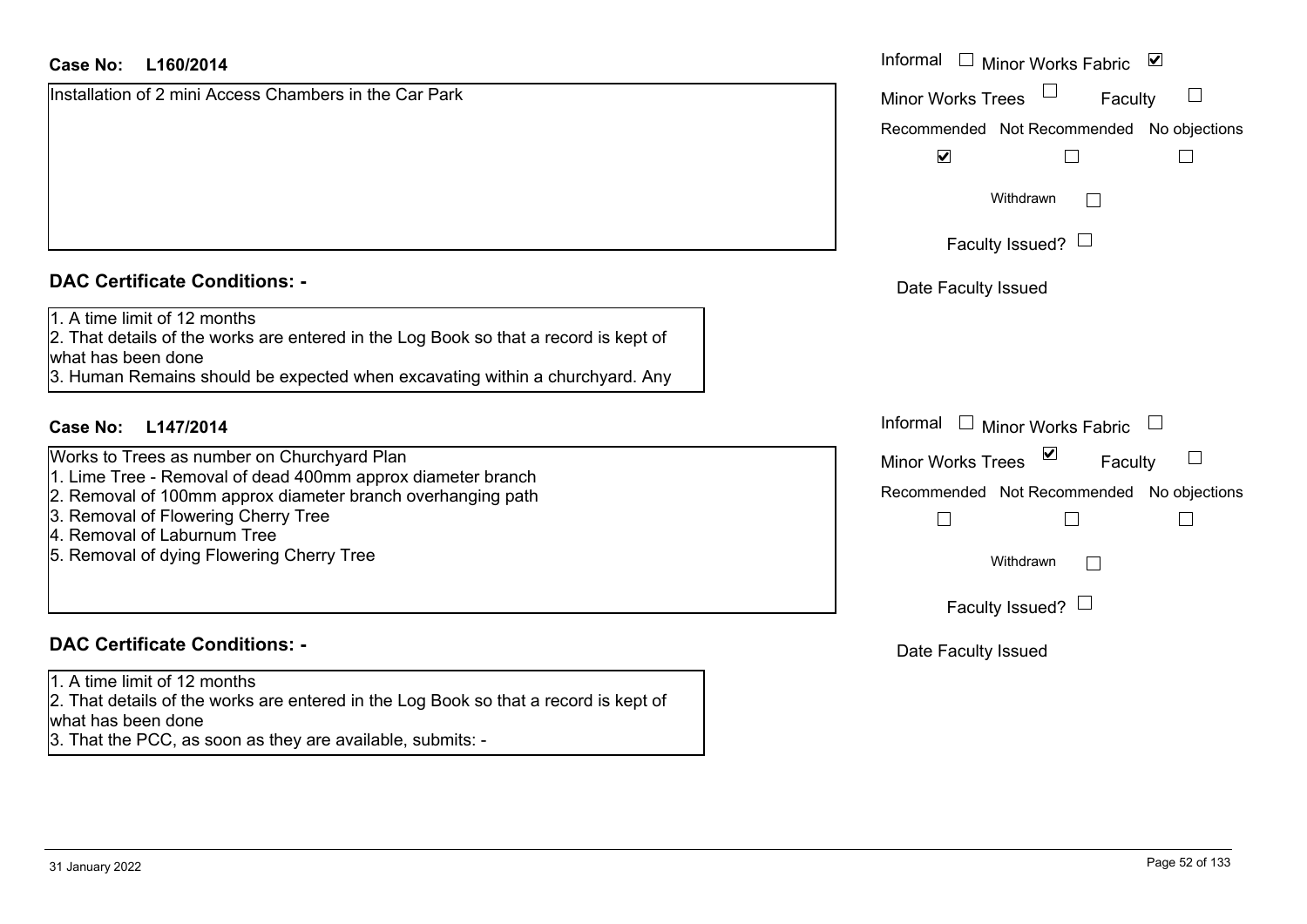| <b>Case No:</b>                                                                                                                                                                                                                                                                                                                                                                                                                                                                                                                                                                                                                             | Informal $\Box$ Minor Works Fabric $\Box$                                                                                                                          |
|---------------------------------------------------------------------------------------------------------------------------------------------------------------------------------------------------------------------------------------------------------------------------------------------------------------------------------------------------------------------------------------------------------------------------------------------------------------------------------------------------------------------------------------------------------------------------------------------------------------------------------------------|--------------------------------------------------------------------------------------------------------------------------------------------------------------------|
| Re-surfacing the path that runs through the churchyard between two areas of the graveyard and down<br>the side of the church centre facing the graveyard comprising: -<br>1. Re-lay new flat topped edging stones with substantial bedding material to resist any movement.<br>2. To fit a weed preventative geotextile membrane beneath the path.<br>3. To raise the path surface to be level with the adjoining grass of the graveyard and to finish the path<br>top surface with tarmac with a sufficient camber to prevent water pooling and to encourage water run<br>off onto the adjacent grass and not down the length of the path. | $\blacktriangledown$<br><b>Minor Works Trees</b><br>Faculty<br>Recommended Not Recommended No objections<br>$\blacktriangledown$<br>$\vert \ \ \vert$<br>Withdrawn |
|                                                                                                                                                                                                                                                                                                                                                                                                                                                                                                                                                                                                                                             | Faculty Issued? Ø                                                                                                                                                  |
| <b>DAC Certificate Conditions: -</b><br>1. That details of the works are entered in the Log Book so that a record is kept of<br>what has been done<br>2. That, depending upon the depth of the excavations required, no works shall take<br>place until the PCC, after consultation with the Diocesan Archaeological Adviser, has                                                                                                                                                                                                                                                                                                           | Date Faculty Issued<br>16/03/2017                                                                                                                                  |
| <b>Case No:</b>                                                                                                                                                                                                                                                                                                                                                                                                                                                                                                                                                                                                                             | Informal<br><b>Minor Works Fabric</b>                                                                                                                              |
| Installation of AV equipment                                                                                                                                                                                                                                                                                                                                                                                                                                                                                                                                                                                                                | $\blacktriangledown$<br>Minor Works Trees<br>Faculty<br>Recommended Not Recommended No objections<br>$\blacktriangledown$<br>Withdrawn<br>Faculty Issued? Ø        |
| <b>DAC Certificate Conditions: -</b>                                                                                                                                                                                                                                                                                                                                                                                                                                                                                                                                                                                                        | Date Faculty Issued<br>14/06/2017                                                                                                                                  |
| 1. That details of the works are entered in the Log Book so that a record is kept of<br>what has been done<br>2. That, where possible, all fixings should be made into joints, not stonework, using<br>stainless steel or non-ferrous screws in fibre plugs                                                                                                                                                                                                                                                                                                                                                                                 |                                                                                                                                                                    |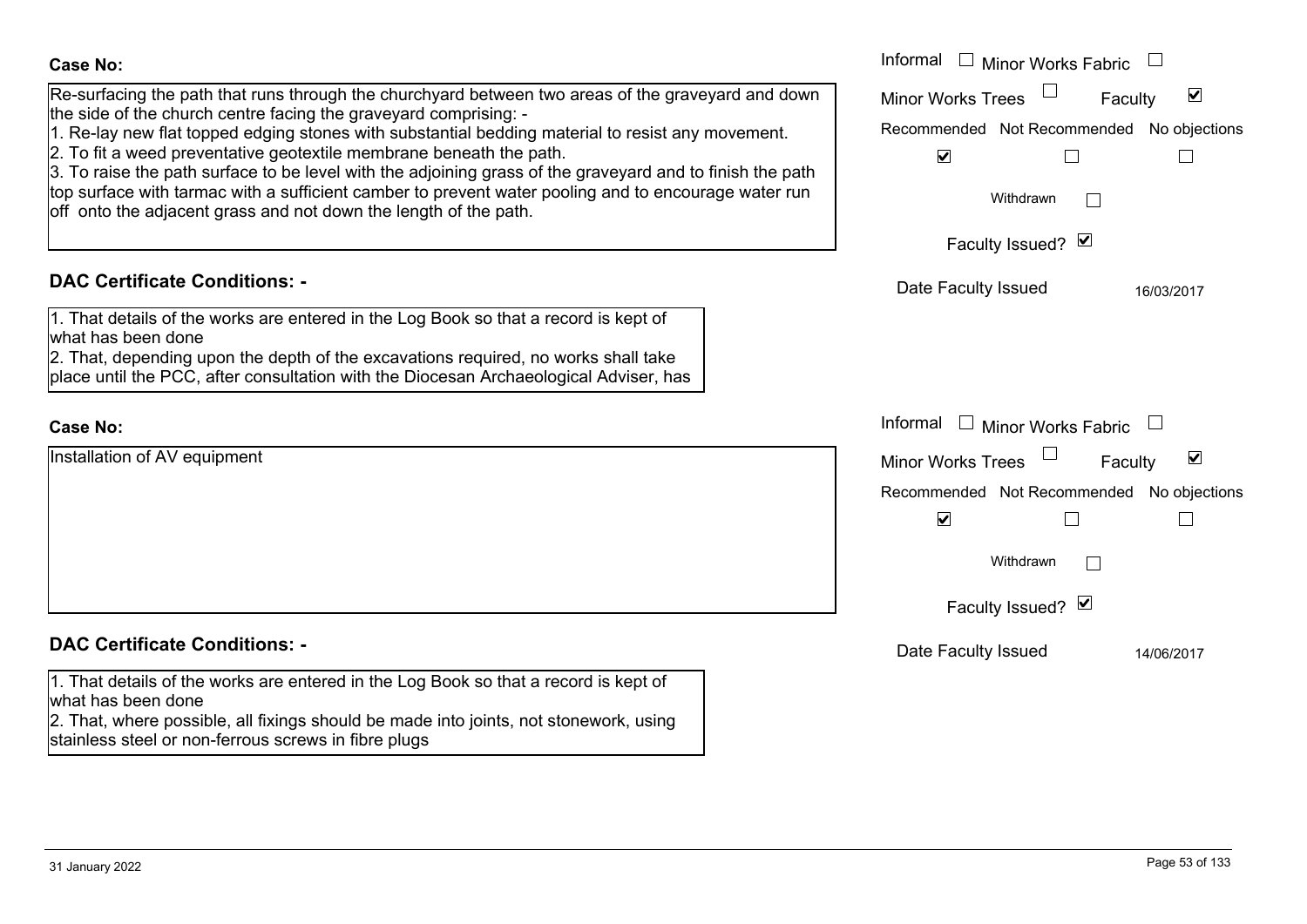| <b>Case No:</b>                                                                                                                                                     | Informal $\square$<br><b>Minor Works Fabric</b>             |
|---------------------------------------------------------------------------------------------------------------------------------------------------------------------|-------------------------------------------------------------|
| Introduction of a portable Lectern                                                                                                                                  | $\blacktriangledown$<br><b>Minor Works Trees</b><br>Faculty |
|                                                                                                                                                                     | Recommended Not Recommended<br>No objections                |
|                                                                                                                                                                     | $\blacktriangledown$<br>$\perp$                             |
|                                                                                                                                                                     | Withdrawn                                                   |
|                                                                                                                                                                     | Faculty Issued? Ø                                           |
| <b>DAC Certificate Conditions: -</b>                                                                                                                                | Date Faculty Issued<br>01/05/2019                           |
| 1. That details of the works are entered in the Log Book so that a record is kept of<br>what has been done                                                          |                                                             |
| <b>Case No:</b>                                                                                                                                                     | Informal<br>$\Box$ Minor Works Fabric $\Box$                |
| Installation of hand rails to Chancel steps                                                                                                                         | $\blacktriangledown$<br><b>Minor Works Trees</b><br>Faculty |
|                                                                                                                                                                     | Recommended Not Recommended No objections                   |
|                                                                                                                                                                     | $\blacktriangledown$                                        |
|                                                                                                                                                                     | Withdrawn                                                   |
|                                                                                                                                                                     | Faculty Issued? $\Box$                                      |
| <b>DAC Certificate Conditions: -</b>                                                                                                                                | Date Faculty Issued<br>10/01/2020                           |
| 1. That details of the works are entered in the Log Book so that a record is kept of<br>what has been done<br>2. That the fixing points are made in stainless steel |                                                             |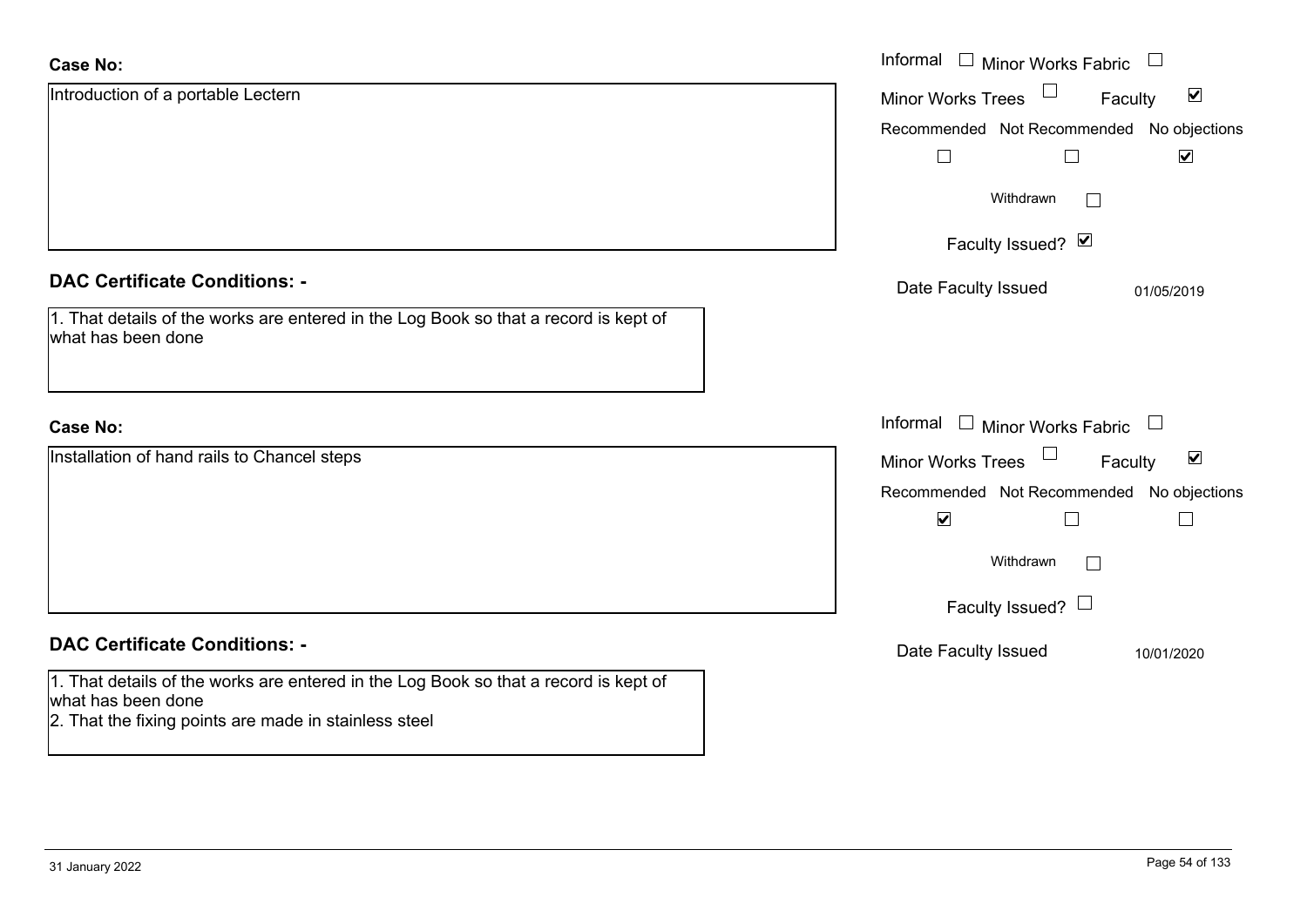| <b>Case No:</b>                                                                                            | Informal □ Minor Works Fabric ⊠                             |
|------------------------------------------------------------------------------------------------------------|-------------------------------------------------------------|
| Cutting down an unsafe tree                                                                                | Minor Works Trees<br>$\mathcal{L}_{\mathcal{A}}$<br>Faculty |
|                                                                                                            | Recommended Not Recommended No objections                   |
|                                                                                                            | $\Box$<br>$\Box$                                            |
|                                                                                                            | Withdrawn<br>$\perp$                                        |
|                                                                                                            | Faculty Issued? $\Box$                                      |
| <b>DAC Certificate Conditions: -</b>                                                                       | Date Faculty Issued                                         |
| 1. That details of the works are entered in the Log Book so that a record is kept of<br>what has been done |                                                             |
| <b>Case No:</b>                                                                                            | Informal □ Minor Works Fabric □                             |
| Cleaning of the War Memorial                                                                               | Minor Works Trees<br>Faculty<br>$\blacktriangledown$        |
|                                                                                                            | Recommended Not Recommended No objections                   |
|                                                                                                            | $\Box$<br>$\Box$<br>$\Box$                                  |
|                                                                                                            | Withdrawn<br>$\Box$                                         |
|                                                                                                            | Faculty Issued? $\Box$                                      |
| <b>DAC Certificate Conditions: -</b>                                                                       | Date Faculty Issued                                         |
| 1. That details of the works are entered in the Log Book so that a record is kept of<br>what has been done |                                                             |
|                                                                                                            |                                                             |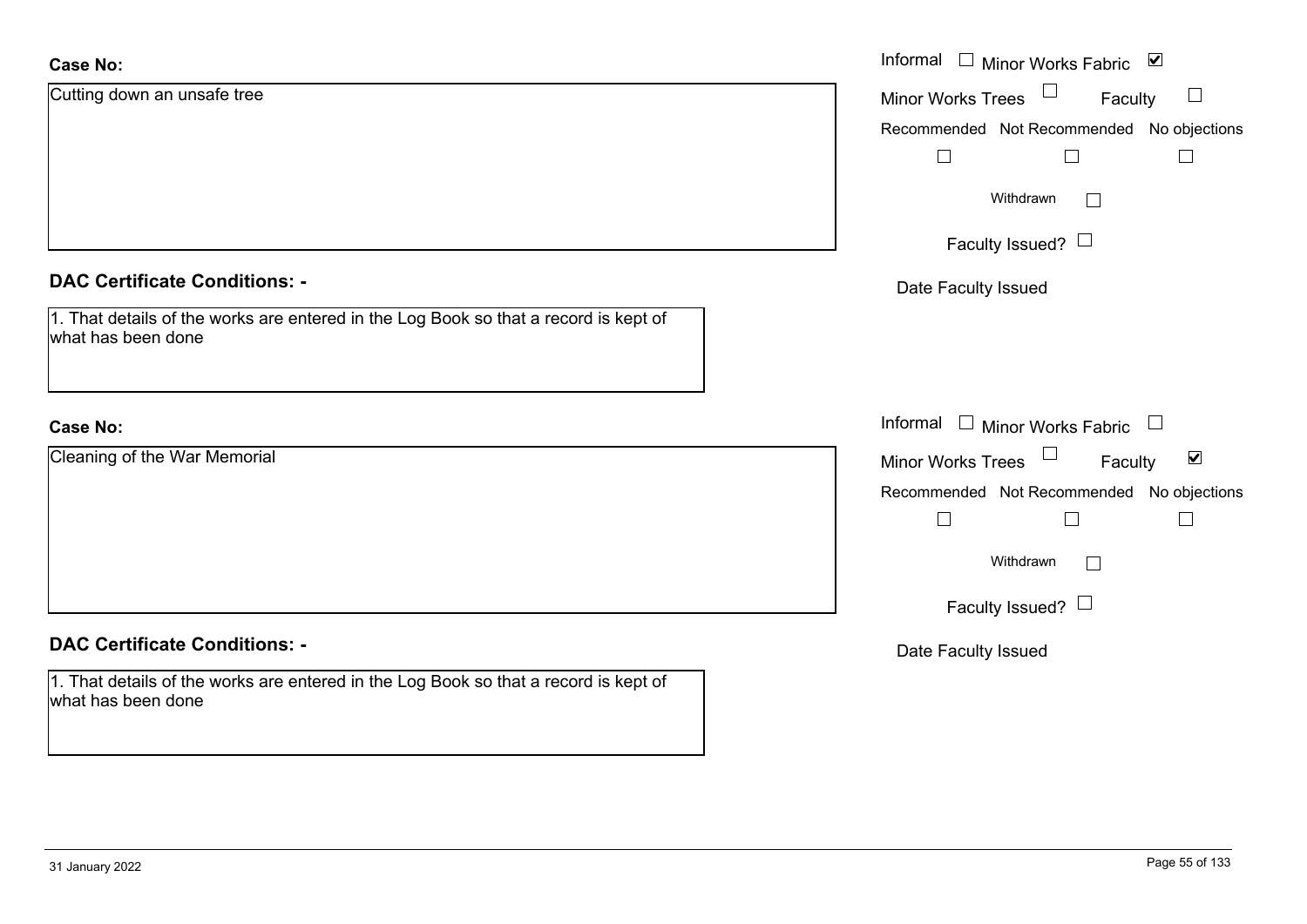| <b>Case No:</b>                                                                                            | Informal $\Box$ Minor Works Fabric $\Box$                                    |
|------------------------------------------------------------------------------------------------------------|------------------------------------------------------------------------------|
| Replacement of an external Noticeboard                                                                     | <b>Minor Works Trees</b><br>$\begin{array}{c} \hline \end{array}$<br>Faculty |
|                                                                                                            | Recommended Not Recommended No objections                                    |
|                                                                                                            |                                                                              |
|                                                                                                            | Withdrawn<br>$\Box$                                                          |
|                                                                                                            | Faculty Issued? $\Box$                                                       |
| <b>DAC Certificate Conditions: -</b>                                                                       | Date Faculty Issued                                                          |
| 1. That details of the works are entered in the Log Book so that a record is kept of<br>what has been done |                                                                              |
| <b>Case No:</b>                                                                                            | Informal □ Minor Works Fabric ⊠                                              |
| Minor repairs of the roof (using identical materials)                                                      | Minor Works Trees<br>$\begin{array}{c} \hline \end{array}$<br>Faculty        |
|                                                                                                            | Recommended Not Recommended No objections                                    |
|                                                                                                            | $\blacktriangledown$                                                         |
|                                                                                                            | Withdrawn<br>$\mathbf{1}$                                                    |
|                                                                                                            | Faculty Issued? $\Box$                                                       |
| <b>DAC Certificate Conditions: -</b>                                                                       | Date Faculty Issued                                                          |
| 1. That details of the works are entered in the Log Book so that a record is kept of<br>what has been done |                                                                              |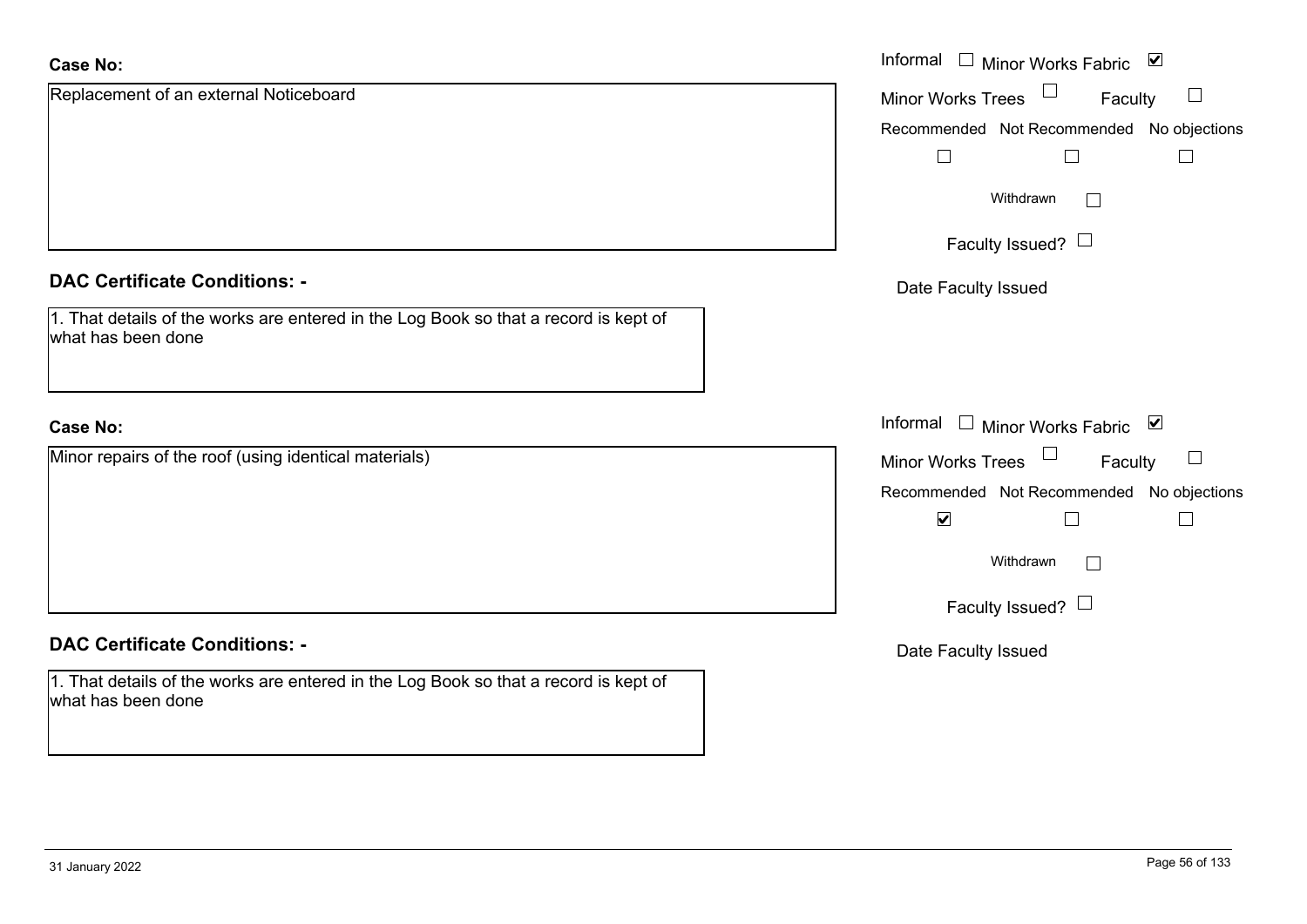| 1. CONFIRMATORY APPLICATION for works undertaken with Interim Faculty: -<br>a) Temporary erection of a 6x3m gazebo for Remembrance Day service<br>2. To make the provision of such a temporary gazebo permanently permissible | Minor W<br>Recomm |
|-------------------------------------------------------------------------------------------------------------------------------------------------------------------------------------------------------------------------------|-------------------|
| <b>DAC Certificate Conditions: -</b><br>1. That details of the works are entered in the Log Book so that a record is kept of<br>what has been done                                                                            | Date I            |
| <b>Case No:</b>                                                                                                                                                                                                               | Informal          |
| Installation of Bird boxes on trees in churchyard                                                                                                                                                                             | Minor W<br>Recomm |

### **DAC Certificate Conditions: -**

1. That details of the works are entered in the Log Book so that a record is kept of what has been done

2. That the boxes should be fixed with timber pegs not nailed or screwed to avoid damage to the tree.

|                                                                                                                                     | Informal<br>$\Box$ Minor Works Fabric                |
|-------------------------------------------------------------------------------------------------------------------------------------|------------------------------------------------------|
| IRMATORY APPLICATION for works undertaken with Interim Faculty: -                                                                   | $\blacktriangledown$<br>Minor Works Trees<br>Faculty |
| porary erection of a 6x3m gazebo for Remembrance Day service<br>ke the provision of such a temporary gazebo permanently permissible | Recommended Not Recommended No objections            |
|                                                                                                                                     | $\blacktriangledown$                                 |
|                                                                                                                                     | Withdrawn                                            |
|                                                                                                                                     | Faculty Issued? $\Box$                               |
| rtificate Conditions: -                                                                                                             | Date Faculty Issued                                  |
| etails of the works are entered in the Log Book so that a record is kept of<br>been done                                            |                                                      |
|                                                                                                                                     | Informal $\Box$ Minor Works Fabric                   |
| on of Bird boxes on trees in churchyard                                                                                             | Minor Works Trees ⊠<br>Faculty                       |
|                                                                                                                                     | Recommended Not Recommended No objections            |
|                                                                                                                                     | $\blacktriangledown$<br>$\Box$                       |
|                                                                                                                                     | Withdrawn                                            |
|                                                                                                                                     | Faculty Issued?                                      |
|                                                                                                                                     |                                                      |

Date Faculty Issued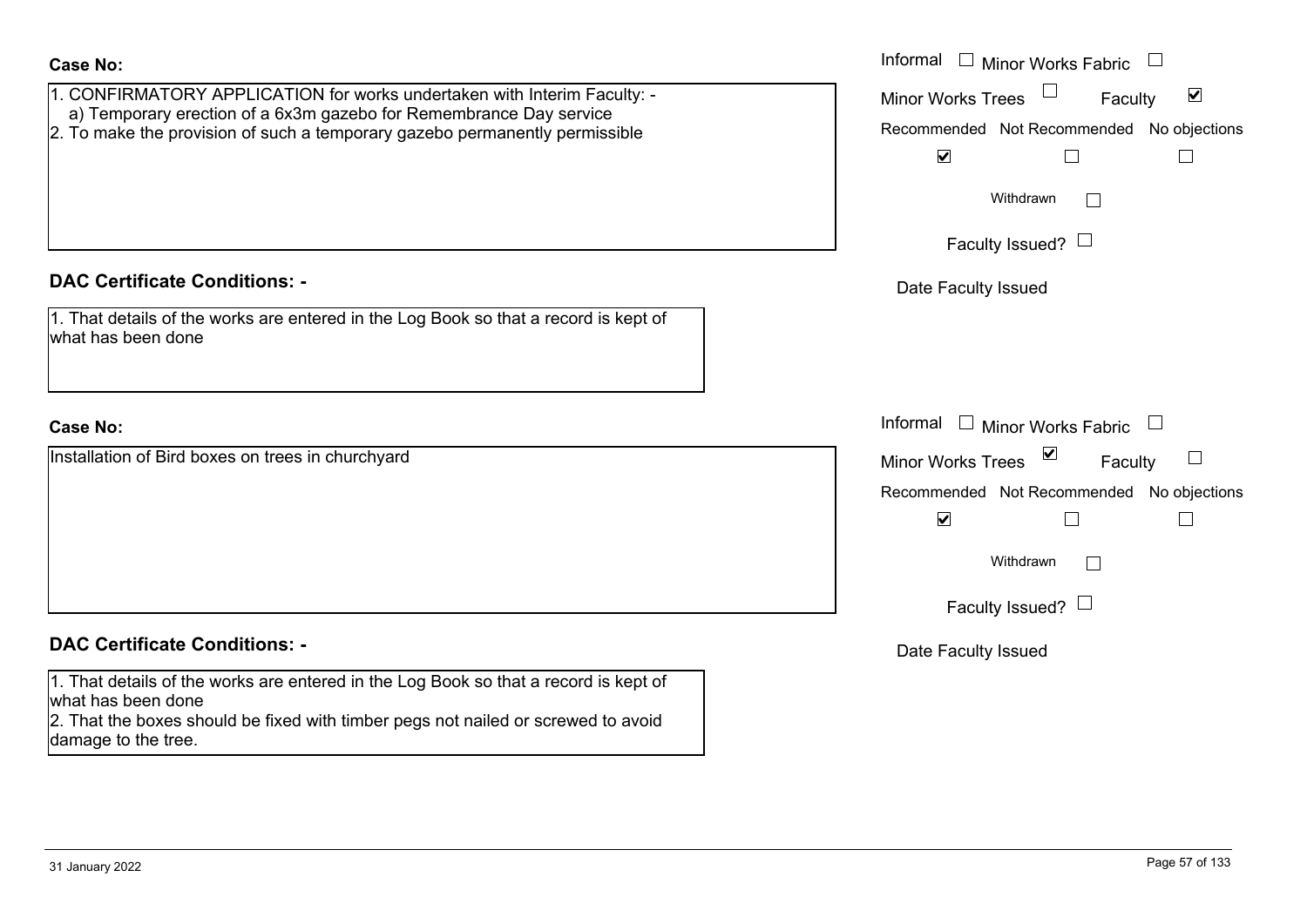Cleaning and repairs to War Memorial

**DAC Certificate Conditions: -**

1. That details of the works are entered in the Log Book so that a record is kept of what has been done

|                             |                          | Informal $\Box$ Minor Works Fabric $\Box$ |                      |
|-----------------------------|--------------------------|-------------------------------------------|----------------------|
| and repairs to War Memorial | Minor Works Trees $\Box$ | Faculty                                   | $\blacktriangledown$ |
|                             |                          | Recommended Not Recommended No objections |                      |
|                             | $\blacktriangledown$     |                                           |                      |
|                             |                          | Withdrawn                                 |                      |
|                             |                          | Faculty Issued? Ø                         |                      |
|                             |                          |                                           |                      |

Date Faculty Issued 13/07/2021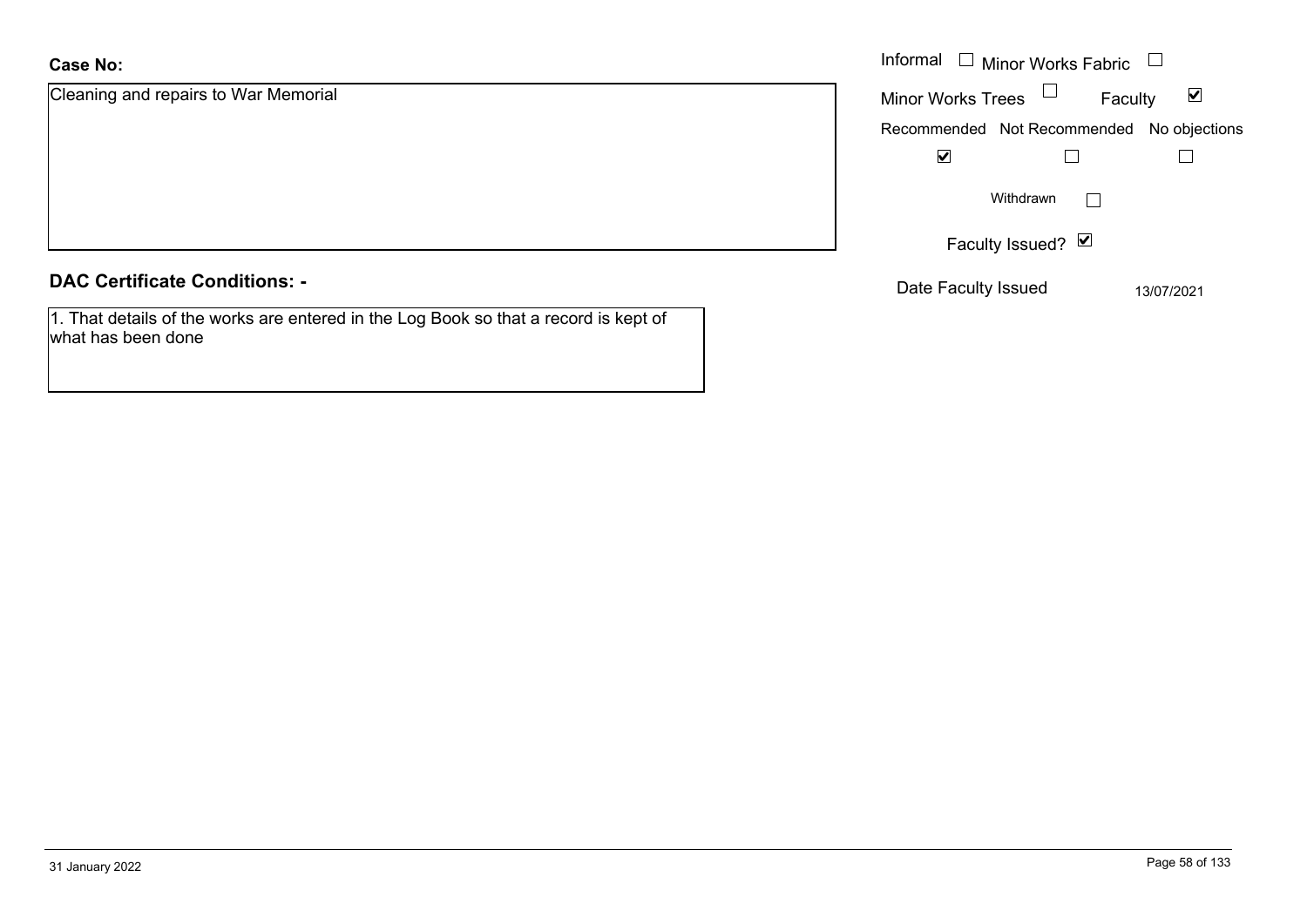#### **10302Glooston, St John the Baptist**

# **L014/2015 Case No:** Informal

To place 2 stone memorial plaques in the Church commemorating members of the Owsley family, 3 of whom were Rectors and benefactors of the Church in 17th and 18th Century

| Informal<br>$\Box$ Minor Works Fabric     |            |
|-------------------------------------------|------------|
| <b>Minor Works Trees</b>                  | Faculty    |
| Recommended Not Recommended No objections |            |
|                                           |            |
| Withdrawn                                 |            |
| Faculty Issued? Ø                         |            |
| Date Faculty Issued                       | 17/06/2015 |

## **DAC Certificate Conditions: -**

1. That details of the works are entered in the Log Book so that a record is kept of what has been done

2. That, where possible, all fixings should be made into joints, not stonework, using stainless steel or non-ferrous screws in fibre plugs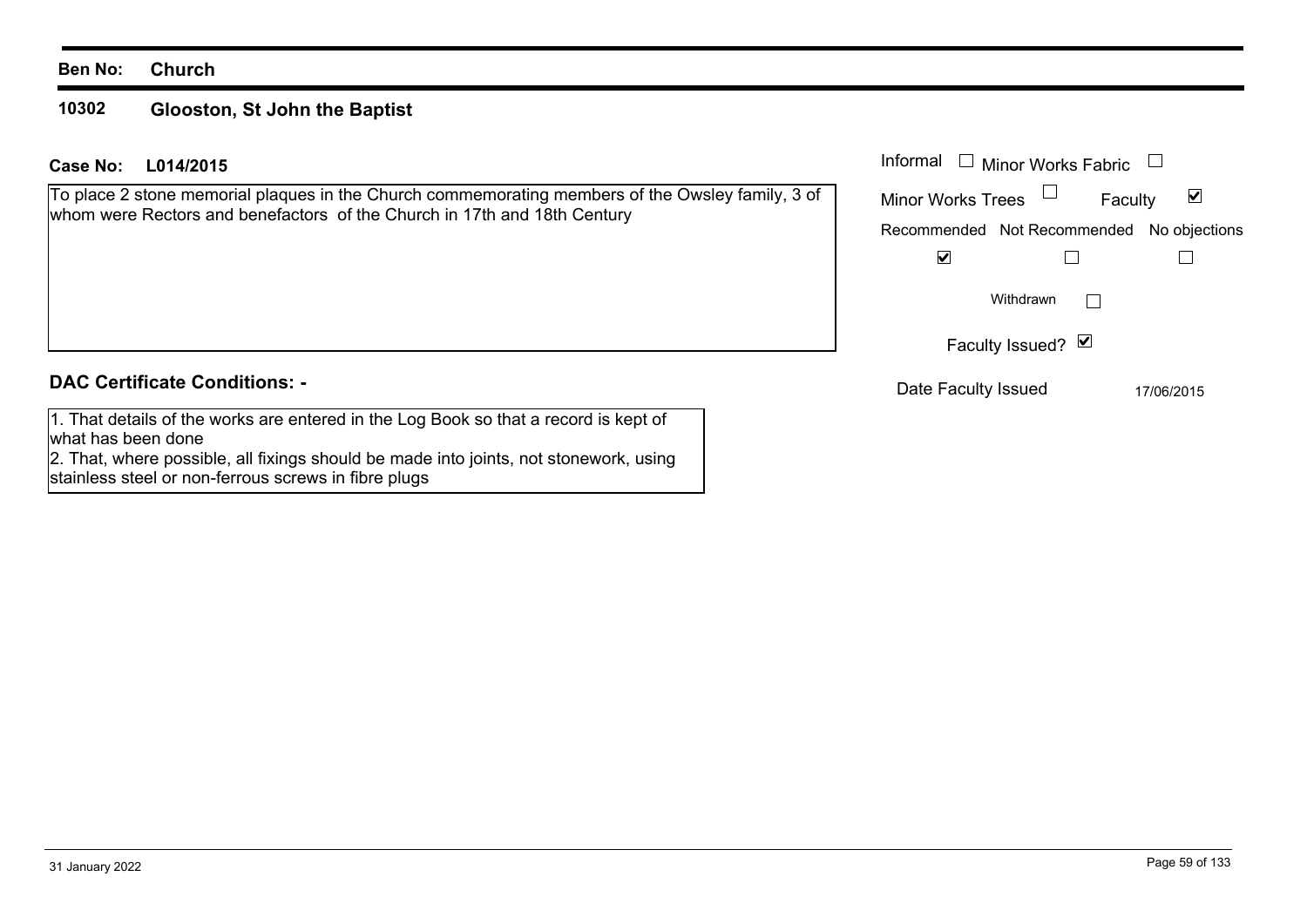| <b>Case No:</b>                                                                                                                                                                                                                                                                   | Informal $\square$<br>Minor Works Fabric ⊠                  |
|-----------------------------------------------------------------------------------------------------------------------------------------------------------------------------------------------------------------------------------------------------------------------------------|-------------------------------------------------------------|
| To complete the work required under The QI report as detailed in the Architects specification                                                                                                                                                                                     | <b>Minor Works Trees</b><br>Faculty<br>$\vert \ \ \vert$    |
|                                                                                                                                                                                                                                                                                   | Recommended Not Recommended No objections                   |
|                                                                                                                                                                                                                                                                                   | $\blacktriangledown$                                        |
|                                                                                                                                                                                                                                                                                   | Withdrawn<br>$\mathbb{R}^n$                                 |
|                                                                                                                                                                                                                                                                                   | Faculty Issued? $\Box$                                      |
| <b>DAC Certificate Conditions: -</b>                                                                                                                                                                                                                                              | Date Faculty Issued                                         |
| 1. That details of the works are entered in the Log Book so that a record is kept of<br>what has been done<br>2. That any stonework to be replaced is carefully checked for tool marks and, if found,<br>the stones are set aside and Diocesan Archaeological Adviser is notified |                                                             |
| <b>Case No:</b>                                                                                                                                                                                                                                                                   | Informal<br>$\Box$ Minor Works Fabric                       |
| Creation of 2 Gardens of Remembrance for the interment of created remains                                                                                                                                                                                                         | $\blacktriangledown$<br><b>Minor Works Trees</b><br>Faculty |
|                                                                                                                                                                                                                                                                                   | Recommended Not Recommended No objections                   |
|                                                                                                                                                                                                                                                                                   | $\blacktriangledown$                                        |
|                                                                                                                                                                                                                                                                                   | Withdrawn                                                   |
|                                                                                                                                                                                                                                                                                   | Faculty Issued? Ø                                           |
| <b>DAC Certificate Conditions: -</b>                                                                                                                                                                                                                                              | Date Faculty Issued<br>24/11/2021                           |
| 1. That details of the works are entered in the Log Book so that a record is kept of<br>what has been done<br>2. That the PCC ensures that the planting of shrubs etc around Plot B does not<br>encroach upon the footpath running through the churchyard                         |                                                             |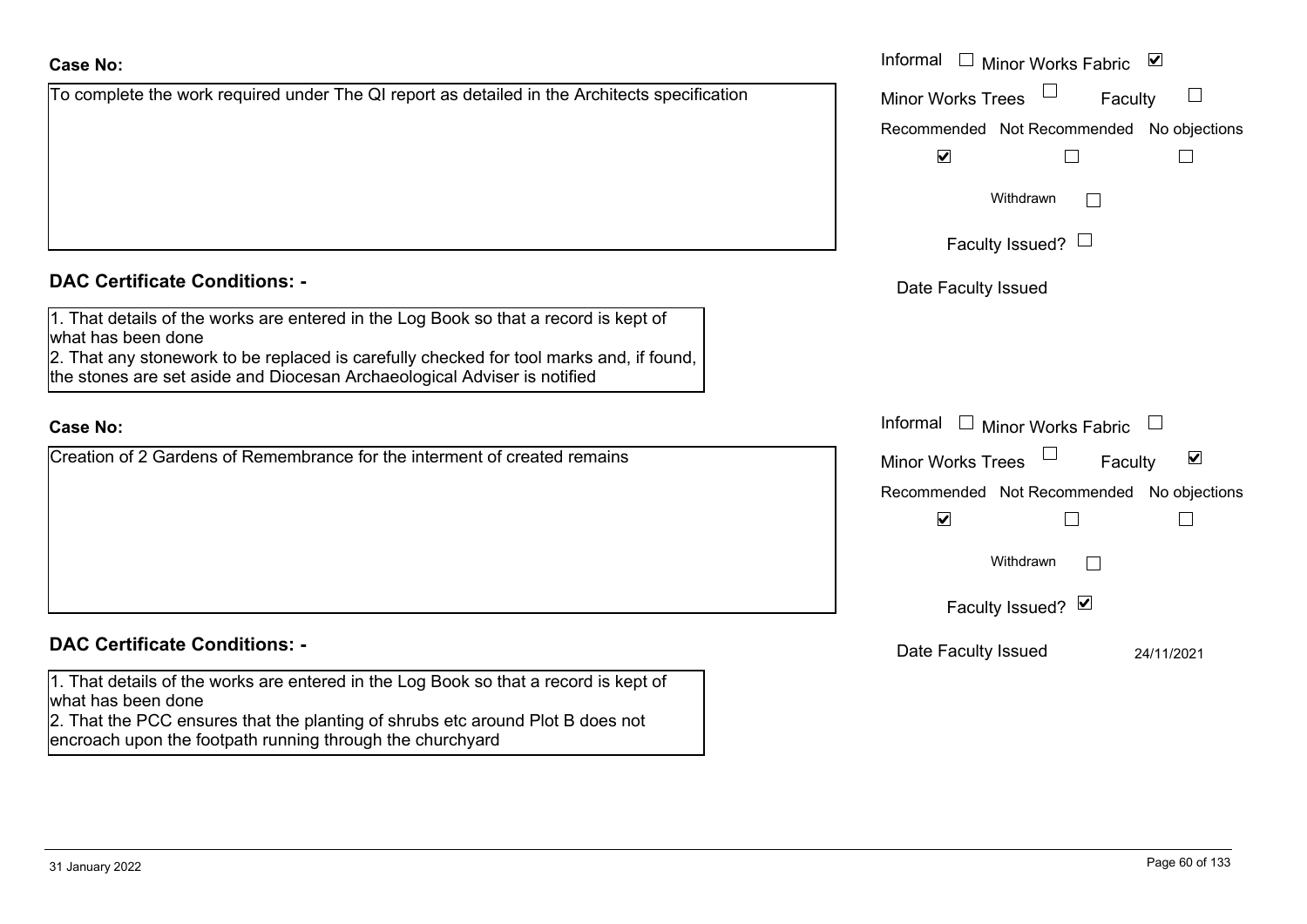#### **10206Goadby Marwood, St Denys**

## **L017/2001Case No:** Informal

| Provision of underground electricity supply cable | <b>Minor Works Trees</b>                  | ⊻<br>Faculty |
|---------------------------------------------------|-------------------------------------------|--------------|
|                                                   | Recommended Not Recommended No objections |              |
|                                                   | $\blacktriangledown$                      |              |
|                                                   | Withdrawn                                 |              |
|                                                   | Faculty Issued? ⊠                         |              |
| <b>DAC Certificate Conditions: -</b>              | Date Faculty Issued                       | 06/02/2002   |

1. A time limit of 12 months 2. That not less than fifteen working days notice should be given to the Diocesan Archaeological Adviser before work is commenced

Minor Works Fabric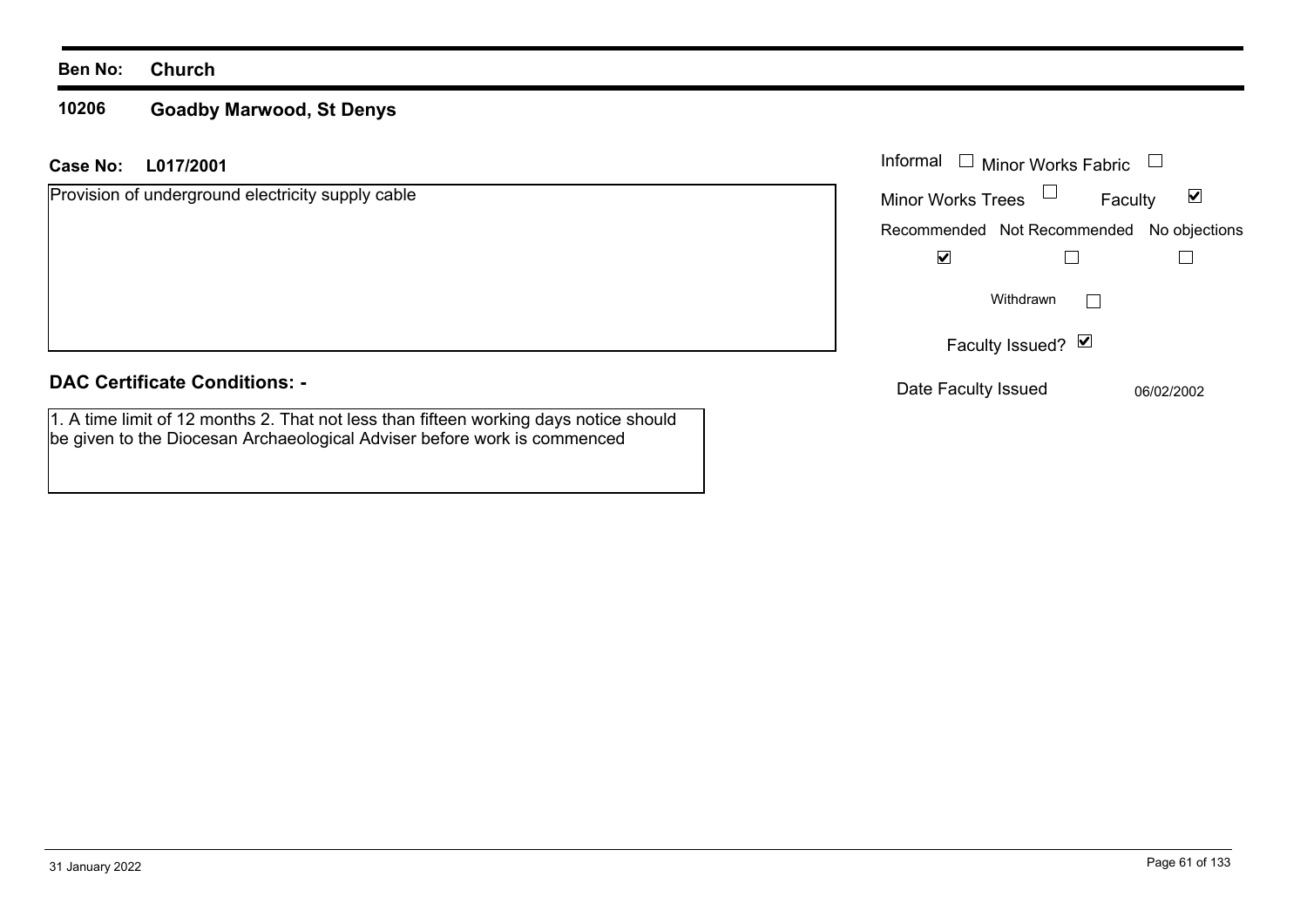| <b>Case No:</b><br>L025/2003                                                                                        | Informal<br>$\Box$ Minor Works Fabric                         |
|---------------------------------------------------------------------------------------------------------------------|---------------------------------------------------------------|
| Installation of Bishop / Walker organ at the east end of the South Aisle                                            | $\blacktriangledown$<br><b>Minor Works Trees</b><br>Faculty   |
|                                                                                                                     | Recommended Not Recommended No objections                     |
|                                                                                                                     | $\blacktriangledown$<br>$\Box$<br>$\mathcal{L}_{\mathcal{A}}$ |
|                                                                                                                     | Withdrawn                                                     |
|                                                                                                                     | Faculty Issued? $\Box$                                        |
| <b>DAC Certificate Conditions: -</b>                                                                                | Date Faculty Issued                                           |
| 1. A time limit of 12 months 2. That the location is approved in advance by the<br><b>Archdeacon of Leicester</b>   |                                                               |
| L001/2005<br>Case No:                                                                                               | Informal<br>$\Box$ Minor Works Fabric                         |
| With regard to the South Porch: -                                                                                   | $\blacktriangledown$<br><b>Minor Works Trees</b><br>Faculty   |
| 1. To remove all loose cement pointing<br>2. To remove all surface faced cement render repair                       | Recommended Not Recommended No objections                     |
| 3. To carefully wire brush existing stone                                                                           | $\blacktriangledown$<br>$\mathsf{L}$                          |
| 4. To replace isolated missing and defective iron stone<br>5. To re-point with recessed joints in lime putty mortar | Withdrawn                                                     |
|                                                                                                                     | Faculty Issued? Ø                                             |
| <b>DAC Certificate Conditions: -</b>                                                                                | Date Faculty Issued<br>29/04/2005                             |
| 1. A time limit of 12 months                                                                                        |                                                               |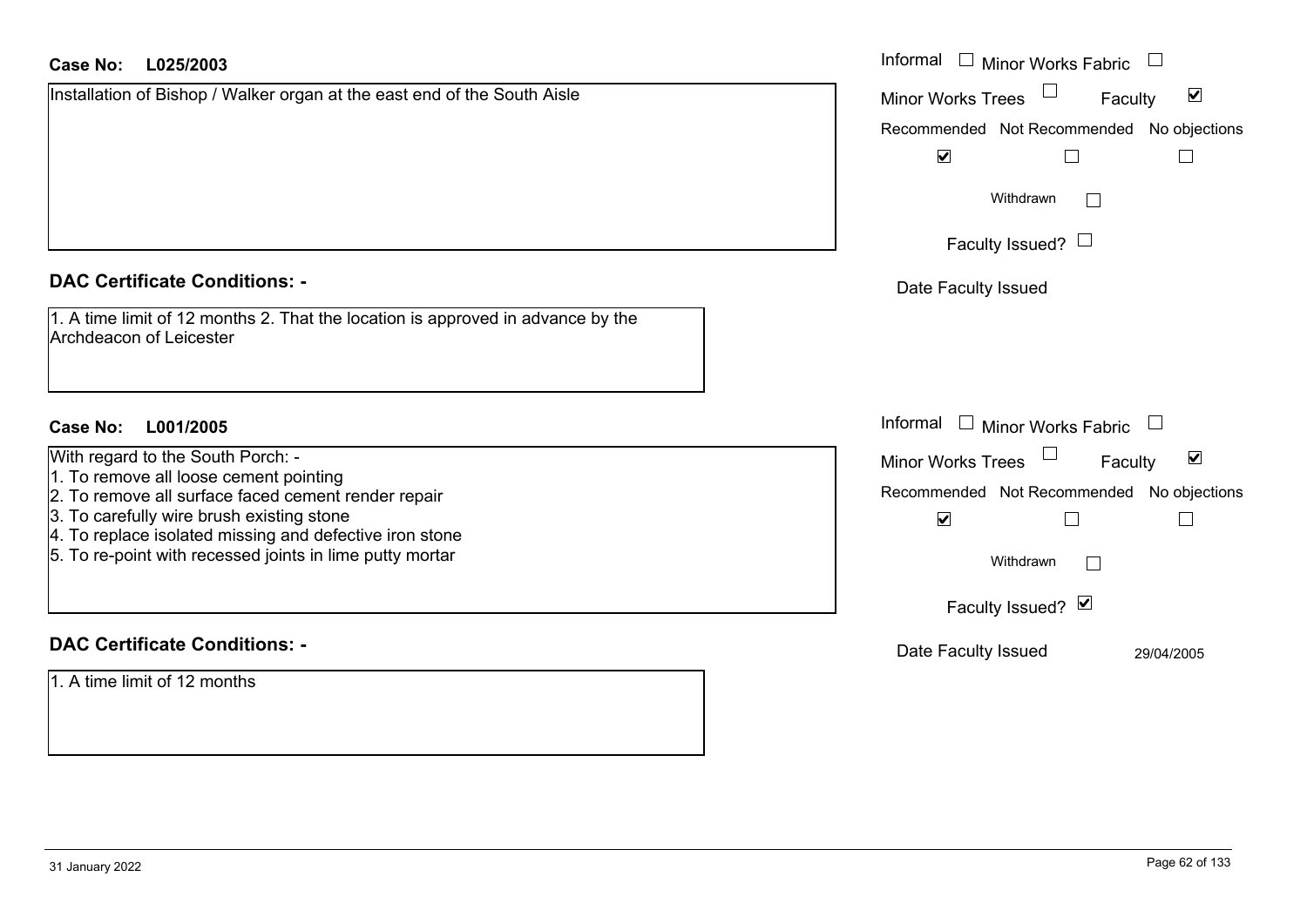| L098/2007<br>Case No:                                                                                                                                                         | Informal □ Minor Works Fabric<br>$\frac{1}{2}$                   |
|-------------------------------------------------------------------------------------------------------------------------------------------------------------------------------|------------------------------------------------------------------|
| To install Sound and Induction Loop System                                                                                                                                    | $\blacktriangledown$<br><b>Minor Works Trees</b><br>Faculty      |
|                                                                                                                                                                               | Recommended Not Recommended No objections                        |
|                                                                                                                                                                               | $\blacktriangledown$                                             |
|                                                                                                                                                                               | Withdrawn                                                        |
|                                                                                                                                                                               | Faculty Issued? Ø                                                |
| <b>DAC Certificate Conditions: -</b>                                                                                                                                          | Date Faculty Issued<br>12/03/2008                                |
| 1. A time limit of 12 months<br>2. That the PCC ensures the contractor complies with the DAC Conditions on the<br>installation of Sound and Induction Loop Systems (attached) |                                                                  |
| L082/2010<br><b>Case No:</b>                                                                                                                                                  | Informal<br>$\Box$<br><b>Minor Works Fabric</b><br>$\frac{1}{2}$ |
| 1. Removal of the existing temporary memorial                                                                                                                                 | $\blacktriangledown$<br><b>Minor Works Trees</b><br>Faculty      |
| 2. Installation of permanent marble and slate memorial<br>to Peter Ronald Fitton                                                                                              | Recommended Not Recommended No objections                        |
|                                                                                                                                                                               | $\blacktriangledown$                                             |
|                                                                                                                                                                               | Withdrawn                                                        |
|                                                                                                                                                                               | Faculty Issued? Ø                                                |
| <b>DAC Certificate Conditions: -</b>                                                                                                                                          | Date Faculty Issued<br>11/10/2010                                |
| 1. A time limit of 12 months<br>2. That details of the works are entered in the Log Book so that a record is kept of<br>what has been done                                    |                                                                  |
| 3. That the style of lettering should match that of the plaque above                                                                                                          |                                                                  |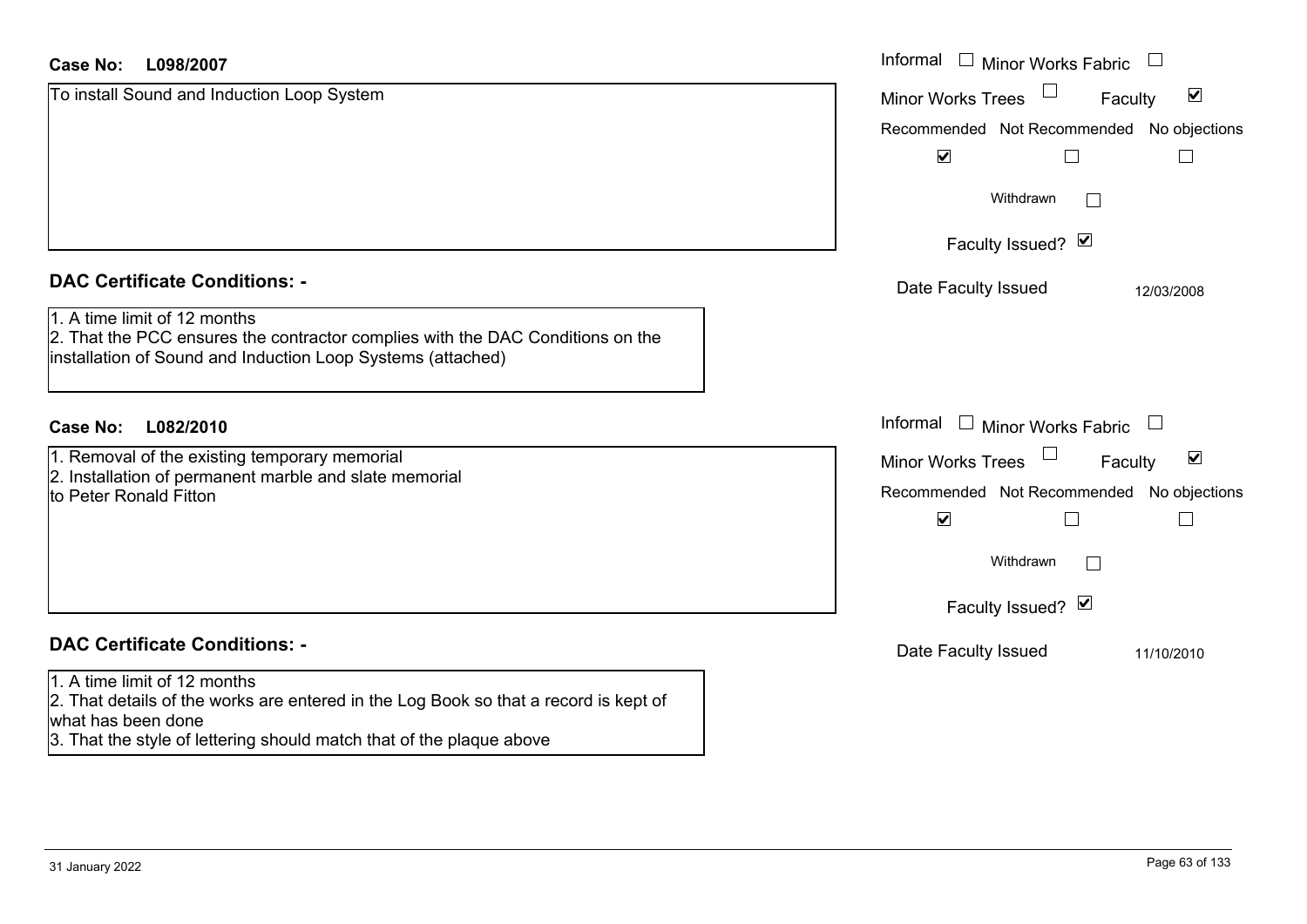| <b>Case No:</b><br>L020/2012                                                                                                               | Informal $\square$<br>Minor Works Fabric                    |
|--------------------------------------------------------------------------------------------------------------------------------------------|-------------------------------------------------------------|
| Repairs to the roof as detailed in the specification by Mark Goodwill-Hodgson                                                              | $\blacktriangledown$<br><b>Minor Works Trees</b><br>Faculty |
|                                                                                                                                            | Recommended Not Recommended No objections                   |
|                                                                                                                                            | $\blacktriangledown$                                        |
|                                                                                                                                            | Withdrawn                                                   |
|                                                                                                                                            | Faculty Issued? Ø                                           |
| <b>DAC Certificate Conditions: -</b>                                                                                                       | Date Faculty Issued<br>01/05/2012                           |
| 1. A time limit of 12 months<br>2. That details of the works are entered in the Log Book so that a record is kept of<br>what has been done |                                                             |
| <b>Case No:</b><br>L136/2012                                                                                                               | Informal $\Box$ Minor Works Fabric $\Box$                   |
| Phase II of repairs to the roof as detailed in the specification by Mark Goodwill-Hodgson comprising: -                                    | $\blacktriangledown$<br><b>Minor Works Trees</b><br>Faculty |
| 1. Replacement of: -                                                                                                                       | Recommended Not Recommended No objections                   |
| a) South Aisle<br>b) South Porch<br>roofs                                                                                                  | $\blacktriangledown$<br>∟                                   |
| 2. Repairs to: -                                                                                                                           | Withdrawn                                                   |
| a) Window and rainwater goods                                                                                                              |                                                             |
| b) Associated stonework and drainage system                                                                                                | Faculty Issued? Ø                                           |
| <b>DAC Certificate Conditions: -</b>                                                                                                       | Date Faculty Issued<br>14/09/2012                           |
| 1. A time limit of 12 months<br>2. That details of the works are entered in the Log Book so that a record is kept of<br>what has been done |                                                             |

3. That any plumbers marks found on existing lead should be photographed, identified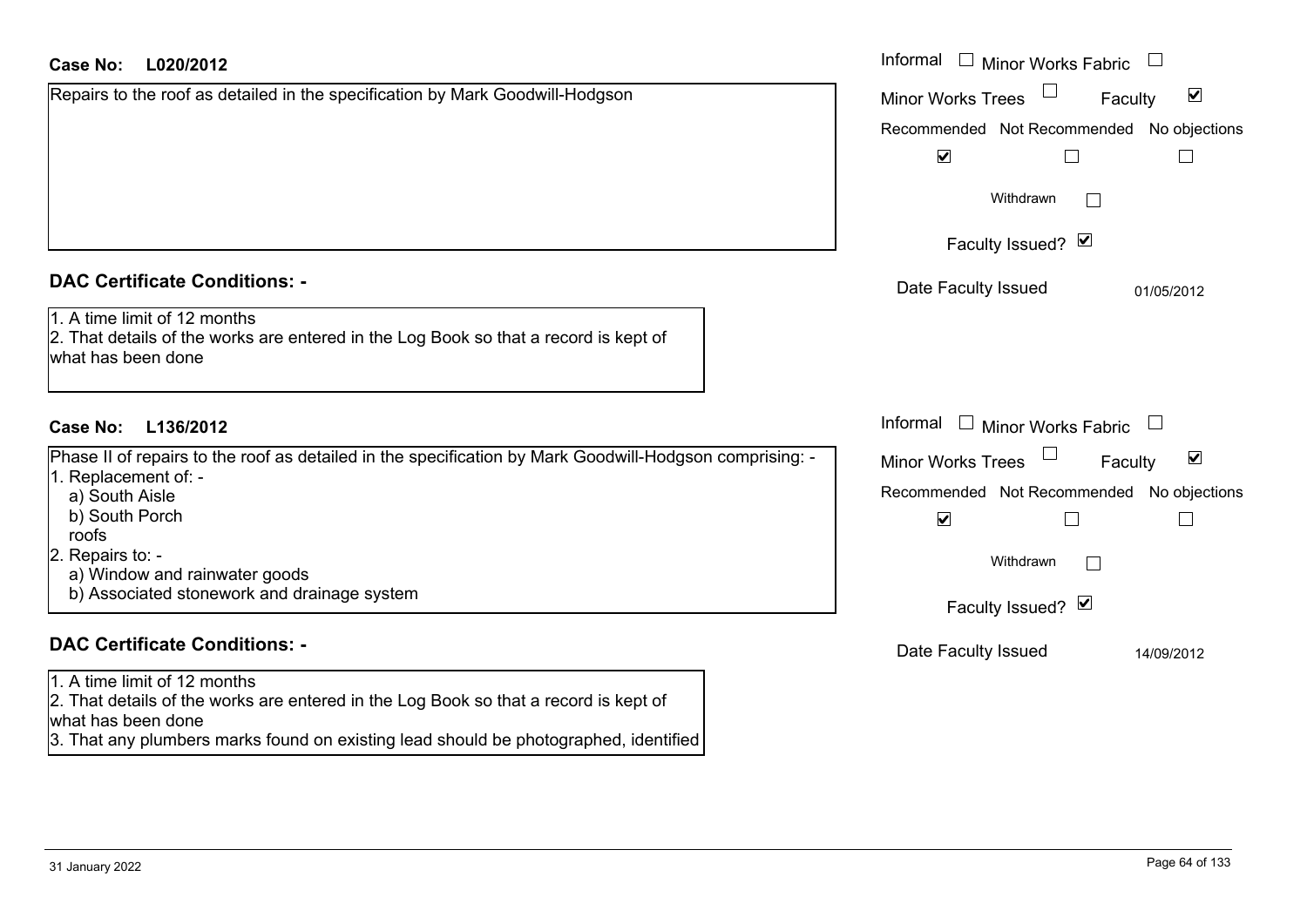| Case No: |
|----------|
|          |

| 1. Stonework repairs      |
|---------------------------|
| 2. Re-pointing            |
| of the southwest Buttress |

# **DAC Certificate Conditions: -**

| 1. That details of the works are entered in the Log Book so that a record is kept of |
|--------------------------------------------------------------------------------------|
| what has been done                                                                   |

# **Case No:**

Repairs to Chancel roof

# **DAC Certificate Conditions: -**

1. That details of the works are entered in the Log Book so that a record is kept of what has been done

|                                                                                          | Informal $\square$<br>Minor Works Fabric ⊠    |
|------------------------------------------------------------------------------------------|-----------------------------------------------|
| vork repairs<br>inting                                                                   | Minor Works Trees $\Box$<br>Faculty<br>$\Box$ |
| uthwest Buttress                                                                         | Recommended Not Recommended No objections     |
|                                                                                          | $\blacktriangledown$                          |
|                                                                                          | Withdrawn                                     |
|                                                                                          | Faculty Issued? $\Box$                        |
| rtificate Conditions: -                                                                  | Date Faculty Issued                           |
| etails of the works are entered in the Log Book so that a record is kept of<br>been done |                                               |
|                                                                                          | Informal □ Minor Works Fabric ⊠               |
| o Chancel roof                                                                           | Minor Works Trees $\Box$ Faculty<br>$\Box$    |
|                                                                                          | Recommended Not Recommended No objections     |
|                                                                                          | $\blacktriangledown$                          |
|                                                                                          | Withdrawn                                     |
|                                                                                          | Faculty Issued? $\Box$                        |
|                                                                                          |                                               |

Date Faculty Issued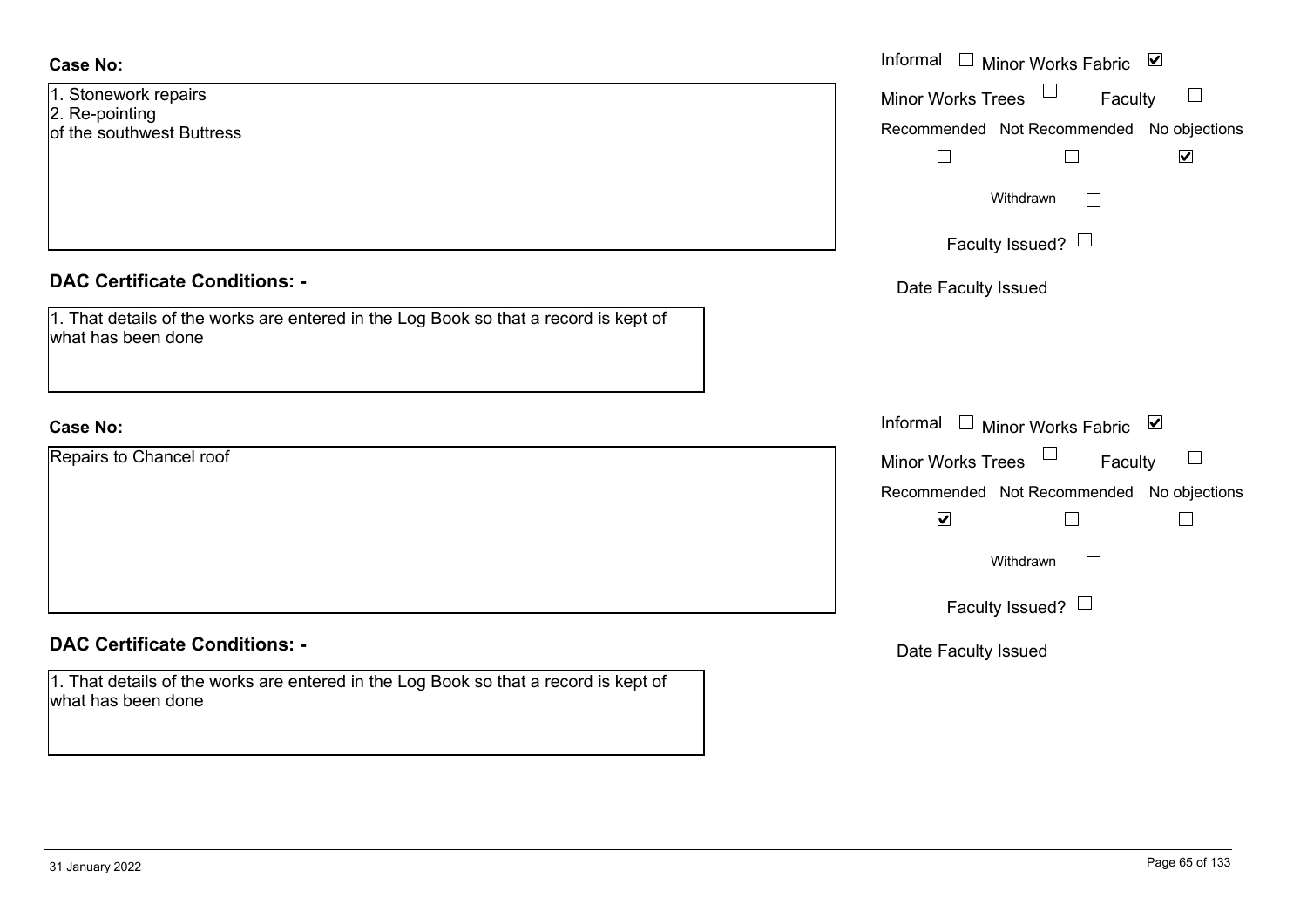| <b>Case No:</b>                                                                                                                                                            | Informal $\Box$<br><b>Minor Works Fabric</b>         |
|----------------------------------------------------------------------------------------------------------------------------------------------------------------------------|------------------------------------------------------|
| Replacement of roof covering to: -<br>1. Nave                                                                                                                              | $\blacktriangledown$<br>Minor Works Trees<br>Faculty |
| 2. South Aisle                                                                                                                                                             | Recommended Not Recommended No objections            |
| 3. South Porch                                                                                                                                                             | $\blacktriangledown$                                 |
| 4. Chapel (east end of North Aisle)<br>5. Chancel                                                                                                                          | Withdrawn<br>$\mathbb{R}^n$                          |
|                                                                                                                                                                            | Faculty Issued? $\Box$                               |
| <b>DAC Certificate Conditions: -</b>                                                                                                                                       | Date Faculty Issued<br>27/02/2020                    |
| 1. That details of the works are entered in the Log Book so that a record is kept of<br>what has been done                                                                 |                                                      |
| 2. That any plumbers marks found on existing lead should be photographed, identified<br>and cut-out, then retained or spot-welded back into the new lead work according to |                                                      |
| <b>Case No:</b>                                                                                                                                                            | Informal $\Box$ Minor Works Fabric                   |
| CONFIRMATORY APPLICATION for works undertaken: -                                                                                                                           | $\blacktriangledown$<br>Minor Works Trees<br>Faculty |
| Installation of a memorial to Frederick Michael Holmes                                                                                                                     | Recommended Not Recommended<br>No objections         |
|                                                                                                                                                                            | $\blacktriangledown$<br>$\overline{\phantom{a}}$     |
|                                                                                                                                                                            | Withdrawn<br>$\mathbb{R}^n$                          |
|                                                                                                                                                                            | Faculty Issued? $\Box$                               |
| <b>DAC Certificate Conditions: -</b>                                                                                                                                       | Date Faculty Issued<br>14/11/2019                    |
| 1. That details of the works are entered in the Log Book so that a record is kept of<br>what has been done<br>2. That the horizontal slabs are removed                     |                                                      |

 $\sim$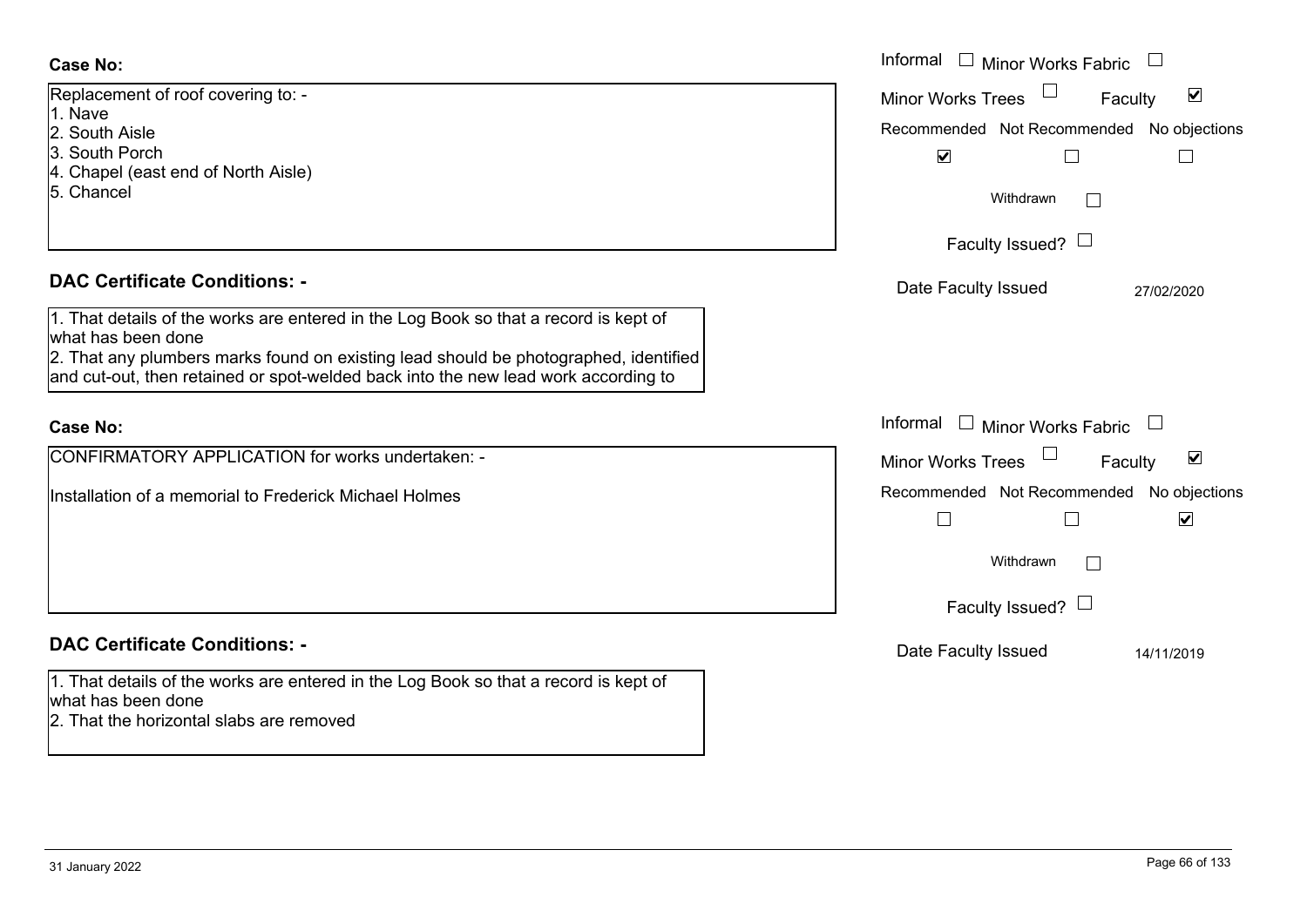#### **10301 Goadby, St John the Baptist**

| L114/2007<br>Case No:                                                                                                                                                                                                      | Informal $\square$<br><b>Minor Works Fabric</b>                                                                            |
|----------------------------------------------------------------------------------------------------------------------------------------------------------------------------------------------------------------------------|----------------------------------------------------------------------------------------------------------------------------|
| 1. Investigation works consisting of: -<br>a) To dig 5 exploratory holes: -<br>i) 3 external<br>ii) 2 Internal<br>b) Removal of failed render in 3 locations to reveal masonry behind<br>2. Replacement of rainwater goods | ⊻<br><b>Minor Works Trees</b><br>Faculty<br>Recommended Not Recommended No objections<br>$\blacktriangledown$<br>Withdrawn |
|                                                                                                                                                                                                                            | Faculty Issued? Ø                                                                                                          |
| <b>DAC Certificate Conditions: -</b>                                                                                                                                                                                       | Date Faculty Issued<br>22/08/2007                                                                                          |
| 1. A time limit of 12 months<br>[2. The Architect should provide a report on the observations from the investigation<br>holes and the possible solutions                                                                   |                                                                                                                            |

3. The internal failed render should be removed and the dampness monitored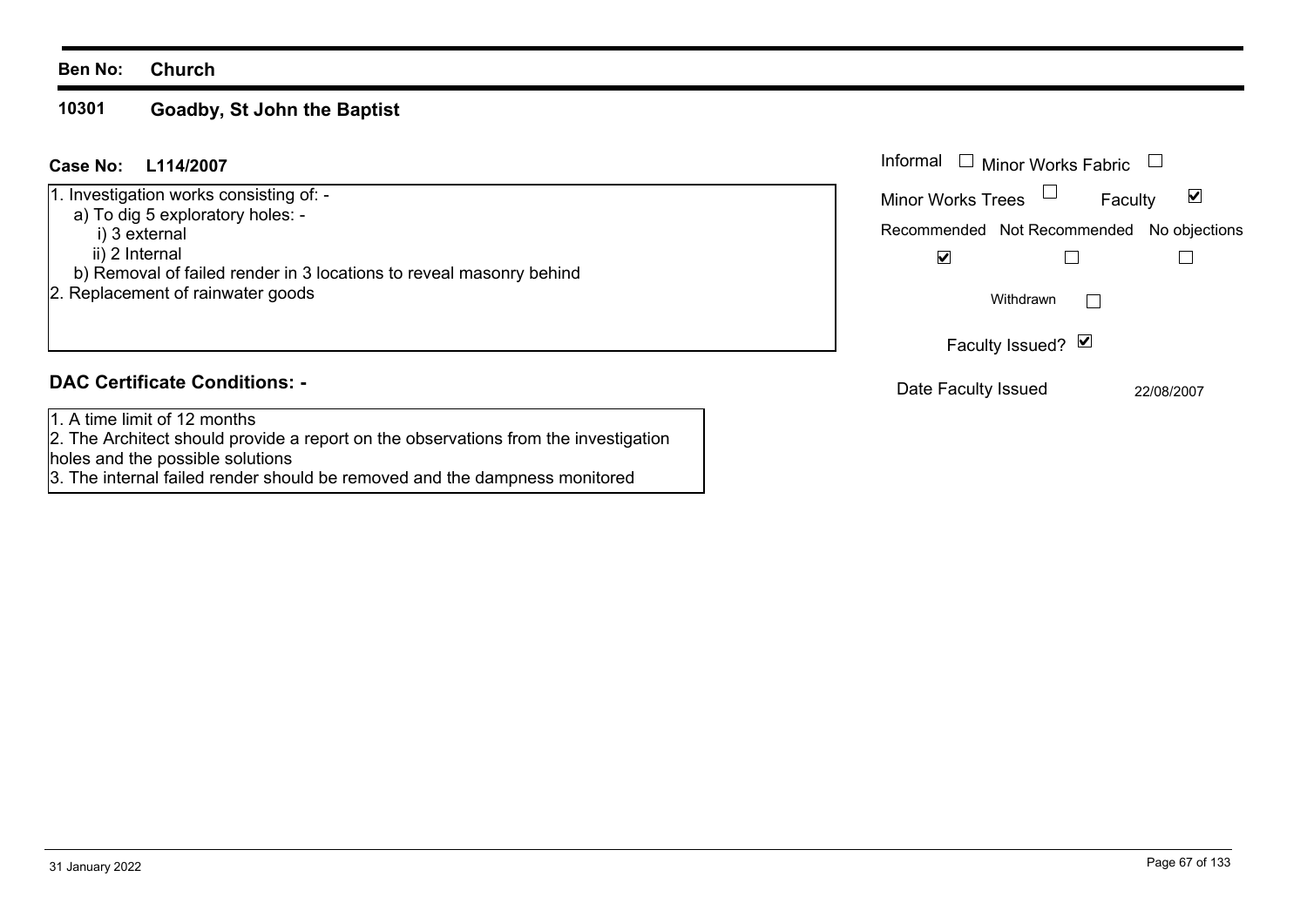#### Informal  $\vee$  Minor Works Fabric  $\Box$ **L109/2008Case No:** Informal Following investigation works (L114/2007), remedial works to: - Minor Works Trees<sup>1</sup>  $\blacktriangledown$ Faculty 1. Below ground drainage 2. Above ground drainage Recommended Not Recommended No objections 3. Gravel strip to perimeter  $\overline{\mathbf{v}}$  $\Box$  $\Box$ 4. Re-instatement of interior & works to interior walls and flooring: a) Phase 1 - Sanctuary, transepts & west end of nave Withdrawn $\Box$  b) Phase 2 - Nave west of the transepts Faculty Issued?  $\boxtimes$ **DAC Certificate Conditions: -**Date Faculty Issued 19/11/2008 1. A time limit of 12 months2. That details of the works are entered in the Log Book so that a record is kept of what has been done3. That no works shall take place until the PCC, after consultation with the Diocesan Informal  $\Box$  Minor Works Fabric  $\Box$ **L069/2009Case No:** Informal 1. Renew all electrical wiring from the distribution board throughout the Church  $\overline{\mathsf{v}}$ Faculty Minor Works Trees 2. Replace the radiant heating with 3Kw Quartz heaters and increase the capacity to a total of 9 (nine) Recommended Not Recommended No objections units3. Install water heaters in the Vestry and Servery  $\overline{\mathbf{v}}$  $\Box$  $\Box$ 4. Connect mains water and foul drainage to Servery and Vestry 6. Adapt door between North Transept and Vestry Withdrawn $\Box$ 7. Install work surface with cupboards beneath in Servery 8. Install toilet, wash basin and appropriate supports within the Vestry Faculty Issued? Ø 9. Replace gravel entrance path with paving suitable for disabled access **DAC Certificate Conditions: -**Date Faculty Issued 17/08/2012 1. A time limit of 12 months2. That details of the works are entered in the Log Book so that a record is kept of what has been done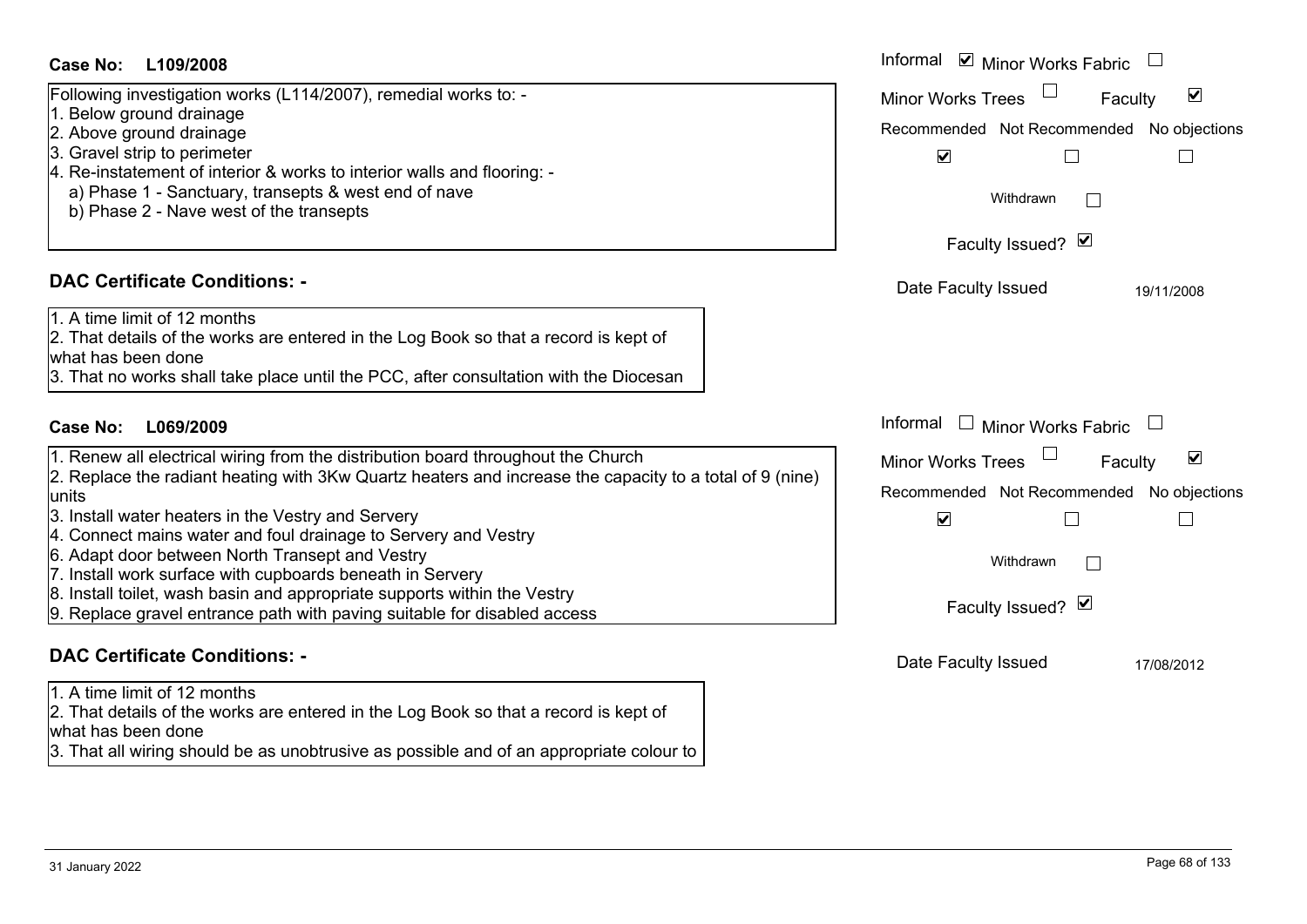# **L083/2013Case No:** Informal

Following the 2012 QI Report, re-pointing works to: - 1. South Porch2. Cellcote and Coping 3. Vestry / WC 4. North Transept 5. Chancel6. South Transept

# **DAC Certificate Conditions: -**

1. A time limit of 12 months

2. That details of the works are entered in the Log Book so that a record is kept of what has been done

3. That the work should be carried out at the direction of the church architect

# **L132/2014Case No:** Informal

1. In the Vestry / WC, removal of existing cupboard

2. In the Servery, replacement of base units

3. In the North Transept, installation of cupboards beneath north window

# **DAC Certificate Conditions: -**

1. That details of the works are entered in the Log Book so that a record is kept of what has been done

| Informal<br>⊻<br>Minor Works Fabric                               |
|-------------------------------------------------------------------|
| <b>Minor Works Trees</b><br>Faculty                               |
| Recommended Not Recommended No objections<br>$\blacktriangledown$ |
| Withdrawn                                                         |
| Faculty Issued? $\Box$                                            |
| Date Faculty Issued                                               |
|                                                                   |
|                                                                   |
| Informal<br><b>Minor Works Fabric</b>                             |
| ☑<br><b>Minor Works Trees</b><br>Faculty                          |
| Recommended Not Recommended No objections<br>V                    |
| Withdrawn                                                         |
| Faculty Issued? Ø                                                 |
| Date Faculty Issued<br>15/10/2014                                 |
|                                                                   |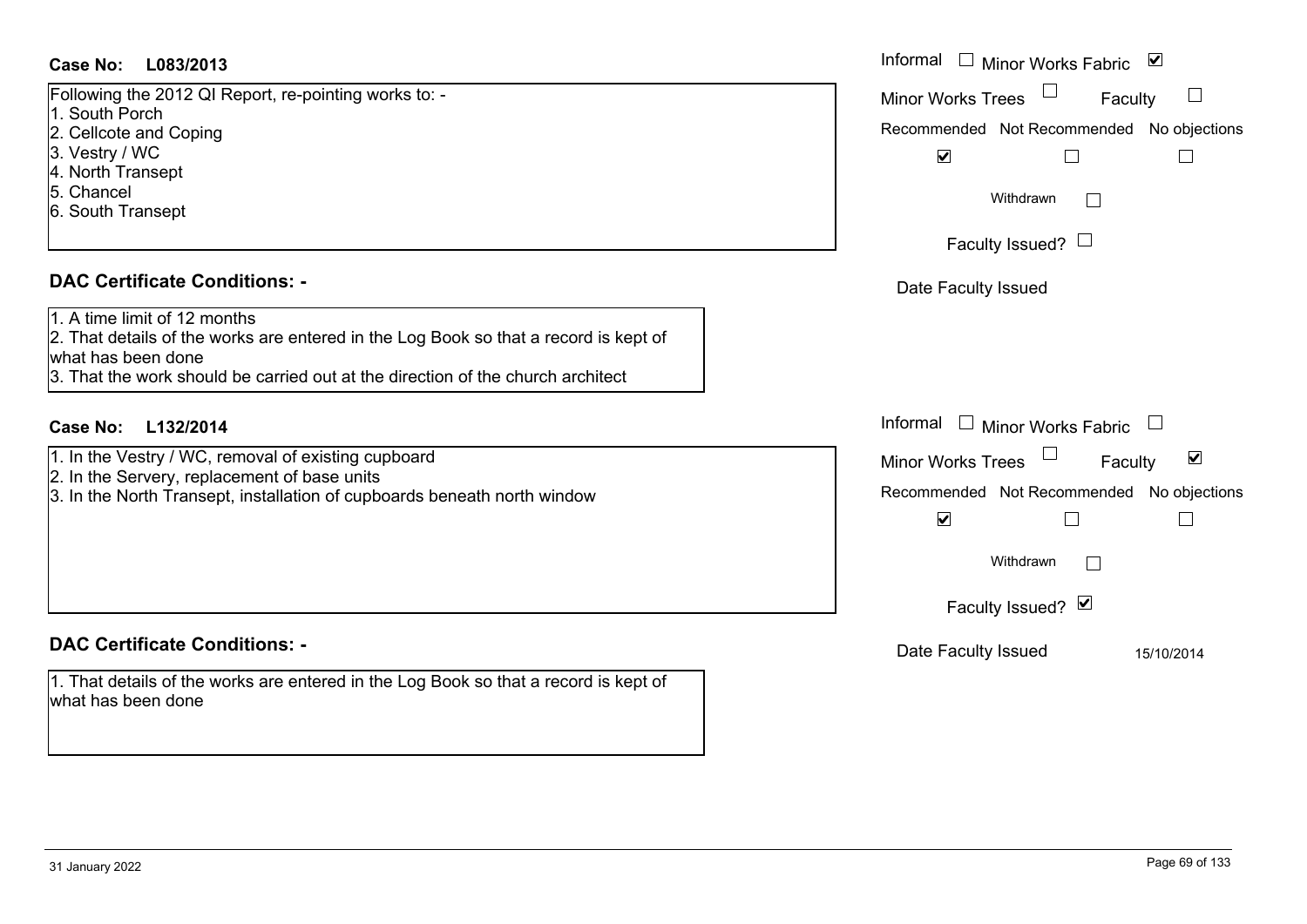| <b>Case No:</b><br>L197/2014                                                                                                                                                                                                                                                | Informal ⊠ Minor Works Fabric $\Box$                                                                                                                                                                            |
|-----------------------------------------------------------------------------------------------------------------------------------------------------------------------------------------------------------------------------------------------------------------------------|-----------------------------------------------------------------------------------------------------------------------------------------------------------------------------------------------------------------|
| 1. Re-location of Pews<br>2. Installation of 20 x upholstered stackable chairs                                                                                                                                                                                              | Minor Works Trees<br>$\blacktriangledown$<br>Faculty<br>Recommended Not Recommended No objections<br>$\blacktriangledown$<br>$\Box$<br>$\Box$                                                                   |
|                                                                                                                                                                                                                                                                             | Withdrawn<br>$\blacktriangledown$                                                                                                                                                                               |
|                                                                                                                                                                                                                                                                             | Faculty Issued? $\Box$                                                                                                                                                                                          |
| <b>DAC Certificate Conditions: -</b>                                                                                                                                                                                                                                        | Date Faculty Issued                                                                                                                                                                                             |
| 1. That details of the works are entered in the Log Book so that a record is kept of<br>what has been done                                                                                                                                                                  |                                                                                                                                                                                                                 |
| <b>Case No:</b>                                                                                                                                                                                                                                                             | Informal □ Minor Works Fabric<br>$\Box$                                                                                                                                                                         |
| <b>Creation of Garden of Remembrance</b>                                                                                                                                                                                                                                    | Minor Works Trees<br>$\blacktriangledown$<br>Faculty<br>Recommended Not Recommended No objections<br>$\blacktriangledown$<br>$\mathbb{R}$<br>Withdrawn<br>$\mathcal{L}^{\mathcal{A}}$<br>Faculty Issued? $\Box$ |
| <b>DAC Certificate Conditions: -</b>                                                                                                                                                                                                                                        | Date Faculty Issued<br>23/06/2017                                                                                                                                                                               |
| 1. That details of the works are entered in the Log Book so that a record is kept of<br>what has been done<br>2. That Human Remains should be expected when excavating within a churchyard.<br>Any remains should be recovered, treated in a respectful manner and boxed or |                                                                                                                                                                                                                 |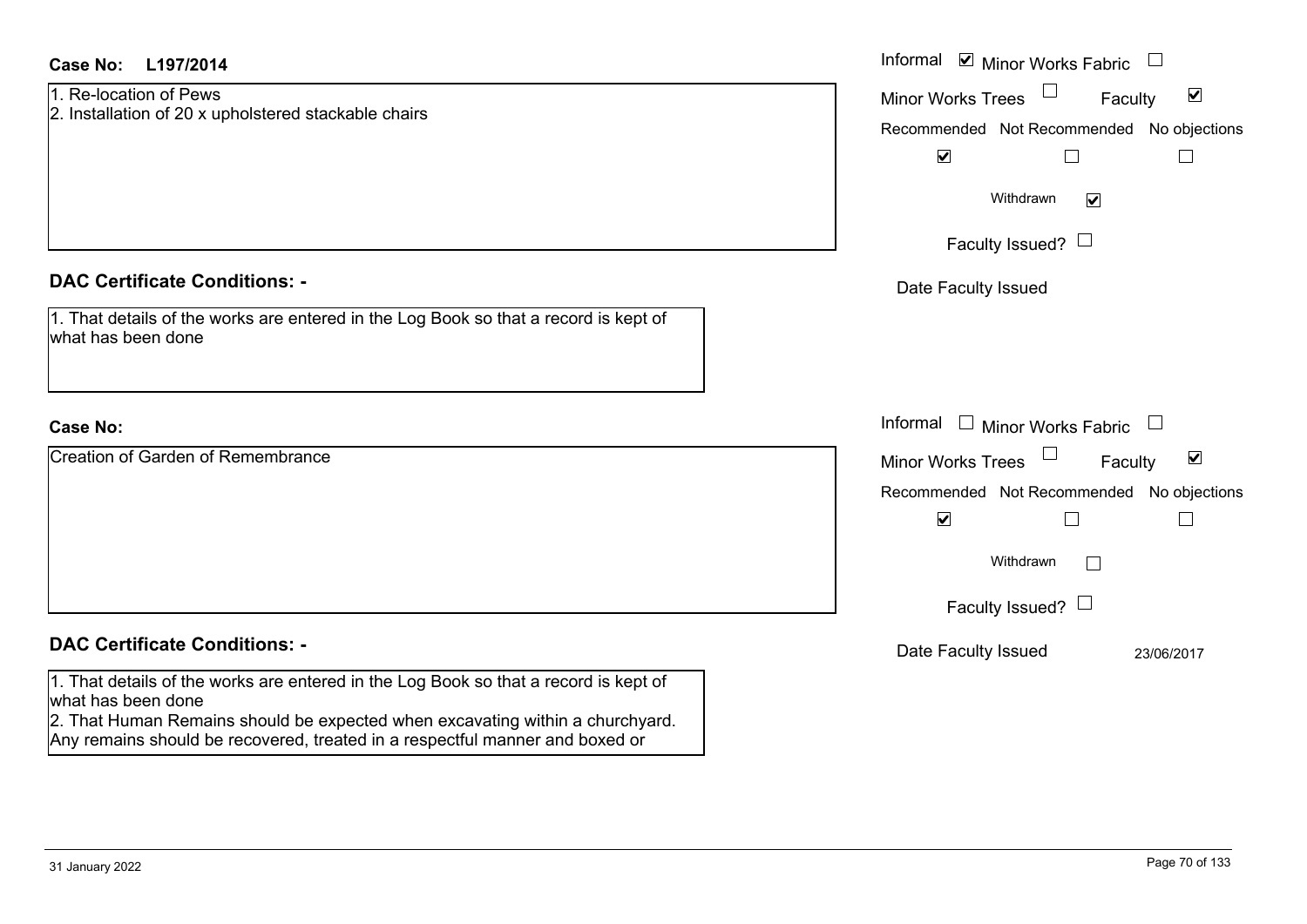| <b>Case No:</b>                                                                                            | Informal □ Minor Works Fabric ⊠              |
|------------------------------------------------------------------------------------------------------------|----------------------------------------------|
| Repair and re-setting of leaded window in Vestry                                                           | Minor Works Trees<br>$\Box$<br>Faculty       |
|                                                                                                            | Recommended Not Recommended No objections    |
|                                                                                                            | $\blacktriangledown$<br>$\Box$               |
|                                                                                                            | Withdrawn<br>$\Box$                          |
|                                                                                                            | Faculty Issued? $\Box$                       |
| <b>DAC Certificate Conditions: -</b>                                                                       | Date Faculty Issued                          |
| 1. That details of the works are entered in the Log Book so that a record is kept of<br>what has been done |                                              |
| <b>Case No:</b>                                                                                            | Informal<br>$\Box$ Minor Works Fabric $\Box$ |
| Repairs to sunken Chancel floor                                                                            | Minor Works Trees<br>$\Box$<br>Faculty       |
|                                                                                                            | Recommended Not Recommended No objections    |
|                                                                                                            | $\Box$<br>$\Box$                             |
|                                                                                                            | Withdrawn<br>$\vert \hspace{.06cm} \vert$    |
|                                                                                                            | Faculty Issued? $\Box$                       |
| <b>DAC Certificate Conditions: -</b>                                                                       | Date Faculty Issued                          |
| 1. That details of the works are entered in the Log Book so that a record is kept of<br>what has been done |                                              |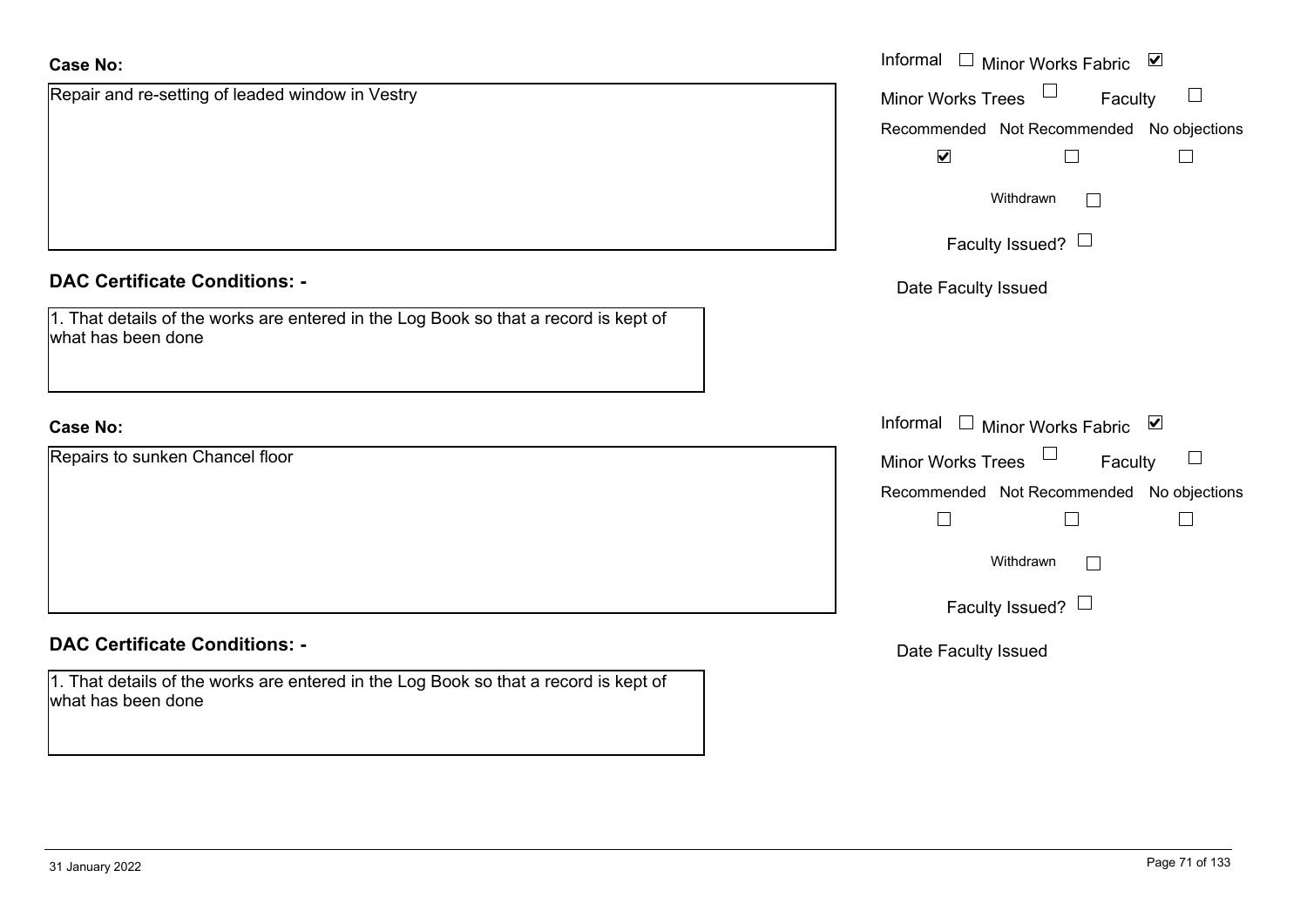| <b>Case No:</b>                                                                                            | Informal<br>Minor Works Fabric ⊠<br>$\Box$                   |
|------------------------------------------------------------------------------------------------------------|--------------------------------------------------------------|
| Introductioon of a Word War One Memorial Bench                                                             | Minor Works Trees<br>$\Box$<br>Faculty                       |
|                                                                                                            | Recommended Not Recommended No objections                    |
|                                                                                                            | $\Box$                                                       |
|                                                                                                            |                                                              |
|                                                                                                            | Withdrawn<br>$\Box$                                          |
|                                                                                                            | Faculty Issued? $\Box$                                       |
| <b>DAC Certificate Conditions: -</b>                                                                       | Date Faculty Issued                                          |
| 1. That details of the works are entered in the Log Book so that a record is kept of<br>what has been done |                                                              |
| <b>Case No:</b>                                                                                            | Informal<br>□ Minor Works Fabric $\vert \blacktriangleright$ |
| QI Repairs to: -                                                                                           | Minor Works Trees<br>$\Box$<br>Faculty                       |
| 1. Tower                                                                                                   | Recommended Not Recommended No objections                    |
| 2. Nave<br>3. Vestry                                                                                       |                                                              |
| 4. North Transept                                                                                          | $\blacktriangledown$                                         |
| 5. Chancel                                                                                                 | Withdrawn<br>$\Box$                                          |
| 6. South Transept                                                                                          |                                                              |
| 7. Bellcote                                                                                                | Faculty Issued? $\Box$                                       |
| 8. South Porch                                                                                             |                                                              |
| 9. Churchyard Gate                                                                                         |                                                              |
| <b>DAC Certificate Conditions: -</b>                                                                       | Date Faculty Issued                                          |
| 1. That details of the works are entered in the Log Book so that a record is kept of                       |                                                              |

what has been done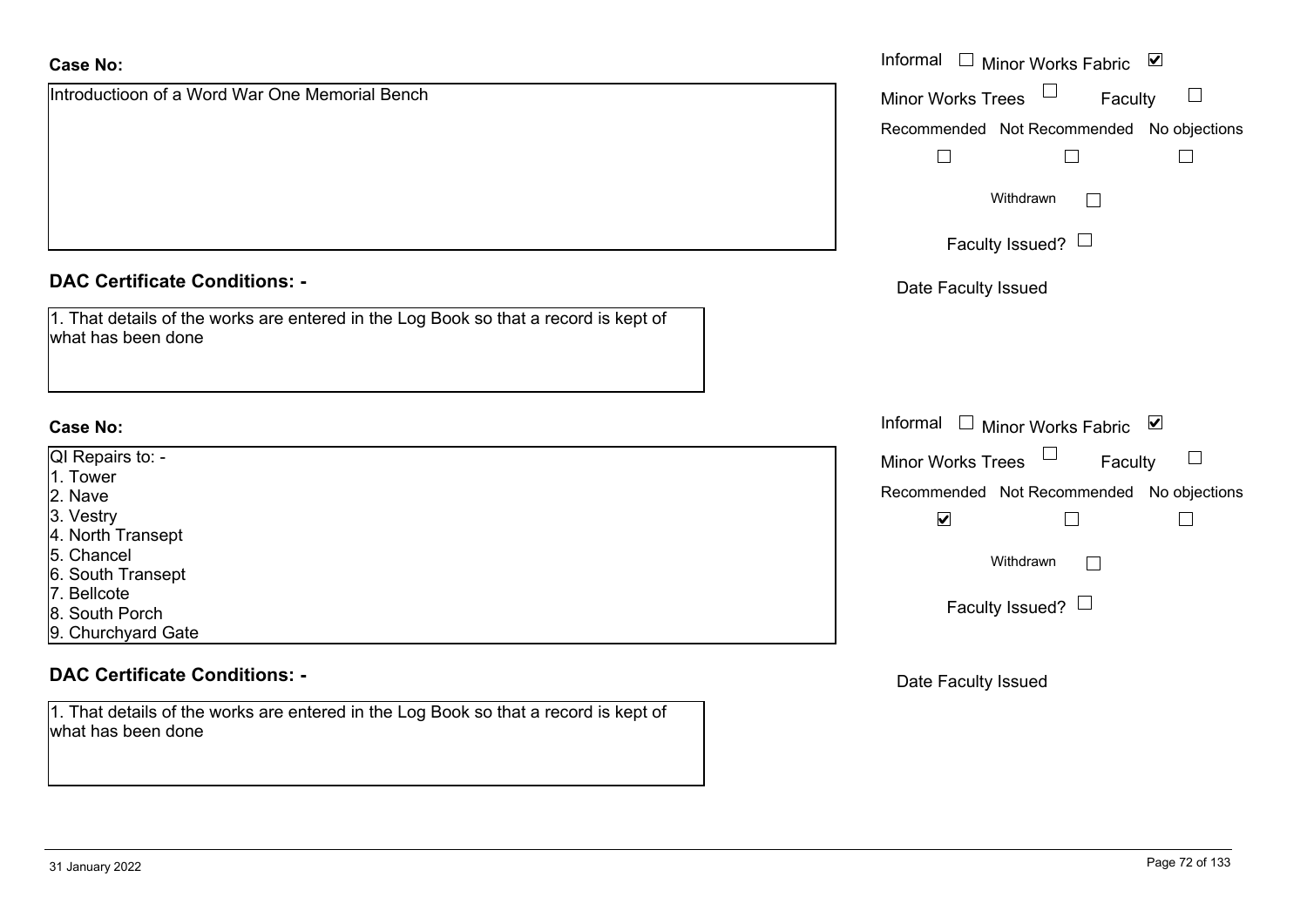### **Case No:**

Repairs to sunken Chancel floor

|  |  | <b>DAC Certificate Conditions: -</b> |  |
|--|--|--------------------------------------|--|
|--|--|--------------------------------------|--|

1. That details of the works are entered in the Log Book so that a record is kept of what has been done

 2. That any excavations should be dug by hand and the DAC Archaeological Adviser invited to be present during the excavations

|                        | Informal $\Box$ Minor Works Fabric $\Box$ |
|------------------------|-------------------------------------------|
| o sunken Chancel floor | Minor Works Trees $\quad \Box$<br>Faculty |
|                        | Recommended Not Recommended No objections |
|                        | ⊻                                         |
|                        | Withdrawn<br>I.                           |
|                        | Faculty Issued? $\Box$                    |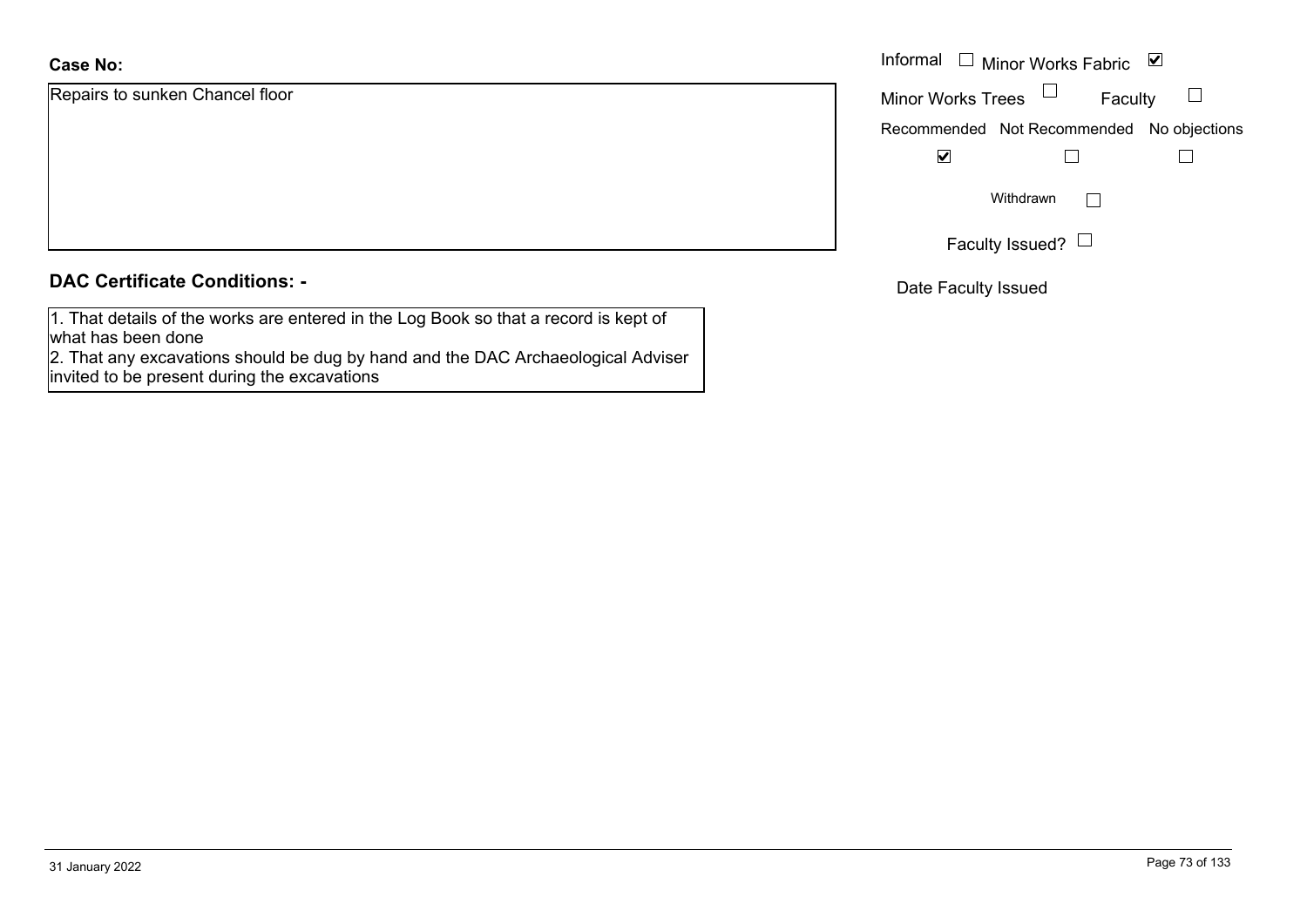# **Great Bowden, (Local Authority) Cemetery**

### **Case No:**

| No application for Minor Works / Advice / DAC Certificate has been received |  |  |
|-----------------------------------------------------------------------------|--|--|
|                                                                             |  |  |

### **DAC Certificate Conditions: -**

1. A time limit of 12 months

2. That details of the works are entered in the Log Book so that a record is kept of what has been done

|                                                                     | Informal $\Box$ Minor Works Fabric $\Box$     |
|---------------------------------------------------------------------|-----------------------------------------------|
| cation for Minor Works / Advice / DAC Certificate has been received | Faculty $\square$<br>Minor Works Trees $\Box$ |
|                                                                     | Recommended Not Recommended No objections     |
|                                                                     |                                               |
|                                                                     | Withdrawn                                     |
|                                                                     | Faculty Issued? $\Box$                        |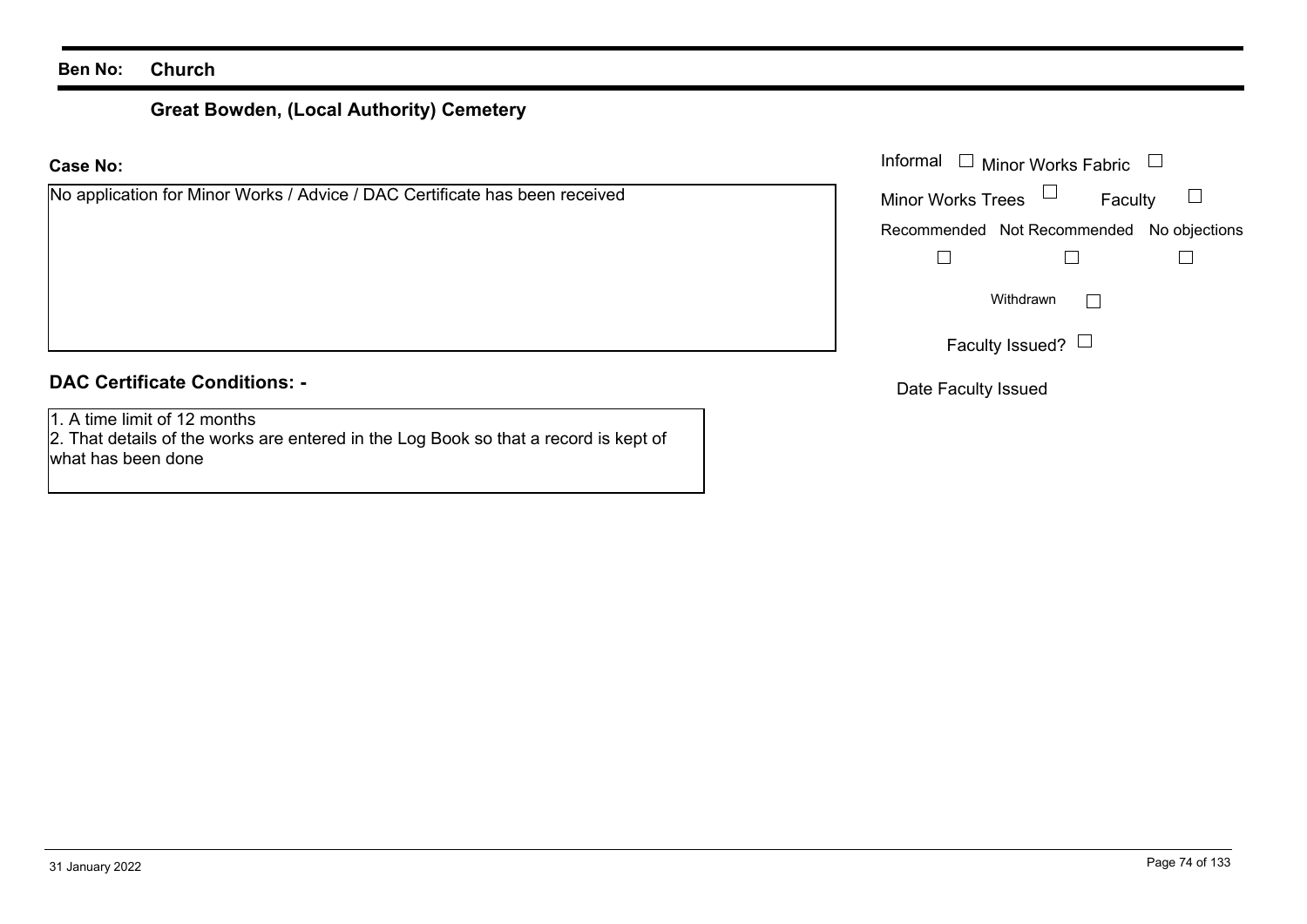#### **10304Great Bowden, St Peter and St Paul**

should be given not less than 14 days notice before works to cut through the church wall or floor were commenced in order that an Archaeological Watching Brief could be

#### Informal  $\Box$  Minor Works Fabric  $\Box$  Informal **L/1999Case No:**1. Toilet facilitiesFaculty  $\blacktriangledown$ Minor Works Trees 2. Re-positioning of Font 3. Renovation of Organ and Bells Recommended Not Recommended No objections 4. Provision of chairs to South Chapel  $\overline{\mathbf{v}}$  $\Box$  $\Box$ 5. Removal of Pews to rear of North AisleWithdrawn $\Box$ Faculty Issued? Ø **DAC Certificate Conditions: -**Date Faculty Issued 14/07/2001 1. A time limit of 12 months 2. That the existing foul water drains should be in good repair and adequate for the new facilities 3. That the Diocesan Archaeological Adviser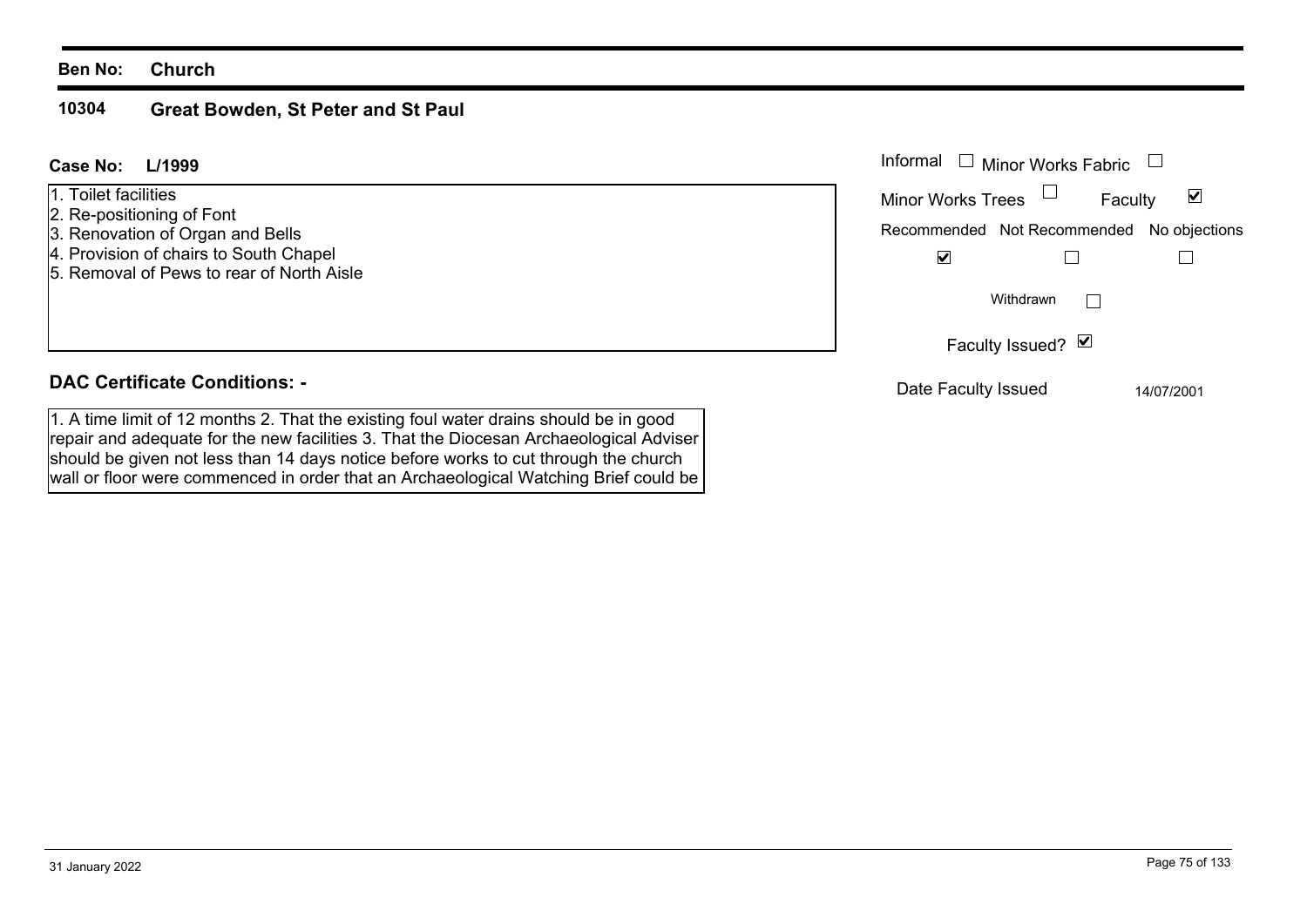| <b>Case No:</b><br>L042/2006                                                                                                                                                                                                       | Informal<br>$\Box$ Minor Works Fabric $\Box$                                                                                                                                                                                      |
|------------------------------------------------------------------------------------------------------------------------------------------------------------------------------------------------------------------------------------|-----------------------------------------------------------------------------------------------------------------------------------------------------------------------------------------------------------------------------------|
| Repairs to: -<br>a) Lead roof<br>b) Rainwater goods<br>c) Masonry<br>d) Internal fabric<br><b>DAC Certificate Conditions: -</b><br>1. A time limit of 12 months 2. That all lead work must take place under a "Hot Work"<br>Permit | Minor Works Trees <sup>1</sup><br>$\blacktriangledown$<br>Faculty<br>Recommended Not Recommended No objections<br>$\blacktriangledown$<br>$\Box$<br>$\Box$<br>Withdrawn<br>Faculty Issued? Ø<br>Date Faculty Issued<br>19/05/2006 |
| L051c/2007<br><b>Case No:</b>                                                                                                                                                                                                      | Informal $\Box$ Minor Works Fabric $\Box$                                                                                                                                                                                         |
| Installation of external glass doors to the South Porch                                                                                                                                                                            | Minor Works Trees<br>$\blacktriangledown$<br>Faculty<br>Recommended Not Recommended No objections<br>$\blacktriangledown$<br>$\Box$<br>$\Box$<br>Withdrawn<br>$\sim$<br>Faculty Issued? Ø                                         |
| <b>DAC Certificate Conditions: -</b>                                                                                                                                                                                               | Date Faculty Issued<br>09/05/2016                                                                                                                                                                                                 |
| 1. That details of the works are entered in the Log Book so that a record is kept of<br>what has been done                                                                                                                         |                                                                                                                                                                                                                                   |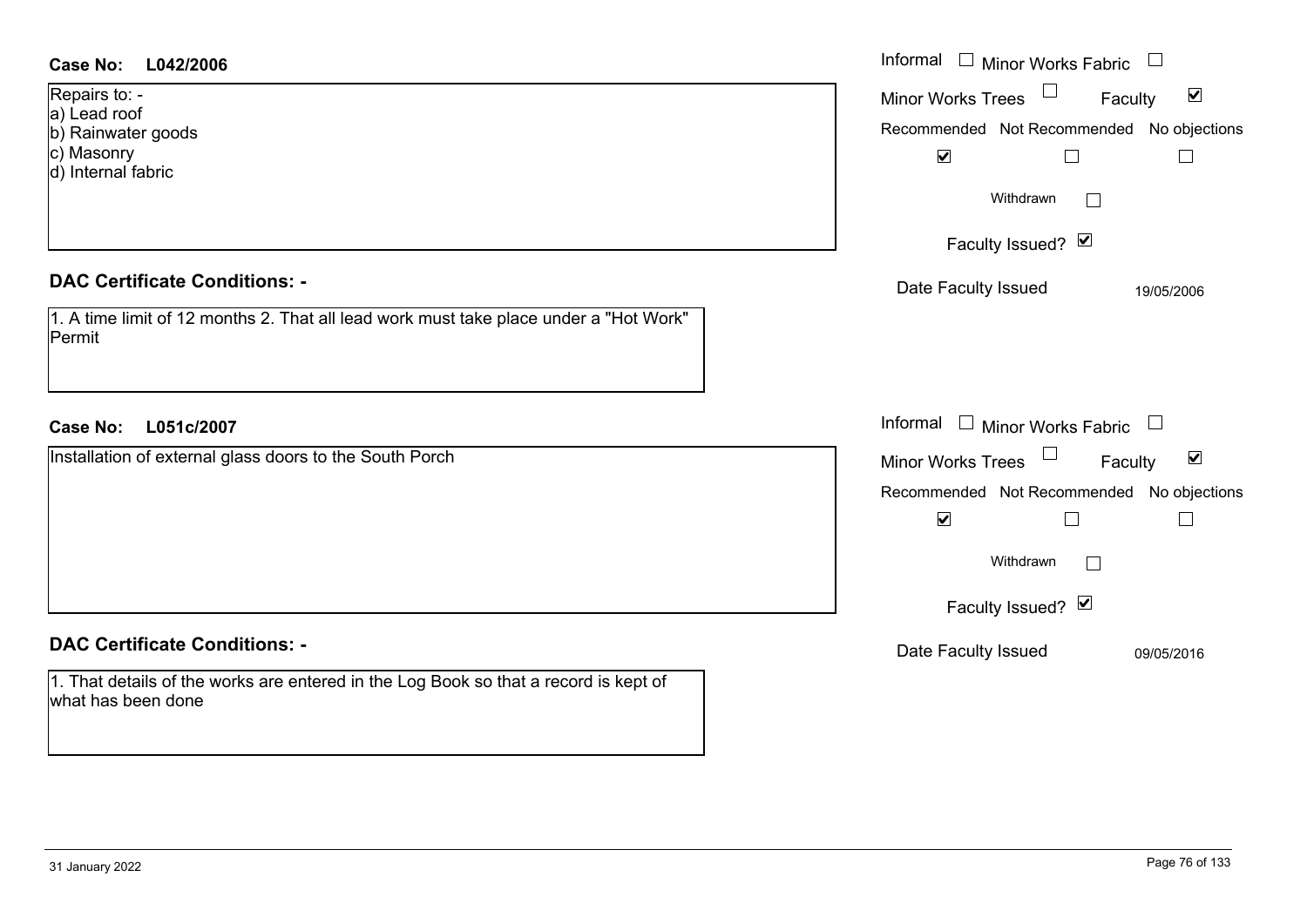| Case No:<br>L051a/2007                                                                                                                                                                                                                                                                                                                                                                                                                                                                                                                                                                                                                                                                                          | Informal ☑ Minor Works Fabric                                                                                                                                                             |
|-----------------------------------------------------------------------------------------------------------------------------------------------------------------------------------------------------------------------------------------------------------------------------------------------------------------------------------------------------------------------------------------------------------------------------------------------------------------------------------------------------------------------------------------------------------------------------------------------------------------------------------------------------------------------------------------------------------------|-------------------------------------------------------------------------------------------------------------------------------------------------------------------------------------------|
| Re-ordering - Phase 1 comprising: -<br>01. Installation of under floor gas heating system in the Nave<br>02. Installation of gas heating system with convector heaters in the Chancel<br>03. Installing boilers in the North Porch<br>04. Removal of Victorian radiators and pipe work<br>05. Raising the floor levels to pre-Victorian level and replacing rotted wood with stone<br>06. At the South Door creation of disabled accessible entrance way<br>07. Re-location of the Font to the west end of the church on the west-east axis<br>08. Lift the door to the wash up area to enable access<br>09. Replacement of lighting & electrical systems<br>10. Installation of lighting for the doom painting | $\mathbb{L}$<br><b>Minor Works Trees</b><br>Faculty<br>Recommended Not Recommended No objections<br>$\blacktriangledown$<br>Г<br>$\Box$<br>Withdrawn<br>$\mathbf{I}$<br>Faculty Issued? Ø |
| <b>DAC Certificate Conditions: -</b><br>1. A time limit of 12 months<br>2. That details of the works are entered in the Log Book so that a record is kept of<br>what has been done<br>3. That the PCC causes the enclosed advertisement to be published in the local press                                                                                                                                                                                                                                                                                                                                                                                                                                      | Date Faculty Issued<br>08/08/2013                                                                                                                                                         |
| L051b/2007<br><b>Case No:</b>                                                                                                                                                                                                                                                                                                                                                                                                                                                                                                                                                                                                                                                                                   | Informal ☑ Minor Works Fabric                                                                                                                                                             |
| Re-ordering - Phase 2 comprising: -<br>1. Re-location of the Organ and completion of the Lady Chapel (make the floor good with stone)<br>2. Re-location and upgrading of the WCs to the Tower-base and include accessible WC and baby<br>changing facilities, electrifying the church Clock and making an accessible staircase to the first floor of<br>the Tower<br>3. Conversion of present wash-up room / old boiler housing / WC into a kitchen with storage area above                                                                                                                                                                                                                                     | $\blacktriangledown$<br><b>Minor Works Trees</b><br>Faculty<br>Recommended Not Recommended<br>No objections<br>$\blacktriangledown$<br>Withdrawn                                          |
| 4. Extending under floor heating into the kitchen area and the base of the bell Tower<br>5. Taking down of the memorial screen for renovation and possible re-location in front of the new Lady<br>Chapel                                                                                                                                                                                                                                                                                                                                                                                                                                                                                                       | Faculty Issued? Ø                                                                                                                                                                         |
| <b>DAC Certificate Conditions: -</b><br>01. That details of the works are entered in the Log Book so that a record is kept of<br>what has been done<br>02. That the PCC causes the enclosed advertisement to be published on the                                                                                                                                                                                                                                                                                                                                                                                                                                                                                | Date Faculty Issued<br>14/11/2016                                                                                                                                                         |

Diocesan website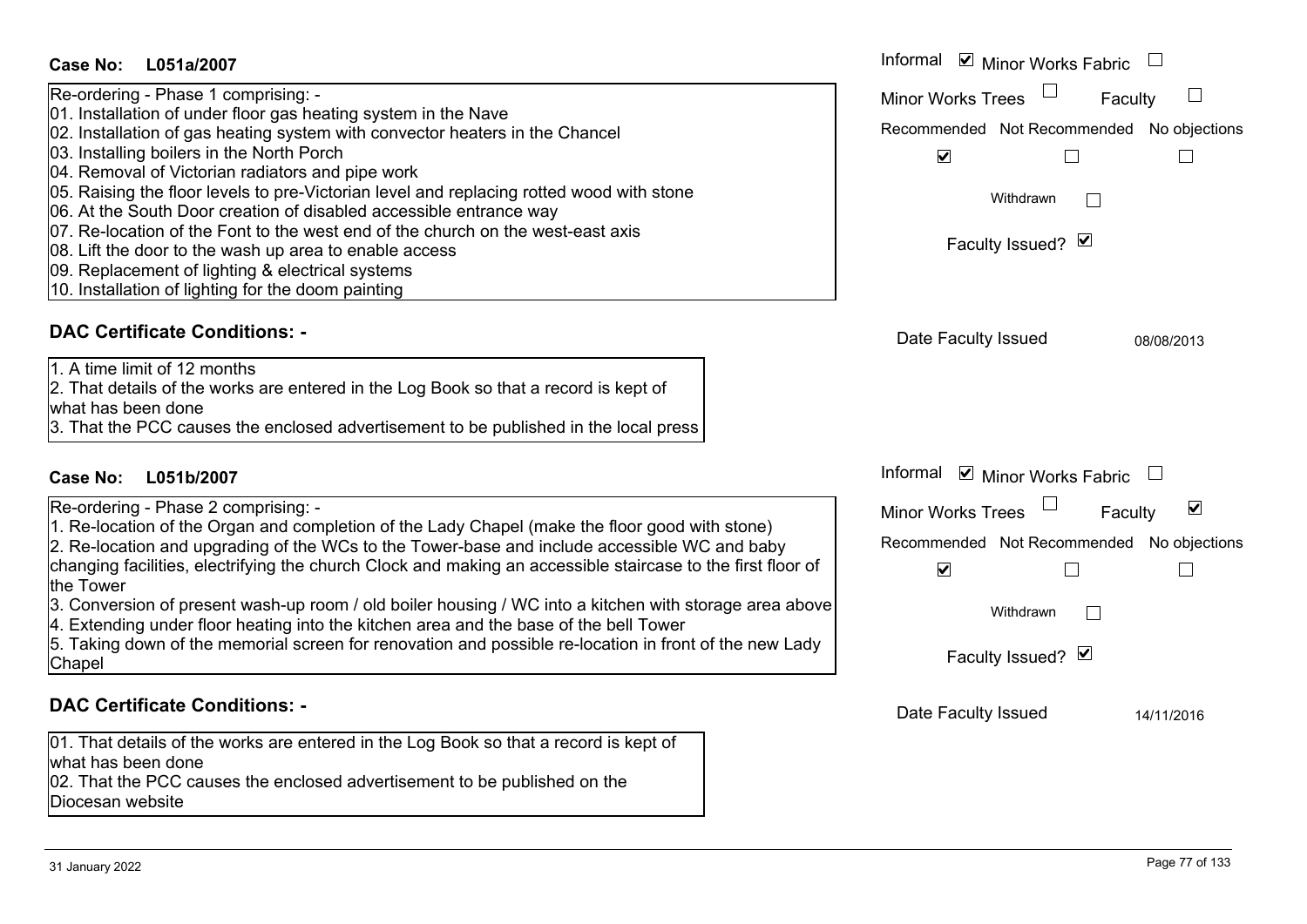| <b>Case No:</b><br>L071/2008                                                                                                                  | Informal $\Box$ Minor Works Fabric $\Box$                 |
|-----------------------------------------------------------------------------------------------------------------------------------------------|-----------------------------------------------------------|
| Installation of Bench in the churchyard in memory of Anna Salmon                                                                              | $\Box$<br><b>Minor Works Trees</b><br>Faculty             |
|                                                                                                                                               | Recommended Not Recommended No objections                 |
|                                                                                                                                               | $\blacktriangledown$                                      |
|                                                                                                                                               | Withdrawn                                                 |
|                                                                                                                                               | Faculty Issued? $\Box$                                    |
| <b>DAC Certificate Conditions: -</b>                                                                                                          | Date Faculty Issued                                       |
| 1. That the works are recorded in the Log Book so that a record is kept of what has<br>been done                                              |                                                           |
| <b>Case No:</b><br>L186/2010                                                                                                                  | Informal<br>□ Minor Works Fabric $\vert \mathbf{v} \vert$ |
| Replacement of: -                                                                                                                             | $\Box$<br><b>Minor Works Trees</b><br>Faculty             |
| 1. Electrical wiring<br>2. 2 x Flourescent lighting strips with spot lights                                                                   | Recommended Not Recommended No objections                 |
|                                                                                                                                               | $\blacktriangledown$                                      |
|                                                                                                                                               | Withdrawn                                                 |
|                                                                                                                                               | Faculty Issued? $\Box$                                    |
| <b>DAC Certificate Conditions: -</b>                                                                                                          | Date Faculty Issued                                       |
| 1. That details of the works are entered in the Log Book so that a record is kept of<br>what has been done                                    |                                                           |
| 2. That, where possible, all fixings should be made into joints, not stonework, using<br>stainless steel or non-ferrous screws in fibre plugs |                                                           |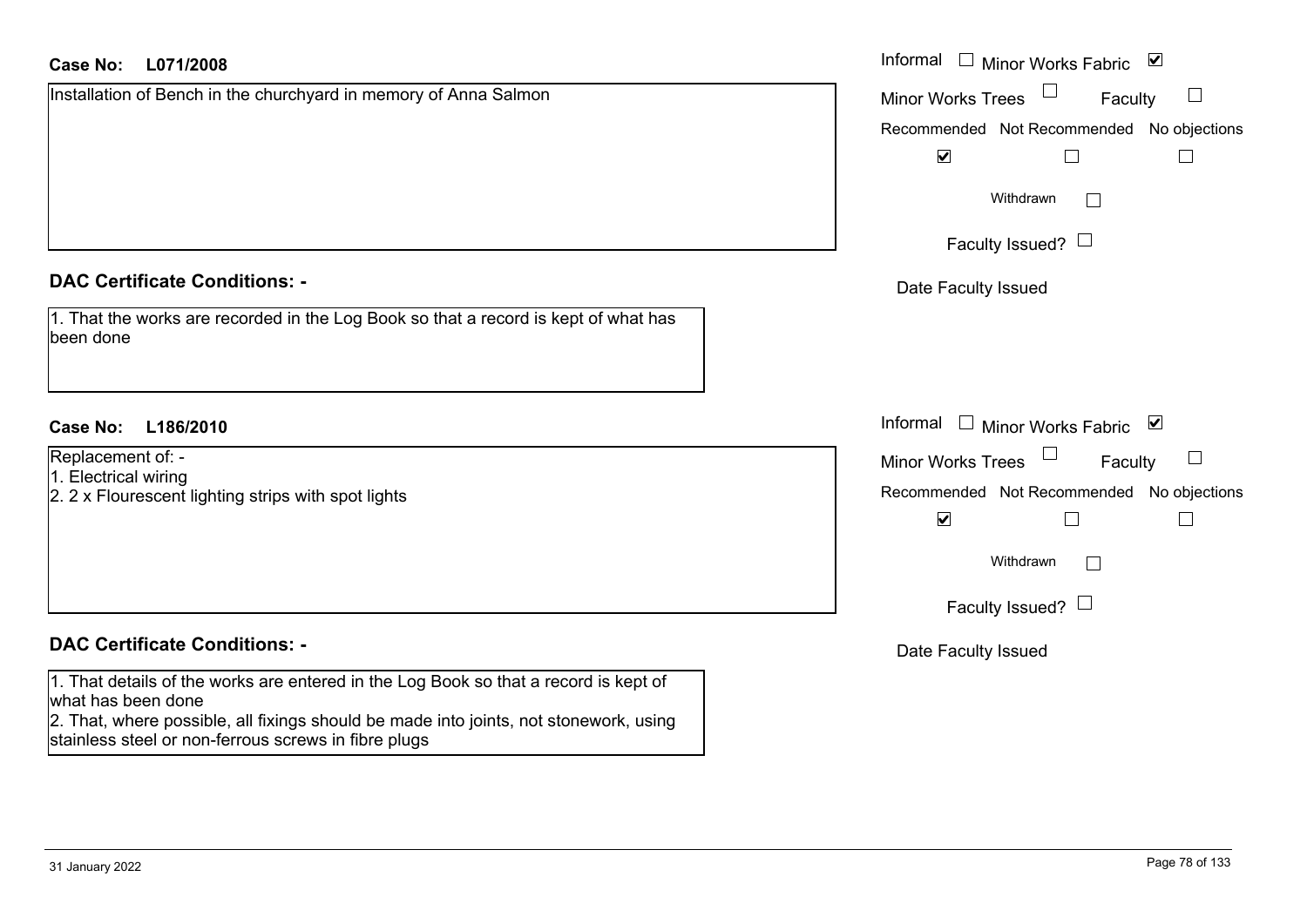| Case No: | L189/2010 |
|----------|-----------|
|----------|-----------|

Installation of a vent and duct to the boiler room for additional ventilation

## **DAC Certificate Conditions: -**

1. A time limit of 12 months

 2. That details of the works are entered in the Log Book so that a record is kept of what has been done

3. That all external flue terminals and guards should be finished to match external

## **L073/2010Case No:** Informal

Disposal of 1 x Victorian pew

## **DAC Certificate Conditions: -**

#### 1. A time limit of 12 months

2. That details of the works are entered in the Log Book so that a record is kept of what has been done

3. That the PCC carefully inspects all remaining pews and other interior woodwork to

| L189/2010                                                                                                                                                                                    | Informal $\square$<br>Minor Works Fabric             |  |
|----------------------------------------------------------------------------------------------------------------------------------------------------------------------------------------------|------------------------------------------------------|--|
| on of a vent and duct to the boiler room for additional ventilation                                                                                                                          | $\blacktriangledown$<br>Minor Works Trees<br>Faculty |  |
|                                                                                                                                                                                              | Recommended Not Recommended No objections            |  |
|                                                                                                                                                                                              | $\blacktriangledown$                                 |  |
|                                                                                                                                                                                              | Withdrawn<br>$\mathbb{R}^n$                          |  |
|                                                                                                                                                                                              | Faculty Issued? $\Box$                               |  |
| rtificate Conditions: -                                                                                                                                                                      | Date Faculty Issued                                  |  |
| limit of 12 months<br>etails of the works are entered in the Log Book so that a record is kept of<br>been done<br>Il external flue terminals and guards should be finished to match external |                                                      |  |
| L073/2010                                                                                                                                                                                    | Informal<br><b>Minor Works Fabric</b><br>$\Box$      |  |
| of 1 x Victorian pew                                                                                                                                                                         | $\blacktriangledown$<br>Minor Works Trees<br>Faculty |  |
|                                                                                                                                                                                              | Recommended Not Recommended No objections            |  |
|                                                                                                                                                                                              | $\blacktriangledown$                                 |  |
|                                                                                                                                                                                              | Withdrawn<br>$\mathbb{R}^n$                          |  |
|                                                                                                                                                                                              | Faculty Issued? $\Box$                               |  |
| rtificate Conditions: -                                                                                                                                                                      | Date Faculty Issued                                  |  |
| $\Gamma$ and $\Gamma$ and $\Gamma$ and $\Gamma$ are a set of $\Gamma$                                                                                                                        |                                                      |  |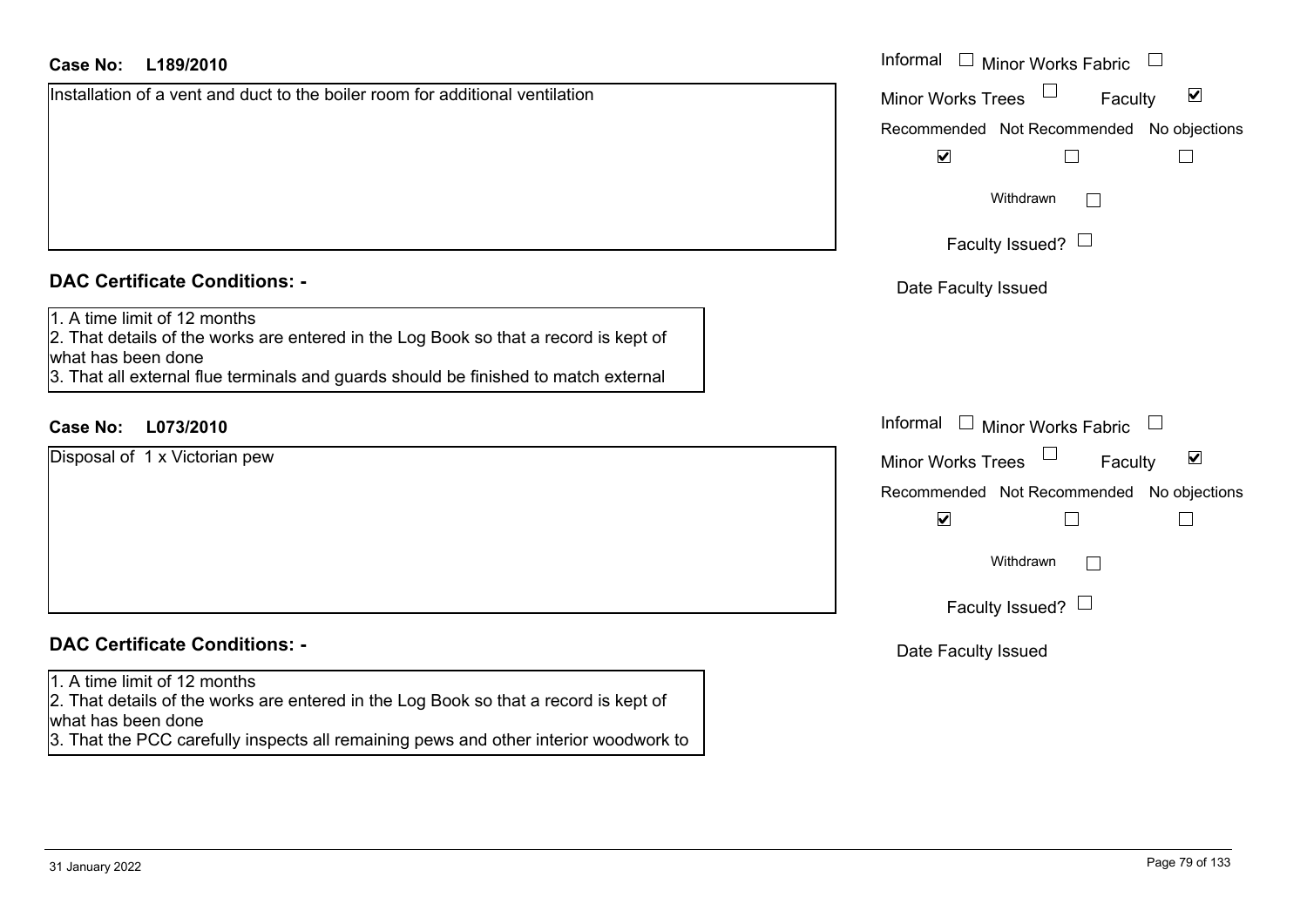| <b>Case No:</b><br>L166/2011                                                                                                                                                                                                        | Informal $\Box$ Minor Works Fabric<br>$\Box$                    |
|-------------------------------------------------------------------------------------------------------------------------------------------------------------------------------------------------------------------------------------|-----------------------------------------------------------------|
| Repairs to windows, including historic stained glass (1891)                                                                                                                                                                         | $\blacktriangledown$<br><b>Minor Works Trees</b><br>Faculty     |
|                                                                                                                                                                                                                                     | Recommended Not Recommended No objections                       |
|                                                                                                                                                                                                                                     | $\blacktriangledown$<br>⊔                                       |
|                                                                                                                                                                                                                                     | Withdrawn<br>$\mathbb{R}^n$                                     |
|                                                                                                                                                                                                                                     | Faculty Issued? Ø                                               |
| <b>DAC Certificate Conditions: -</b>                                                                                                                                                                                                | Date Faculty Issued<br>12/01/2012                               |
| 1. A time limit of 12 months<br>2. That details of the works are entered in the Log Book so that a record is kept of<br>what has been done<br>3. That it is window 7 which has glass replaced, as stated in the report, rather than |                                                                 |
| <b>Case No:</b><br>L039/2011                                                                                                                                                                                                        | Informal<br>$\mathcal{L}^{\mathcal{L}}$<br>Minor Works Fabric ⊠ |
| Replacement of existing Sound System                                                                                                                                                                                                | <b>Minor Works Trees</b><br>Faculty                             |
|                                                                                                                                                                                                                                     | Recommended Not Recommended No objections                       |
|                                                                                                                                                                                                                                     | $\blacktriangledown$<br>П                                       |
|                                                                                                                                                                                                                                     | Withdrawn<br>$\mathbb{R}^n$                                     |
|                                                                                                                                                                                                                                     | Faculty Issued? $\Box$                                          |
| <b>DAC Certificate Conditions: -</b>                                                                                                                                                                                                | Date Faculty Issued                                             |
| 1. A time limit of 12 months<br>2. That details of the works are entered in the Log Book so that a record is kept of<br>what has been done<br>3. That the PCC ensures the contractor complies with the DAC Conditions on the        |                                                                 |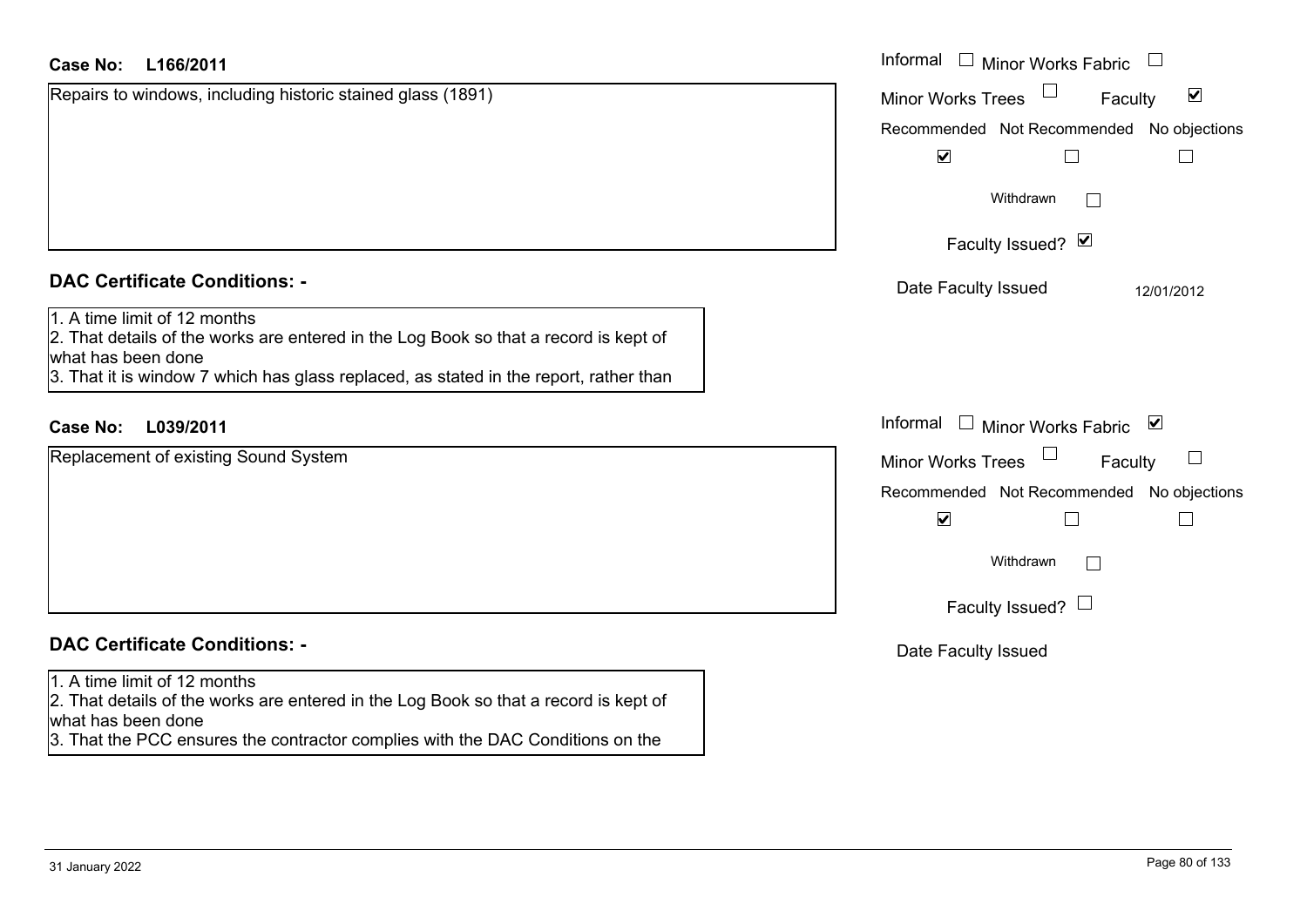| <b>Case No:</b><br>L033/2012                                                                                                                                                                                                        | Informal<br>$\Box$ Minor Works Fabric<br>$\Box$             |
|-------------------------------------------------------------------------------------------------------------------------------------------------------------------------------------------------------------------------------------|-------------------------------------------------------------|
| 1. Underpinning of the North Porch and north wall of the North Aisle<br>2. Installation of Cintec anchors                                                                                                                           | Minor Works Trees<br>$\blacktriangledown$<br>Faculty        |
|                                                                                                                                                                                                                                     | Recommended Not Recommended No objections                   |
|                                                                                                                                                                                                                                     | $\blacktriangledown$<br>$\Box$<br>$\Box$                    |
|                                                                                                                                                                                                                                     | Withdrawn                                                   |
|                                                                                                                                                                                                                                     | Faculty Issued? Ø                                           |
| <b>DAC Certificate Conditions: -</b>                                                                                                                                                                                                | Date Faculty Issued<br>11/07/2012                           |
| 1. A time limit of 12 months<br>2. That details of the works are entered in the Log Book so that a record is kept of<br>what has been done<br>3. That no works shall take place until the PCC, after consultation with the Diocesan |                                                             |
|                                                                                                                                                                                                                                     |                                                             |
| L032/2012<br><b>Case No:</b>                                                                                                                                                                                                        | Informal $\Box$ Minor Works Fabric $\Box$                   |
| Propping up of the North Porch pending permanent underpinning repairs                                                                                                                                                               | $\blacktriangledown$<br><b>Minor Works Trees</b><br>Faculty |
|                                                                                                                                                                                                                                     | Recommended Not Recommended No objections                   |
|                                                                                                                                                                                                                                     | $\Box$                                                      |
|                                                                                                                                                                                                                                     | Withdrawn                                                   |
|                                                                                                                                                                                                                                     | Faculty Issued? Ø                                           |
| <b>DAC Certificate Conditions: -</b>                                                                                                                                                                                                | Date Faculty Issued<br>08/02/2012                           |
| 1. A time limit of 12 months                                                                                                                                                                                                        |                                                             |
| 2. That details of the works are entered in the Log Book so that a record is kept of<br>what has been done                                                                                                                          |                                                             |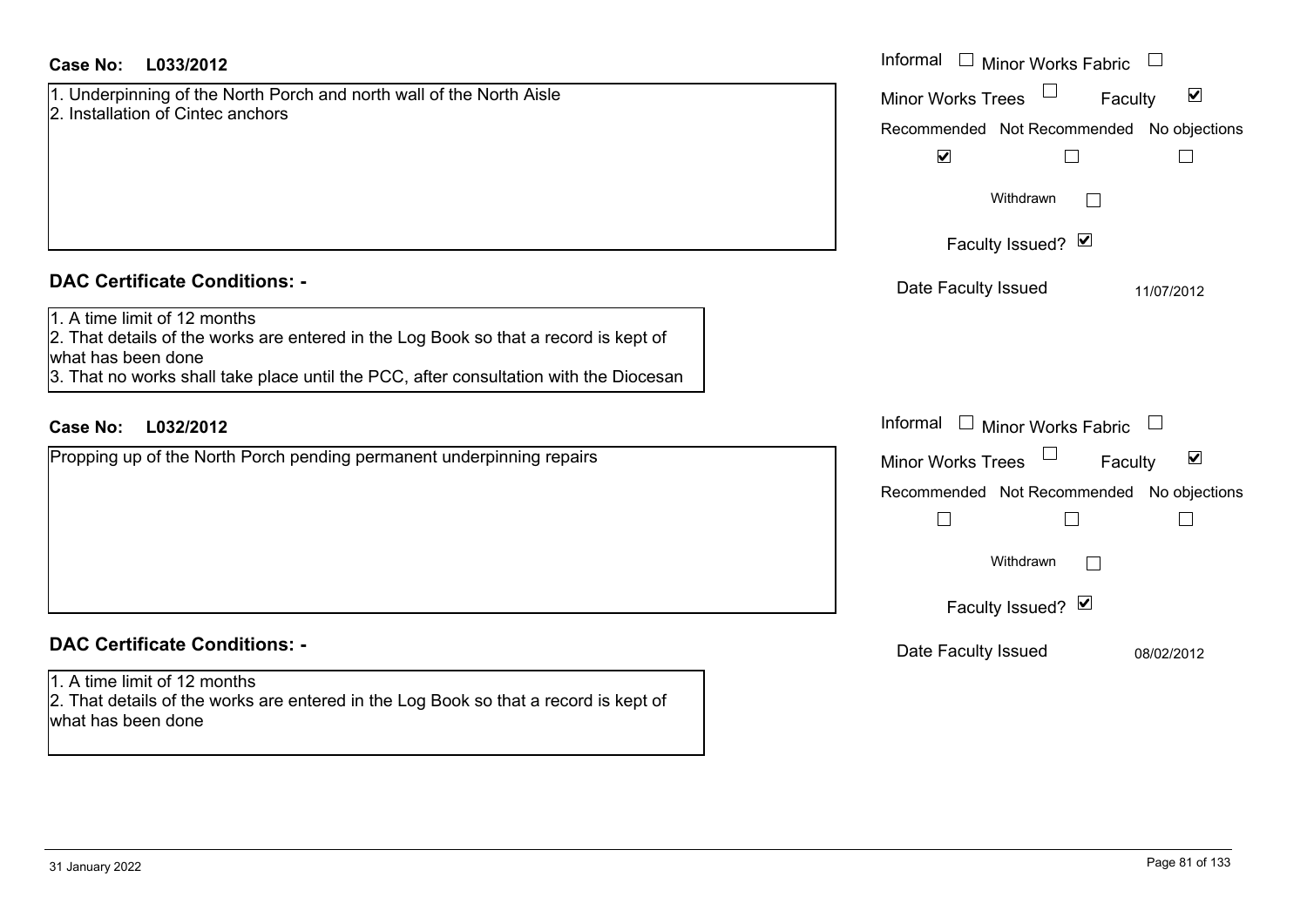| <b>Case No:</b><br>L064/2012                                                                                                               | Informal □ Minor Works Fabric                           |
|--------------------------------------------------------------------------------------------------------------------------------------------|---------------------------------------------------------|
| Works to 8 trees as per the Tree Report by Harborough District Council                                                                     | $\sum$<br><b>Minor Works Trees</b><br>Faculty<br>$\Box$ |
|                                                                                                                                            | Recommended Not Recommended No objections               |
|                                                                                                                                            | $\Box$                                                  |
|                                                                                                                                            | Withdrawn                                               |
|                                                                                                                                            | Faculty Issued? $\Box$                                  |
| <b>DAC Certificate Conditions: -</b>                                                                                                       | Date Faculty Issued                                     |
| 1. A time limit of 12 months<br>2. That details of the works are entered in the Log Book so that a record is kept of<br>what has been done |                                                         |
| L077/2012<br><b>Case No:</b>                                                                                                               | Informal <b>☑</b> Minor Works Fabric                    |
| Conservation of 15th Century Doom Painting                                                                                                 | $\Box$<br>$\sqcup$<br>Minor Works Trees<br>Faculty      |
|                                                                                                                                            | Recommended Not Recommended No objections               |
|                                                                                                                                            | $\vert \ \ \vert$<br>$\vert \ \ \vert$                  |
|                                                                                                                                            | Withdrawn<br>$\blacktriangledown$                       |
|                                                                                                                                            | Faculty Issued? $\Box$                                  |
| <b>DAC Certificate Conditions: -</b>                                                                                                       | Date Faculty Issued                                     |
| 1. A time limit of 12 months<br>2. That details of the works are entered in the Log Book so that a record is kept of<br>what has been done |                                                         |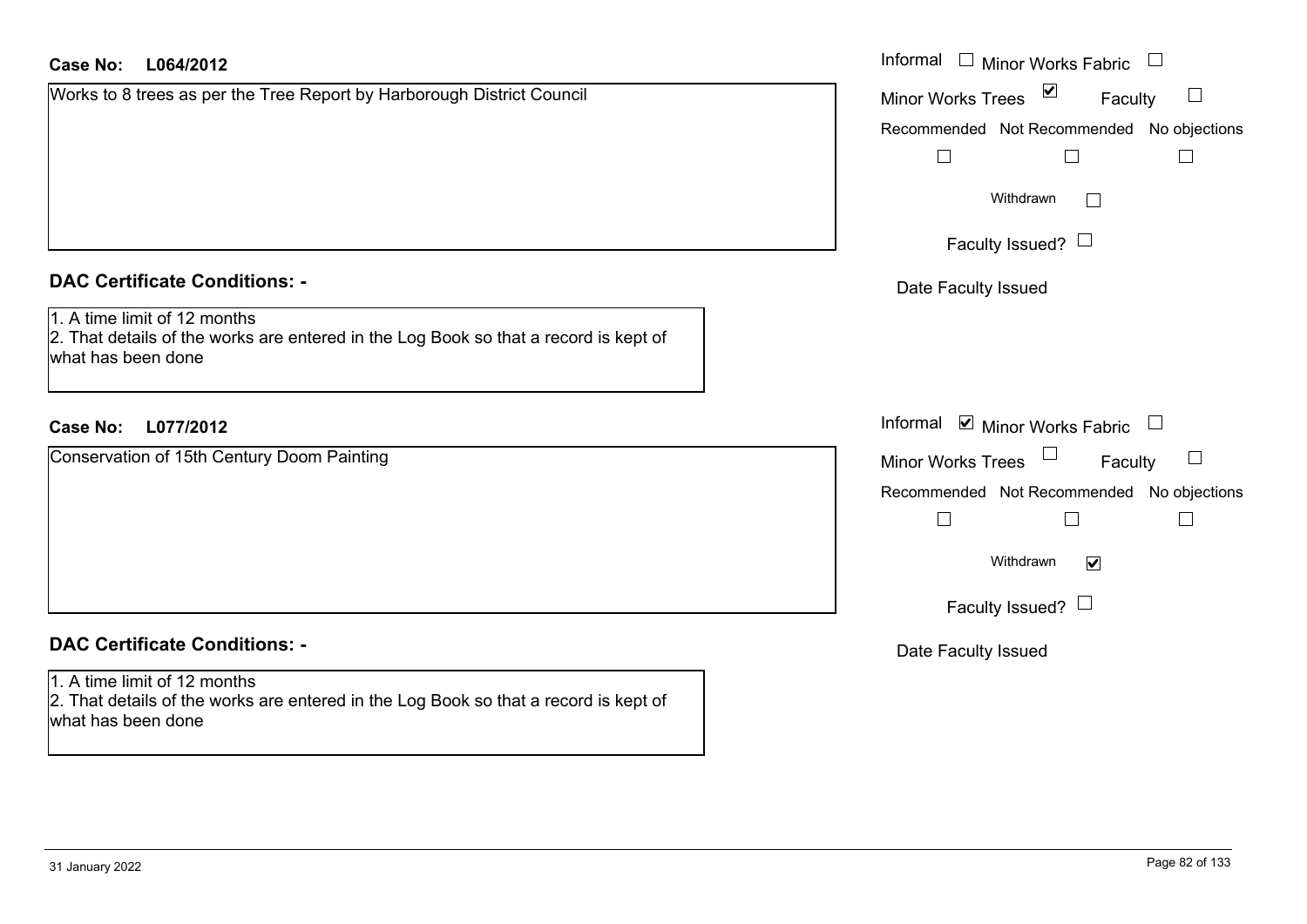### **L210/2012Case No:** Informal

| Re-bedding of stones crosses on: - |  |
|------------------------------------|--|
| 1. Nave                            |  |
| 2. Chancel                         |  |
| roof gables                        |  |
|                                    |  |
|                                    |  |
|                                    |  |

### **DAC Certificate Conditions: -**

1. A time limit of 12 months

2. That details of the works are entered in the Log Book so that a record is kept of what has been done

3. That stainless steel dowels is resin rather than stainless steel tie rods should be

## **L056/2013Case No:** Informal

Felling of: -  $1.1 \times$  Fir 2. 1 x Silver BirchTrees

### **DAC Certificate Conditions: -**

1. A time limit of 12 months 2. That details of the works are entered in the Log Book so that a record is kept of

what has been done

| Informal<br>$\overline{\mathbf{v}}$<br><b>Minor Works Fabric</b>                      |
|---------------------------------------------------------------------------------------|
| <b>Minor Works Trees</b><br>Faculty<br>Recommended Not Recommended No objections<br>⊻ |
| Withdrawn                                                                             |
| Faculty Issued? $\Box$                                                                |
| Date Faculty Issued                                                                   |
| Informal<br><b>Minor Works Fabric</b>                                                 |
| ⊻<br><b>Minor Works Trees</b><br>Faculty                                              |
| Recommended Not Recommended No objections                                             |
| Withdrawn                                                                             |
| Faculty Issued? $\Box$                                                                |
| Date Faculty Issued                                                                   |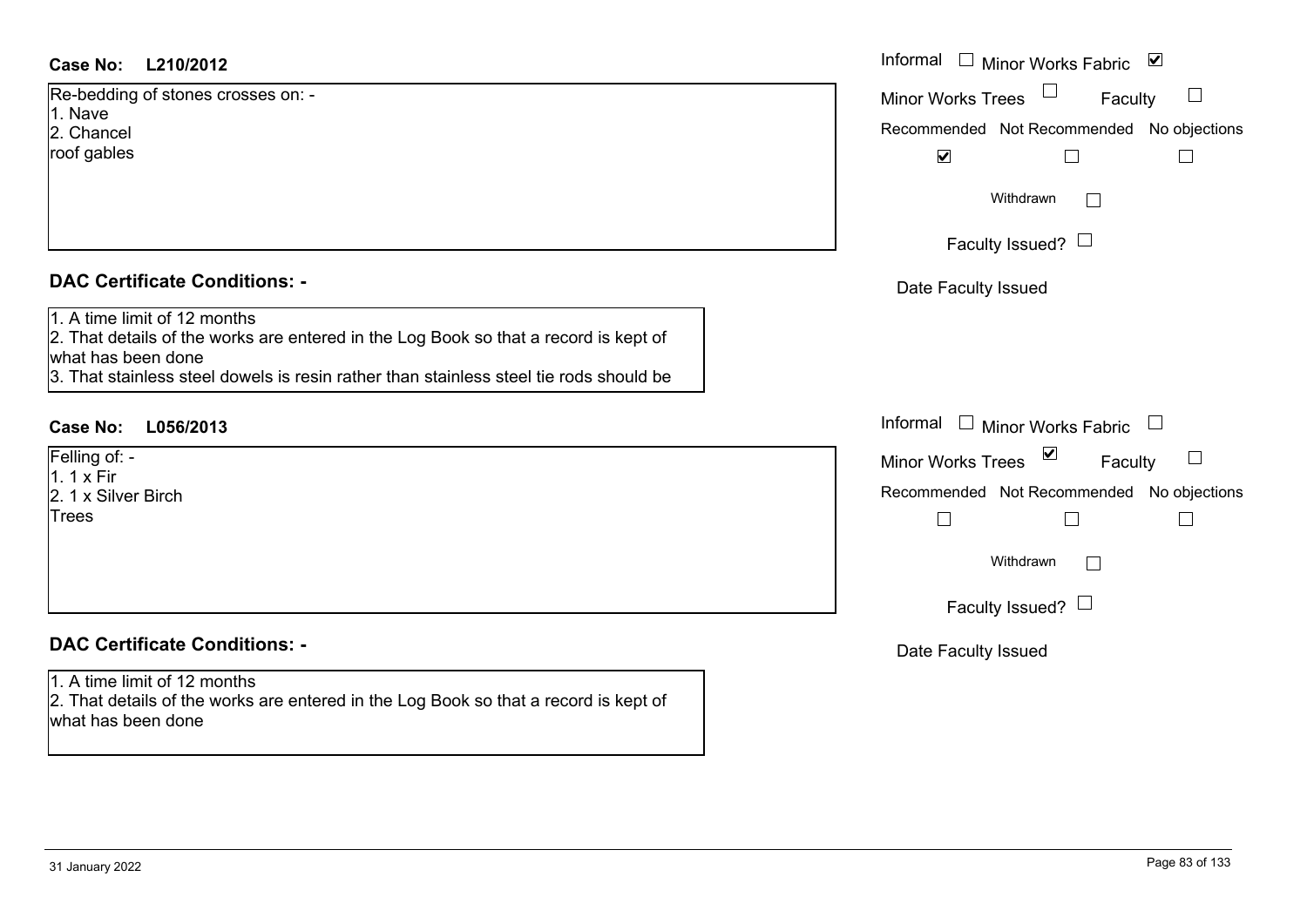| Case No:<br>L120/2013                                                                                                                                                                                                               | Informal $\Box$ Minor Works Fabric                                    |
|-------------------------------------------------------------------------------------------------------------------------------------------------------------------------------------------------------------------------------------|-----------------------------------------------------------------------|
| Removal of Tree limb overhanging Church Hall yard (Nursery School)                                                                                                                                                                  | $\blacktriangledown$<br><b>Minor Works Trees</b><br>Faculty<br>$\Box$ |
|                                                                                                                                                                                                                                     | Recommended Not Recommended No objections                             |
|                                                                                                                                                                                                                                     | $\blacktriangledown$                                                  |
|                                                                                                                                                                                                                                     | Withdrawn<br>$\sim$                                                   |
|                                                                                                                                                                                                                                     | Faculty Issued? $\Box$                                                |
| <b>DAC Certificate Conditions: -</b>                                                                                                                                                                                                | Date Faculty Issued                                                   |
| 1. A time limit of 12 months<br>2. That details of the works are entered in the Log Book so that a record is kept of<br>what has been done<br>3. That Harborough District Council submits a photograph of the tree taken before the |                                                                       |
| <b>Case No:</b><br>L055/2013                                                                                                                                                                                                        | Informal<br>$\Box$ Minor Works Fabric                                 |
| CONFIRMATORY APPLICATION for works carried out: -                                                                                                                                                                                   | $\blacktriangledown$<br><b>Minor Works Trees</b><br>Faculty           |
| Felling of Cherry Tree as it was dangerous by Harborough District Council                                                                                                                                                           | Recommended Not Recommended No objections<br>$\blacktriangledown$     |
|                                                                                                                                                                                                                                     | Withdrawn<br>$\mathbf{I}$                                             |
|                                                                                                                                                                                                                                     | Faculty Issued? Ø                                                     |
| <b>DAC Certificate Conditions: -</b>                                                                                                                                                                                                | Date Faculty Issued<br>27/03/2013                                     |
| 1. A time limit of 12 months<br>2. That details of the works are entered in the Log Book so that a record is kept of<br>what has been done                                                                                          |                                                                       |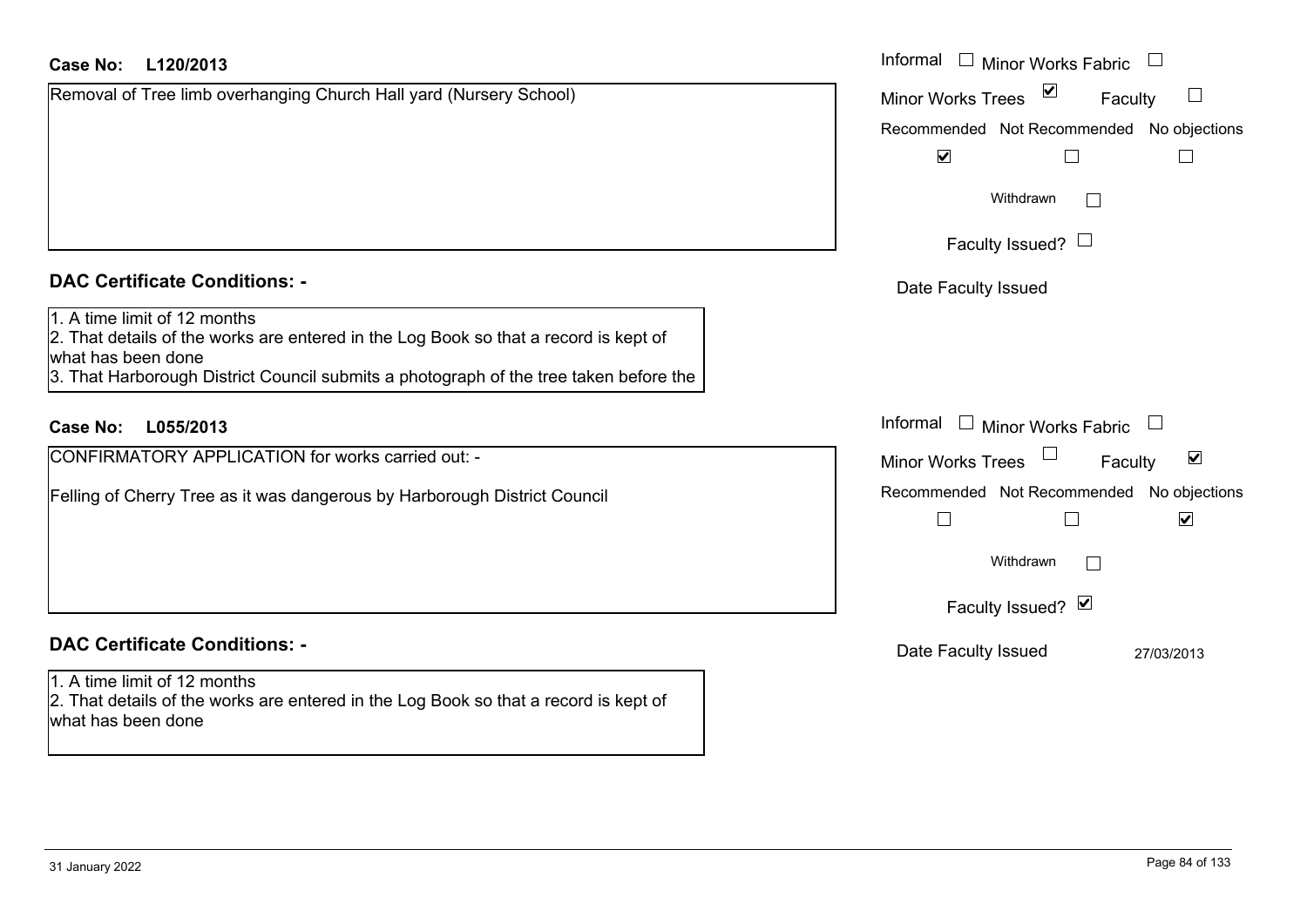| <b>Case No:</b><br>L194/2014                                                                                                               | Informal □ Minor Works Fabric ⊠                                                                                                                                 |
|--------------------------------------------------------------------------------------------------------------------------------------------|-----------------------------------------------------------------------------------------------------------------------------------------------------------------|
| 1. Re-pointing<br>2. Removal of hard pointing<br>as identified by item 16 in the Quinquennial Inspection Report of 2014                    | Minor Works Trees<br>Faculty<br>Recommended Not Recommended No objections<br>$\blacktriangledown$<br>$\Box$<br>$\vert$ $\vert$                                  |
|                                                                                                                                            | Withdrawn<br>Faculty Issued? $\Box$                                                                                                                             |
| <b>DAC Certificate Conditions: -</b>                                                                                                       | Date Faculty Issued                                                                                                                                             |
| 1. A time limit of 12 months<br>2. That details of the works are entered in the Log Book so that a record is kept of<br>what has been done |                                                                                                                                                                 |
| <b>Case No:</b><br>L224/2014                                                                                                               | Informal $\Box$ Minor Works Fabric $\Box$                                                                                                                       |
| Treatment of timber in the Bell Tower for woodworm                                                                                         | <b>Minor Works Trees</b><br>Faculty<br>Recommended Not Recommended No objections<br>$\Box$<br>$\Box$<br>$\Box$<br>Withdrawn<br>$\Box$<br>Faculty Issued? $\Box$ |
| <b>DAC Certificate Conditions: -</b>                                                                                                       | Date Faculty Issued                                                                                                                                             |
| 1. A time limit of 12 months<br>2. That details of the works are entered in the Log Book so that a record is kept of<br>what has been done |                                                                                                                                                                 |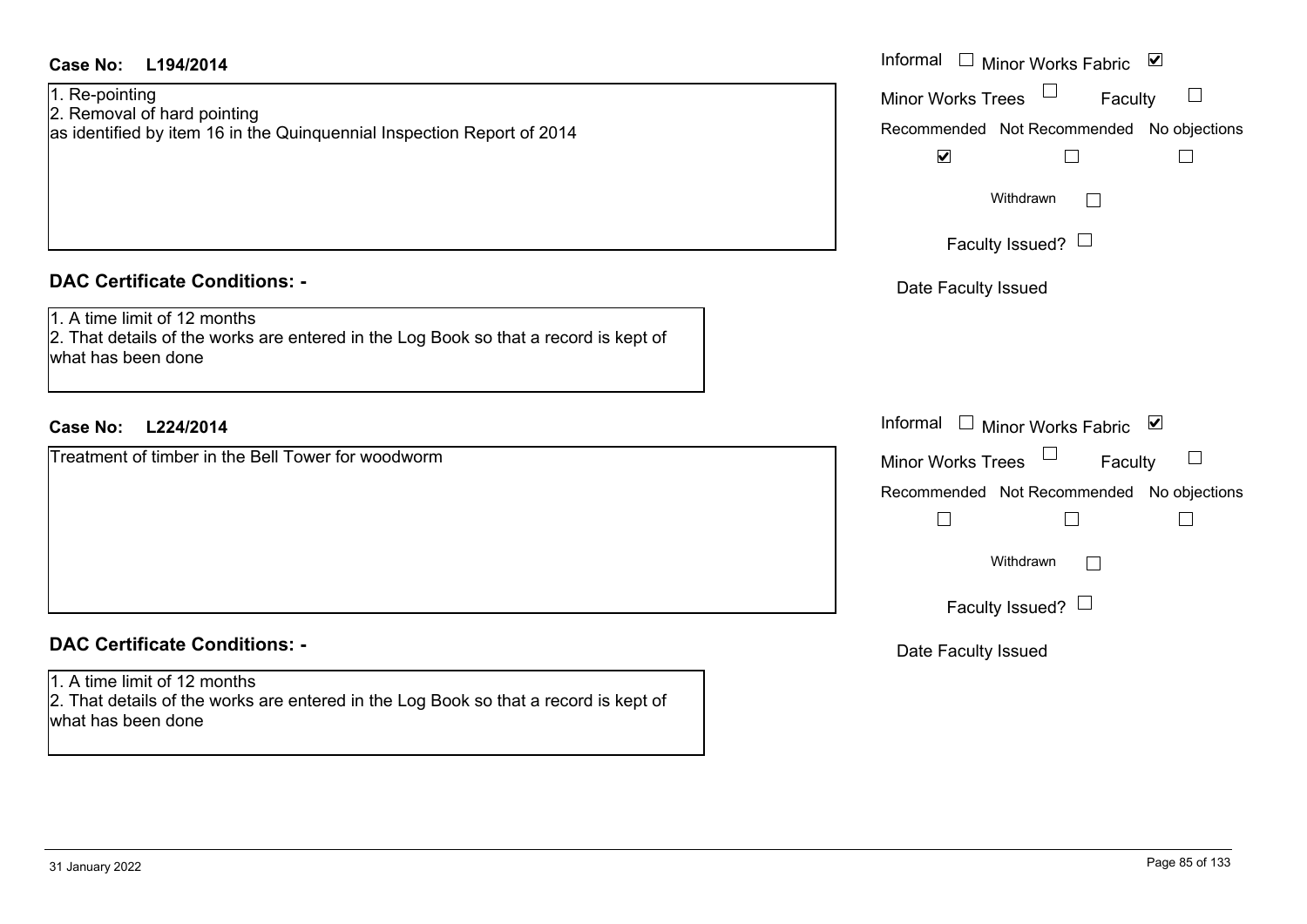| Case No: L239/2014                                                                                                                                                             | Informal<br>$\Box$ Minor Works Fabric<br>$\begin{array}{c} \hline \end{array}$ |
|--------------------------------------------------------------------------------------------------------------------------------------------------------------------------------|--------------------------------------------------------------------------------|
| Felling of dangerous Tree                                                                                                                                                      | $\blacktriangledown$<br>$\Box$<br><b>Minor Works Trees</b><br>Faculty          |
|                                                                                                                                                                                | Recommended Not Recommended No objections                                      |
|                                                                                                                                                                                | $\blacktriangledown$                                                           |
|                                                                                                                                                                                | Withdrawn<br>$\mathbf{L}$                                                      |
|                                                                                                                                                                                | Faculty Issued? $\Box$                                                         |
| <b>DAC Certificate Conditions: -</b>                                                                                                                                           | Date Faculty Issued                                                            |
| 1. A time limit of 12 months<br>2. That details of the works are entered in the Log Book so that a record is kept of<br>what has been done<br>3. That the Council submits a: - |                                                                                |
| <b>Case No:</b><br>L088/2014                                                                                                                                                   | Informal<br>$\Box$ Minor Works Fabric $\Box$                                   |
| Repairs to the roof of the North Porch                                                                                                                                         | $\blacktriangledown$<br><b>Minor Works Trees</b><br>Faculty                    |
|                                                                                                                                                                                | Recommended Not Recommended No objections                                      |
|                                                                                                                                                                                | $\blacktriangledown$<br>$\vert \ \ \vert$                                      |
|                                                                                                                                                                                | Withdrawn                                                                      |
|                                                                                                                                                                                | Faculty Issued? $\Box$                                                         |
| <b>DAC Certificate Conditions: -</b>                                                                                                                                           | Date Faculty Issued                                                            |
| 1. A time limit of 12 months<br>2. That details of the works are entered in the Log Book so that a record is kept of<br>what has been done                                     |                                                                                |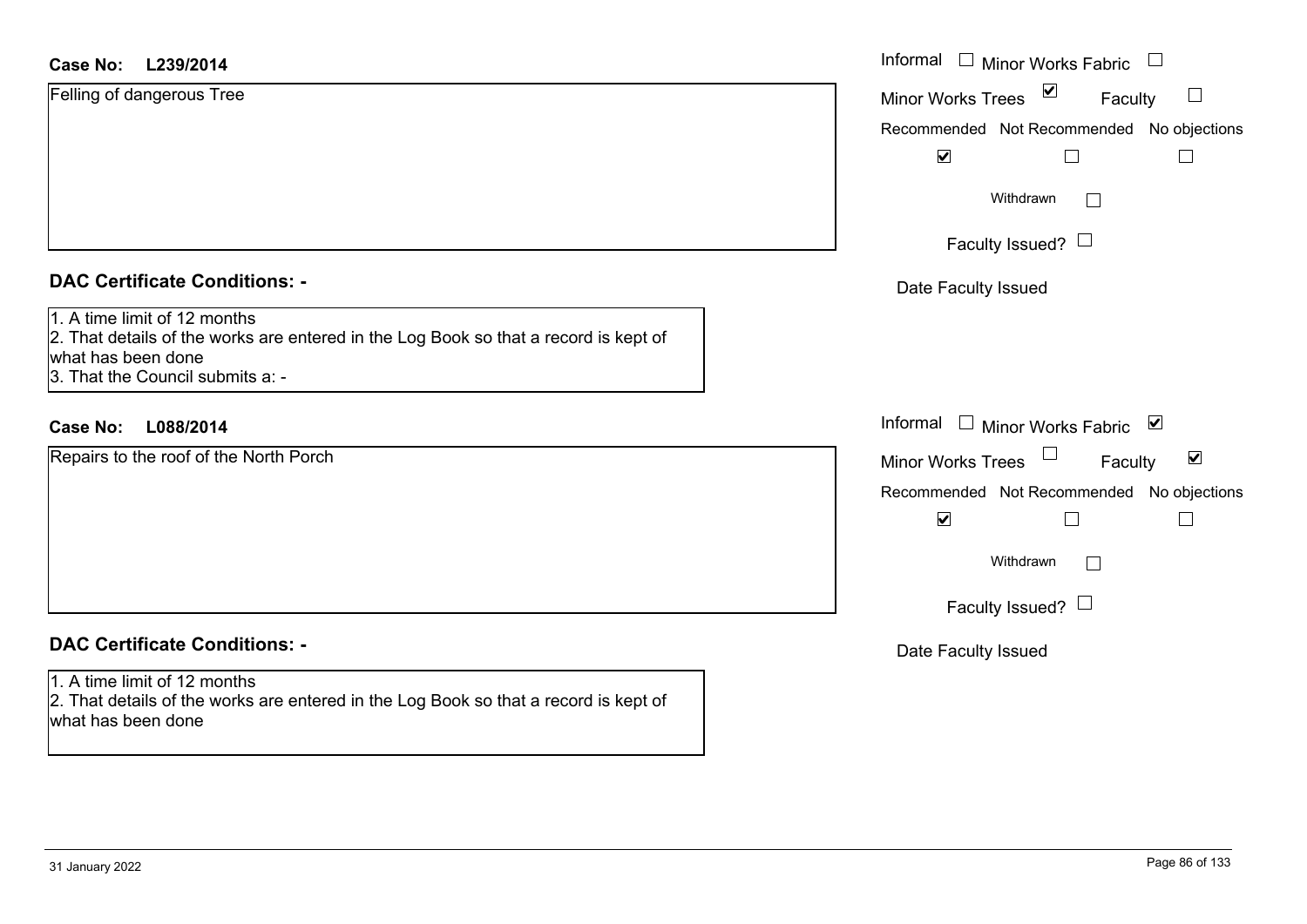| <b>Case No:</b><br>L066/2014                                                                                                               | Informal $\Box$ Minor Works Fabric $\Box$ |
|--------------------------------------------------------------------------------------------------------------------------------------------|-------------------------------------------|
| Prunning of Yew Tree adjacent to the east window of the church                                                                             | Minor Works Trees<br>Faculty              |
|                                                                                                                                            | Recommended Not Recommended No objections |
|                                                                                                                                            | $\blacktriangledown$<br>$\Box$<br>$\Box$  |
|                                                                                                                                            | Withdrawn                                 |
|                                                                                                                                            | Faculty Issued? $\Box$                    |
| <b>DAC Certificate Conditions: -</b>                                                                                                       | Date Faculty Issued                       |
| 1. A time limit of 12 months<br>2. That details of the works are entered in the Log Book so that a record is kept of<br>what has been done |                                           |
| <b>Case No:</b><br>L227/2014                                                                                                               | Informal $\Box$ Minor Works Fabric $\Box$ |
| Felling of dangerous Beech Tree                                                                                                            | <b>Minor Works Trees</b><br>Faculty       |
|                                                                                                                                            | Recommended Not Recommended No objections |
|                                                                                                                                            | $\Box$<br>$\Box$<br>$\Box$                |
|                                                                                                                                            | Withdrawn<br>$\mathbf{L}$                 |
|                                                                                                                                            | Faculty Issued? $\Box$                    |
| <b>DAC Certificate Conditions: -</b>                                                                                                       | Date Faculty Issued                       |
| 1. A time limit of 12 months<br>2. That details of the works are entered in the Log Book so that a record is kept of<br>what has been done |                                           |
|                                                                                                                                            |                                           |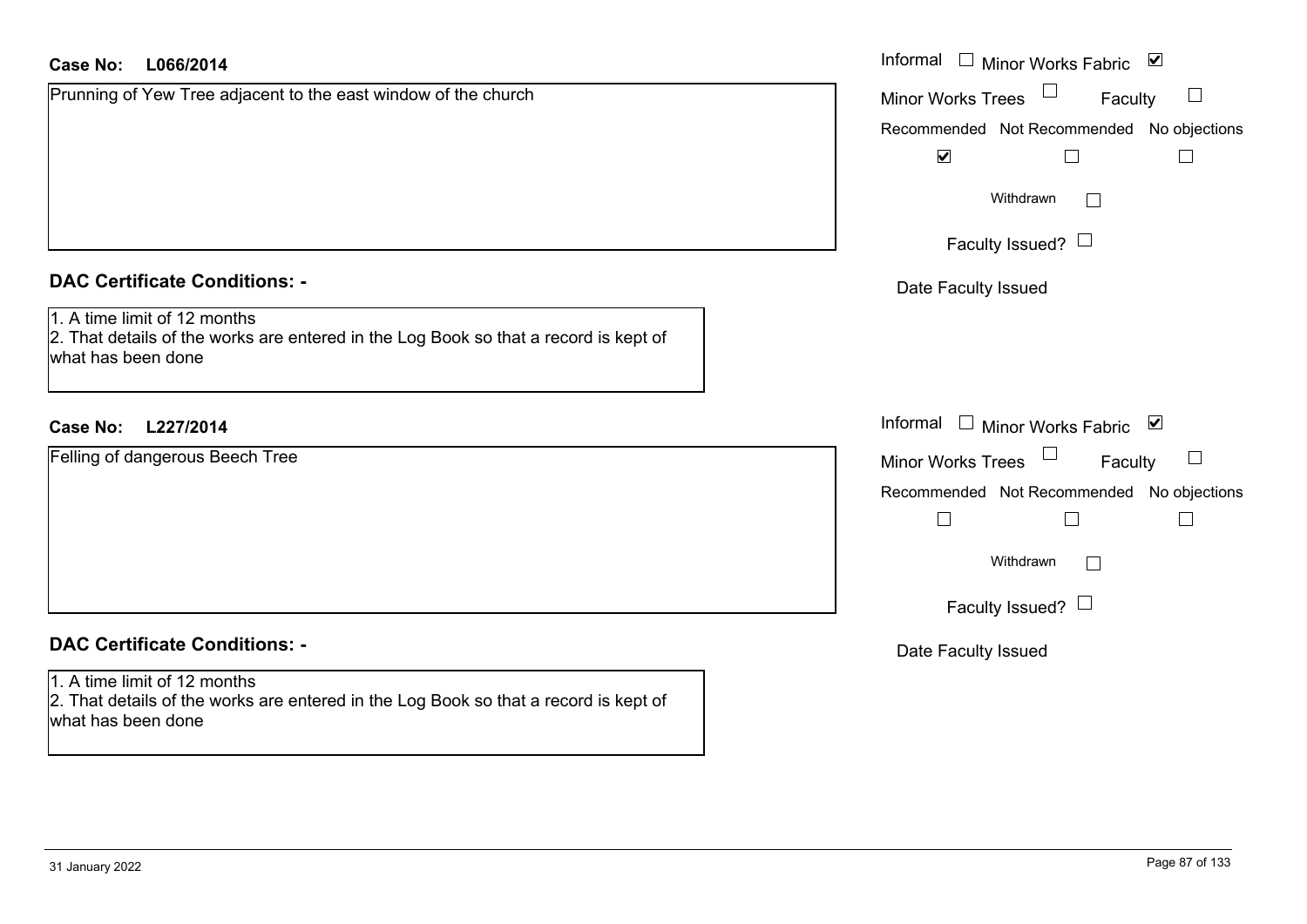### **L205/2015Case No:** Informal

| Installation of Roof Alarm |  |  |
|----------------------------|--|--|
|                            |  |  |
|                            |  |  |
|                            |  |  |
|                            |  |  |

### **DAC Certificate Conditions: -**

### 1. A time limit of 12 months

 2. That details of the works are entered in the Log Book so that a record is kept of what has been done

3. That, where possible, all fixings should be made into joints, not stonework, using

### **L083/2015Case No:** Informal

Replacing worn stones on outside of the building in line with the 2014 Quinquennial

## **DAC Certificate Conditions: -**

#### 1. A time limit of 12 months

2. That details of the works are entered in the Log Book so that a record is kept of what has been done

3. That the Church Architect agrees the matching stone and NHL mortar

| Informal<br>☑<br>Minor Works Fabric        |
|--------------------------------------------|
| <b>Minor Works Trees</b><br>Faculty        |
| Recommended Not Recommended No objections  |
| $\overline{\mathbf{v}}$                    |
| Withdrawn                                  |
| Faculty Issued?                            |
| Date Faculty Issued                        |
|                                            |
|                                            |
|                                            |
| Informal<br>⊻<br><b>Minor Works Fabric</b> |
| <b>Minor Works Trees</b><br>Faculty        |
| Recommended Not Recommended No objections  |
| $\blacktriangledown$                       |
| Withdrawn                                  |
| Faculty Issued?                            |
| Date Faculty Issued                        |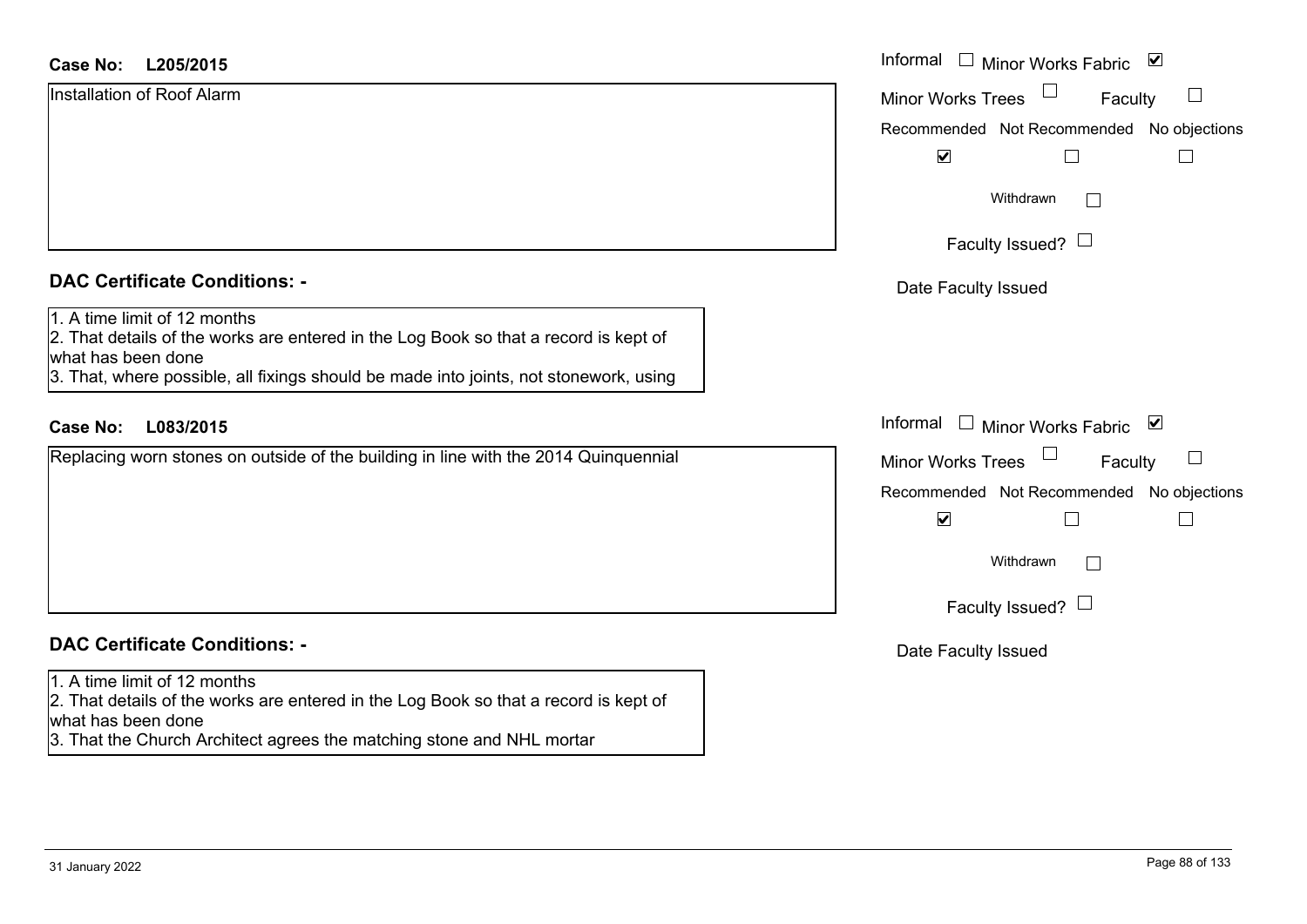| <b>Case No:</b><br>L076/2015                                                                                                                                                                                                     | Informal □ Minor Works Fabric                               |
|----------------------------------------------------------------------------------------------------------------------------------------------------------------------------------------------------------------------------------|-------------------------------------------------------------|
| Adaptation of 8 insecure and damaged pews to produce 4 good pews                                                                                                                                                                 | $\blacktriangledown$<br><b>Minor Works Trees</b><br>Faculty |
|                                                                                                                                                                                                                                  | Recommended Not Recommended No objections                   |
|                                                                                                                                                                                                                                  | $\blacktriangledown$<br>$\Box$                              |
|                                                                                                                                                                                                                                  | Withdrawn                                                   |
|                                                                                                                                                                                                                                  | Faculty Issued? Ø                                           |
| <b>DAC Certificate Conditions: -</b>                                                                                                                                                                                             | Date Faculty Issued<br>11/09/2015                           |
| 1. That details of the works are entered in the Log Book so that a record is kept of<br>what has been done                                                                                                                       |                                                             |
| <b>Case No:</b>                                                                                                                                                                                                                  | Informal<br>$\Box$ Minor Works Fabric $\Box$                |
| Removal of bees from inside the church roof                                                                                                                                                                                      | <b>Minor Works Trees</b><br>$\Box$<br>Faculty               |
|                                                                                                                                                                                                                                  | Recommended Not Recommended No objections                   |
|                                                                                                                                                                                                                                  | $\blacktriangledown$                                        |
|                                                                                                                                                                                                                                  | Withdrawn                                                   |
|                                                                                                                                                                                                                                  | Faculty Issued? $\Box$                                      |
| <b>DAC Certificate Conditions: -</b>                                                                                                                                                                                             | Date Faculty Issued                                         |
| 1. That details of the works are entered in the Log Book so that a record is kept of<br>what has been done<br>2. That a fully qualified bee handler undertakes the works to ensure that this this is<br>done safely and humanely |                                                             |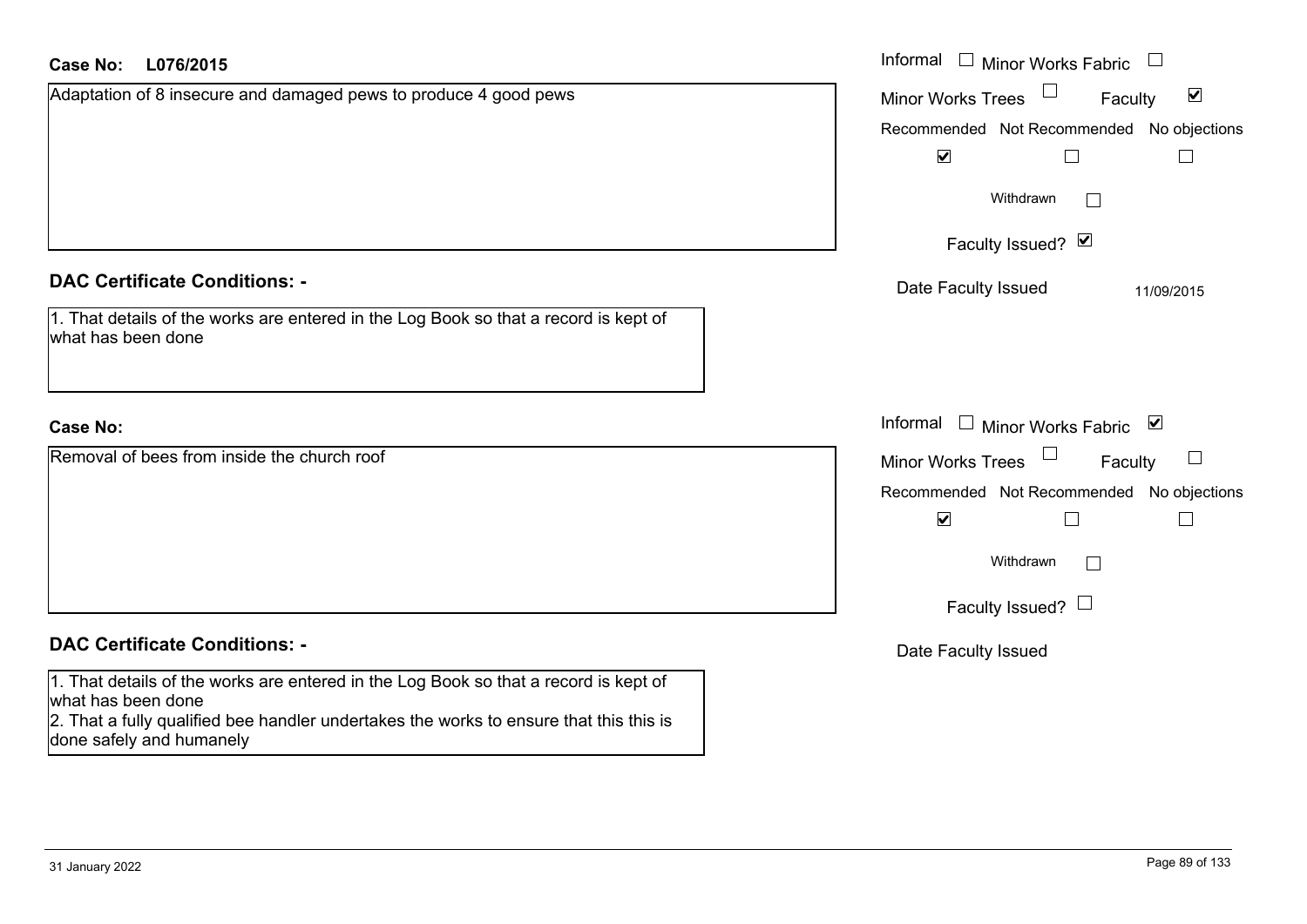| <b>Case No:</b>                                                                                                                                                             | Informal $\Box$ Minor Works Fabric                   |
|-----------------------------------------------------------------------------------------------------------------------------------------------------------------------------|------------------------------------------------------|
| Re-location of the: -<br>1. Chancel Screen                                                                                                                                  | $\blacktriangledown$<br>Minor Works Trees<br>Faculty |
| 2. Choir Pew                                                                                                                                                                | Recommended Not Recommended No objections            |
| in order to complete the new Prayer Chapel and relocate the Organ                                                                                                           | $\blacktriangledown$                                 |
|                                                                                                                                                                             | Withdrawn<br>$\Box$                                  |
|                                                                                                                                                                             | Faculty Issued? Ø                                    |
| <b>DAC Certificate Conditions: -</b>                                                                                                                                        | Date Faculty Issued<br>04/05/2017                    |
| 1. That details of the works are entered in the Log Book so that a record is kept of<br>what has been done                                                                  |                                                      |
| 2. That the proposed re-location should be carried out under direction of the project<br>architect and be carried out by appropriately experienced contractors, with proper |                                                      |
| <b>Case No:</b>                                                                                                                                                             | Informal □ Minor Works Fabric ⊠                      |
| Plastering cracks on the Vicar's Vestry wall                                                                                                                                | <b>Minor Works Trees</b><br>Faculty                  |
|                                                                                                                                                                             | Recommended Not Recommended No objections            |
|                                                                                                                                                                             | $\Box$<br>$\Box$                                     |
|                                                                                                                                                                             | Withdrawn<br>$\Box$                                  |
|                                                                                                                                                                             | Faculty Issued? $\Box$                               |
| <b>DAC Certificate Conditions: -</b>                                                                                                                                        | Date Faculty Issued                                  |
| 1. That details of the works are entered in the Log Book so that a record is kept of<br>what has been done                                                                  |                                                      |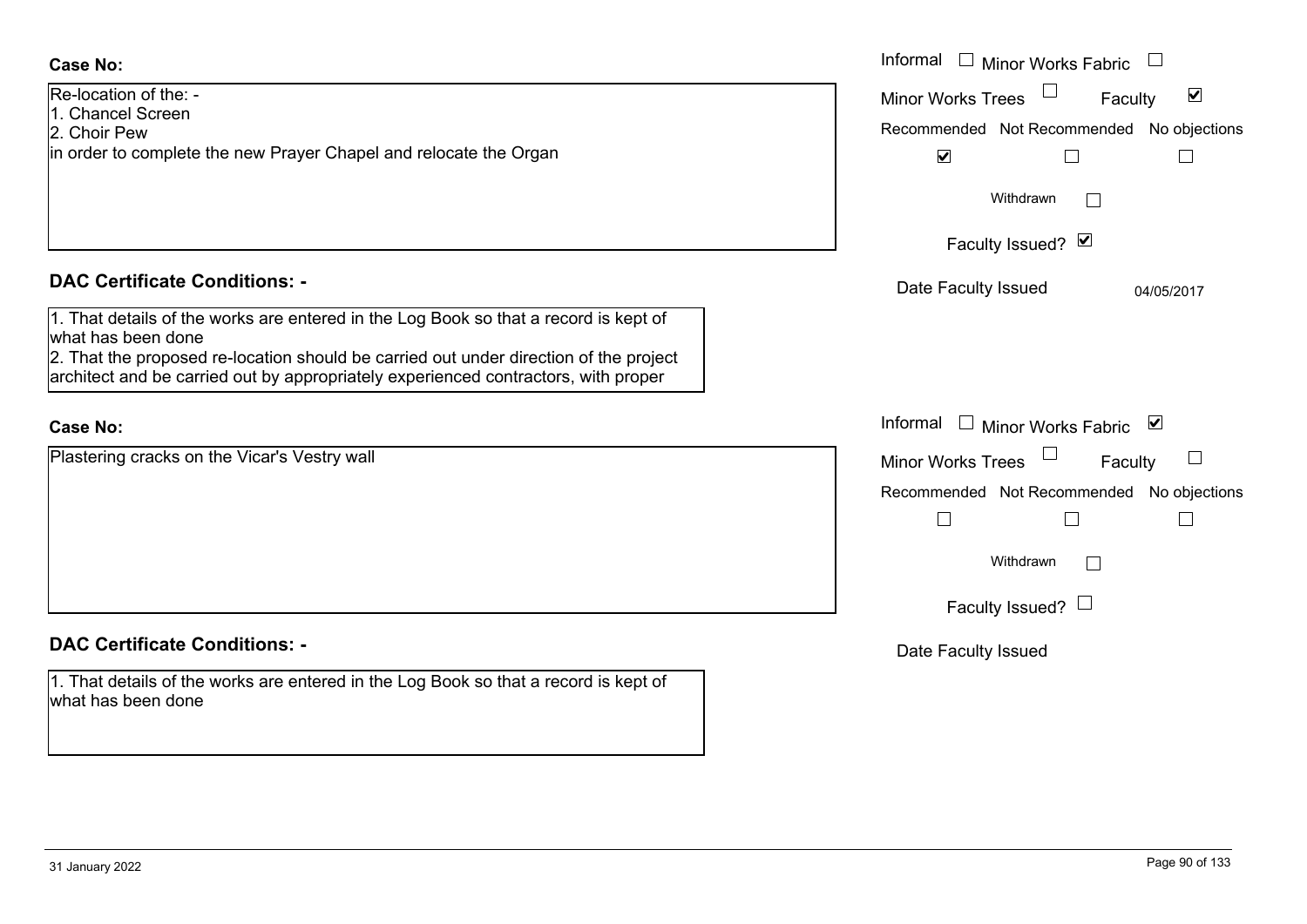| <b>Case No:</b><br>1. New bespoke wooden storage units in the: -<br>a) Vicar's Vestry - along the north wall<br>b) North Porch<br>2. Fitting a Belfast sink (cold water feed only) in the North Porch | Informal $\Box$ Minor Works Fabric $\Box$<br>$\Box$<br>$\blacktriangledown$<br><b>Minor Works Trees</b><br>Faculty<br>Recommended Not Recommended No objections<br>$\blacktriangledown$<br>$\mathbf{L}$ |
|-------------------------------------------------------------------------------------------------------------------------------------------------------------------------------------------------------|---------------------------------------------------------------------------------------------------------------------------------------------------------------------------------------------------------|
|                                                                                                                                                                                                       | Withdrawn<br>Faculty Issued? Ø                                                                                                                                                                          |
| <b>DAC Certificate Conditions: -</b>                                                                                                                                                                  | Date Faculty Issued<br>19/11/2018                                                                                                                                                                       |
| 1. That details of the works are entered in the Log Book so that a record is kept of<br>what has been done                                                                                            |                                                                                                                                                                                                         |
| <b>Case No:</b>                                                                                                                                                                                       | Informal<br>Minor Works Fabric                                                                                                                                                                          |
| Replacement of the: -<br>1. Choir Stalls in the Chancel                                                                                                                                               | Minor Works Trees<br>$\blacktriangledown$<br>Faculty                                                                                                                                                    |
| 2. Some of the Pews in the Nave<br>with chairs                                                                                                                                                        | Recommended Not Recommended No objections<br>$\Box$<br>$\perp$                                                                                                                                          |
|                                                                                                                                                                                                       | Withdrawn<br>$\mathbf{L}$                                                                                                                                                                               |
|                                                                                                                                                                                                       | Faculty Issued? $\Box$                                                                                                                                                                                  |
| <b>DAC Certificate Conditions: -</b>                                                                                                                                                                  | Date Faculty Issued                                                                                                                                                                                     |
| 1. That details of the works are entered in the Log Book so that a record is kept of<br>what has been done                                                                                            |                                                                                                                                                                                                         |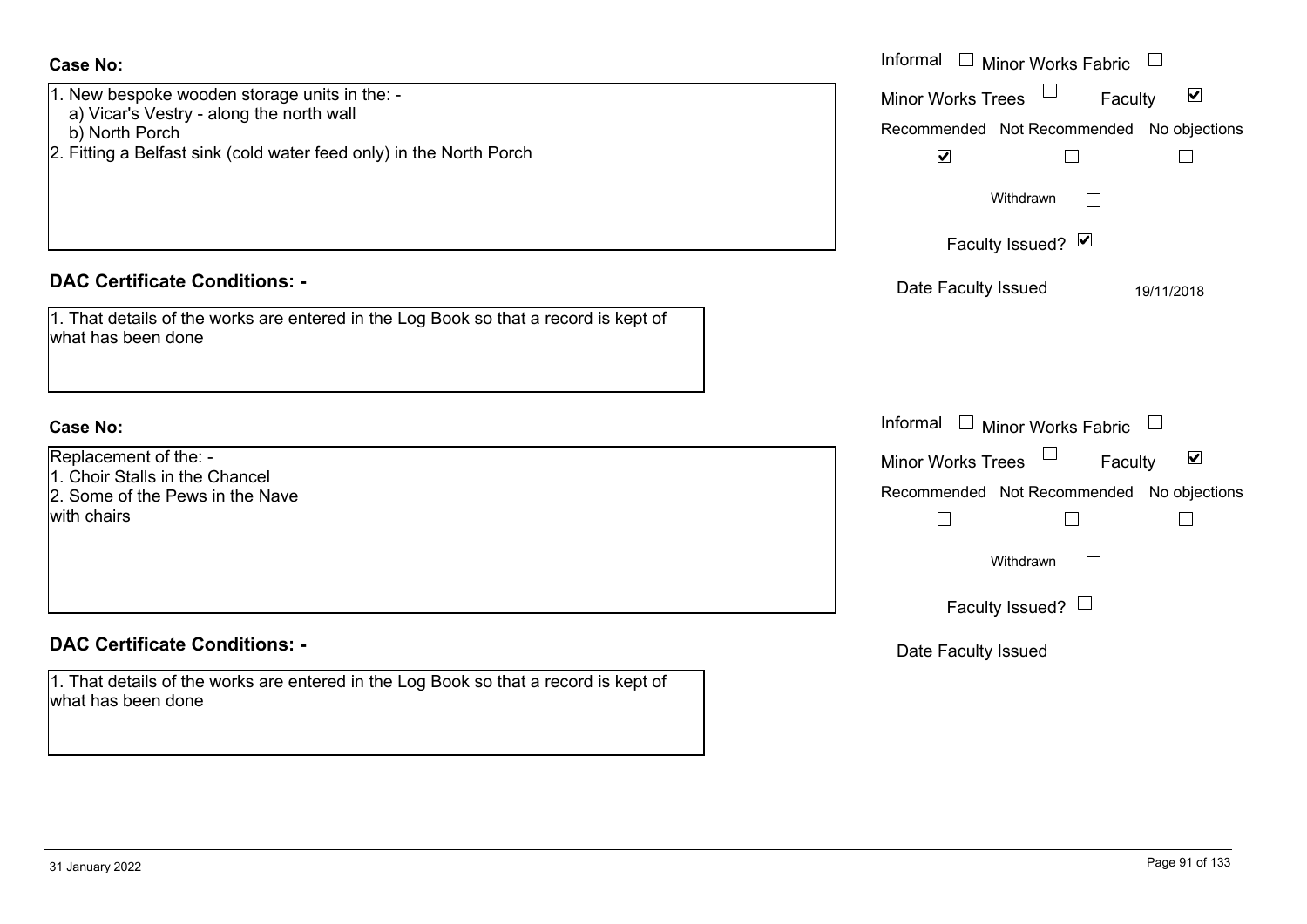| <b>Case No:</b>                                                                                            | Informal $\Box$ Minor Works Fabric                                |
|------------------------------------------------------------------------------------------------------------|-------------------------------------------------------------------|
| Constructing a block and beam floor under the choir pews                                                   | Minor Works Trees <sup>1</sup><br>$\blacktriangledown$<br>Faculty |
|                                                                                                            | Recommended Not Recommended No objections                         |
|                                                                                                            | $\blacktriangledown$                                              |
|                                                                                                            | Withdrawn                                                         |
|                                                                                                            | Faculty Issued? $\Box$                                            |
| <b>DAC Certificate Conditions: -</b>                                                                       | Date Faculty Issued<br>22/07/2019                                 |
| 1. That details of the works are entered in the Log Book so that a record is kept of<br>what has been done |                                                                   |
|                                                                                                            |                                                                   |
| <b>Case No:</b>                                                                                            | Informal □ Minor Works Fabric ⊠                                   |
| Replacement of damaged tiles to cob wall                                                                   | Minor Works Trees<br>$\Box$<br>Faculty                            |
|                                                                                                            | Recommended Not Recommended No objections                         |
|                                                                                                            | $\blacktriangledown$                                              |
|                                                                                                            | Withdrawn<br>$\mathbf{L}$                                         |
|                                                                                                            | Faculty Issued? $\Box$                                            |
| <b>DAC Certificate Conditions: -</b>                                                                       | Date Faculty Issued                                               |
| 1. That details of the works are entered in the Log Book so that a record is kept of<br>what has been done |                                                                   |
|                                                                                                            |                                                                   |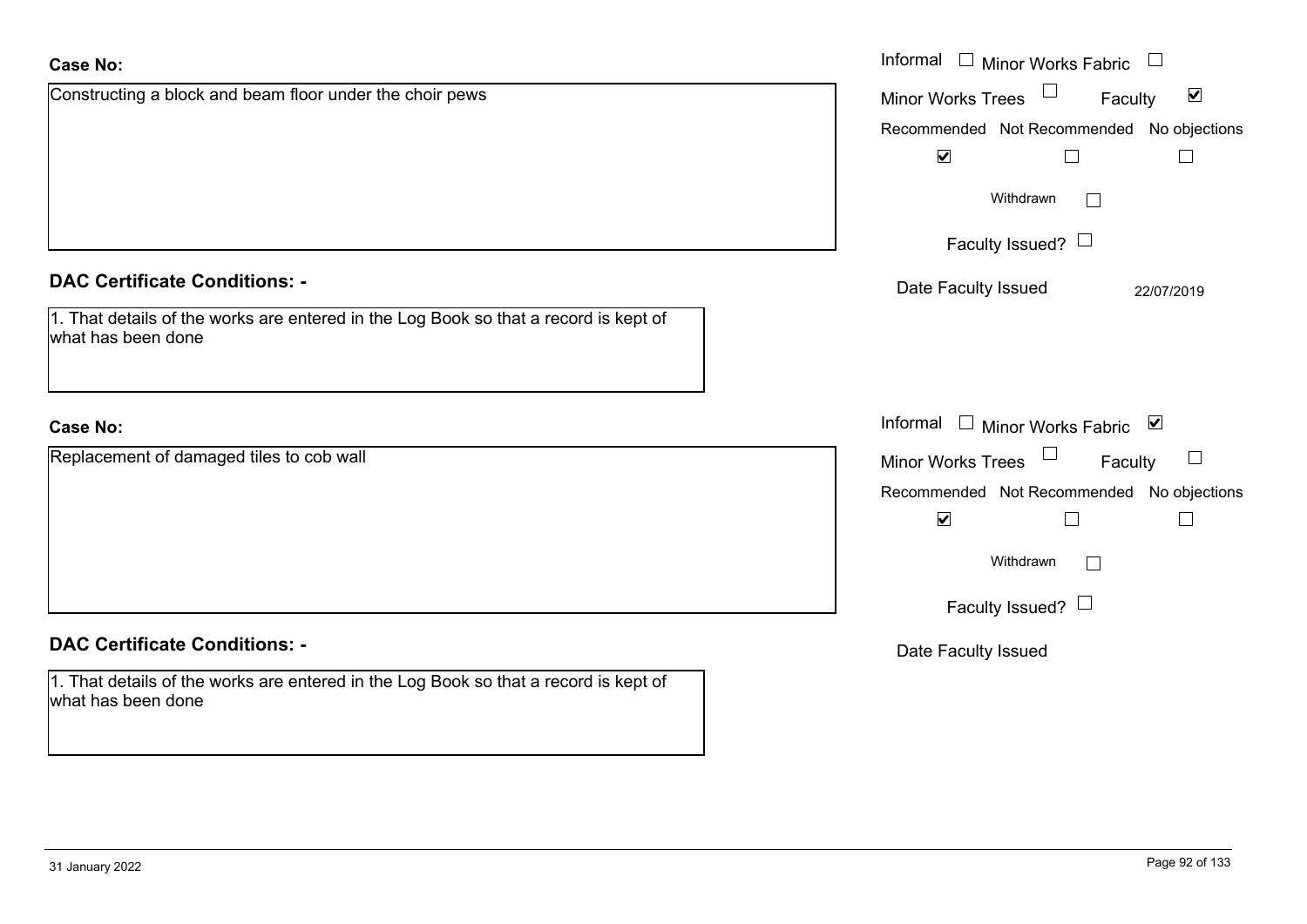| <b>Case No:</b>                                                                                            | Informal □ Minor Works Fabric                                         |
|------------------------------------------------------------------------------------------------------------|-----------------------------------------------------------------------|
| <b>Tree Works including Felling</b>                                                                        | $\blacktriangledown$<br><b>Minor Works Trees</b><br>$\Box$<br>Faculty |
|                                                                                                            | Recommended Not Recommended No objections                             |
|                                                                                                            | $\Box$                                                                |
|                                                                                                            | Withdrawn                                                             |
|                                                                                                            | Faculty Issued? $\Box$                                                |
| <b>DAC Certificate Conditions: -</b>                                                                       | Date Faculty Issued                                                   |
| 1. That details of the works are entered in the Log Book so that a record is kept of<br>what has been done |                                                                       |
|                                                                                                            |                                                                       |
| <b>Case No:</b>                                                                                            | Informal $\Box$ Minor Works Fabric $\Box$                             |
| Repairs to, and restoration of, Clerestory windows                                                         | Minor Works Trees<br>$\blacktriangledown$<br>Faculty                  |
|                                                                                                            | Recommended Not Recommended No objections                             |
|                                                                                                            | $\blacktriangledown$<br>$\Box$<br>$\Box$                              |
|                                                                                                            | Withdrawn                                                             |
|                                                                                                            | Faculty Issued? $\Box$                                                |
| <b>DAC Certificate Conditions: -</b>                                                                       | Date Faculty Issued<br>22/03/2021                                     |
| 1. That details of the works are entered in the Log Book so that a record is kept of<br>what has been done |                                                                       |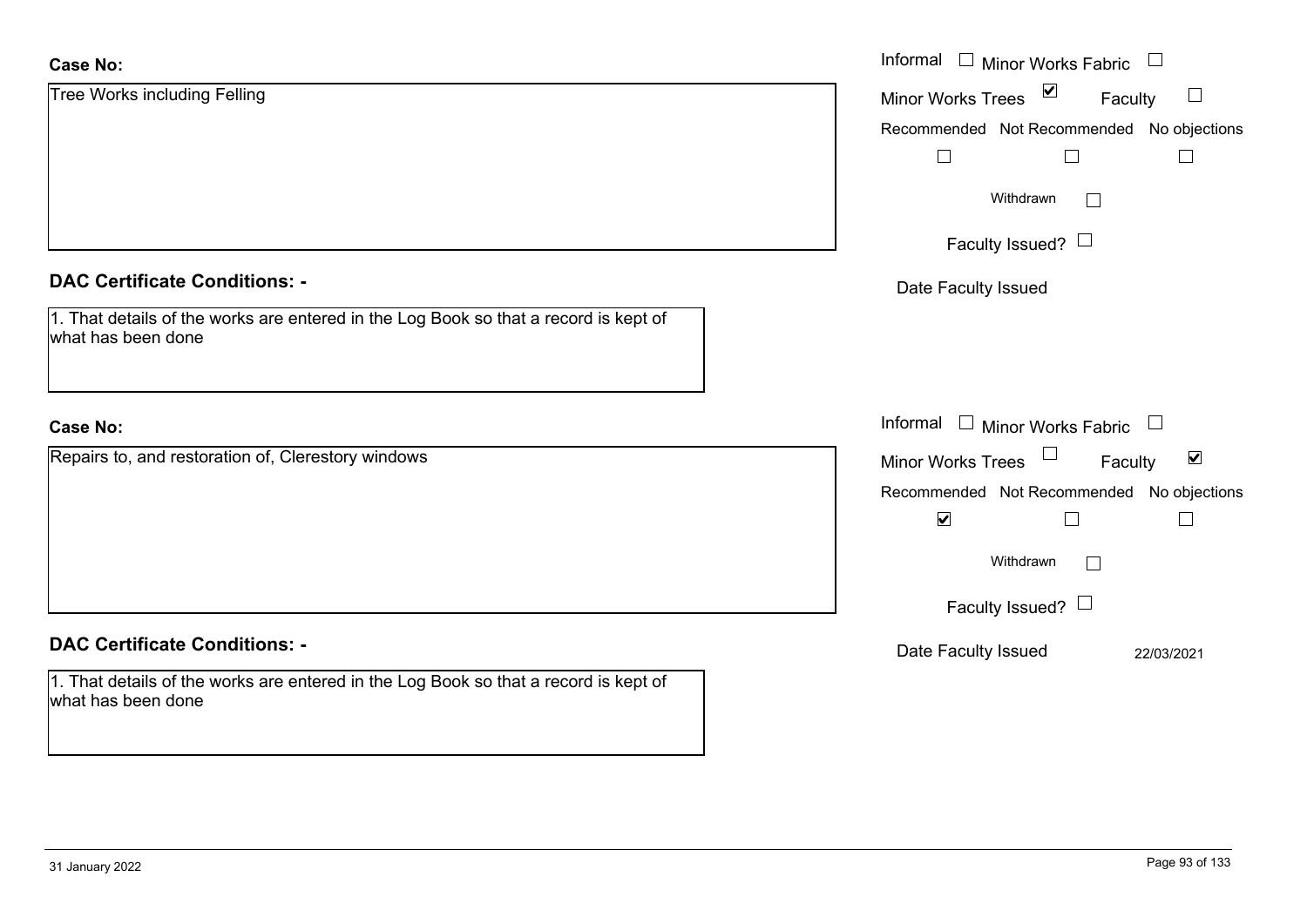| <b>Case No:</b>                                                                                                                          | Informal $\Box$<br>Minor Works Fabric                |
|------------------------------------------------------------------------------------------------------------------------------------------|------------------------------------------------------|
| Connection of telephone line for internet link                                                                                           | $\blacktriangledown$<br>Minor Works Trees<br>Faculty |
|                                                                                                                                          | Recommended Not Recommended No objections            |
|                                                                                                                                          | $\blacktriangledown$<br>$\perp$                      |
|                                                                                                                                          | Withdrawn                                            |
|                                                                                                                                          | Faculty Issued? Ø                                    |
| <b>DAC Certificate Conditions: -</b>                                                                                                     | Date Faculty Issued<br>22/04/2021                    |
| 1. That details of the works are entered in the Log Book so that a record is kept of<br>what has been done                               |                                                      |
| 2. That the Fixing Eye must be a chem fix anchor not an expansion type bolt and must<br>be stainless steel or other non-ferrous material |                                                      |
| <b>Case No:</b>                                                                                                                          | Informal $\Box$ Minor Works Fabric $\Box$            |
| Removing the bees from inside the church roof                                                                                            | Minor Works Trees<br>$\mathbb{R}^n$<br>Faculty       |
|                                                                                                                                          | Recommended Not Recommended No objections            |
|                                                                                                                                          | $\blacktriangledown$<br>$\perp$                      |
|                                                                                                                                          | Withdrawn<br>$\Box$                                  |
|                                                                                                                                          | Faculty Issued? $\Box$                               |
| <b>DAC Certificate Conditions: -</b>                                                                                                     | Date Faculty Issued                                  |
| 1. That details of the works are entered in the Log Book so that a record is kept of<br>what has been done                               |                                                      |

ш.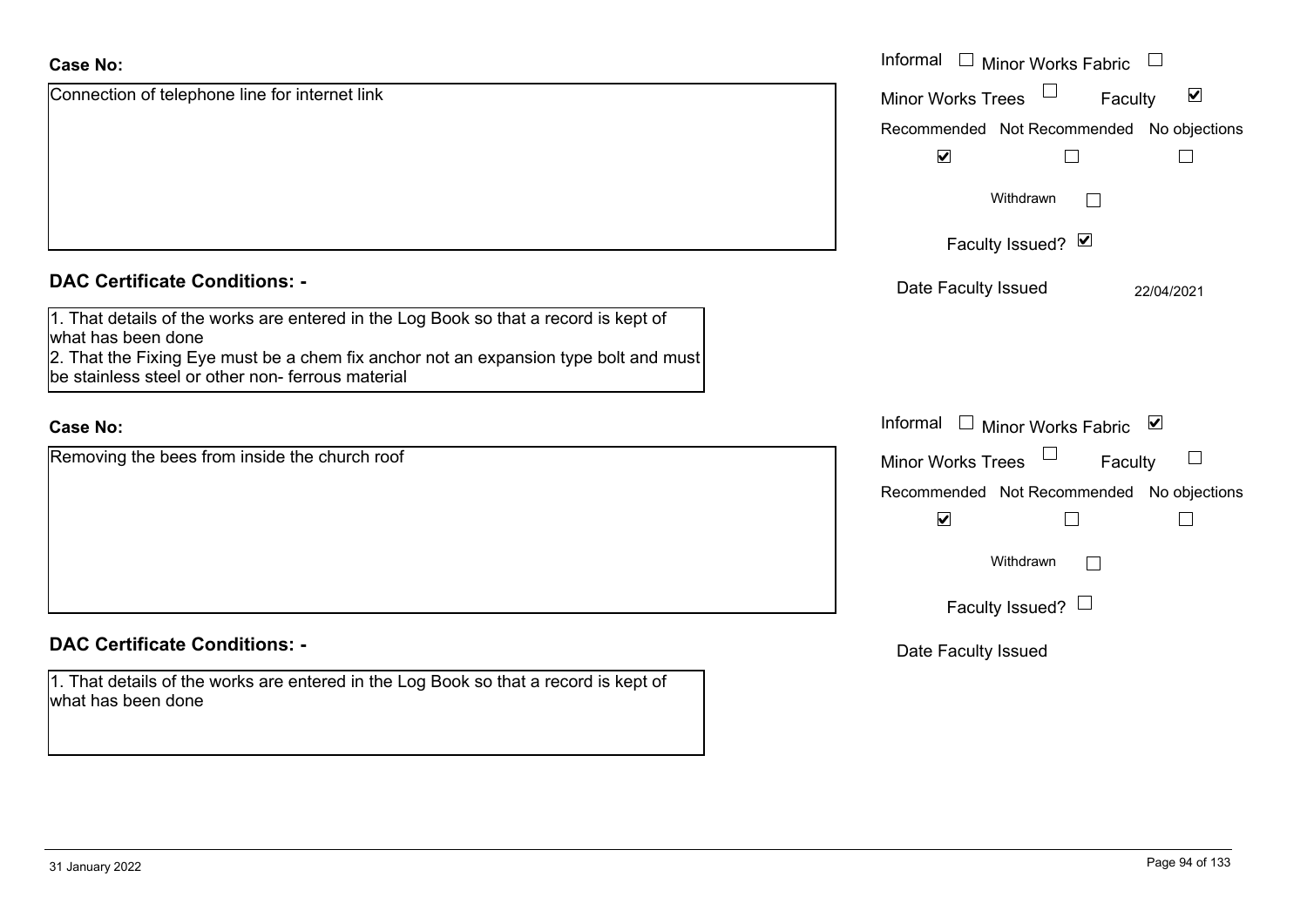### **Case No:**

Treatment of timber against woodworm

**DAC Certificate Conditions: -**

1. That details of the works are entered in the Log Book so that a record is kept of what has been done

|                               | Informal □ Minor Works Fabric ▽           |
|-------------------------------|-------------------------------------------|
| nt of timber against woodworm | Minor Works Trees $\Box$<br>Faculty       |
|                               | Recommended Not Recommended No objections |
|                               |                                           |
|                               | Withdrawn                                 |
|                               | Faculty Issued? $\Box$                    |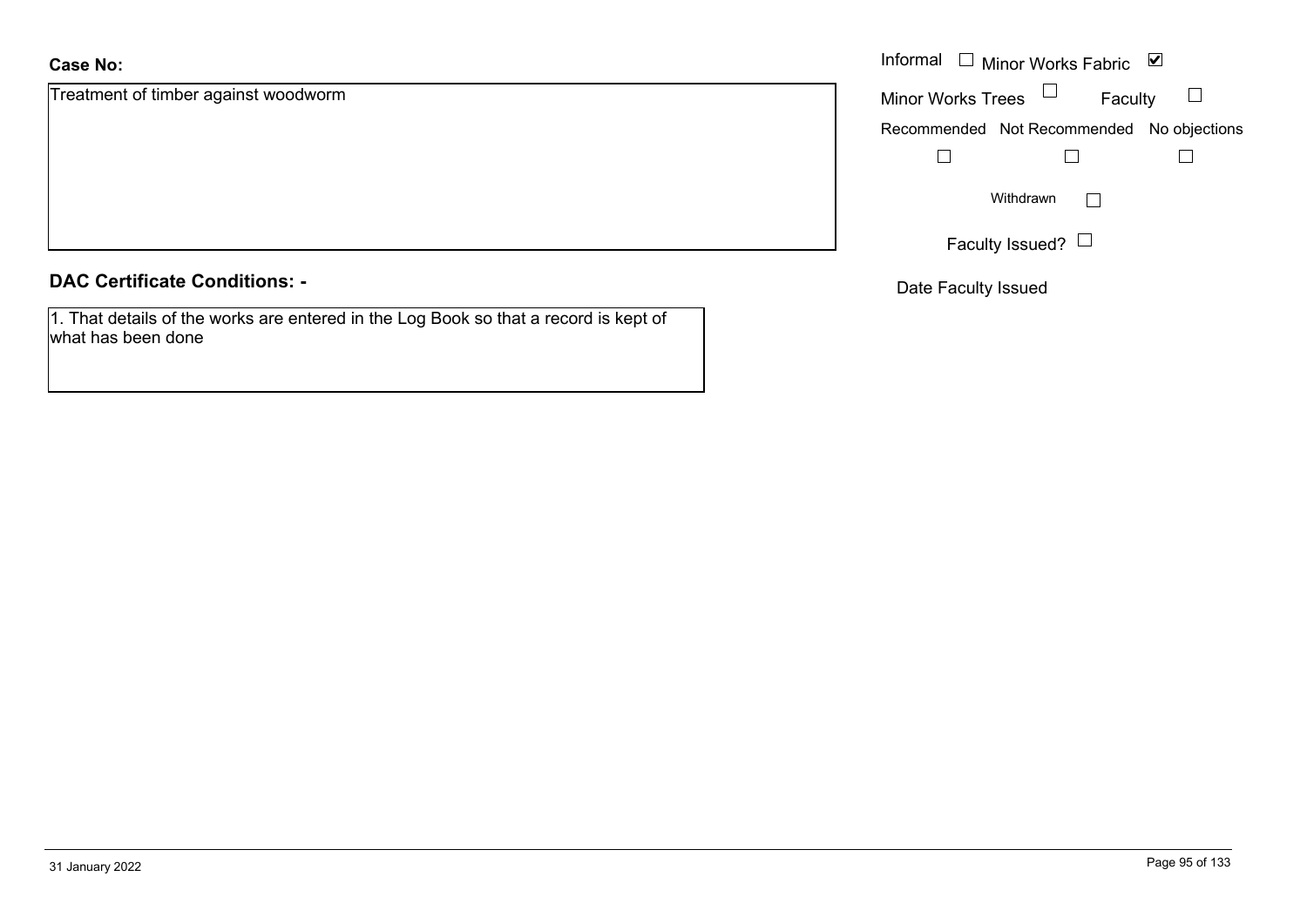#### **10203 Great Dalby, St Swithun**

permenantly or disposal of them until it has been established to the Archdeacon's satisfaction that they are of no merit as suggested in the second paragraph of the

| L/1999<br>Case No:                                                                                                     | Informal<br><b>Minor Works Fabric</b><br>$\overline{\phantom{a}}$ |
|------------------------------------------------------------------------------------------------------------------------|-------------------------------------------------------------------|
| Removal of choir stalls and pews                                                                                       | Minor Works Trees $\Box$<br>$\blacktriangledown$<br>Faculty       |
|                                                                                                                        | Recommended Not Recommended No objections                         |
|                                                                                                                        |                                                                   |
|                                                                                                                        | Withdrawn<br>$\mathbf{L}$                                         |
|                                                                                                                        | Faculty Issued? $\Box$                                            |
| <b>DAC Certificate Conditions: -</b>                                                                                   | Date Faculty Issued<br>20/03/2000                                 |
| 1. A time limit of 12 months<br>2. That a faculty may issue for item 2 in the Petition. The pews are not to be removed |                                                                   |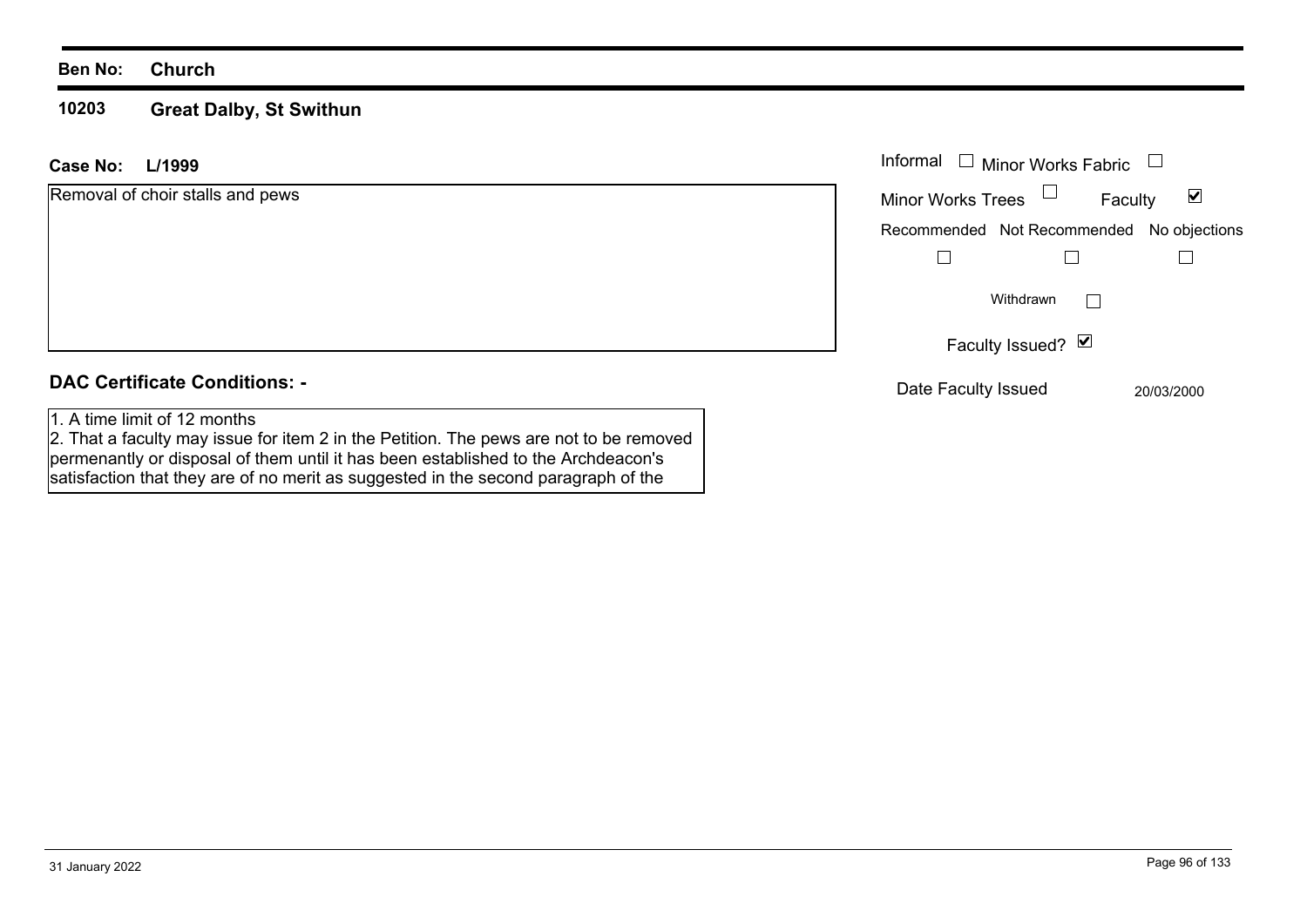| L142/2000<br><b>Case No:</b>                                                                                                                                               | Informal $\Box$ Minor Works Fabric                          |
|----------------------------------------------------------------------------------------------------------------------------------------------------------------------------|-------------------------------------------------------------|
| Installation of glazing with opening vents to the blocked masonry panels of two windows in the South<br>Aisle                                                              | $\blacktriangledown$<br><b>Minor Works Trees</b><br>Faculty |
|                                                                                                                                                                            | Recommended Not Recommended No objections                   |
|                                                                                                                                                                            | $\blacktriangledown$<br>$\Box$                              |
|                                                                                                                                                                            | Withdrawn<br>$\mathbb{R}^n$                                 |
|                                                                                                                                                                            | Faculty Issued? Ø                                           |
| <b>DAC Certificate Conditions: -</b>                                                                                                                                       | Date Faculty Issued<br>23/03/2002                           |
| 1. A time limit of 12 months<br>2. That any stones removed should be put aside for inspection by the Diocesan<br><b>Archaeological Adviser</b>                             |                                                             |
| <b>Case No:</b><br>L061/2006                                                                                                                                               | Informal $\Box$ Minor Works Fabric $\Box$                   |
| 1. Installation of Lightning Conductor                                                                                                                                     | $\blacktriangledown$<br>Minor Works Trees<br>Faculty        |
| 2. Repairs to finial rod supporting weather cock                                                                                                                           | Recommended Not Recommended No objections                   |
|                                                                                                                                                                            | $\blacktriangledown$<br>П                                   |
|                                                                                                                                                                            | Withdrawn                                                   |
|                                                                                                                                                                            | Faculty Issued? Ø                                           |
| <b>DAC Certificate Conditions: -</b>                                                                                                                                       | Date Faculty Issued<br>06/06/2006                           |
| 1. A time limit of 12 months 2. That, where possible, all fixings should be made into<br>joints, not stonework, using stainless steel or non-ferrous screws in fibre plugs |                                                             |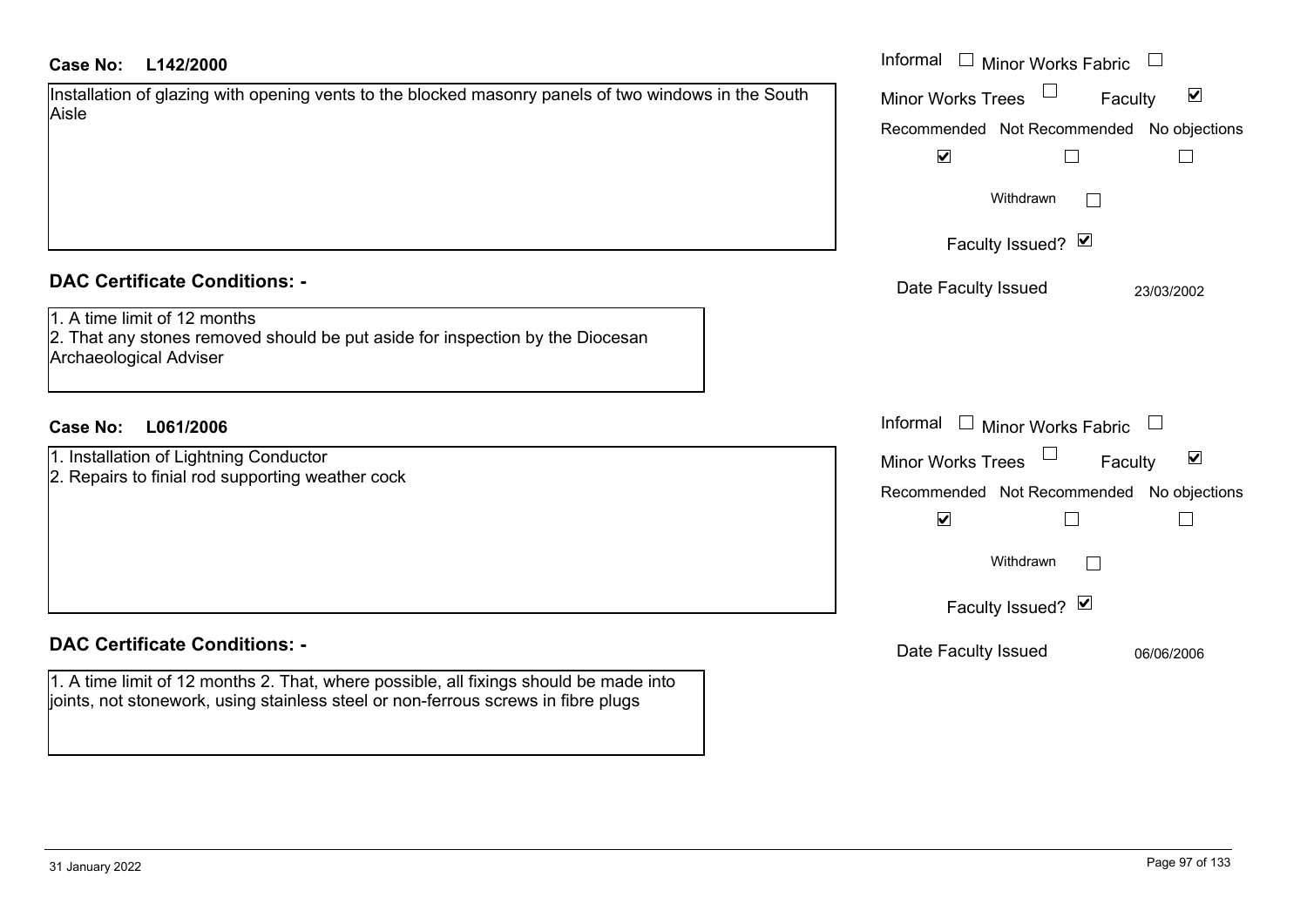| <b>Case No:</b> | L004/2007 |
|-----------------|-----------|
|-----------------|-----------|

| <b>Case No:</b><br>L004/2007                                                                                                                                         | Informal □ Minor Works Fabric                                                                                                                             |
|----------------------------------------------------------------------------------------------------------------------------------------------------------------------|-----------------------------------------------------------------------------------------------------------------------------------------------------------|
| <b>Restoration of the Bells</b>                                                                                                                                      | $\blacktriangledown$<br>Minor Works Trees<br>Faculty                                                                                                      |
|                                                                                                                                                                      | Recommended Not Recommended No objections<br>$\blacktriangledown$<br>$\Box$<br>$\Box$                                                                     |
|                                                                                                                                                                      | Withdrawn<br>$\Box$                                                                                                                                       |
|                                                                                                                                                                      | Faculty Issued? Ø                                                                                                                                         |
| <b>DAC Certificate Conditions: -</b><br>1. A time limit of 12 months<br>2. That the number of holes to be drilled into the crowns be kept to the absolute<br>minimum | Date Faculty Issued<br>14/03/2007                                                                                                                         |
| <b>Case No:</b><br>L033/2008                                                                                                                                         | Informal □ Minor Works Fabric<br>⊻                                                                                                                        |
| Repairs to the South Door                                                                                                                                            | Minor Works Trees<br>$\Box$<br>Faculty<br>Recommended Not Recommended No objections<br>$\Box$<br>$\perp$<br>Withdrawn<br>$\Box$<br>Faculty Issued? $\Box$ |
| <b>DAC Certificate Conditions: -</b>                                                                                                                                 | Date Faculty Issued                                                                                                                                       |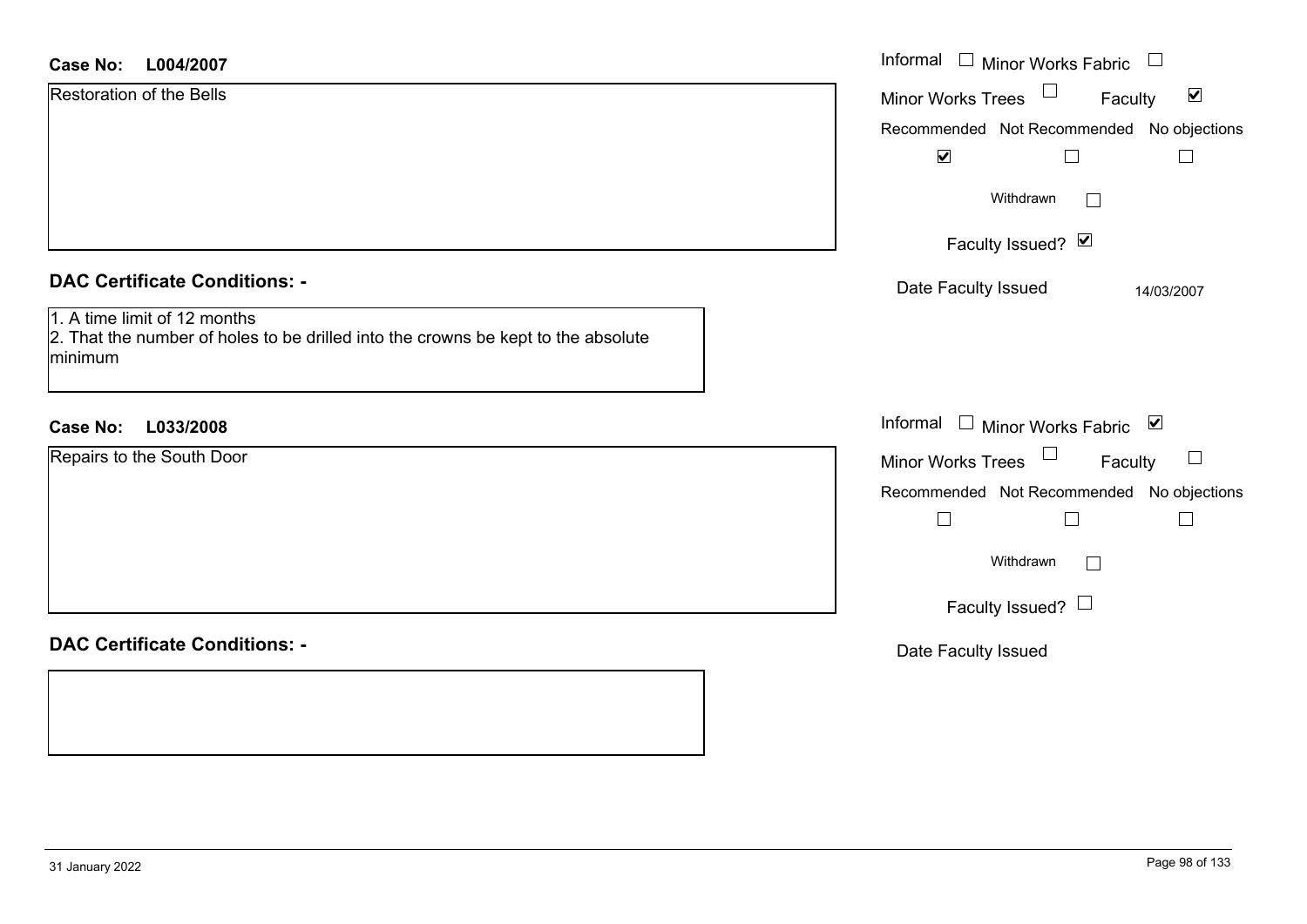Repairs and alterations to comply with standard for Electrical Period Test

### **DAC Certificate Conditions: -**

1. That details of the works are entered in the Log Book so that a record is kept of what has been done 2. That, where possible, all fixings should be made into joints, not stonework, using stainless steel or non-ferrous screws in fibre plugs

### **L200/2008Case No:** Informal

Repairs to: -

1. Rainwater goods

2. Roof covering and adjacent stonework / timberwork

2. Pew Floors

## **DAC Certificate Conditions: -**

1. A time limit of 12 months 2. That details of the works are entered in the Log Book so that a record is kept of what has been done

| L131/2008                                                                                                                                                                                                              | Informal<br>$\blacktriangledown$<br>$\Box$<br><b>Minor Works Fabric</b> |
|------------------------------------------------------------------------------------------------------------------------------------------------------------------------------------------------------------------------|-------------------------------------------------------------------------|
| and alterations to comply with standard for Electrical Period Test                                                                                                                                                     | Minor Works Trees<br>$\Box$<br>Faculty                                  |
|                                                                                                                                                                                                                        | Recommended Not Recommended No objections                               |
|                                                                                                                                                                                                                        | $\blacktriangledown$                                                    |
|                                                                                                                                                                                                                        | Withdrawn                                                               |
|                                                                                                                                                                                                                        | Faculty Issued? $\Box$                                                  |
| rtificate Conditions: -                                                                                                                                                                                                | Date Faculty Issued                                                     |
| etails of the works are entered in the Log Book so that a record is kept of<br>been done<br>vhere possible, all fixings should be made into joints, not stonework, using<br>steel or non-ferrous screws in fibre plugs |                                                                         |
| L200/2008                                                                                                                                                                                                              | Informal $\square$<br>Minor Works Fabric $\Box$                         |
| $0:$ -                                                                                                                                                                                                                 | $\blacktriangledown$<br>Minor Works Trees<br>Faculty                    |
| ater goods<br>overing and adjacent stonework / timberwork                                                                                                                                                              | Recommended Not Recommended No objections                               |
| loors                                                                                                                                                                                                                  | $\blacktriangledown$<br>L<br>$\mathbf{I}$                               |
|                                                                                                                                                                                                                        | Withdrawn                                                               |
|                                                                                                                                                                                                                        | Faculty Issued? Ø                                                       |
| rtificate Conditions: -                                                                                                                                                                                                | Date Faculty Issued<br>20/01/2009                                       |
| limit of 12 months<br>فمرفوعا والمتوجومين والمطلوم والممالوم الممالسة والمتحاسب وسمروه والمستنب والاقتراح والما                                                                                                        |                                                                         |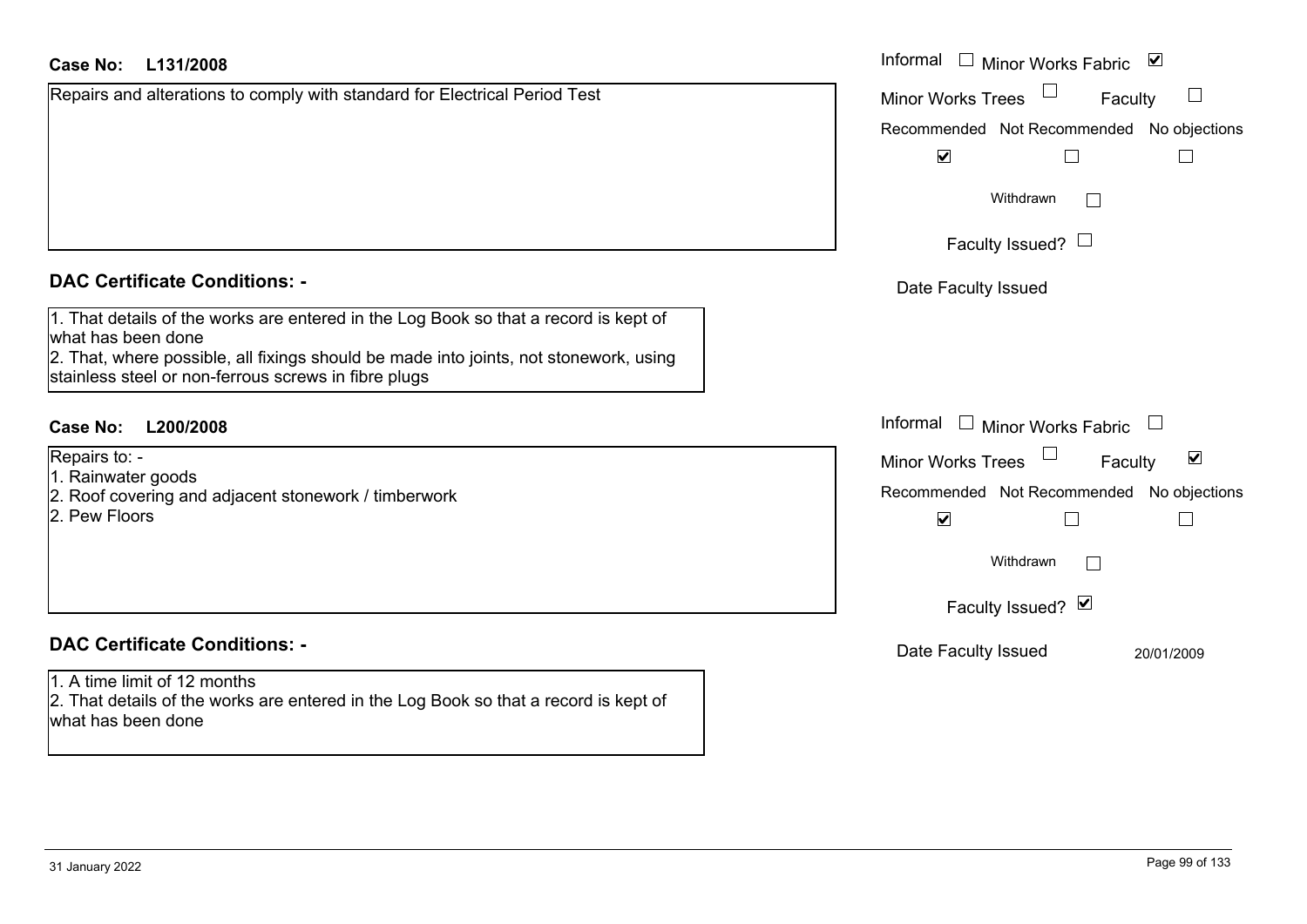| <b>Case No:</b><br>L198/2009                                                                                                                                                                                                        | Informal <b>v</b> Minor Works Fabric<br>$\begin{array}{c} \hline \end{array}$                            |
|-------------------------------------------------------------------------------------------------------------------------------------------------------------------------------------------------------------------------------------|----------------------------------------------------------------------------------------------------------|
| Replacement of the light fittings                                                                                                                                                                                                   | ப<br>Minor Works Trees<br>Faculty                                                                        |
|                                                                                                                                                                                                                                     | Recommended Not Recommended No objections                                                                |
|                                                                                                                                                                                                                                     | $\blacktriangledown$                                                                                     |
|                                                                                                                                                                                                                                     | Withdrawn<br>$\overline{\phantom{a}}$                                                                    |
|                                                                                                                                                                                                                                     | Faculty Issued? $\Box$                                                                                   |
| <b>DAC Certificate Conditions: -</b>                                                                                                                                                                                                | Date Faculty Issued                                                                                      |
| 1. A time limit of 12 months<br>2. That details of the works are entered in the Log Book so that a record is kept of<br>what has been done<br>3. That, where possible, all fixings should be made into joints, not stonework, using |                                                                                                          |
| <b>Case No:</b><br>L098/2010                                                                                                                                                                                                        | Informal □ Minor Works Fabric<br>$\Box$                                                                  |
| 1. To re-paint and re-gild the clock face<br>2. Overhaul the clock mechanism                                                                                                                                                        | $\blacktriangledown$<br><b>Minor Works Trees</b><br>Faculty<br>Recommended Not Recommended No objections |
|                                                                                                                                                                                                                                     | $\blacktriangledown$                                                                                     |
|                                                                                                                                                                                                                                     | Withdrawn<br>$\sqrt{2}$                                                                                  |
|                                                                                                                                                                                                                                     | Faculty Issued? Ø                                                                                        |
| <b>DAC Certificate Conditions: -</b>                                                                                                                                                                                                | Date Faculty Issued<br>12/07/2010                                                                        |
| 1. A time limit of 12 months<br>2. That details of the works are entered in the Log Book so that a record is kept of<br>what has been done                                                                                          |                                                                                                          |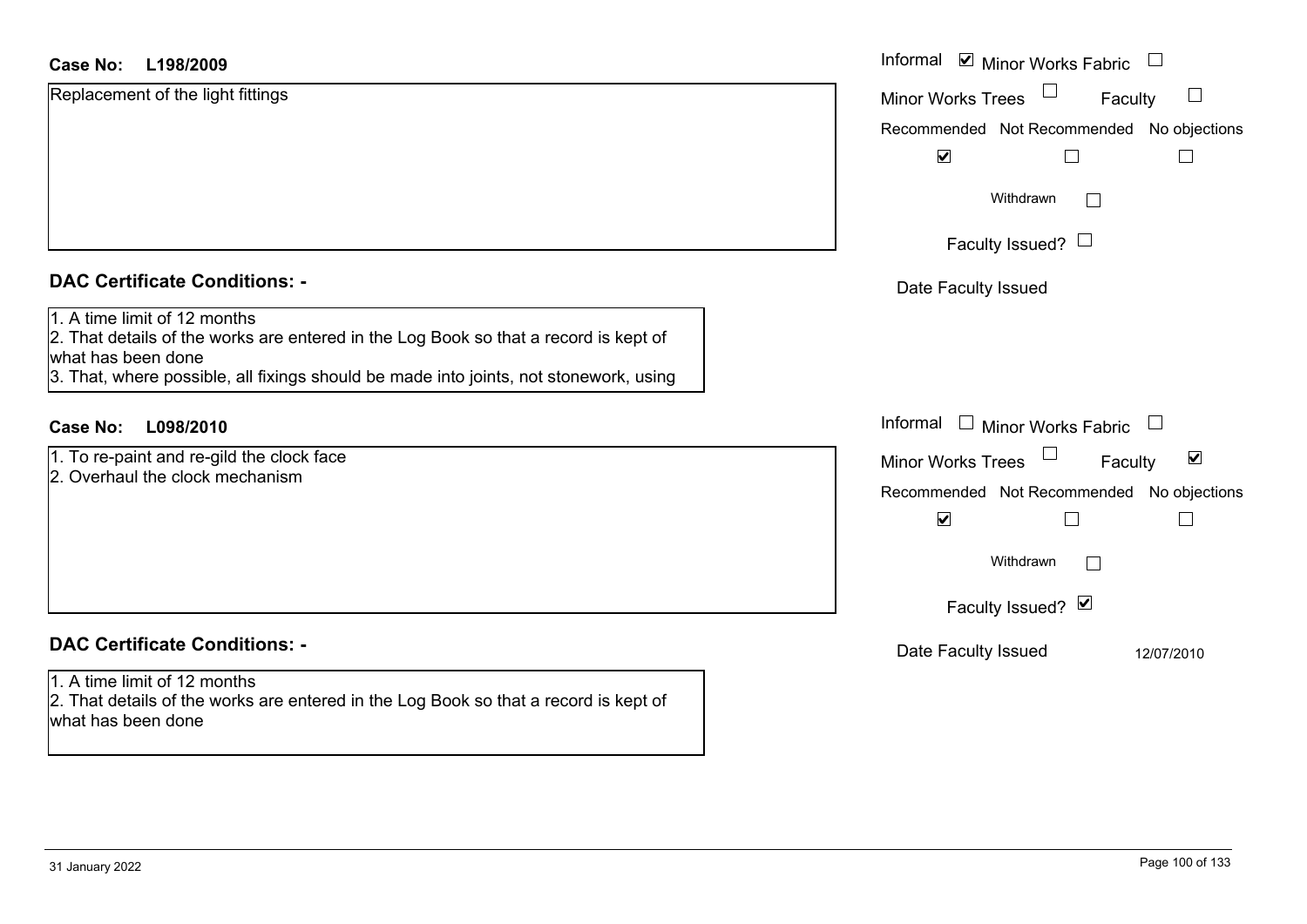| <b>Case No:</b>                                                                                                               | Informal<br>$\overline{\phantom{a}}$<br>Minor Works Fabric  |
|-------------------------------------------------------------------------------------------------------------------------------|-------------------------------------------------------------|
| Replacement of: -<br>1. Nave                                                                                                  | $\blacktriangledown$<br><b>Minor Works Trees</b><br>Faculty |
| 2. Porch                                                                                                                      | Recommended Not Recommended No objections                   |
| roofs                                                                                                                         | $\blacktriangledown$                                        |
|                                                                                                                               | Withdrawn<br>$\Box$                                         |
|                                                                                                                               | Faculty Issued? $\Box$                                      |
| <b>DAC Certificate Conditions: -</b>                                                                                          | Date Faculty Issued                                         |
| 1. That details of the works are entered in the Log Book so that a record is kept of<br>what has been done                    |                                                             |
| <b>Case No:</b>                                                                                                               | Informal<br>$\mathbf{I}$<br><b>Minor Works Fabric</b>       |
| <b>CONFIRMATORY APPLICATION for works undertaken: -</b>                                                                       | $\blacktriangledown$<br><b>Minor Works Trees</b><br>Faculty |
| Installation of lamppost in the churchyard                                                                                    | Recommended Not Recommended No objections                   |
|                                                                                                                               | $\blacktriangledown$<br>$\Box$                              |
|                                                                                                                               | Withdrawn                                                   |
|                                                                                                                               | Faculty Issued? $\Box$                                      |
| <b>DAC Certificate Conditions: -</b>                                                                                          | Date Faculty Issued<br>05/06/2020                           |
| 1. That details of the works are entered in the Log Book so that a record is kept of<br>what has been done                    |                                                             |
| 2. That any trenches should be dug by hand and the DAC Archaeological Adviser<br>invited to be present during the excavations |                                                             |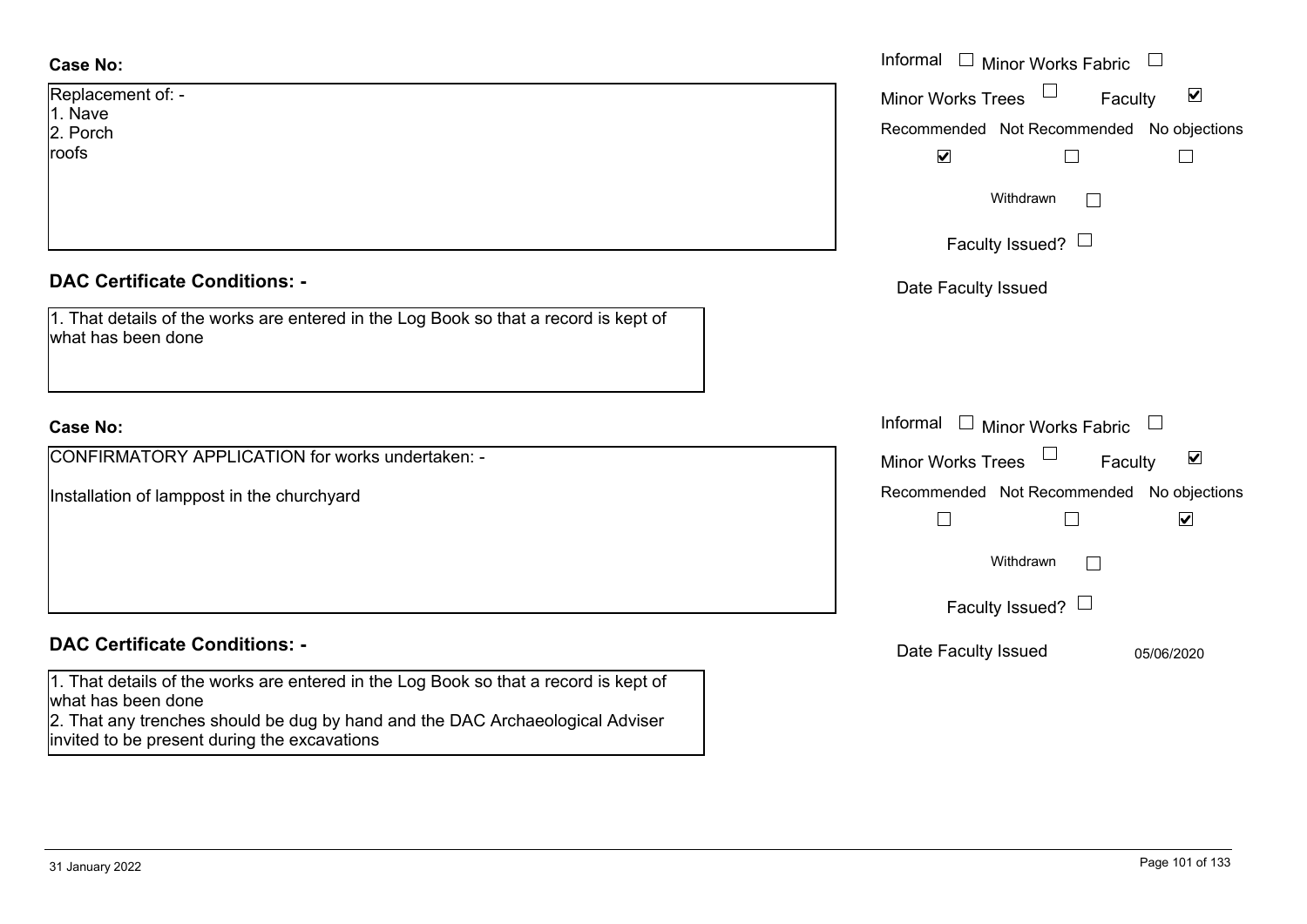| <b>Case No:</b>                                                                                            | Informal □ Minor Works Fabric ⊠                      |
|------------------------------------------------------------------------------------------------------------|------------------------------------------------------|
| Repairs to the Pipe Organ                                                                                  | $\Box$<br>Minor Works Trees<br>Faculty               |
|                                                                                                            | Recommended Not Recommended No objections            |
|                                                                                                            | $\Box$                                               |
|                                                                                                            | Withdrawn<br>$\Box$                                  |
|                                                                                                            | Faculty Issued? $\Box$                               |
| <b>DAC Certificate Conditions: -</b>                                                                       | Date Faculty Issued                                  |
| 1. That details of the works are entered in the Log Book so that a record is kept of<br>what has been done |                                                      |
|                                                                                                            |                                                      |
| <b>Case No:</b>                                                                                            | Informal<br>$\Box$ Minor Works Fabric $\Box$         |
| Introduction of a Memorial to Alan Frederick Parker (Fred)                                                 | Minor Works Trees<br>$\blacktriangledown$<br>Faculty |
|                                                                                                            | Recommended Not Recommended No objections            |
|                                                                                                            | $\blacktriangledown$<br>П                            |
|                                                                                                            | Withdrawn<br>$\Box$                                  |
|                                                                                                            | Faculty Issued? $\Box$                               |
| <b>DAC Certificate Conditions: -</b>                                                                       | Date Faculty Issued                                  |
| 1. That details of the works are entered in the Log Book so that a record is kept of<br>what has been done |                                                      |
|                                                                                                            |                                                      |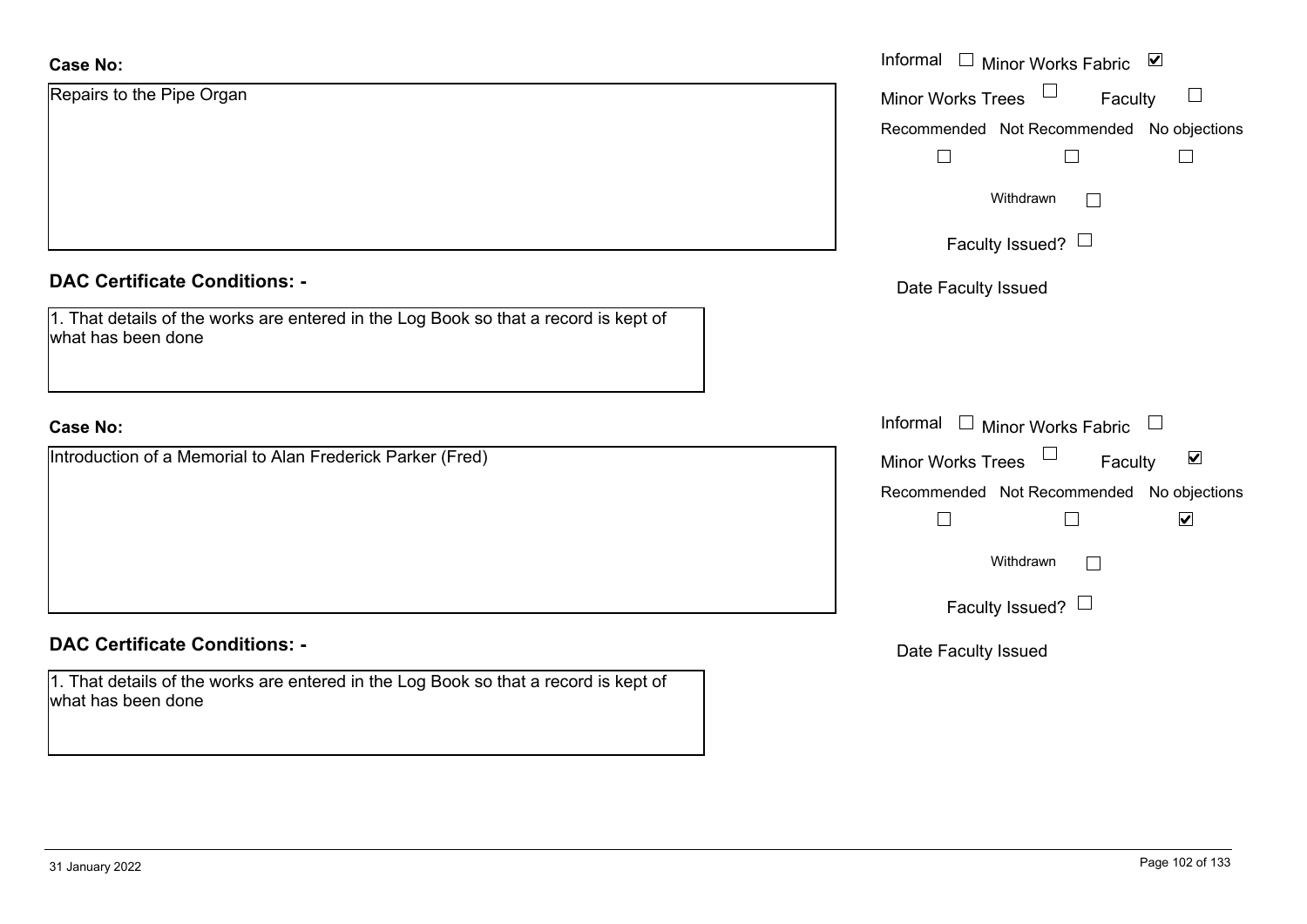### **Case No:**

Introduction of a memorial to Doreen Ellen Chandler

**DAC Certificate Conditions: -**

1. That details of the works are entered in the Log Book so that a record is kept of what has been done

|                                            | Informal $\Box$ Minor Works Fabric $\Box$                   |
|--------------------------------------------|-------------------------------------------------------------|
| ion of a memorial to Doreen Ellen Chandler | Minor Works Trees $\Box$<br>$\blacktriangledown$<br>Faculty |
|                                            | Recommended Not Recommended No objections                   |
|                                            |                                                             |
|                                            | Withdrawn                                                   |
|                                            | Faculty Issued? $\Box$                                      |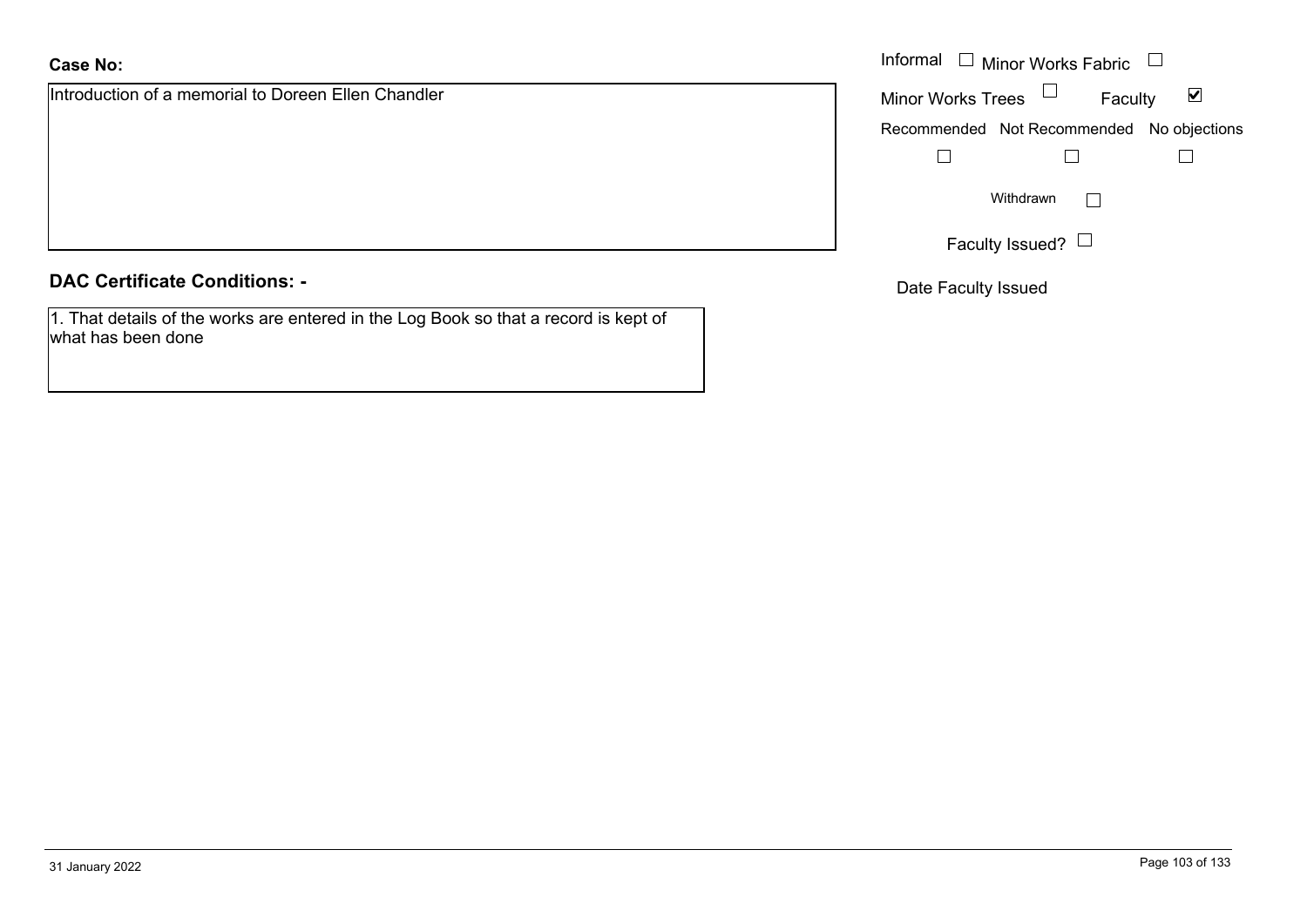# **Great Easton, (Local Authority) Cemetery**

**LCase No:**

| No application for Advice / Minor Works Authorisation / Notification of Advice received |
|-----------------------------------------------------------------------------------------|
|-----------------------------------------------------------------------------------------|

### **DAC Certificate Conditions: -**

1. A time limit of 12 months

2. That details of the works are entered in the Log Book so that a record is kept of what has been done

| : L                                                                             | Informal $\Box$ Minor Works Fabric $\Box$ |
|---------------------------------------------------------------------------------|-------------------------------------------|
| cation for Advice / Minor Works Authorisation / Notification of Advice received | Minor Works Trees $\Box$<br>Faculty       |
|                                                                                 | Recommended Not Recommended No objections |
|                                                                                 |                                           |
|                                                                                 | Withdrawn<br>$\mathbf{L}$                 |
|                                                                                 | Faculty Issued? $\Box$                    |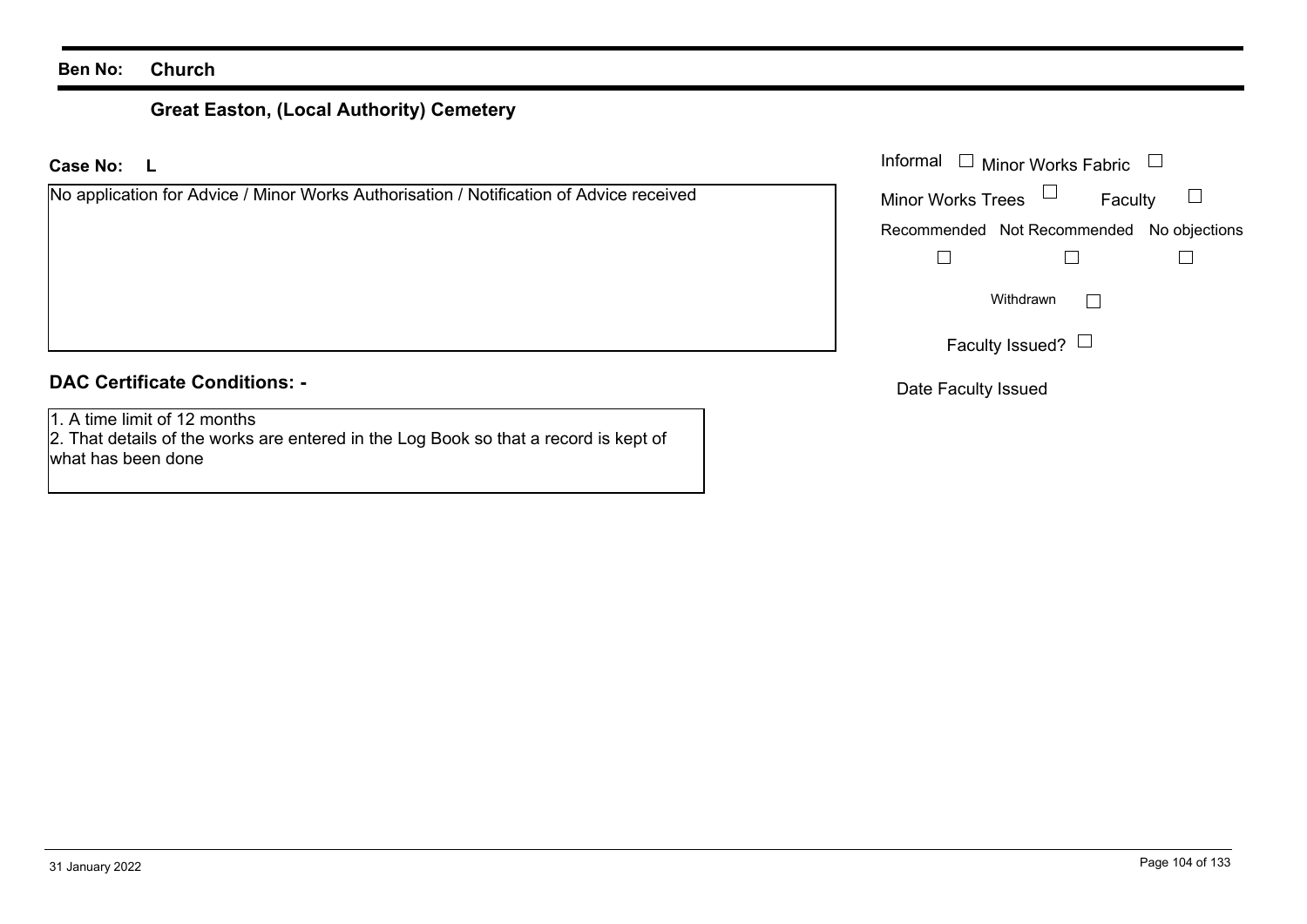#### **10305 Great Easton, St Andrew**

| L/1999<br>Case No:                                | Informal $\Box$ Minor Works Fabric                          |
|---------------------------------------------------|-------------------------------------------------------------|
| New rainwater drains around South Aisle and Porch | Minor Works Trees $\Box$<br>$\blacktriangledown$<br>Faculty |
|                                                   | Recommended Not Recommended No objections                   |
|                                                   |                                                             |
|                                                   | Withdrawn<br>$\mathbf{L}$                                   |
|                                                   | Faculty Issued? Ø                                           |
| <b>DAC Certificate Conditions: -</b>              | Date Faculty Issued<br>12/06/2000                           |
| 1. A time limit of 12 months                      |                                                             |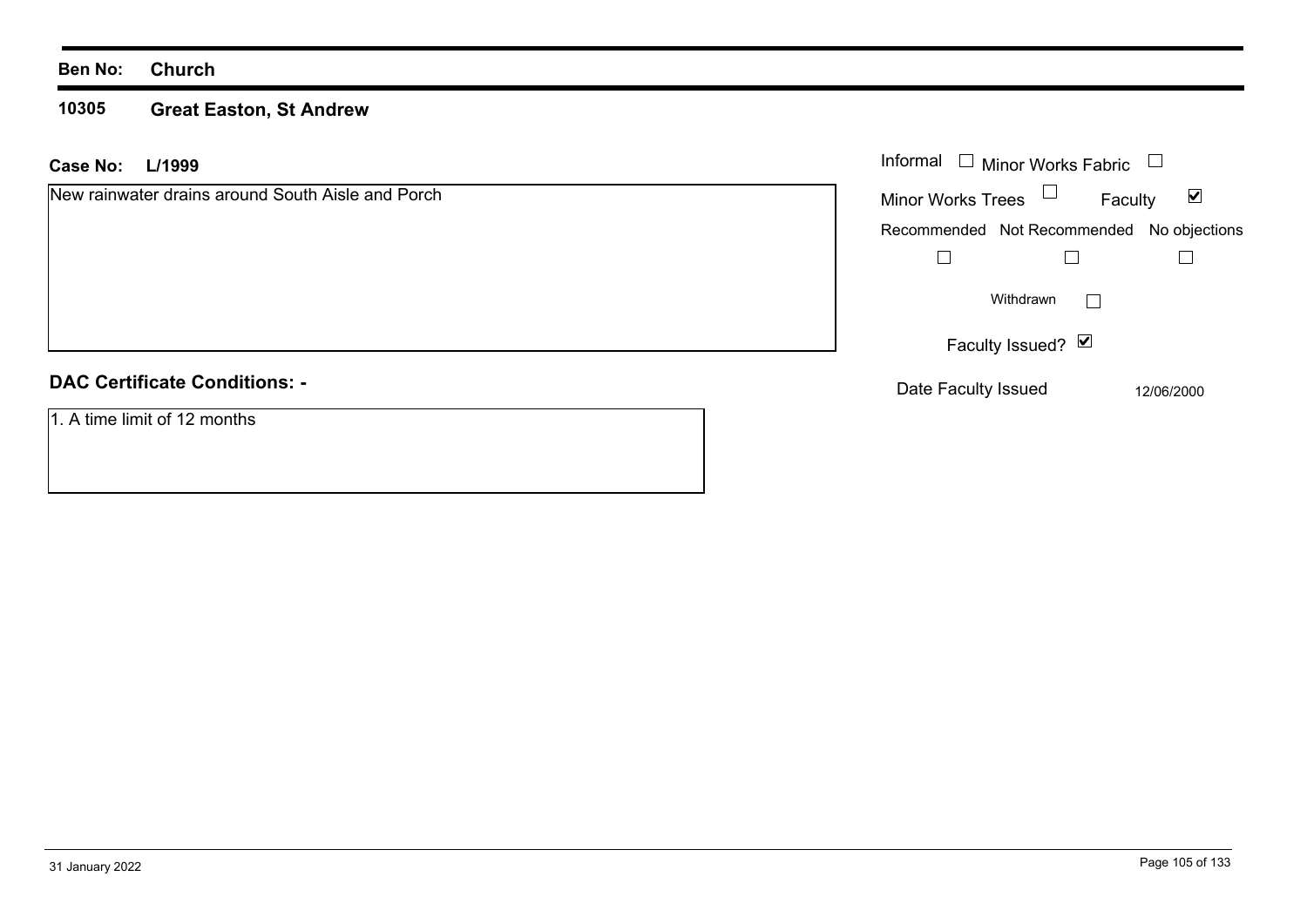#### **L091/2000Case No:**

| <b>Case No:</b><br>L091/2000                                                                                                | Informal □ Minor Works Fabric<br>$\mathcal{L}_{\mathcal{A}}$ |
|-----------------------------------------------------------------------------------------------------------------------------|--------------------------------------------------------------|
| Electrical work in ringing chamber                                                                                          | Minor Works Trees<br>$\blacktriangledown$<br>Faculty         |
|                                                                                                                             | Recommended Not Recommended No objections                    |
|                                                                                                                             | $\blacktriangledown$<br>$\Box$<br>$\Box$                     |
|                                                                                                                             | Withdrawn<br>$\Box$                                          |
|                                                                                                                             | Faculty Issued? Ø                                            |
| <b>DAC Certificate Conditions: -</b>                                                                                        | Date Faculty Issued<br>18/01/2001                            |
| 1. A time limit of 12 months                                                                                                |                                                              |
| L117/2001<br><b>Case No:</b>                                                                                                | Informal $\Box$ Minor Works Fabric $\Box$                    |
| Installation of three 250 watt sodium floodlights at ground level on concrete plinths set in the ground at<br>a depth of 6" | Minor Works Trees<br>$\blacktriangledown$<br>Faculty         |
|                                                                                                                             | Recommended Not Recommended No objections                    |
|                                                                                                                             | $\blacktriangledown$<br>$\Box$                               |
|                                                                                                                             | Withdrawn<br>$\Box$                                          |
|                                                                                                                             | Faculty Issued? $\Box$                                       |
| <b>DAC Certificate Conditions: -</b>                                                                                        | Date Faculty Issued                                          |
| 1. A time limit of 12 months                                                                                                |                                                              |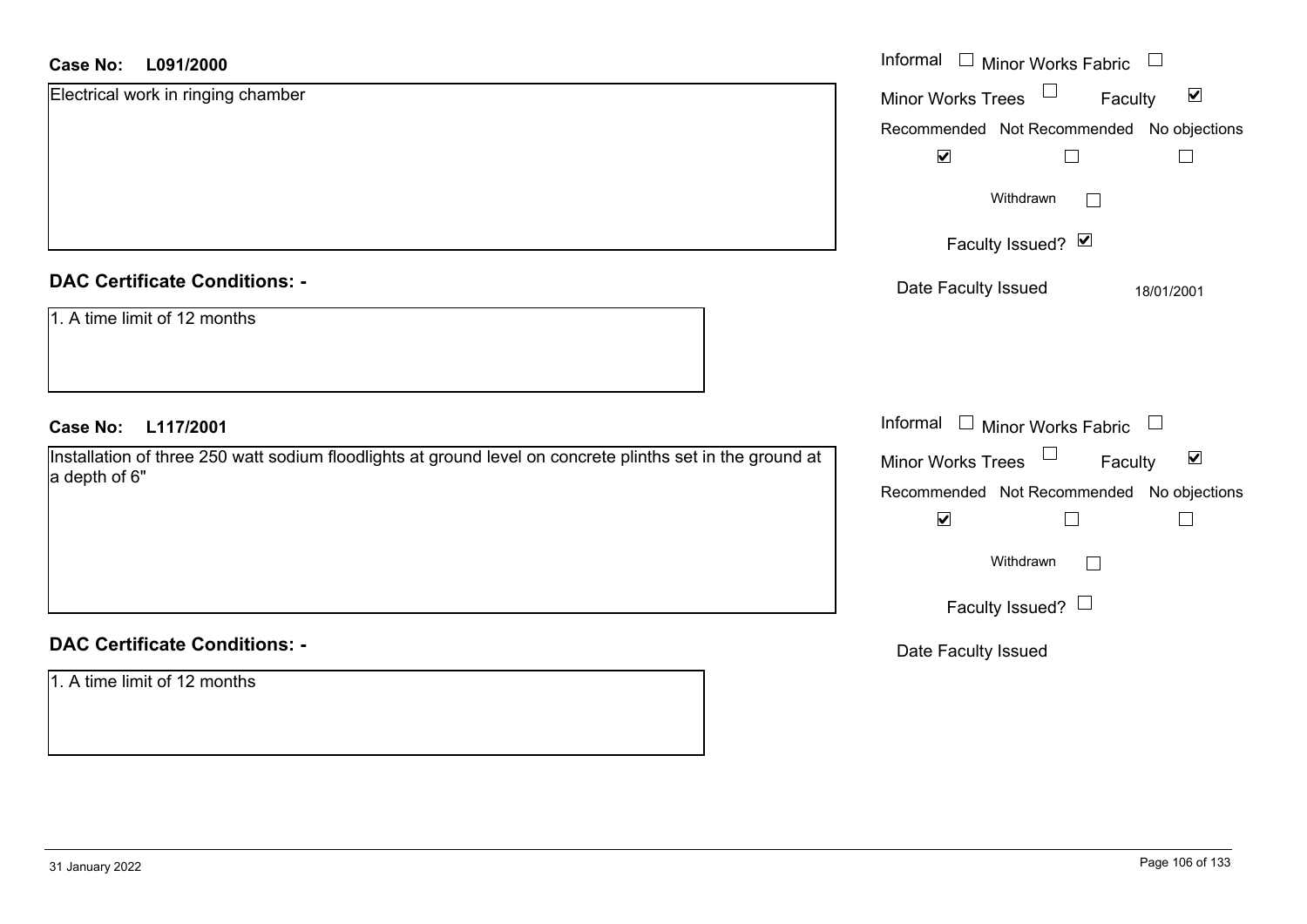| <b>Case No:</b><br>L137/2006                                                                                                                                                                                                                                                                           | Informal $\Box$ Minor Works Fabric                                                                                                                                                                                               |
|--------------------------------------------------------------------------------------------------------------------------------------------------------------------------------------------------------------------------------------------------------------------------------------------------------|----------------------------------------------------------------------------------------------------------------------------------------------------------------------------------------------------------------------------------|
| 1. To install a new floor above the bells<br>2. To move the existing bird guards from the window openings to the mullions of the windows                                                                                                                                                               | $\blacktriangledown$<br><b>Minor Works Trees</b><br>Faculty<br>Recommended Not Recommended No objections<br>$\blacktriangledown$<br>$\Box$<br>Withdrawn<br>$\Box$<br>Faculty Issued? Ø                                           |
| <b>DAC Certificate Conditions: -</b><br>1. A time limit of 12 months                                                                                                                                                                                                                                   | Date Faculty Issued<br>08/01/2007                                                                                                                                                                                                |
| <b>Case No:</b><br>L203/2009<br>With respect to the bells: -<br>1. Repairs to clapper and crownstaple assemblies of the 5 larger bells<br>2. Fitting new bushes and bearing assemblies into pulley boxes of the 5 larger bells<br>3. Wire brushing and painting / treating with wax oil the bell frame | Informal<br>$\Box$ Minor Works Fabric $\Box$<br><b>Minor Works Trees</b><br>$\Box$<br>Faculty<br>Recommended Not Recommended No objections<br>$\Box$<br>$\Box$<br>$\mathbf{I}$<br>Withdrawn<br>$\perp$<br>Faculty Issued? $\Box$ |
| <b>DAC Certificate Conditions: -</b><br>1. That details of the works are entered in the Log Book so that a record is kept of<br>what has been done                                                                                                                                                     | Date Faculty Issued                                                                                                                                                                                                              |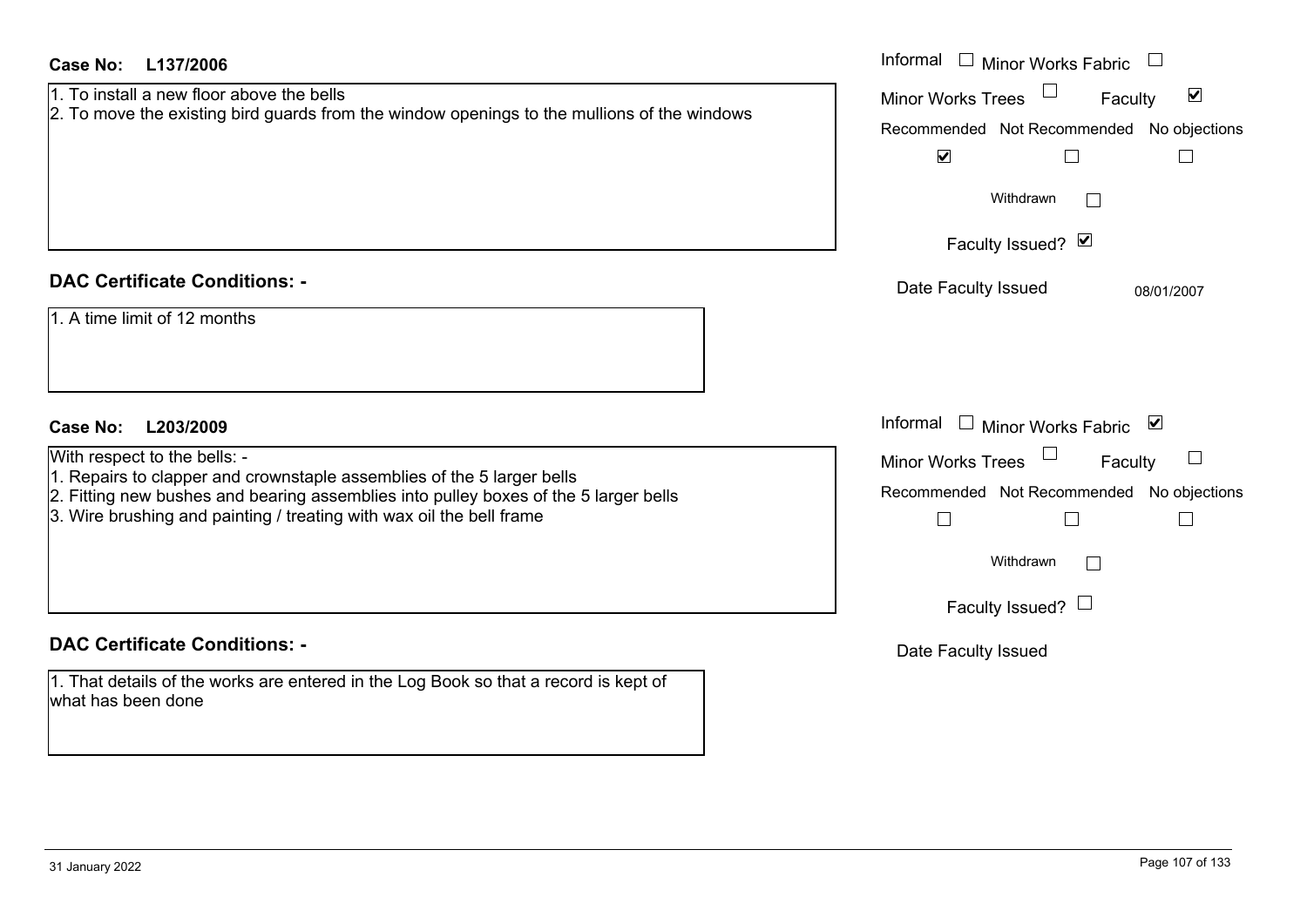### **L019/2011Case No:** Informal

Following the 2009 QI Report, repairs: -

- 1. Re-building of boundary wall at northwest corner
- 2. Roof repairs
- 3. Internal plaster repairs
- 4. Repair and re-painting of rainwater goods on north side of church
- 5. Investigation and minor repairs to internal floors and platforms
- 6. Filling of minor structural fractures to monitor for movement
- 7. Treatment of roof timbers for minor beetle activity
- 8. Minor masonry repairs

### **DAC Certificate Conditions: -**

1. A time limit of 12 months

2. That details of the works are entered in the Log Book so that a record is kept of what has been done

3. That the extent of the work needs to be confirmed by a conservation accredited

### **L104/2012Case No:** Informal

Re-building of churchyard wall

## **DAC Certificate Conditions: -**

1. A time limit of 12 months

2. That details of the works are entered in the Log Book so that a record is kept of what has been done

3. That, if any ground disturbance is required, no works shall take place until the PCC,

| Informal<br><b>Minor Works Fabric</b>                          |  |  |
|----------------------------------------------------------------|--|--|
| $\blacktriangledown$<br><b>Minor Works Trees</b><br>Faculty    |  |  |
| Recommended Not Recommended No objections                      |  |  |
| $\blacktriangledown$                                           |  |  |
| Withdrawn                                                      |  |  |
| Faculty Issued? Ø                                              |  |  |
| Date Faculty Issued<br>11/04/2011                              |  |  |
|                                                                |  |  |
|                                                                |  |  |
|                                                                |  |  |
| Informal<br><b>Minor Works Fabric</b>                          |  |  |
| $\overline{\mathbf{v}}$<br><b>Minor Works Trees</b><br>Faculty |  |  |
| Recommended Not Recommended No objections                      |  |  |
| $\blacktriangledown$                                           |  |  |
| Withdrawn                                                      |  |  |
| Faculty Issued?                                                |  |  |
| Date Faculty Issued                                            |  |  |
|                                                                |  |  |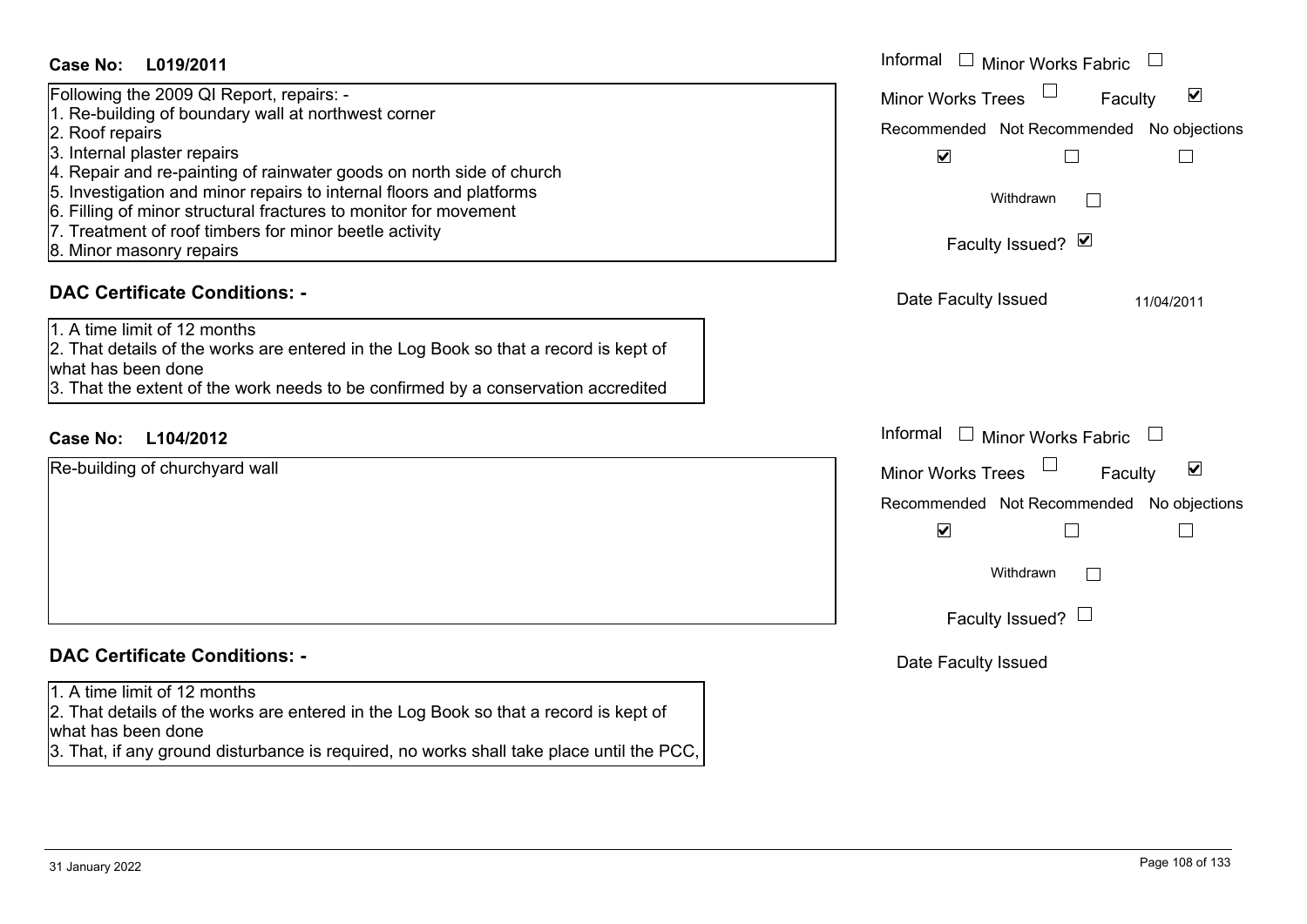#### **L060a/2013Case No:** Informal

Re-decoration of the walls of the: -1. Nave2. Aisles3. Belfry using earthborn clay paint

#### **DAC Certificate Conditions: -**

1. A time limit of 12 months

 2. That details of the works are entered in the Log Book so that a record is kept of what has been done

3. That tThe PCC ensures that the contractor complies with the manufacturer's

#### **L060/2013Case No:** Informal

1. Re-decoration2. Up-grading of Lighting System 3. Installation of WC

### **DAC Certificate Conditions: -**

#### 1. A time limit of 12 months2. That details of the works are entered in the Log Book so that a record is kept of what has been done

| Informal<br>⊻<br><b>Minor Works Fabric</b> |  |
|--------------------------------------------|--|
| <b>Minor Works Trees</b><br>Faculty        |  |
| Recommended Not Recommended No objections  |  |
| $\blacktriangledown$                       |  |
| Withdrawn                                  |  |
| Faculty Issued? $\Box$                     |  |
| Date Faculty Issued                        |  |
|                                            |  |
|                                            |  |
| Informal<br>■ Minor Works Fabric           |  |
| <b>Minor Works Trees</b><br>Faculty        |  |
| Recommended Not Recommended No objections  |  |
|                                            |  |
| Withdrawn                                  |  |
| Faculty Issued? I                          |  |
| Date Faculty Issued                        |  |
|                                            |  |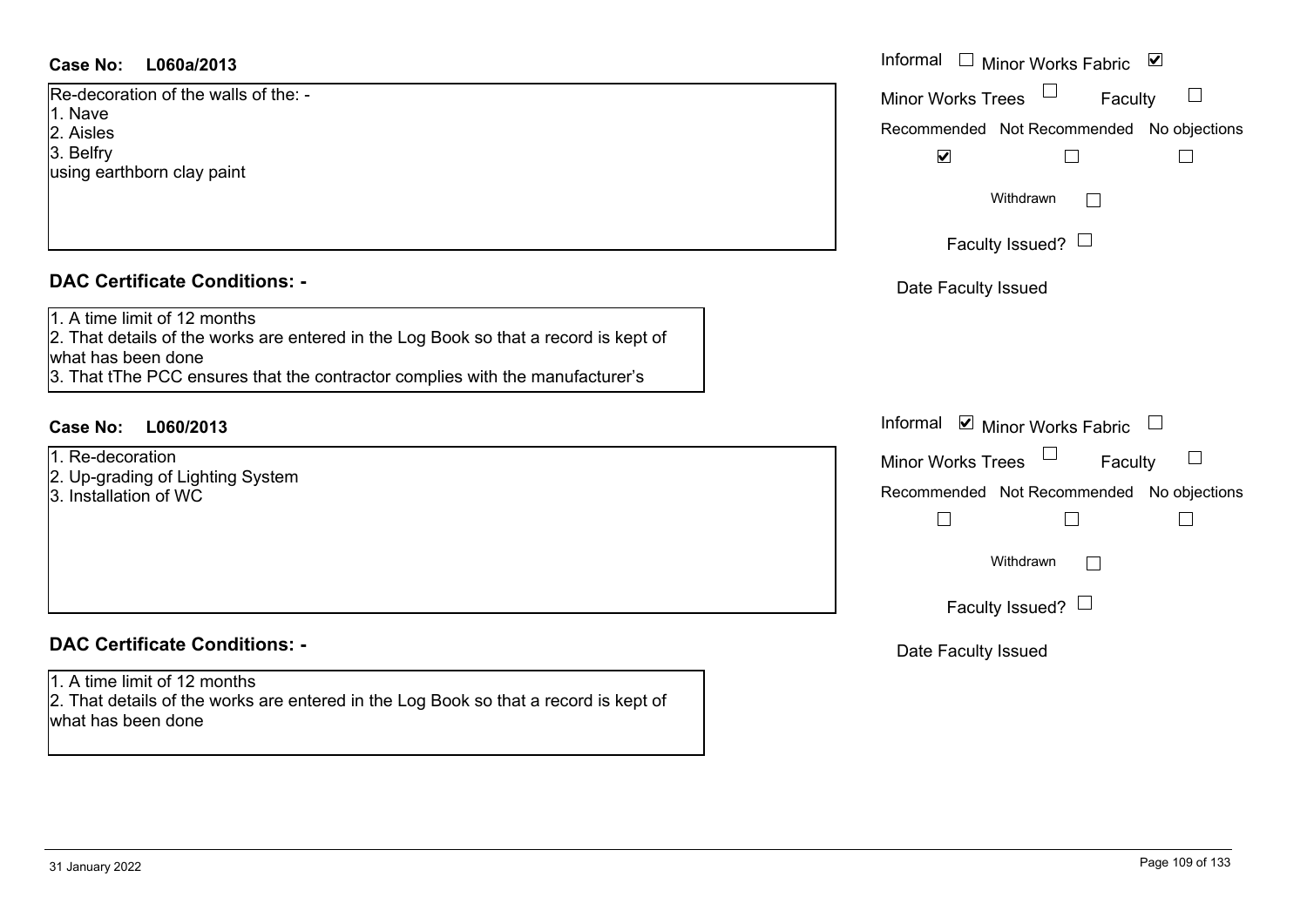#### **L060b/2013Case No:** Informal

To improve the Lighting System in respect of the: -

- 1. Chancel
- 2. Nave
- 3. Switchgear

#### **DAC Certificate Conditions: -**

1. A time limit of 12 months

2. That details of the works are entered in the Log Book so that a record is kept of what has been done

3. That the cabling be FP200 Gold or equivalent and a discrete as possible

#### **Case No:**

Attaching a new wooden Noticeboard to the inside west end wall of the church

#### **DAC Certificate Conditions: -**

1. That details of the works are entered in the Log Book so that a record is kept of what has been done

2. That, where possible, all fixings should be made into joints, not stonework, using stainless steel or non-ferrous screws in fibre plugs

| L060b/2013                                                                                                                                                                         | Informal □ Minor Works Fabric ☑                                                                                                                                      |
|------------------------------------------------------------------------------------------------------------------------------------------------------------------------------------|----------------------------------------------------------------------------------------------------------------------------------------------------------------------|
| ve the Lighting System in respect of the: -<br>el<br>gear                                                                                                                          | Minor Works Trees<br>Faculty<br>$\mathcal{L}_{\mathcal{A}}$<br>Recommended Not Recommended No objections<br>$\blacktriangledown$                                     |
|                                                                                                                                                                                    | Withdrawn<br>Faculty Issued? $\Box$                                                                                                                                  |
| rtificate Conditions: -                                                                                                                                                            | Date Faculty Issued                                                                                                                                                  |
| limit of 12 months<br>etails of the works are entered in the Log Book so that a record is kept of<br>been done<br>e cabling be FP200 Gold or equivalent and a discrete as possible |                                                                                                                                                                      |
|                                                                                                                                                                                    | Informal □ Minor Works Fabric<br>⊻                                                                                                                                   |
| a new wooden Noticeboard to the inside west end wall of the church                                                                                                                 | Minor Works Trees<br>Faculty<br>Recommended Not Recommended No objections<br>$\blacktriangledown$<br>$\overline{\phantom{a}}$<br>Withdrawn<br>Faculty Issued? $\Box$ |
| rtificate Conditions: -                                                                                                                                                            | Date Faculty Issued                                                                                                                                                  |
|                                                                                                                                                                                    |                                                                                                                                                                      |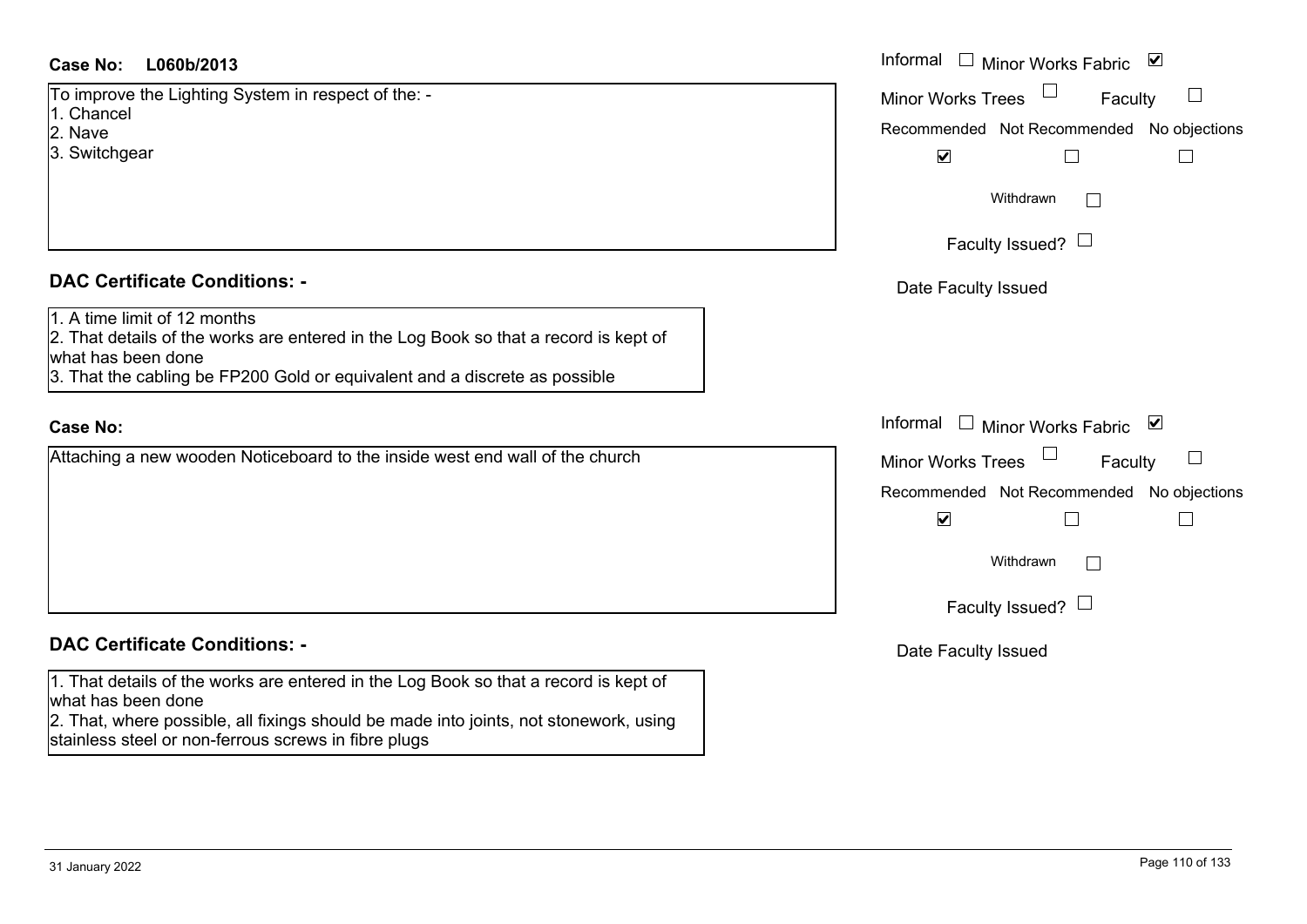# $\overline{\mathbf{v}}$ **DAC Certificate Conditions: -**1. That details of the works are entered in the Log Book so that a record is kept of what has been done 2. That, if below ground disturbance is required, Human Remains should be expected when excavating within a churchyard. Any remains should be recovered, treated in a Informal **Case No:**Repair of storm-damage to the Porch roof  $\overline{\mathbf{v}}$ **DAC Certificate Conditions: -**1. That details of the works are entered in the Log Book so that a record is kept of what has been done

Repair of boundary stone wall either side of the church path

| Page 111 of 133 |  |  |
|-----------------|--|--|
|                 |  |  |

Recommended Not Recommended No objections  $\Box$  $\Box$ Withdrawn $\Box$ Faculty Issued?  $\Box$ Date Faculty Issued Informal  $\Box$  Minor Works Fabric  $\Box$ Faculty  $\Box$ Minor Works Trees Recommended Not Recommended No objections  $\Box$  $\Box$ 

Informal  $\Box$  Minor Works Fabric  $\Box$ 

Minor Works Trees

Faculty

 $\Box$ 

Withdrawn $\Box$ 

Faculty Issued?  $\Box$ 

Date Faculty Issued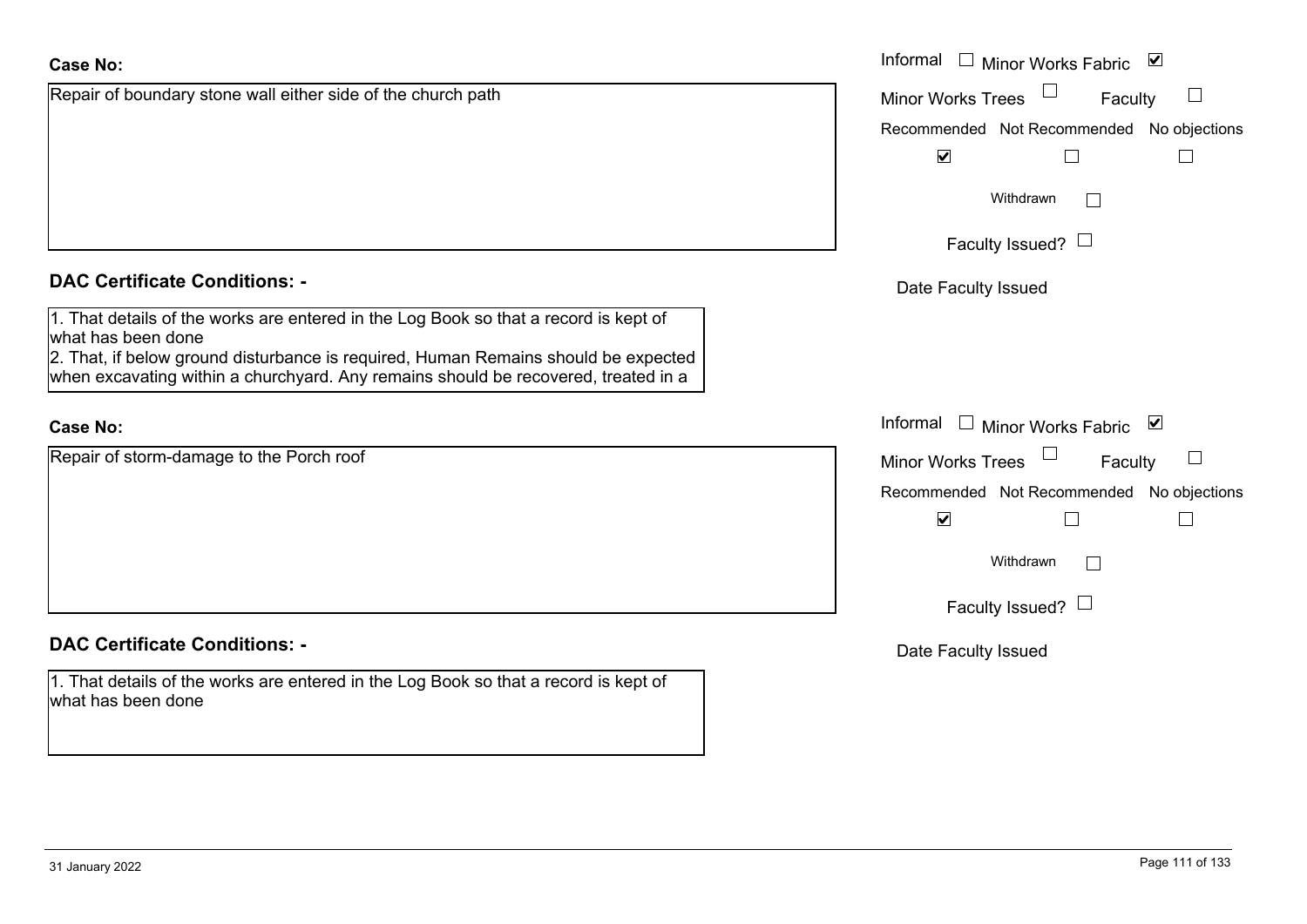| <b>Case No:</b>                                                                                                                                                                                                                                                                     | Informal |
|-------------------------------------------------------------------------------------------------------------------------------------------------------------------------------------------------------------------------------------------------------------------------------------|----------|
| Replacement of cast iron gutter and lead flashing on southern side elevation                                                                                                                                                                                                        | Minor W  |
|                                                                                                                                                                                                                                                                                     | Recomm   |
|                                                                                                                                                                                                                                                                                     |          |
|                                                                                                                                                                                                                                                                                     |          |
|                                                                                                                                                                                                                                                                                     |          |
|                                                                                                                                                                                                                                                                                     |          |
|                                                                                                                                                                                                                                                                                     |          |
| <b>DAC Certificate Conditions: -</b>                                                                                                                                                                                                                                                | Date I   |
| 1. That details of the works are entered in the Log Book so that a record is kept of<br>what has been done<br>2. That the work should be carried out at the direction of the church architect<br>3. That the PCC submits a short specification (not more than a side of A4) for the |          |
| <b>Case No:</b>                                                                                                                                                                                                                                                                     | Informal |
| Following the discovery of deathwatch beetle in the: -                                                                                                                                                                                                                              | Minor W  |
| 1. North Aisle                                                                                                                                                                                                                                                                      |          |
| 2. Nave                                                                                                                                                                                                                                                                             | Recomm   |
| 3. South Aisle                                                                                                                                                                                                                                                                      |          |
| works of repair comprising: -                                                                                                                                                                                                                                                       |          |
| 1. Repairs to joists                                                                                                                                                                                                                                                                |          |
| 2. Replacement of boarding                                                                                                                                                                                                                                                          |          |
| 3. Fumigation Treatment in situ of timber                                                                                                                                                                                                                                           |          |
| 4. Repairs to the floor adjacent to the Pulpit                                                                                                                                                                                                                                      |          |

#### **DAC Certificate Conditions: -**

1. That details of the works are entered in the Log Book so that a record is kept of what has been done

- 2. That no heat treatment be applied to the woodwork
- 3. That the PCC makes a photographic record of the church before and after the

| Informal □ Minor Works Fabric<br>⊻<br><b>Minor Works Trees</b><br>Faculty<br>Recommended Not Recommended No objections<br>V |  |  |
|-----------------------------------------------------------------------------------------------------------------------------|--|--|
| Withdrawn                                                                                                                   |  |  |
| Faculty Issued? $\Box$                                                                                                      |  |  |
| Date Faculty Issued                                                                                                         |  |  |
| Informal<br>⊻<br>Minor Works Fabric                                                                                         |  |  |
| <b>Minor Works Trees</b><br>Faculty<br>Recommended Not Recommended No objections                                            |  |  |
| $\blacktriangledown$                                                                                                        |  |  |
| Withdrawn<br>Faculty Issued?                                                                                                |  |  |
|                                                                                                                             |  |  |
| Date Faculty Issued                                                                                                         |  |  |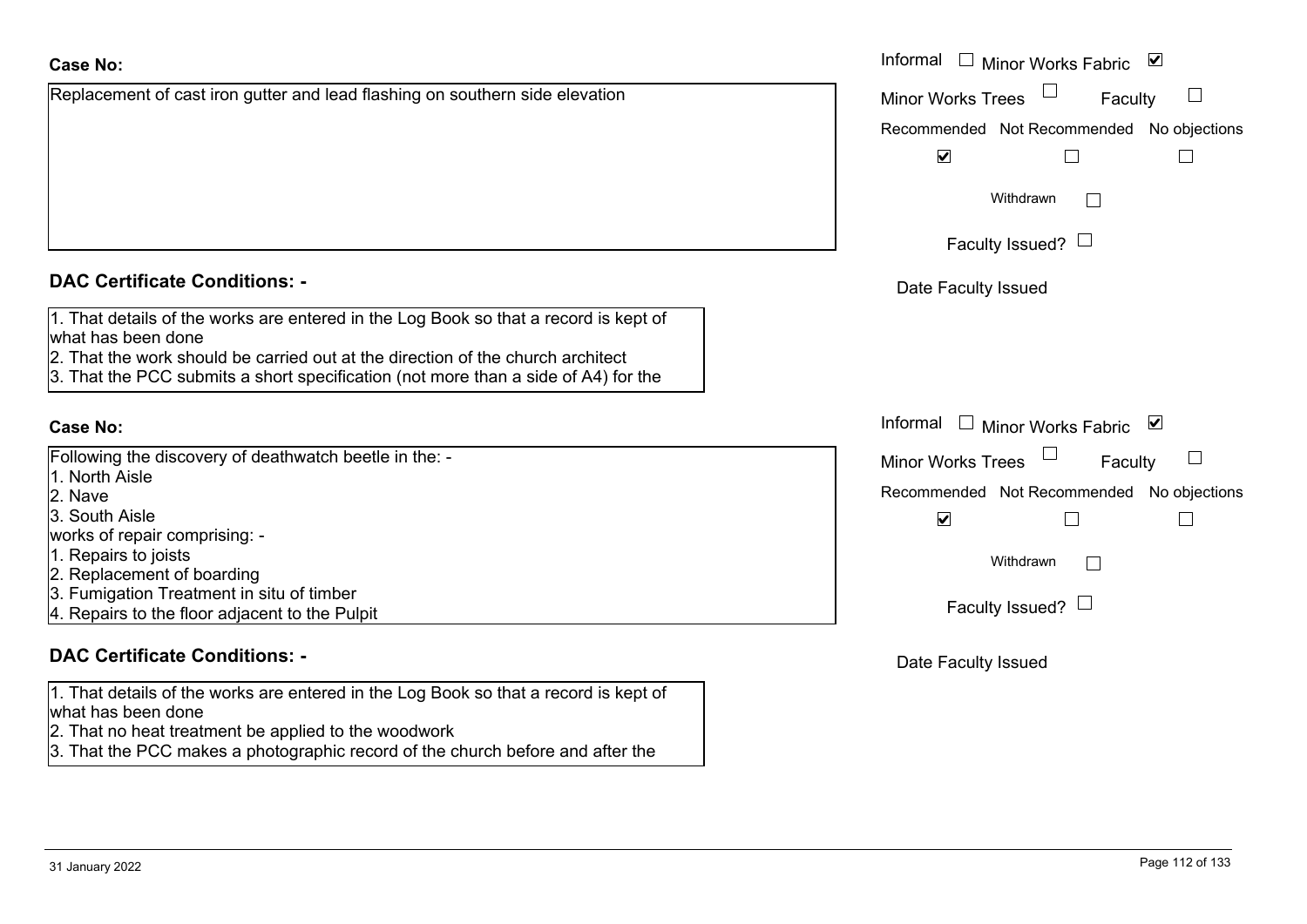#### **Ben No: Church**

what has been done

#### **10212 Grimston, St John the Baptist**

3. That all lead work must take place under a "Hot Work" Permit

| <b>Case No:</b><br>L059/2008                                                                                         | Informal $\Box$<br><b>Minor Works Fabric</b>                |
|----------------------------------------------------------------------------------------------------------------------|-------------------------------------------------------------|
| Nave roof repairs                                                                                                    | $\blacktriangledown$<br><b>Minor Works Trees</b><br>Faculty |
|                                                                                                                      | Recommended Not Recommended No objections                   |
|                                                                                                                      | $\blacktriangledown$                                        |
|                                                                                                                      | Withdrawn                                                   |
|                                                                                                                      | Faculty Issued? Ø                                           |
| <b>DAC Certificate Conditions: -</b>                                                                                 | Date Faculty Issued<br>29/05/2008                           |
| 1. A time limit of 12 months<br>2. That details of the works are entered in the Log Book so that a record is kept of |                                                             |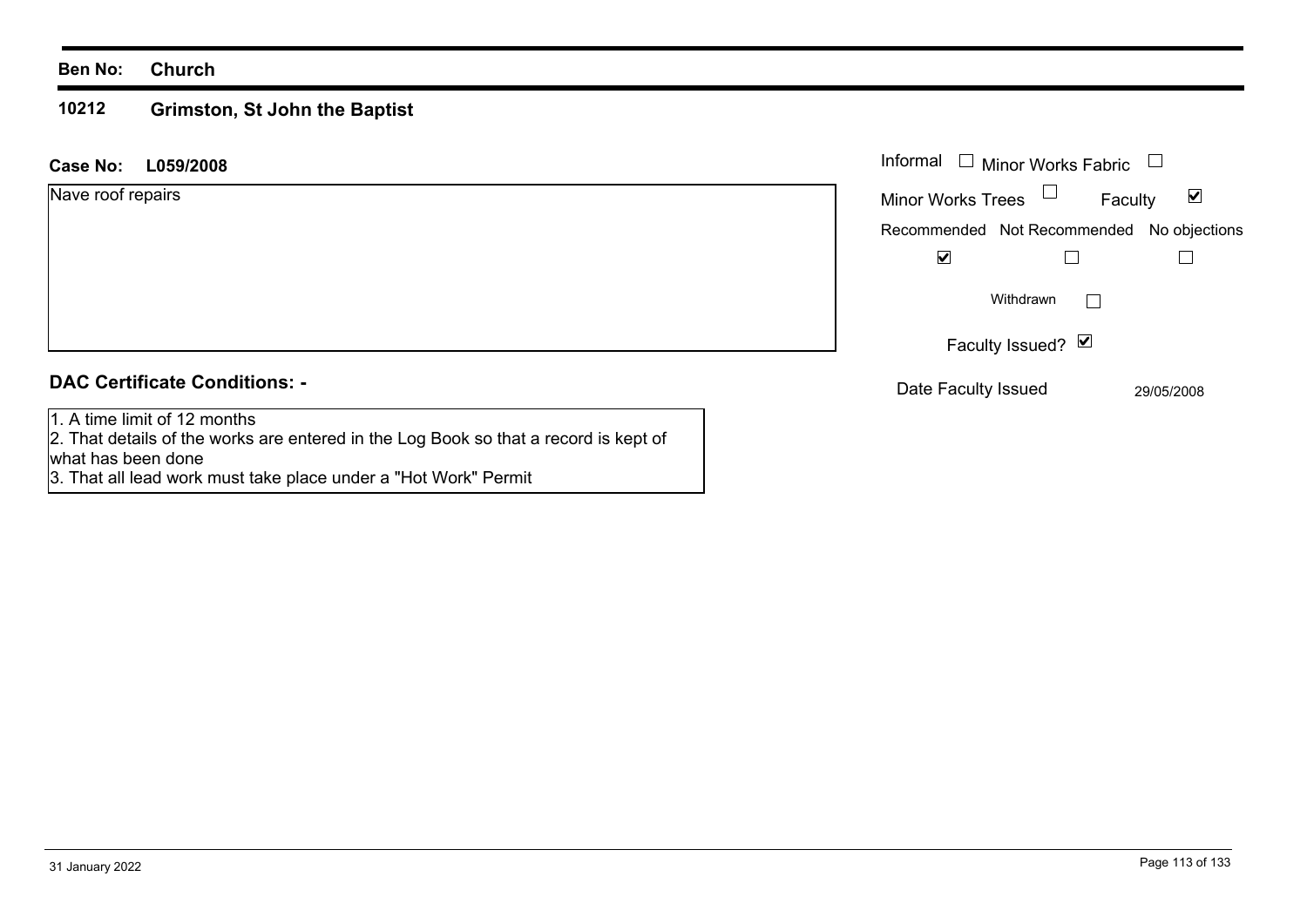| <b>Case No:</b><br>L212/2010                                                                                                                                                       | Informal $\Box$ Minor Works Fabric $\Box$                                                                                                                              |
|------------------------------------------------------------------------------------------------------------------------------------------------------------------------------------|------------------------------------------------------------------------------------------------------------------------------------------------------------------------|
| 1. Fell: -<br>a) 1 x Common Elder (T7)<br>b) 1 x Sycamore (T11)<br>2. Re-pollard Trees T1 - T6                                                                                     | $\overline{\mathbf{S}}$<br><b>Minor Works Trees</b><br>Faculty<br>Recommended Not Recommended No objections<br>$\blacktriangledown$<br>$\Box$<br>$\mathbb{R}$          |
|                                                                                                                                                                                    | Withdrawn<br>Faculty Issued?                                                                                                                                           |
| <b>DAC Certificate Conditions: -</b>                                                                                                                                               | Date Faculty Issued                                                                                                                                                    |
| 1. That details of the works are entered in the Log Book so that a record is kept of<br>what has been done                                                                         |                                                                                                                                                                        |
| L012/2011<br>Case No:                                                                                                                                                              | Informal $\Box$ Minor Works Fabric $\Box$                                                                                                                              |
| Refurbishment of the Organ                                                                                                                                                         | Minor Works Trees<br>$\blacktriangledown$<br>Faculty<br>Recommended Not Recommended No objections<br>$\blacktriangledown$<br>Withdrawn<br>$\perp$<br>Faculty Issued? Ø |
| <b>DAC Certificate Conditions: -</b><br>1. A time limit of 12 months<br>2. That details of the works are entered in the Log Book so that a record is kept of<br>what has been done | Date Faculty Issued<br>19/05/2011                                                                                                                                      |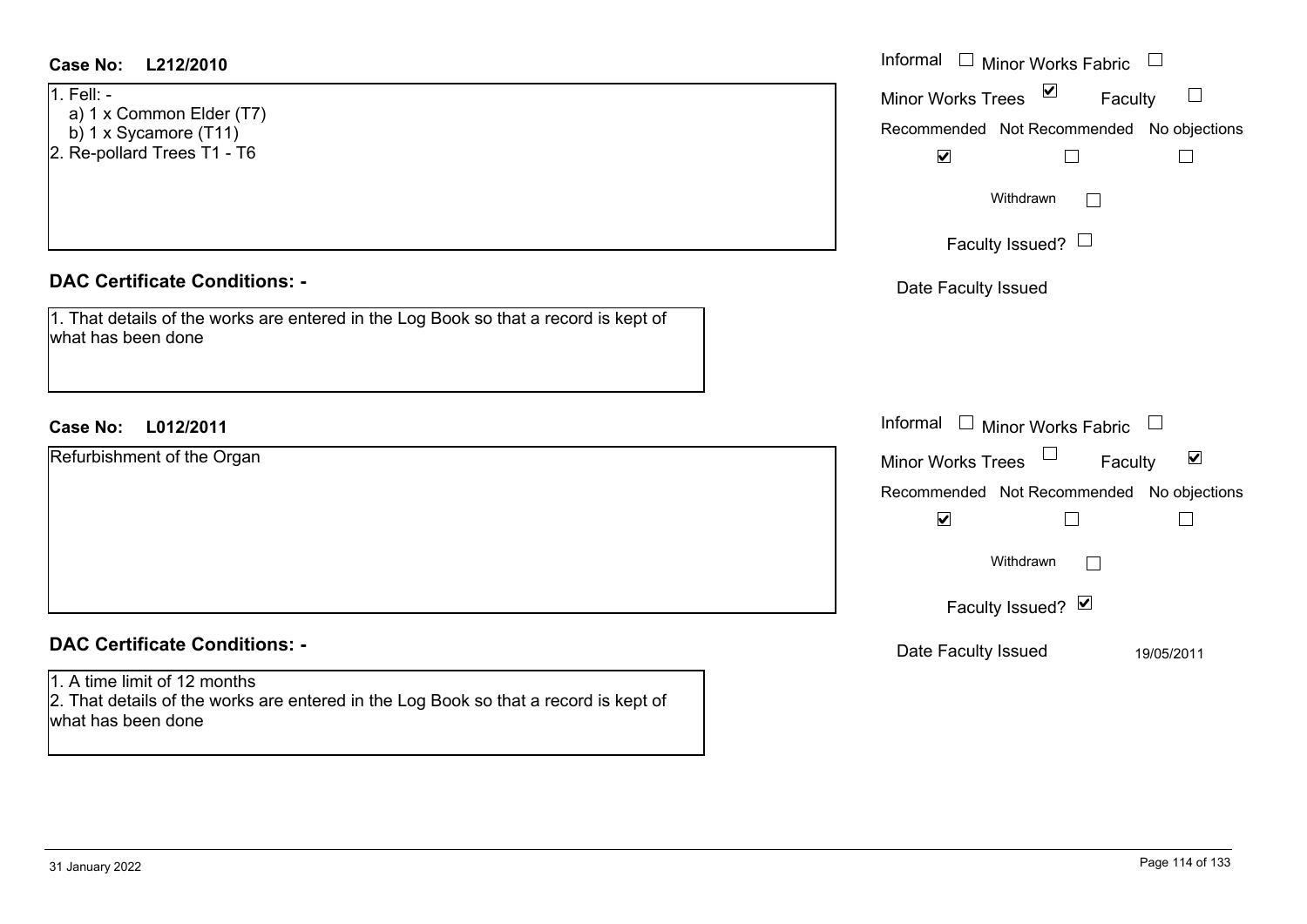#### **L064/2015Case No:** Informal

Repair, tipping with stainless steel, and painting of external window ferramenta, refurbishment of opening lights and commencing programme of cleaning and re-leading of the worst window glazing

#### **DAC Certificate Conditions: -**

1. That details of the works are entered in the Log Book so that a record is kept of what has been done

| Informal<br><b>Minor Works Fabric</b> |                                           |  |
|---------------------------------------|-------------------------------------------|--|
| <b>Minor Works Trees</b>              | Faculty                                   |  |
|                                       | Recommended Not Recommended No objections |  |
|                                       |                                           |  |
|                                       | Withdrawn<br>Faculty Issued? Ø            |  |

Date Faculty Issued 08/06/2015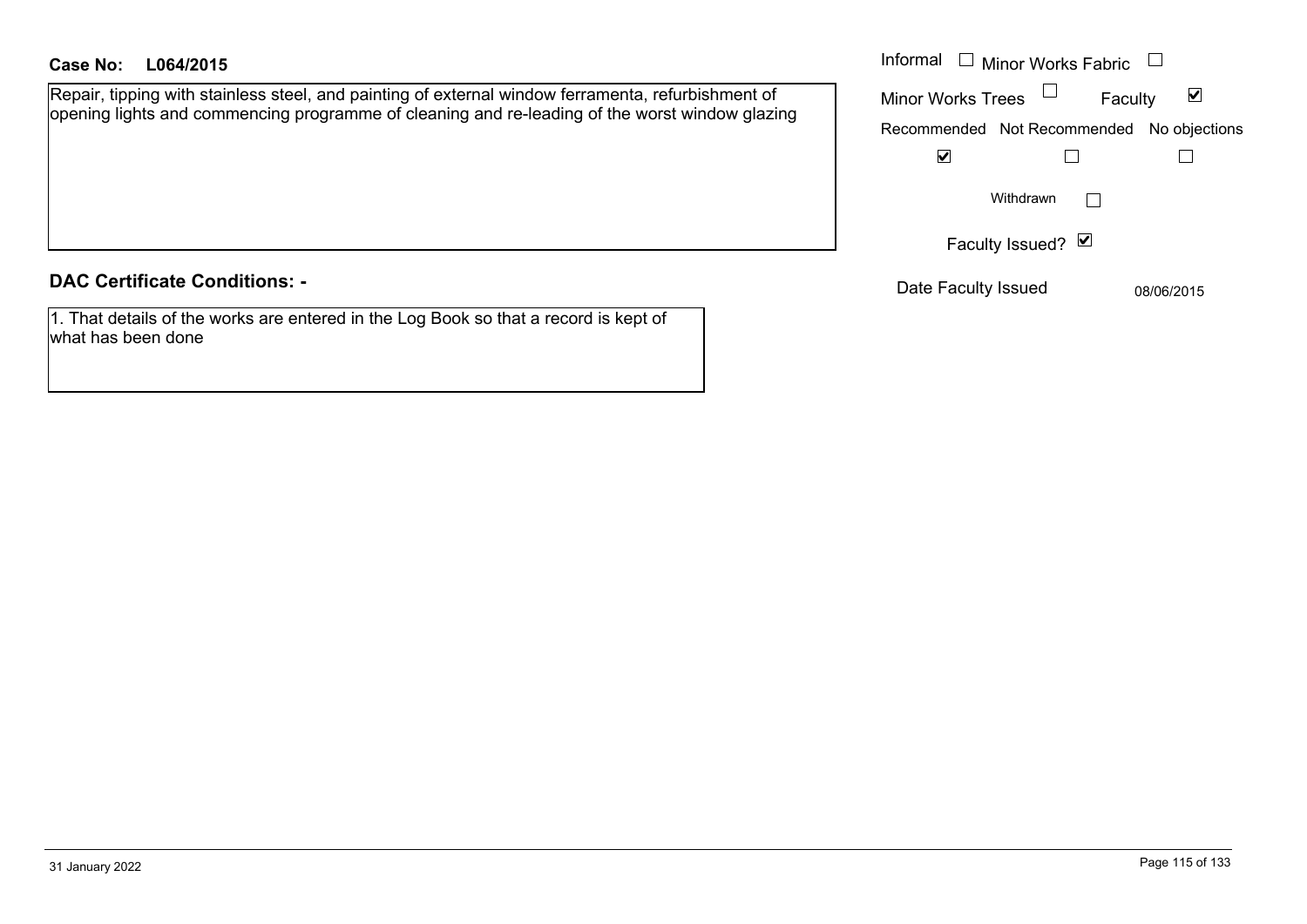| Case No:                                            | Informal |
|-----------------------------------------------------|----------|
| Repairs to stonework and other areas as follows: -  | Minor W  |
| 01. Below-ground Drainage System                    |          |
| 02. Rainwater Disposal System                       | Recomm   |
| 03. Stonework repairs: -                            |          |
| a) Tower                                            |          |
| b) Chancel                                          |          |
| c) Transept                                         |          |
| d) Porch                                            |          |
| e) Nave                                             |          |
| 04. Carpentry repairs to Tower                      |          |
| 05. Metalwork repairs to Tower and buttress         |          |
| 06. Replacement of slates                           |          |
| 07. Installation of Lightning Protection System     |          |
| 08. Plasterworks and Limewashing/Painting           |          |
| 09. Electrical works including: -                   |          |
| a) Introduction of 19 new Pew Heaters               |          |
| b) Replacement of existing Ring Main wiring         |          |
| c) Replacement of existing Lighting System          |          |
| d) Replacement of Distribution Boards               |          |
| 10. Removal and disposal of redundant Clock weights |          |
| as detailed in Peter Rogan's Specification          |          |

### **DAC Certificate Conditions: -**

1. That details of the works are entered in the Log Book so that a record is kept of what has been done

2. That no works shall take place until the PCC, after consultation with the Diocesan Archaeological Adviser, has secured the implementation of a programme of

| Informal<br>$\Box$ Minor Works Fabric |                                           |  |
|---------------------------------------|-------------------------------------------|--|
| <b>Minor Works Trees</b>              | Faculty                                   |  |
|                                       | Recommended Not Recommended No objections |  |
|                                       |                                           |  |
| Withdrawn                             |                                           |  |
| Faculty Issued? $\Box$                |                                           |  |

Date Faculty Issued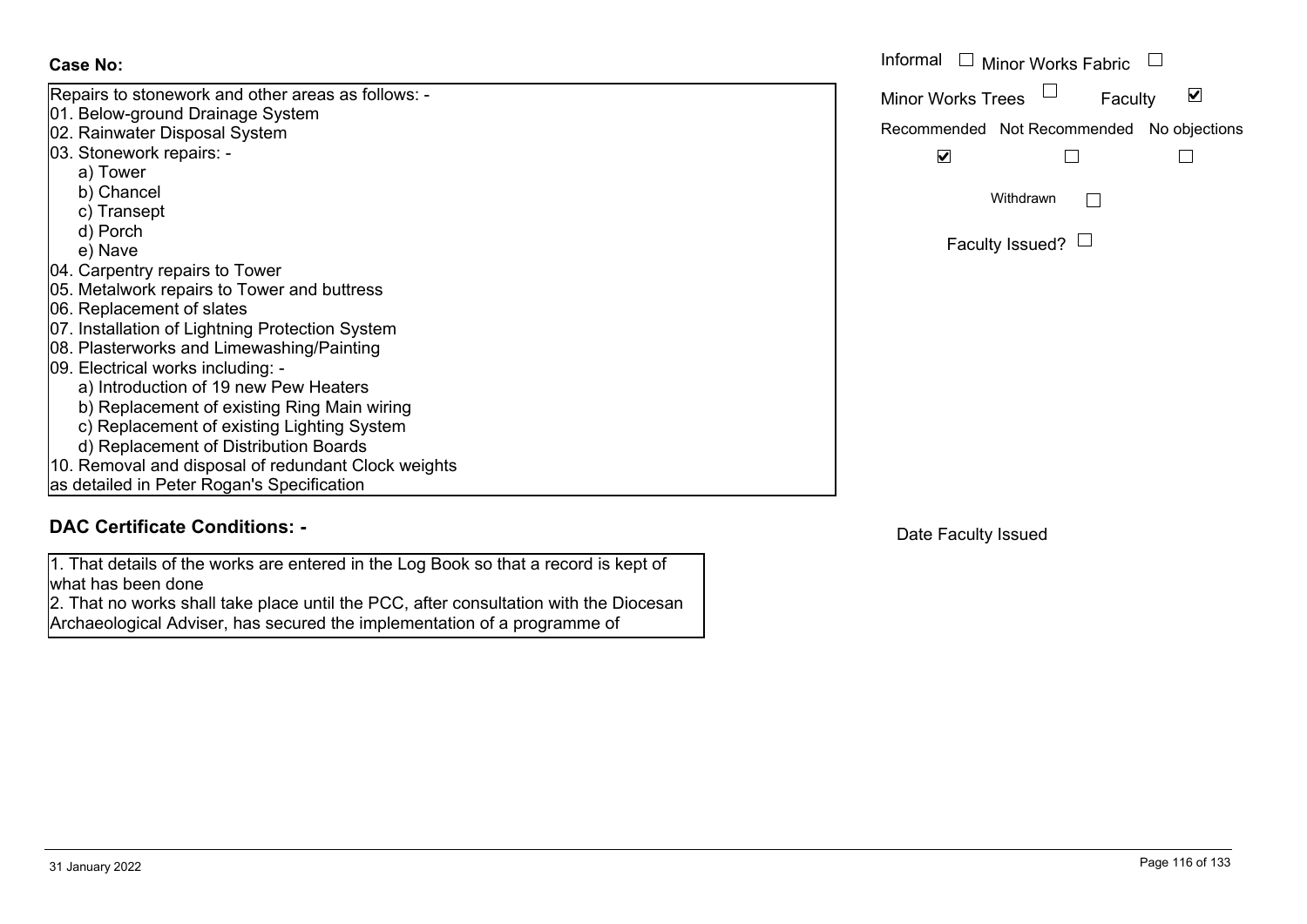| <b>Case No:</b>                                                                                                               | Informal $\Box$ Minor Works Fabric $\Box$                   |
|-------------------------------------------------------------------------------------------------------------------------------|-------------------------------------------------------------|
| Introduction of a Bench into the churchyard in memory of Stephen Perks                                                        | <b>Minor Works Trees</b><br>Faculty<br>$\Box$               |
|                                                                                                                               | Recommended Not Recommended No objections                   |
|                                                                                                                               | $\blacktriangledown$                                        |
|                                                                                                                               | Withdrawn                                                   |
|                                                                                                                               | Faculty Issued? $\Box$                                      |
| <b>DAC Certificate Conditions: -</b>                                                                                          | Date Faculty Issued                                         |
| 1. That details of the works are entered in the Log Book so that a record is kept of<br>what has been done                    |                                                             |
| <b>Case No:</b>                                                                                                               | Informal<br>$\Box$ Minor Works Fabric                       |
| 1. Tower parapets (Retrospective)                                                                                             | $\blacktriangledown$<br><b>Minor Works Trees</b><br>Faculty |
| 2. Installation of electric Clock mechanism to run the dial                                                                   | Recommended Not Recommended No objections                   |
|                                                                                                                               | $\blacktriangledown$                                        |
|                                                                                                                               | Withdrawn                                                   |
|                                                                                                                               | Faculty Issued? Ø                                           |
| <b>DAC Certificate Conditions: -</b>                                                                                          | Date Faculty Issued<br>28/03/2018                           |
| 1. That details of the works are entered in the Log Book so that a record is kept of<br>what has been done                    |                                                             |
| 2. That an updated Electrical Condition Report is commissioned, and submitted to the<br>DAC Secretary, after the installation |                                                             |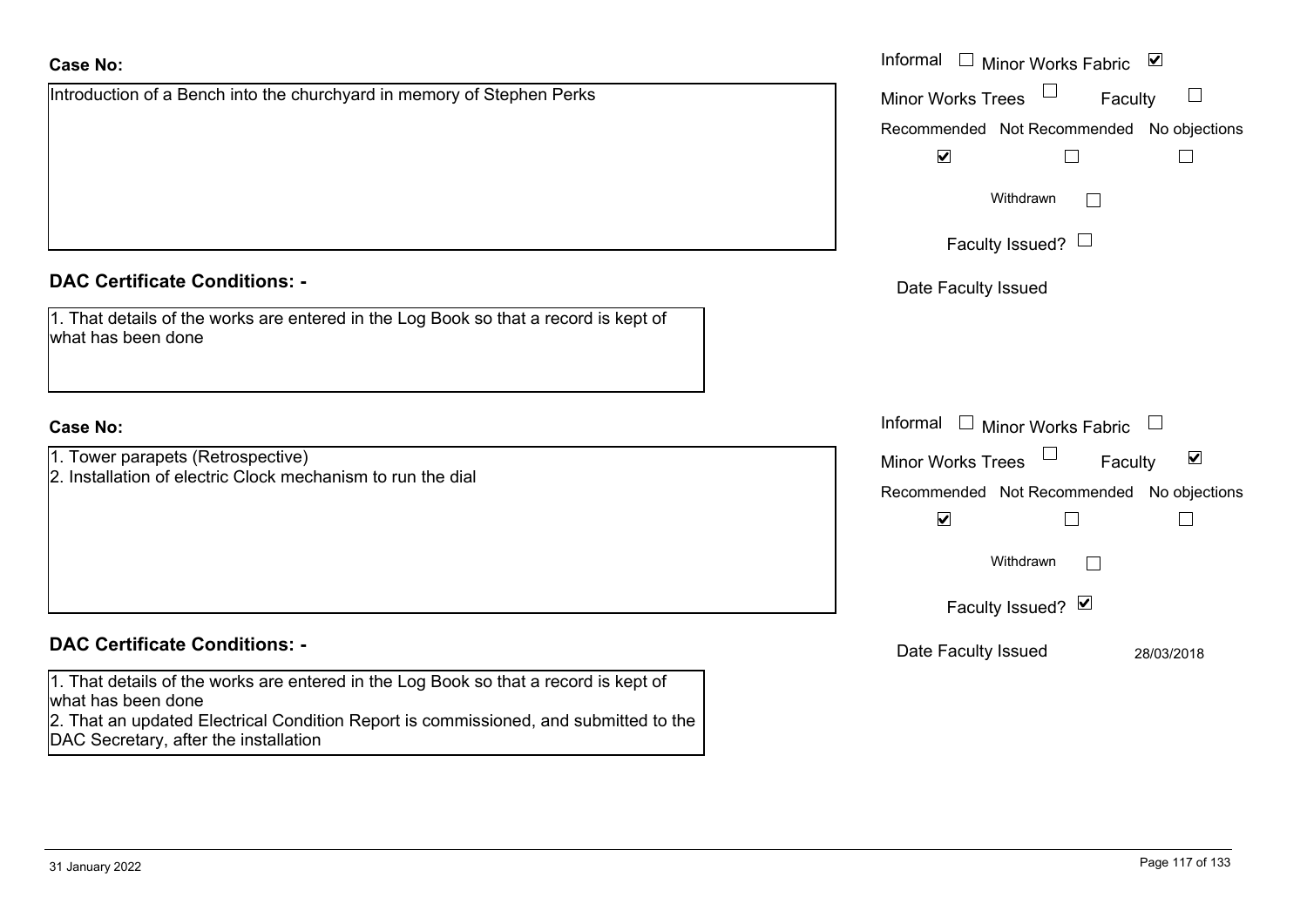Informal  $\Box$  Minor Works Fabric  $\Box$  Informal **Case No:**1. CONFIRMATORY APPLICATION for works undertaken: -Faculty Minor Works Trees a) Re-securing of Tower parapet copings 2. Installation of: -Recommended Not Recommended No objections a) Autowinding mechanism to the Clock  $\Box$  $\Box$  b) Electric Clock mechanism to run the dial Withdrawn $\Box$ Faculty Issued?  $\Box$ **DAC Certificate Conditions: -**Date Faculty Issued 1. That details of the works are entered in the Log Book so that a record is kept of what has been doneInformal  $\Box$  Minor Works Fabric  $\Box$  Informal **Case No:**Conservation of Preaching Cross in churchyard Faculty Minor Works Trees Recommended Not Recommended No objections  $\overline{\mathbf{v}}$  $\Box$ Withdrawn $\Box$ Faculty Issued?  $\Box$ **DAC Certificate Conditions: -**Date Faculty Issued 29/10/2019 1. That details of the works are entered in the Log Book so that a record is kept of what has been done

 $\blacktriangledown$ 

 $\Box$ 

 $\overline{\mathbf{v}}$ 

 $\Box$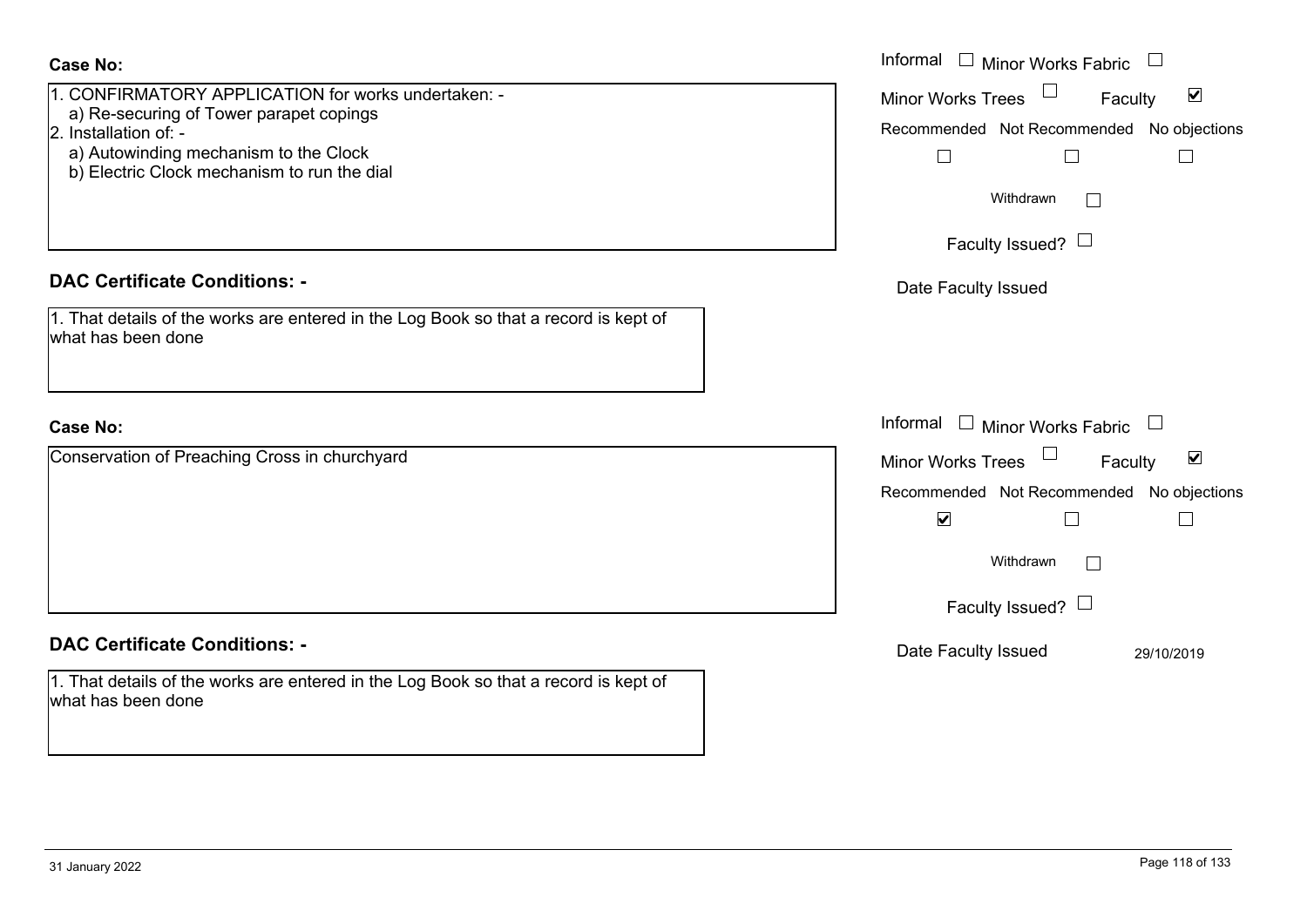#### **Ben No: Church**

#### **20511 Groby, St Philip and St James**

| <b>Case No:</b><br>L/1999                                                     | Informal $\Box$ Minor Works Fabric                          |
|-------------------------------------------------------------------------------|-------------------------------------------------------------|
| 1. New Lighting System<br>2. Installation of commemorative plaque (withdrawn) | $\blacktriangledown$<br><b>Minor Works Trees</b><br>Faculty |
|                                                                               | Recommended Not Recommended No objections                   |
|                                                                               |                                                             |
|                                                                               | Withdrawn                                                   |
|                                                                               | Faculty Issued? $\Box$                                      |
| <b>DAC Certificate Conditions: -</b>                                          | Date Faculty Issued<br>03/05/2000                           |
| 1. A time limit of 12 months                                                  |                                                             |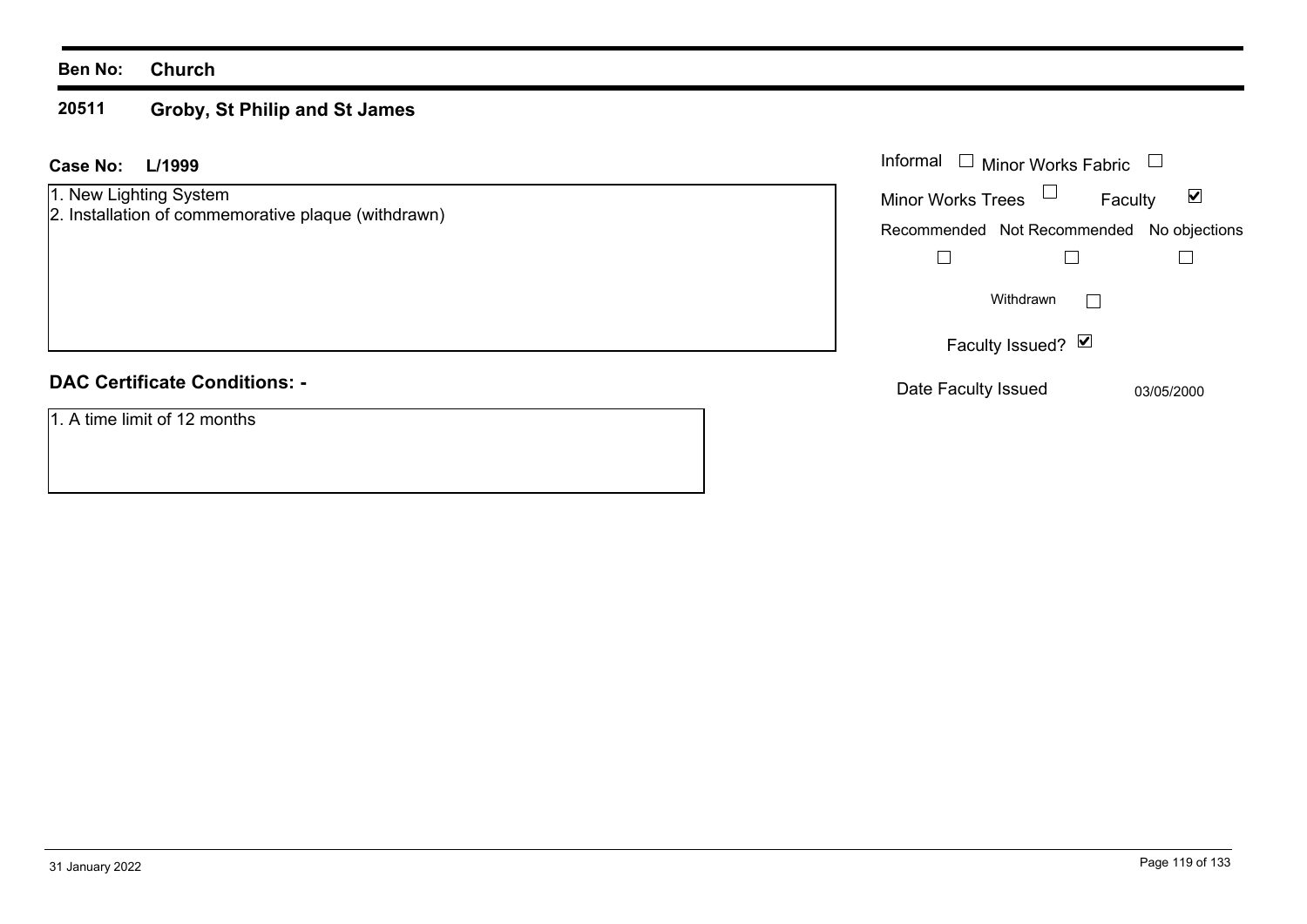| Case No: L089/2002                                                                                                                                                | Informal<br>$\perp$<br>Minor Works Fabric                   |
|-------------------------------------------------------------------------------------------------------------------------------------------------------------------|-------------------------------------------------------------|
| Repair work following Quinquennial Inspection Report including: -                                                                                                 | $\blacktriangledown$<br><b>Minor Works Trees</b><br>Faculty |
| 1. Restoration and repair of windows<br>2. Woodworm treatment                                                                                                     | Recommended Not Recommended No objections                   |
| 3. Installation of lightning conductor                                                                                                                            | $\blacktriangledown$<br>$\Box$                              |
| 4. Refurbishment of external noticeboard                                                                                                                          |                                                             |
|                                                                                                                                                                   | Withdrawn                                                   |
|                                                                                                                                                                   | Faculty Issued? $\Box$                                      |
| <b>DAC Certificate Conditions: -</b>                                                                                                                              | Date Faculty Issued                                         |
| 1. A time limit of 12 months                                                                                                                                      |                                                             |
| Case No: L154/2004                                                                                                                                                | Informal □ Minor Works Fabric                               |
| Works in the churchyard as follows: -                                                                                                                             | Minor Works Trees<br>$\blacktriangledown$<br>Faculty        |
| 1. Remove kerbstones where there are no objections from relatives of the deceased<br>2. Reset in the ground those kerbstones engraved with the deceased's details | Recommended Not Recommended No objections                   |
| 3. Straighten headstones which are not level                                                                                                                      | $\blacktriangledown$<br>$\Box$                              |
| 4. Add topsoil to level the ground and seed with grass<br>5. Replace flowers planted over plots with grass seed where objections have not been given              | Withdrawn                                                   |
|                                                                                                                                                                   | Faculty Issued? Ø                                           |
| <b>DAC Certificate Conditions: -</b>                                                                                                                              | Date Faculty Issued<br>17/01/2005                           |
| 1. A time limit of 12 months                                                                                                                                      |                                                             |
| 2. That any inscriptions on the kerbstones must be recorded prior to their removal                                                                                |                                                             |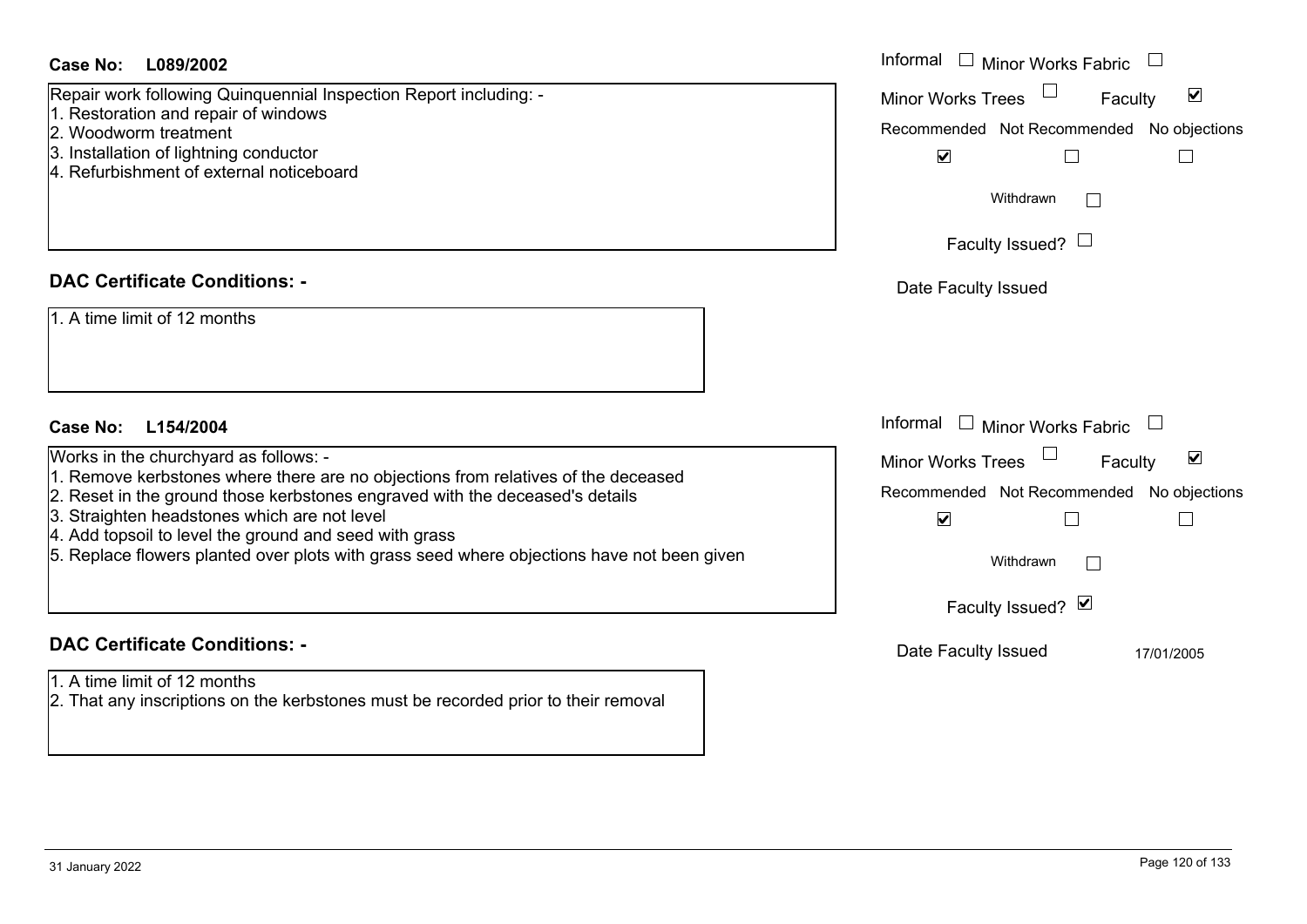| <b>Case No:</b><br>L150/2005                       | Informal $\Box$ Minor Works Fabric                                |
|----------------------------------------------------|-------------------------------------------------------------------|
| Works to the roof of the east gable of the Nave    | Minor Works Trees <sup>1</sup><br>$\blacktriangledown$<br>Faculty |
|                                                    | Recommended Not Recommended No objections                         |
|                                                    | $\blacktriangledown$<br>$\Box$                                    |
|                                                    | Withdrawn<br>$\mathbf{L}$                                         |
|                                                    | Faculty Issued?                                                   |
| <b>DAC Certificate Conditions: -</b>               | Date Faculty Issued<br>06/02/2006                                 |
| 1. A time limit of 12 months                       |                                                                   |
| <b>Case No:</b><br>L112/2006                       | Informal Ø Minor Works Fabric                                     |
| Extension to provide WC, kitchen and meeting rooms | Minor Works Trees<br>Faculty<br>$\Box$                            |
|                                                    | Recommended Not Recommended No objections                         |
|                                                    | $\Box$<br>$\perp$                                                 |
|                                                    | Withdrawn<br>$\Box$                                               |
|                                                    | Faculty Issued? $\Box$                                            |
| <b>DAC Certificate Conditions: -</b>               | Date Faculty Issued                                               |
| 1. A time limit of 12 months                       |                                                                   |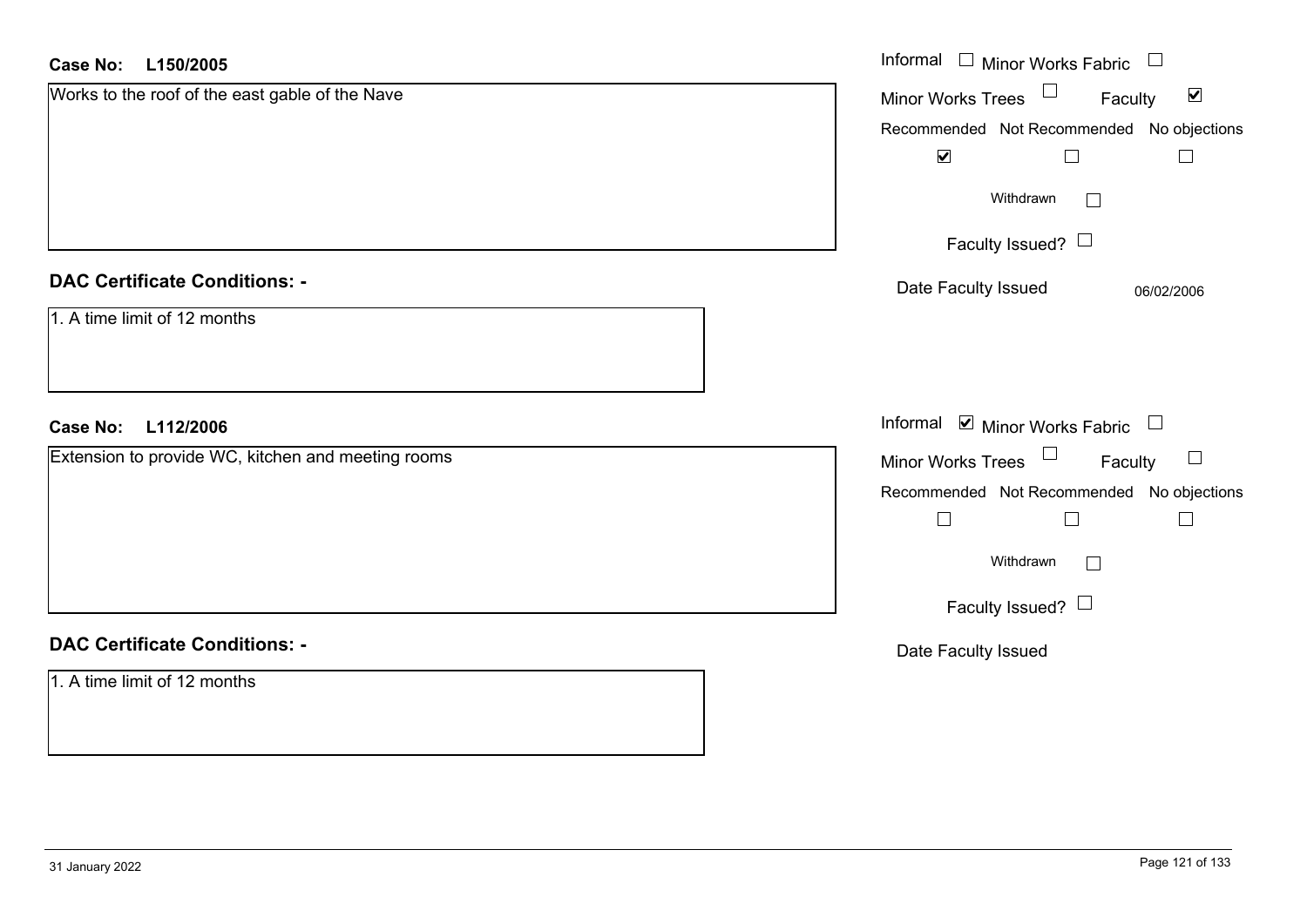| Works required to maintain the trees within the churchyard as listed on the quotation from Hunter Tree |
|--------------------------------------------------------------------------------------------------------|
| Care                                                                                                   |
|                                                                                                        |

#### **DAC Certificate Conditions: -**

| 1. A time limit of 12 months |
|------------------------------|
|                              |

#### **L090/2007Case No:** Informal

1. Removal of "short" pew from the balcony and disposal to Voluntary Action Leicester (VAL) 2. Re-location of rear free-standing pew from north side of the Nave to the balcony

#### **DAC Certificate Conditions: -**

1. A time limit of 12 months

| L119/2007                                                                                      | Informal<br>$\Box$<br><b>Minor Works Fabric</b>                                        |
|------------------------------------------------------------------------------------------------|----------------------------------------------------------------------------------------|
| quired to maintain the trees within the churchyard as listed on the quotation from Hunter Tree | $\sum$<br>$\begin{array}{c} \hline \end{array}$<br><b>Minor Works Trees</b><br>Faculty |
|                                                                                                | Recommended Not Recommended No objections                                              |
|                                                                                                | $\overline{\phantom{a}}$<br>$\mathbf{I}$                                               |
|                                                                                                | Withdrawn                                                                              |
|                                                                                                | Faculty Issued? $\Box$                                                                 |
| rtificate Conditions: -                                                                        | Date Faculty Issued                                                                    |
| limit of 12 months                                                                             |                                                                                        |
| L090/2007                                                                                      | Informal<br><b>Minor Works Fabric</b><br>$\Box$<br>$\mathcal{L}_{\mathrm{max}}$        |
| val of "short" pew from the balcony and disposal to Voluntary Action Leicester (VAL)           | $\blacktriangledown$<br>Minor Works Trees<br>Faculty                                   |
| ation of rear free-standing pew from north side of the Nave to the balcony                     | Recommended Not Recommended No objections                                              |
|                                                                                                | $\blacktriangledown$                                                                   |
|                                                                                                | Withdrawn<br>$\Box$                                                                    |
|                                                                                                | Faculty Issued? Ø                                                                      |
| rtificate Conditions: -                                                                        | Date Faculty Issued<br>12/07/2007                                                      |
|                                                                                                |                                                                                        |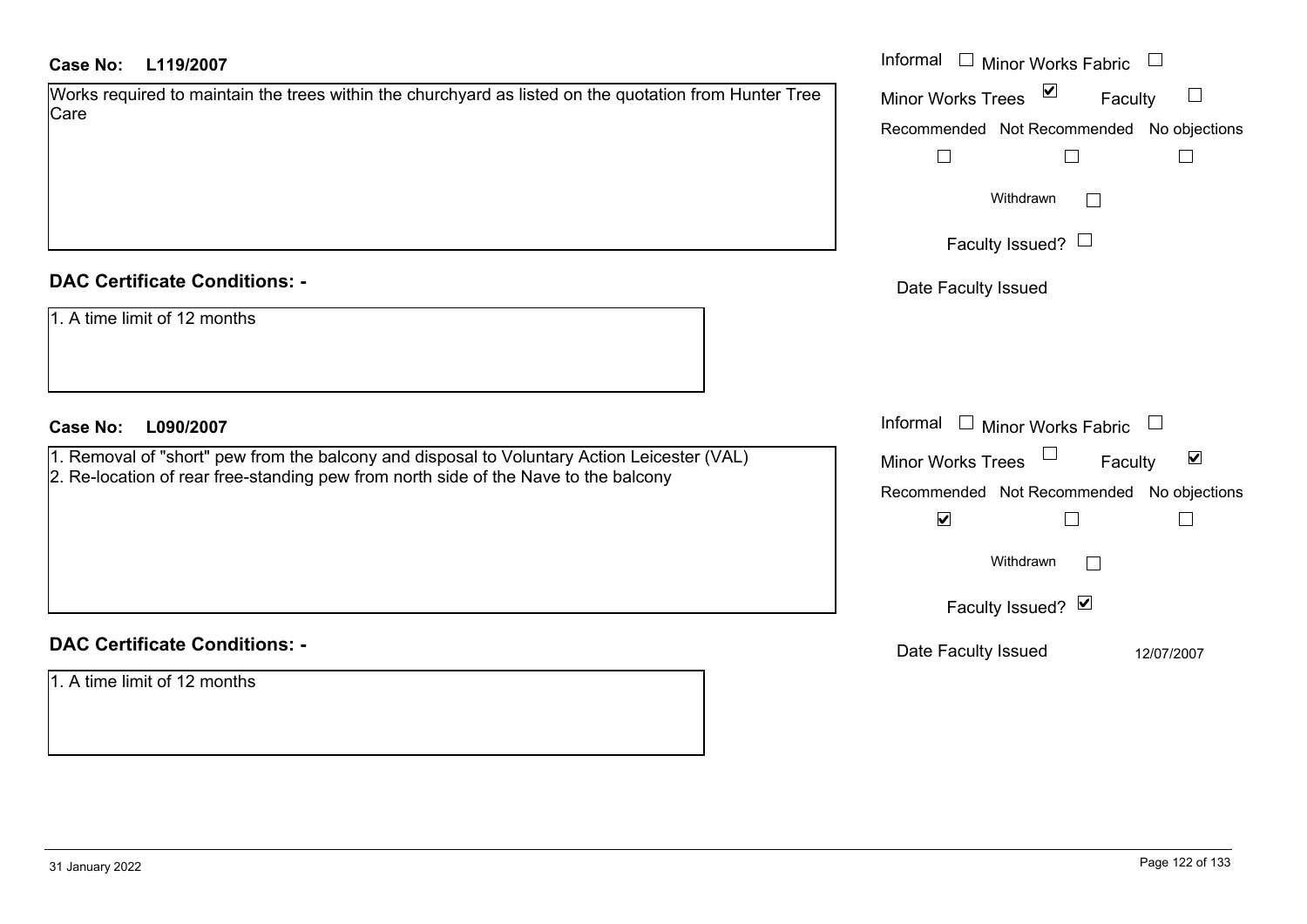#### **L023/2008Case No:** Informal

1. Re-pointing of perimeter of Clock face

- 2. Cleaning of slate Clock face
- 3. Re-gilding of numerals and hands

#### **DAC Certificate Conditions: -**

#### 1. A time limit of 12 months

2. That the re-pointing be undertaken in compliance with the letter, 12 October 2007, from John Dodson to Peter Smitherman

3. That the gilding should be in 23.5 carat double thick gold leaf

#### **L144/2009Case No:** Informal

- Refurbishment of the kitchen comprising: -
- 1. Removal of free-standing unit to left of entrance
- 2. Installation of work top and unit on rear wall to extend existing work surface
- 3. Enclosure of electric switchgear in upright cupboard

#### **DAC Certificate Conditions: -**

1. That details of the works are entered in the Log Book so that a record is kept of what has been done

2. That, where possible, all fixings should be made into joints, not stonework, using stainless steel or non-ferrous screws in fibre plugs

| Informal<br><b>Minor Works Fabric</b>      |
|--------------------------------------------|
| V<br><b>Minor Works Trees</b><br>Faculty   |
| Recommended Not Recommended No objections  |
| $\blacktriangledown$                       |
| Withdrawn                                  |
| Faculty Issued? Ø                          |
| Date Faculty Issued<br>12/03/2008          |
|                                            |
|                                            |
|                                            |
| Informal<br>⊻<br><b>Minor Works Fabric</b> |
| <b>Minor Works Trees</b><br>Faculty        |
| Recommended Not Recommended No objections  |
| $\blacktriangledown$                       |
| Withdrawn                                  |
| Faculty Issued?                            |
| Date Faculty Issued                        |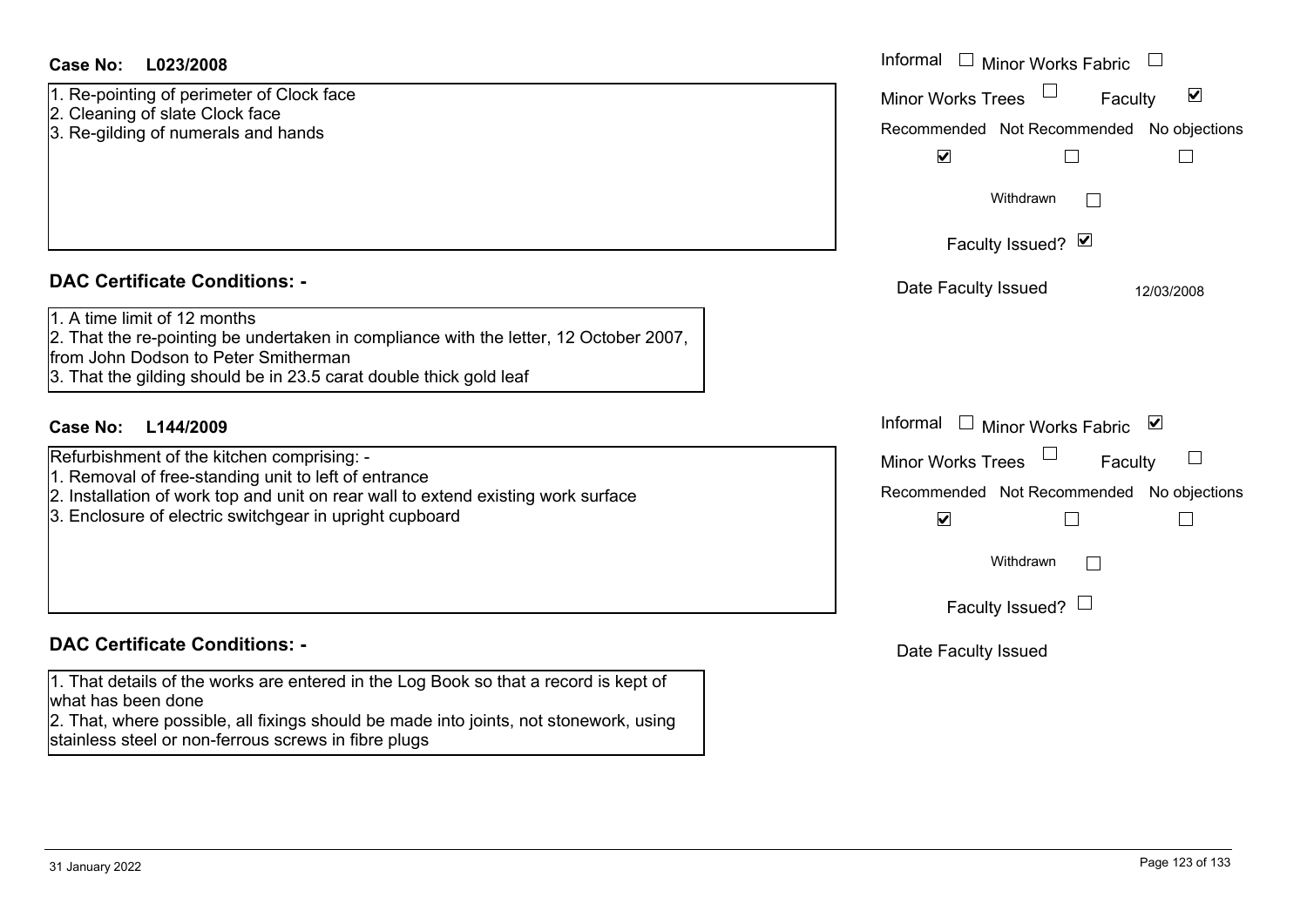|  | <b>DAC Certificate Conditions: -</b> |  |
|--|--------------------------------------|--|

1. A time limit of 12 months

2. That details of the works are entered in the Log Book so that a record is kept of what has been done

3. That no works shall take place until the PCC, after consultation with the Diocesan

**L014/2009Case No:** Informal

| y grave area at the east end of the church $\,$ | <b>Minor Works Trees</b> | Faculty                                   | ⊻ |
|-------------------------------------------------|--------------------------|-------------------------------------------|---|
|                                                 |                          | Recommended Not Recommended No objections |   |
|                                                 | V                        |                                           |   |
|                                                 |                          | Withdrawn                                 |   |
|                                                 |                          | Faculty Issued? ⊠                         |   |
|                                                 |                          |                                           |   |

Date Faculty Issued 05/03/2009

Minor Works Fabric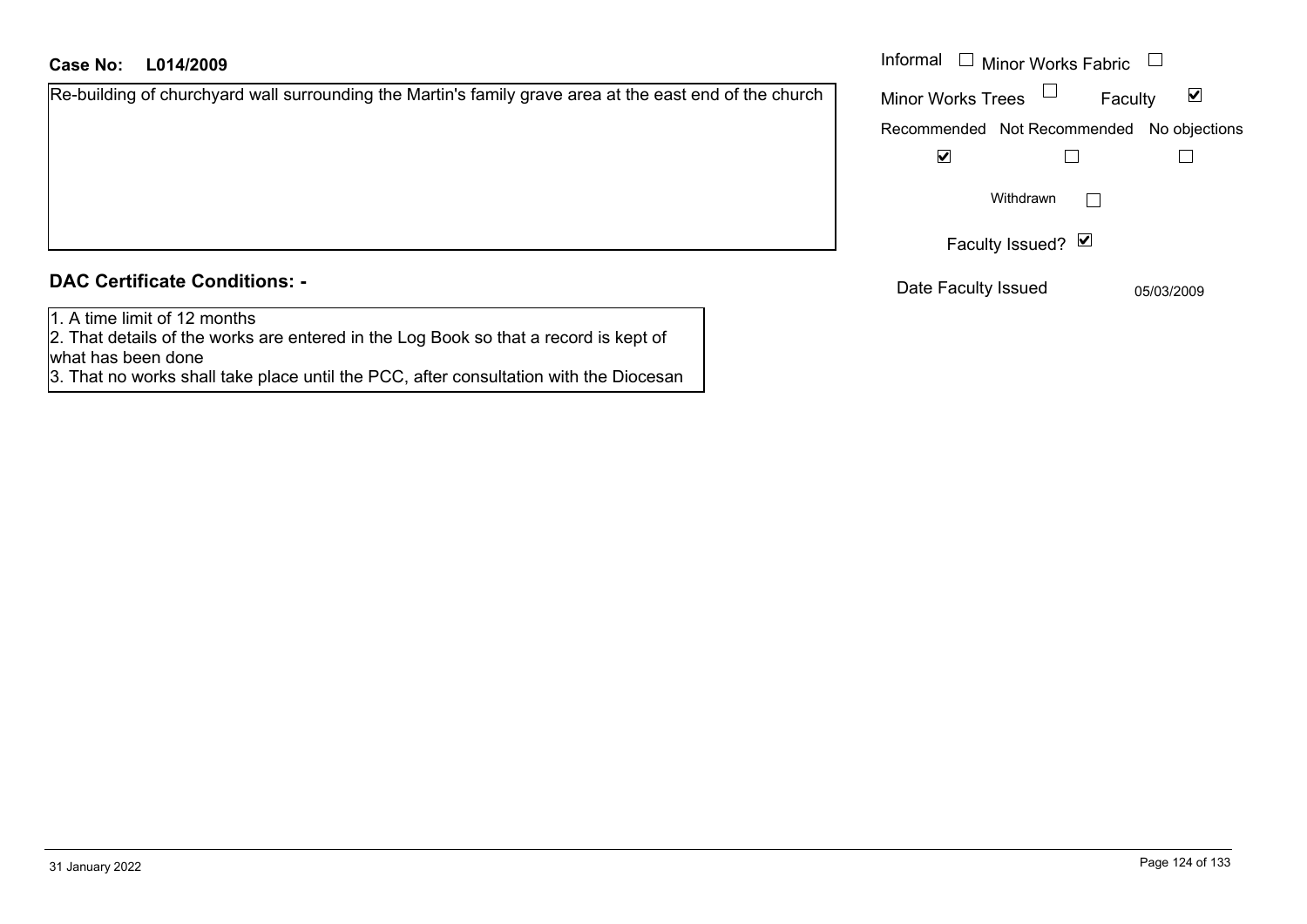| Case No:<br>L132/2009                                                                              | Informal |
|----------------------------------------------------------------------------------------------------|----------|
| Internal re-ordering comprising: -                                                                 | Minor W  |
| 1. Removal of: -                                                                                   |          |
| a) Furniture and shelving at the west end to create a welcoming and spacious entrance and space    | Recomm   |
| for serving refreshments                                                                           |          |
| b) The pews in the Nave                                                                            |          |
| 2. Modification of: -                                                                              |          |
| a) The flooring in the Nave to make it level                                                       |          |
| b) The flooring in the balcony to create consistent levels                                         |          |
| c) The current WC area by converting it into storage space with internal access                    |          |
| d) The Choir Vestry and current kitchenette space to create a WC/baby changing facility and a safe |          |

- refreshments area
	- e) The inner South Door to include glazed panels
- f) The position of the Font to closer to the south wall
- 3. Installation of:
	- a) An outside ramp to provide access for all through the South Door
- b) Appropriate stackable seating
- c) New audio-visual facilities
- d) Adequate lighting installations for both inside and outside the building
- e) A new heating system
- f) Suitable hard wearing floor covering throughout the Nave

# **DAC Certificate Conditions: -**

1. A time limit of 12 months

2. That details of the works are entered in the Log Book so that a record is kept of what has been done

3. That no works shall take place until the PCC, after consultation with the Diocesan

Faculty Issued?  $\Box$ 

Date Faculty Issued

Informal  $\blacksquare$  Minor Works Fabric  $\Box$ 

Faculty  $\Box$ Minor Works Trees

Recommended Not Recommended No objections

 $\Box$ 

 $\Box$  $\Box$ 

> Withdrawn $\overline{\mathbf{v}}$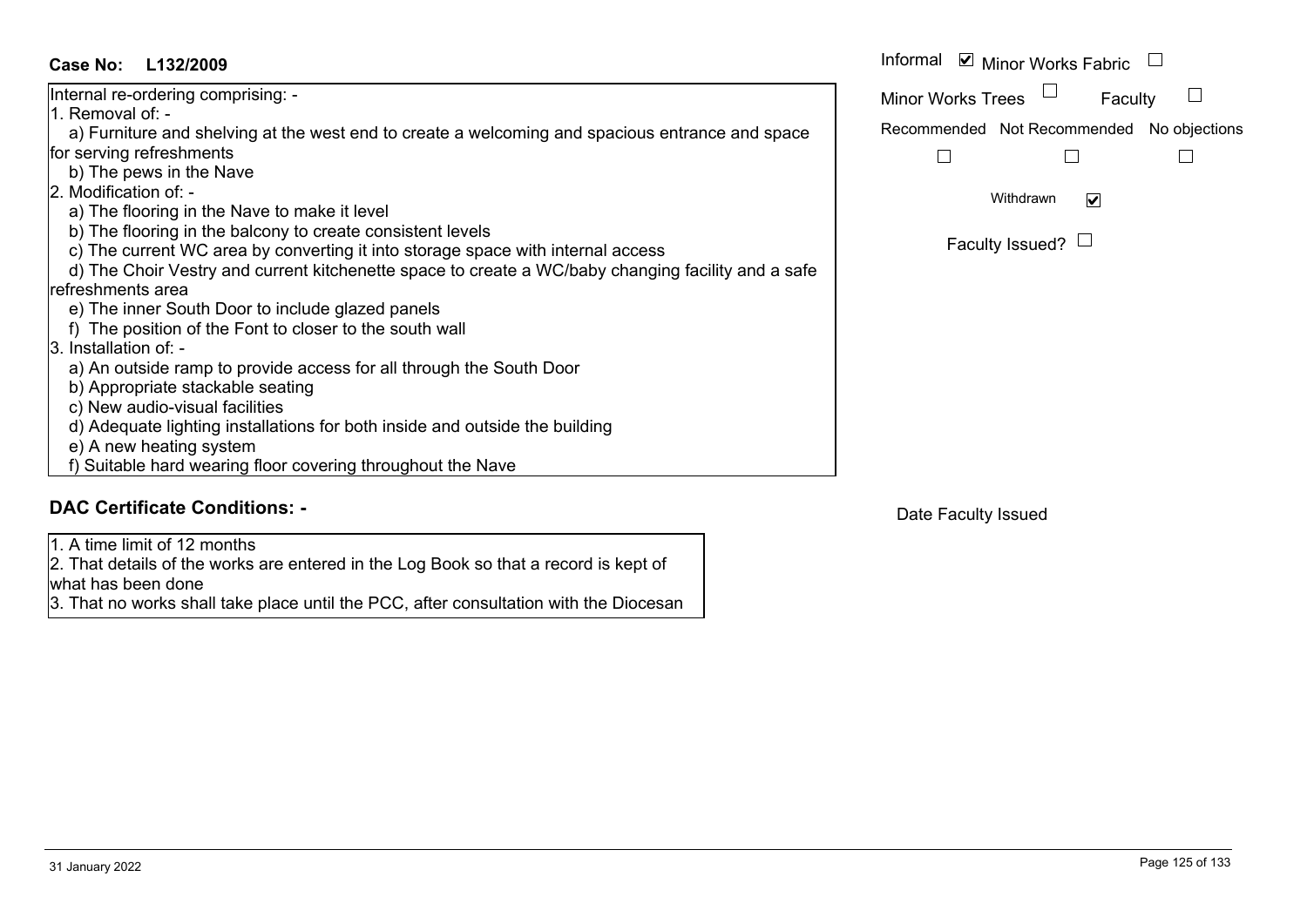| <b>Case No:</b> | L214/2011 |
|-----------------|-----------|
|-----------------|-----------|

Repairs to window

|  | <b>DAC Certificate Conditions: -</b> |  |
|--|--------------------------------------|--|
|  |                                      |  |

1. A time limit of 12 months

2. That details of the works are entered in the Log Book so that a record is kept of what has been done

#### **L037/2012Case No:** Informal

Repairs following the 2010 Quinquennial Inspection comprising: -

- 1. Repairs to roof and Rainwater Disposal System
- 2. Re-pointing of walls to church and Tower
- 3. Repairs to Belfry Louvre
- 4. Repairs to churchyard south entrance steps

### **DAC Certificate Conditions: -**

1. A time limit of 12 months2. That details of the works are entered in the Log Book so that a record is kept of what has been done

| L214/2011                                                                                                      | Informal □ Minor Works Fabric ⊠                      |
|----------------------------------------------------------------------------------------------------------------|------------------------------------------------------|
| o window                                                                                                       | Minor Works Trees<br>Faculty<br>$\Box$               |
|                                                                                                                | Recommended Not Recommended No objections            |
|                                                                                                                | $\blacktriangledown$                                 |
|                                                                                                                | Withdrawn                                            |
|                                                                                                                | Faculty Issued? $\Box$                               |
| rtificate Conditions: -                                                                                        | Date Faculty Issued                                  |
| limit of 12 months<br>etails of the works are entered in the Log Book so that a record is kept of<br>been done |                                                      |
| L037/2012                                                                                                      | Informal $\Box$ Minor Works Fabric $\Box$            |
| ollowing the 2010 Quinquennial Inspection comprising: -                                                        | Minor Works Trees<br>$\blacktriangledown$<br>Faculty |
| s to roof and Rainwater Disposal System<br>inting of walls to church and Tower                                 | Recommended Not Recommended No objections            |
| s to Belfry Louvre<br>s to churchyard south entrance steps                                                     | $\blacktriangledown$                                 |
|                                                                                                                | Withdrawn                                            |
|                                                                                                                | Faculty Issued? Ø                                    |
| rtificate Conditions: -                                                                                        | Date Faculty Issued<br>12/06/2012                    |
| limit of 12 months<br>etails of the works are entered in the Log Book so that a record is kent of              |                                                      |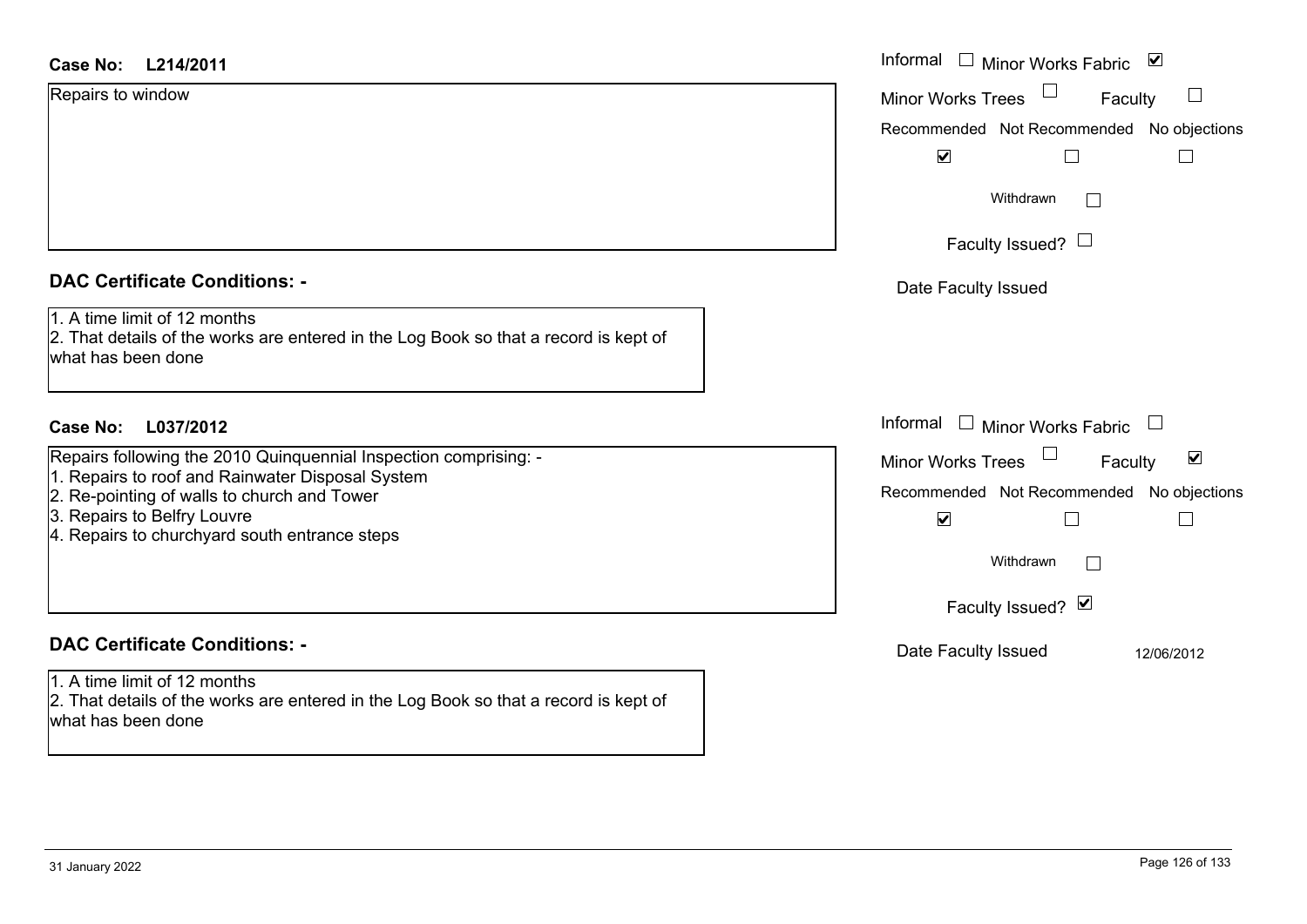| Case No: | L108/2012 |
|----------|-----------|
|----------|-----------|

#### **DAC Certificate Conditions: -**

## **DAC Certificate Conditions: -**

1. A time limit of 12 months 2. That details of the works are entered in the Log Book so that a record is kept of what has been done

| Case No:<br>L108/2012                                                                                                                      | Informal $\Box$ Minor Works Fabric $\Box$                                                                                                                                                 |
|--------------------------------------------------------------------------------------------------------------------------------------------|-------------------------------------------------------------------------------------------------------------------------------------------------------------------------------------------|
| In the Churchyard: -<br>Fell 2 Trees                                                                                                       | Minor Works Trees ⊠<br>$\Box$<br>Faculty<br>Recommended Not Recommended No objections                                                                                                     |
|                                                                                                                                            | Withdrawn<br>$\sim$<br>Faculty Issued? $\Box$                                                                                                                                             |
| <b>DAC Certificate Conditions: -</b>                                                                                                       | Date Faculty Issued                                                                                                                                                                       |
| 1. A time limit of 12 months<br>2. That details of the works are entered in the Log Book so that a record is kept of<br>what has been done |                                                                                                                                                                                           |
| Case No:<br>L230/2012                                                                                                                      | Informal $\Box$ Minor Works Fabric $\Box$                                                                                                                                                 |
| Fell 1 x Ash (?) Tree                                                                                                                      | $\blacktriangledown$<br>$\Box$<br>Minor Works Trees<br>Faculty<br>Recommended Not Recommended No objections<br>$\vert$ $\vert$<br>$\Box$<br>Withdrawn<br>$\Box$<br>Faculty Issued? $\Box$ |
| <b>DAC Certificate Conditions: -</b>                                                                                                       | Date Faculty Issued                                                                                                                                                                       |
| $1 \wedge$ time limit of 12 months                                                                                                         |                                                                                                                                                                                           |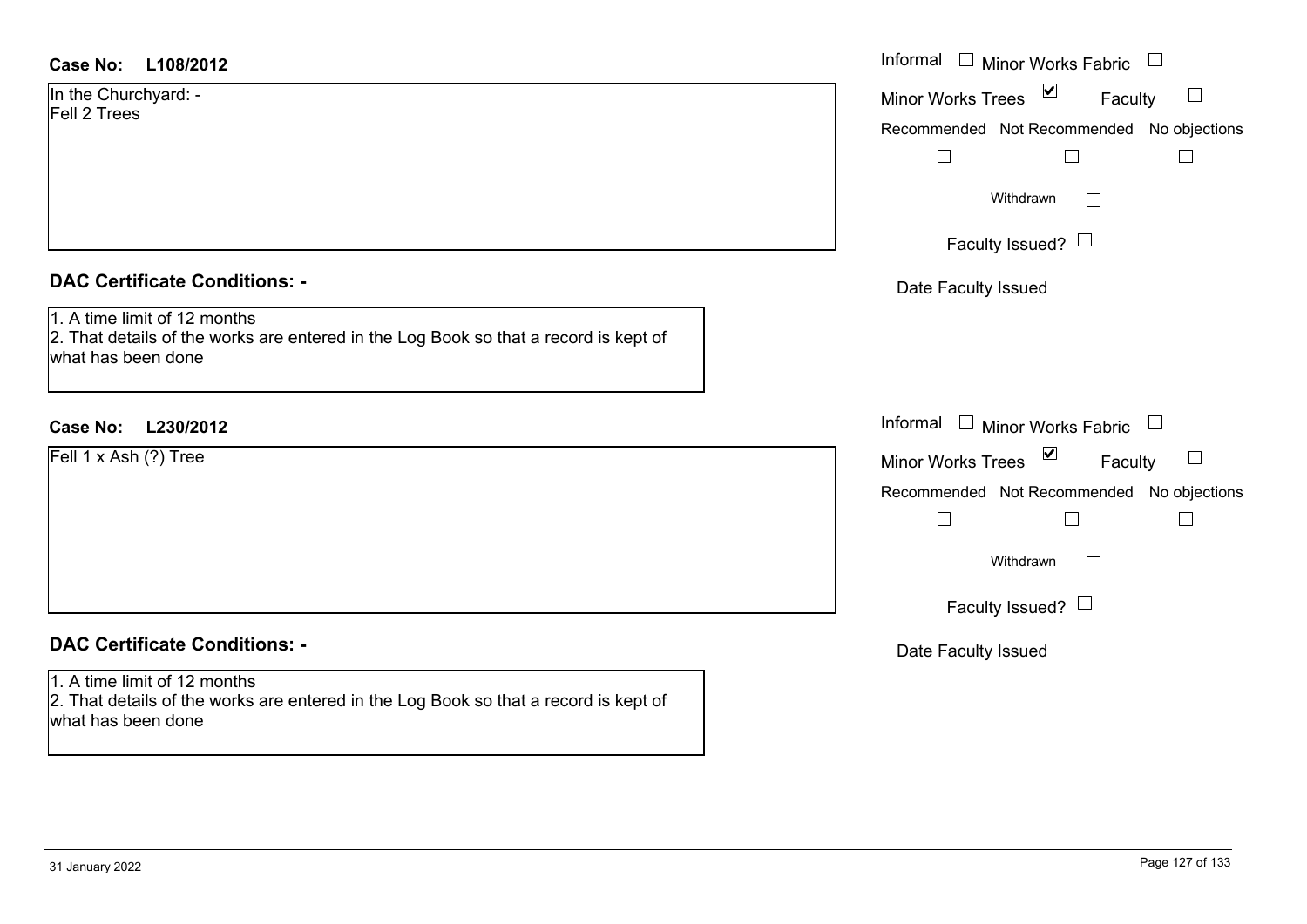#### **L231/2014Case No:** Informal

Felling of dead Cherry Tree

|  | <b>DAC Certificate Conditions: -</b> |  |
|--|--------------------------------------|--|
|  |                                      |  |

1. A time limit of 12 months

2. That details of the works are entered in the Log Book so that a record is kept of what has been done

#### **Case No:**

Installation of a Bench in memory of Doreen Iris Yates in the churchyard

#### **DAC Certificate Conditions: -**

1. That details of the works are entered in the Log Book so that a record is kept of what has been done

| L231/2014                                                                                                      | Informal □ Minor Works Fabric                                  |
|----------------------------------------------------------------------------------------------------------------|----------------------------------------------------------------|
| dead Cherry Tree                                                                                               | $\blacktriangledown$<br>$\Box$<br>Faculty<br>Minor Works Trees |
|                                                                                                                | Recommended Not Recommended No objections                      |
|                                                                                                                | $\blacktriangledown$<br>$\Box$<br>П                            |
|                                                                                                                | Withdrawn                                                      |
|                                                                                                                | Faculty Issued? $\Box$                                         |
| rtificate Conditions: -                                                                                        | Date Faculty Issued                                            |
| limit of 12 months<br>etails of the works are entered in the Log Book so that a record is kept of<br>been done |                                                                |
|                                                                                                                | Informal □ Minor Works Fabric ⊠                                |
| on of a Bench in memory of Doreen Iris Yates in the churchyard                                                 | Minor Works Trees<br>$\Box$<br>Faculty                         |
|                                                                                                                | Recommended Not Recommended No objections                      |
|                                                                                                                | $\blacktriangledown$                                           |
|                                                                                                                | Withdrawn                                                      |
|                                                                                                                | Faculty Issued? $\Box$                                         |
| rtificate Conditions: -                                                                                        | Date Faculty Issued                                            |
|                                                                                                                |                                                                |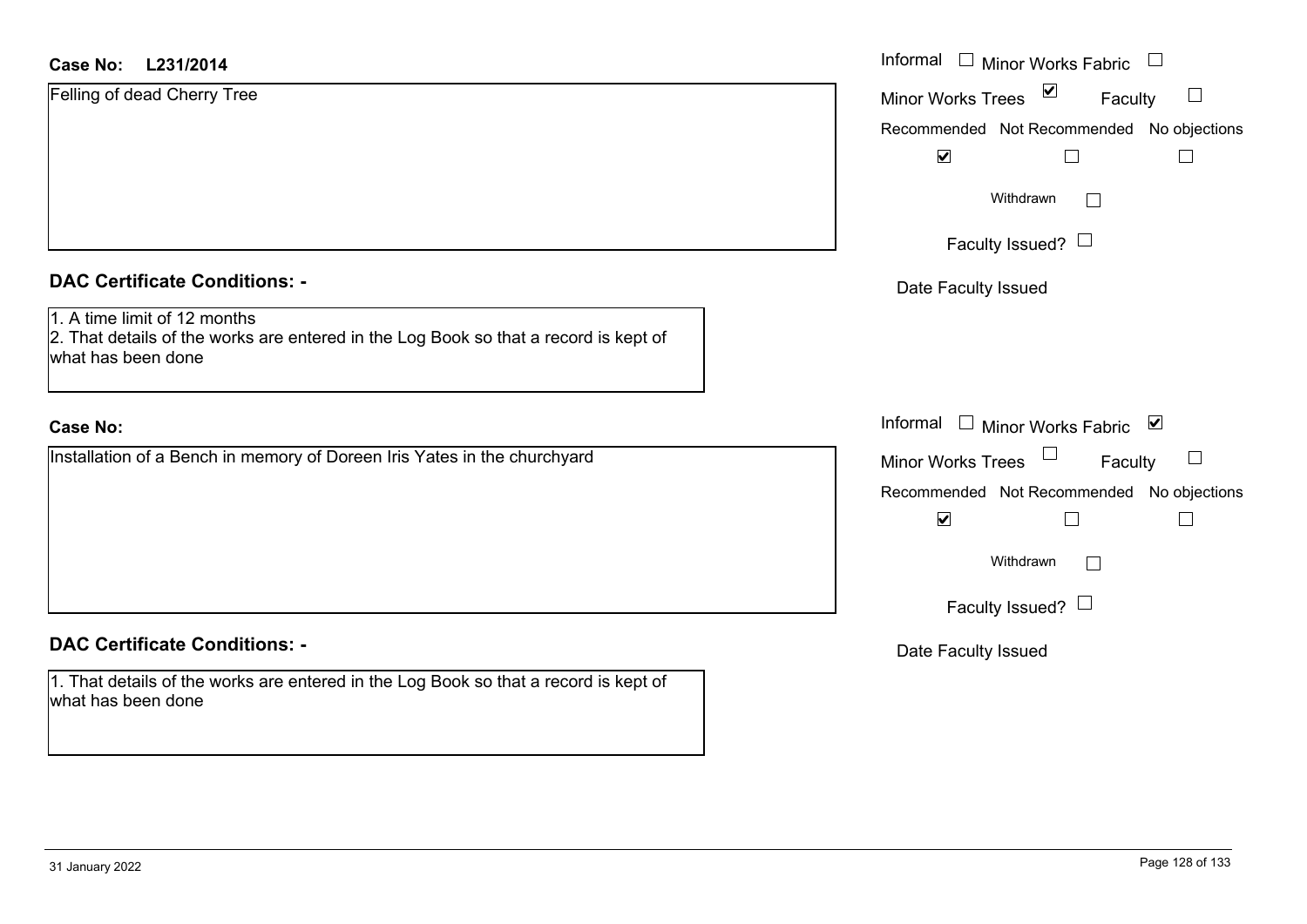| <b>Case No:</b>                                                                                                                                                                                                         | Informal □ Minor Works Fabric                        |
|-------------------------------------------------------------------------------------------------------------------------------------------------------------------------------------------------------------------------|------------------------------------------------------|
| Replacement of the failing Lighting System                                                                                                                                                                              | $\blacktriangledown$<br>Minor Works Trees<br>Faculty |
|                                                                                                                                                                                                                         | Recommended Not Recommended No objections            |
|                                                                                                                                                                                                                         | $\blacktriangledown$<br>H                            |
|                                                                                                                                                                                                                         | Withdrawn<br>$\vert \ \ \vert$                       |
|                                                                                                                                                                                                                         | Faculty Issued? Ø                                    |
| <b>DAC Certificate Conditions: -</b>                                                                                                                                                                                    | Date Faculty Issued<br>24/10/2016                    |
| 1. That details of the works are entered in the Log Book so that a record is kept of<br>what has been done<br>2. That an Electrical condition report certificate is proved to the PCC and DAC after<br>the instalaltion |                                                      |
| <b>Case No:</b>                                                                                                                                                                                                         | Informal $\Box$ Minor Works Fabric $\Box$            |
| Repairs to steps treads and risers to correct unevenness                                                                                                                                                                | Minor Works Trees<br>$\Box$<br>Faculty               |
|                                                                                                                                                                                                                         | Recommended Not Recommended No objections            |
|                                                                                                                                                                                                                         | $\blacktriangledown$<br>L                            |
|                                                                                                                                                                                                                         | Withdrawn<br>$\vert \ \ \vert$                       |
|                                                                                                                                                                                                                         | Faculty Issued? $\Box$                               |
| <b>DAC Certificate Conditions: -</b>                                                                                                                                                                                    | Date Faculty Issued                                  |
| 1. That details of the works are entered in the Log Book so that a record is kept of<br>what has been done                                                                                                              |                                                      |

 $\sim$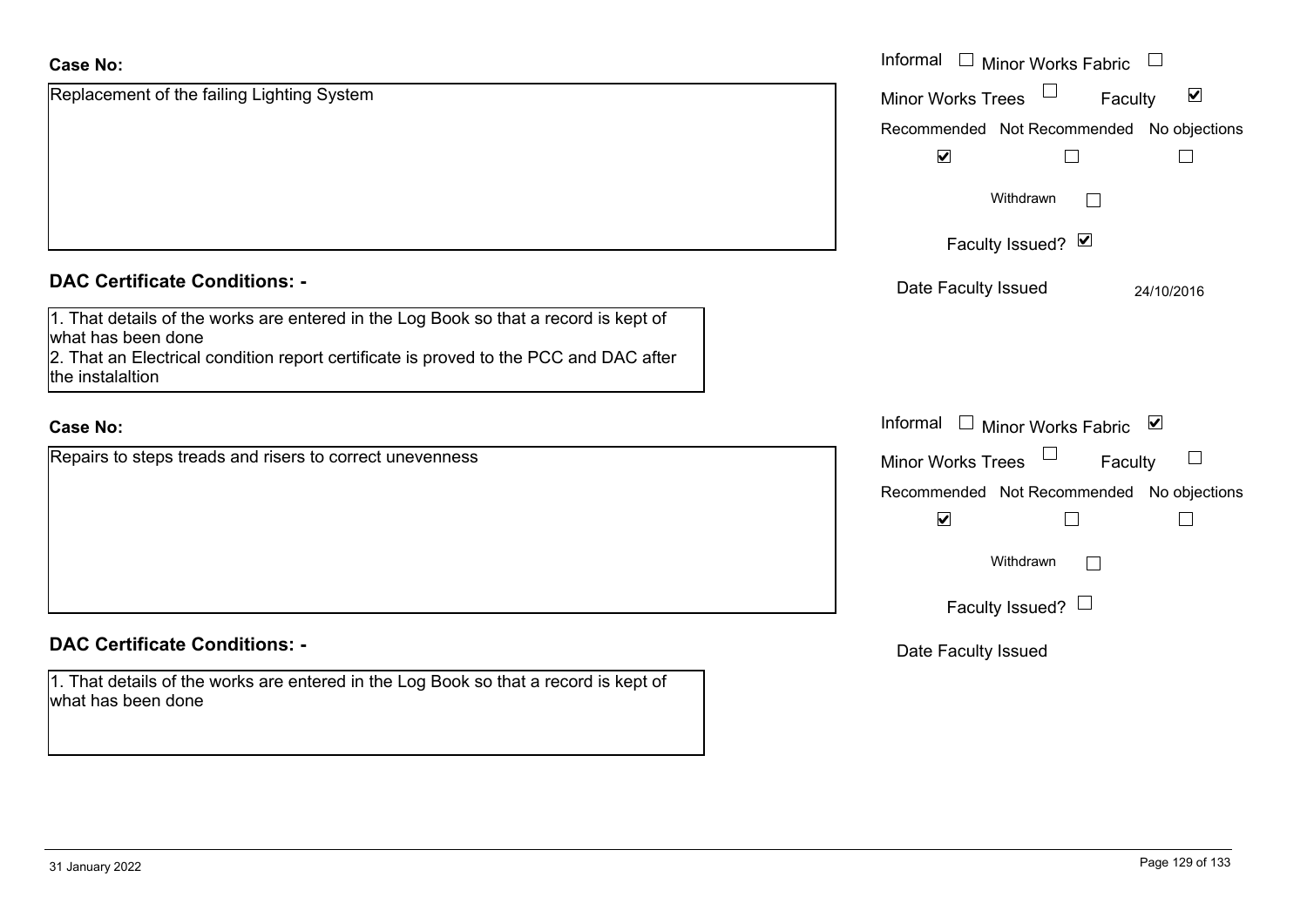| Case No:                                                                                                                                                                     | Informal $\square$<br><b>Minor Works Fabric</b> |
|------------------------------------------------------------------------------------------------------------------------------------------------------------------------------|-------------------------------------------------|
| Removal of diseased Cherry Tree at the front (Markfield Road) side of the church                                                                                             | Minor Works Trees ⊠<br>$\Box$<br>Faculty        |
|                                                                                                                                                                              | Recommended Not Recommended No objections       |
|                                                                                                                                                                              | $\blacktriangleright$<br>$\vert \ \ \vert$      |
|                                                                                                                                                                              | Withdrawn<br>$\mathbb{R}^n$                     |
|                                                                                                                                                                              | Faculty Issued? $\Box$                          |
| <b>DAC Certificate Conditions: -</b>                                                                                                                                         | Date Faculty Issued                             |
| 1. That details of the works are entered in the Log Book so that a record is kept of<br>what has been done                                                                   |                                                 |
| 2. That work should avoid disturbance to nesting birds. Birds can nest in many places<br>including buildings, trees, shrubs dense ivy, and bramble/rose scrub. Nesting birds |                                                 |
| <b>Case No:</b>                                                                                                                                                              | Informal □ Minor Works Fabric<br>$\Box$         |
| <b>Felling of Plumb Tree</b>                                                                                                                                                 | Minor Works Trees ⊠<br>$\Box$<br>Faculty        |
|                                                                                                                                                                              | Recommended Not Recommended No objections       |
|                                                                                                                                                                              | $\blacktriangledown$<br>П                       |
|                                                                                                                                                                              | Withdrawn<br>$\Box$                             |
|                                                                                                                                                                              | Faculty Issued? $\Box$                          |
| <b>DAC Certificate Conditions: -</b>                                                                                                                                         | Date Faculty Issued                             |
| 1. That details of the works are entered in the Log Book so that a record is kept of<br>what has been done                                                                   |                                                 |
|                                                                                                                                                                              |                                                 |
|                                                                                                                                                                              |                                                 |
|                                                                                                                                                                              |                                                 |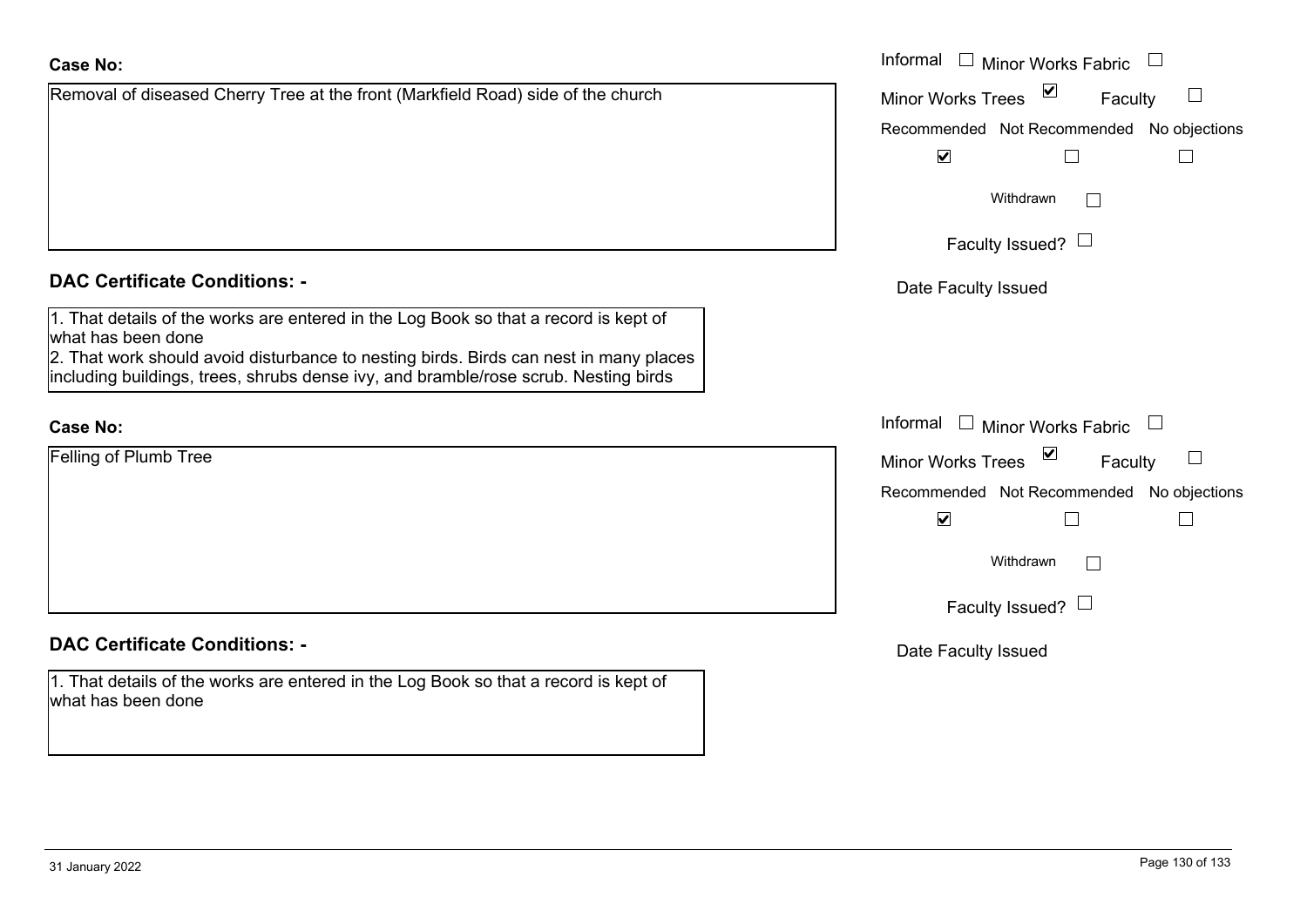#### **Ben No: Church**

**10306Gumley, St Helen**

#### **L/1999 Case No:**

CONFIRMATORY FACULTY: - Replacement of electrical wiring, new lighting, decoration and new heaters

## **DAC Certificate Conditions: -**

1. A time limit of 12 months

| L/1999                                                                                          | Informal $\Box$ Minor Works Fabric $\Box$                   |
|-------------------------------------------------------------------------------------------------|-------------------------------------------------------------|
| <b>MATORY FACULTY: -</b><br>nent of electrical wiring, new lighting, decoration and new heaters | Minor Works Trees $\Box$<br>$\blacktriangledown$<br>Faculty |
|                                                                                                 | Recommended Not Recommended No objections                   |
|                                                                                                 |                                                             |
|                                                                                                 | Withdrawn                                                   |
|                                                                                                 | Faculty Issued? $\Box$                                      |

Date Faculty Issued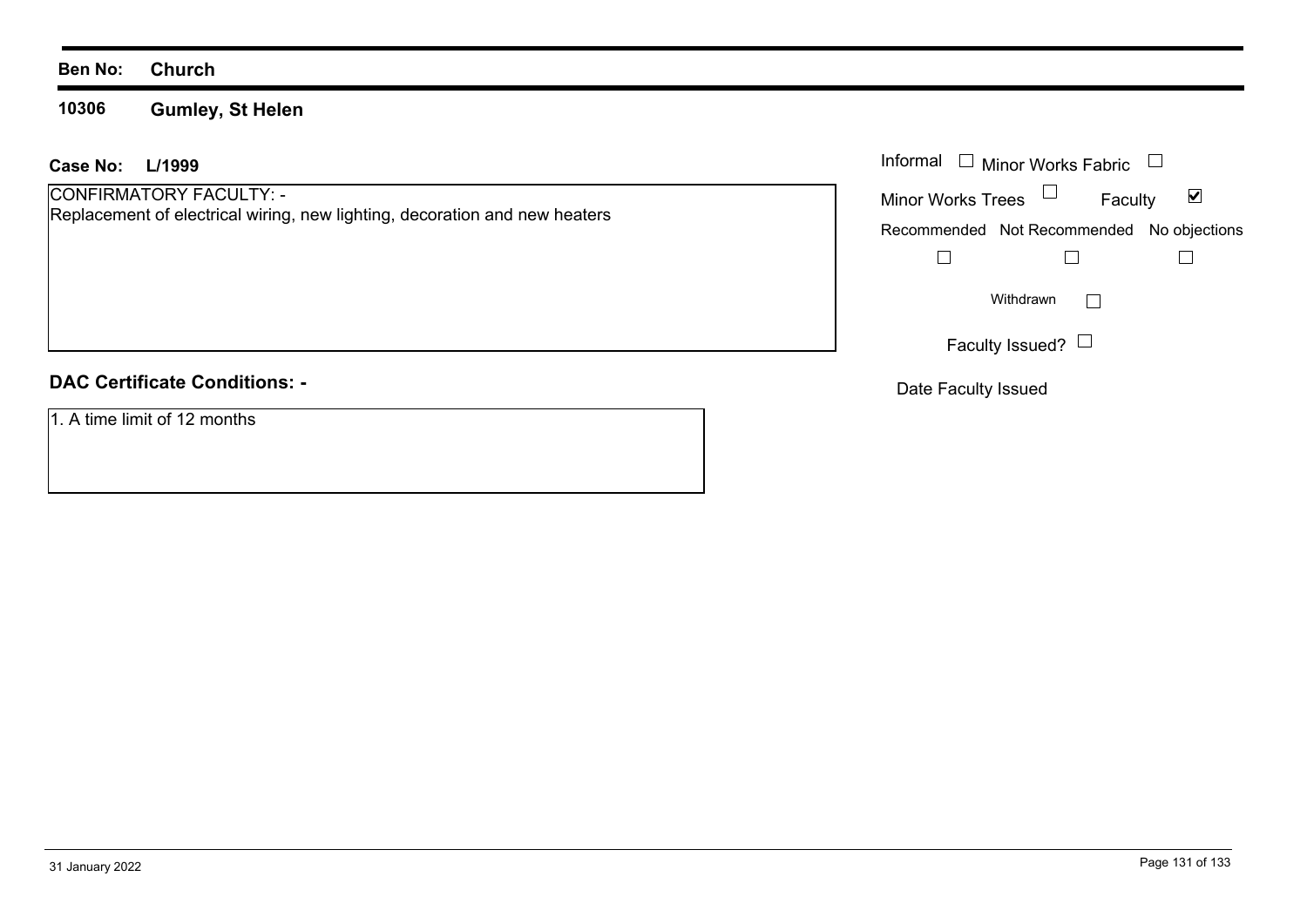| L038/2000<br><b>Case No:</b>                                                                                                               | Informal □ Minor Works Fabric □                      |
|--------------------------------------------------------------------------------------------------------------------------------------------|------------------------------------------------------|
| Installation of new stained glass window                                                                                                   | Minor Works Trees<br>$\blacktriangledown$<br>Faculty |
|                                                                                                                                            | Recommended Not Recommended No objections            |
|                                                                                                                                            | $\blacktriangledown$<br>$\Box$                       |
|                                                                                                                                            | Withdrawn<br>$\vert \ \ \vert$                       |
|                                                                                                                                            | Faculty Issued? $\Box$                               |
| <b>DAC Certificate Conditions: -</b>                                                                                                       | Date Faculty Issued                                  |
| 1. A time limit of 12 months                                                                                                               |                                                      |
|                                                                                                                                            |                                                      |
| L0217/2010<br><b>Case No:</b>                                                                                                              | Informal<br>$\Box$ Minor Works Fabric $\Box$         |
| Temporary roof repairs                                                                                                                     | Minor Works Trees<br>$\blacktriangledown$<br>Faculty |
|                                                                                                                                            | Recommended Not Recommended No objections            |
|                                                                                                                                            | $\Box$<br>$\Box$<br>$\Box$                           |
|                                                                                                                                            | Withdrawn<br>$\Box$                                  |
|                                                                                                                                            | Faculty Issued? Ø                                    |
| <b>DAC Certificate Conditions: -</b>                                                                                                       | Date Faculty Issued<br>05/08/2009                    |
| 1. A time limit of 12 months<br>2. That details of the works are entered in the Log Book so that a record is kept of<br>what has been done |                                                      |